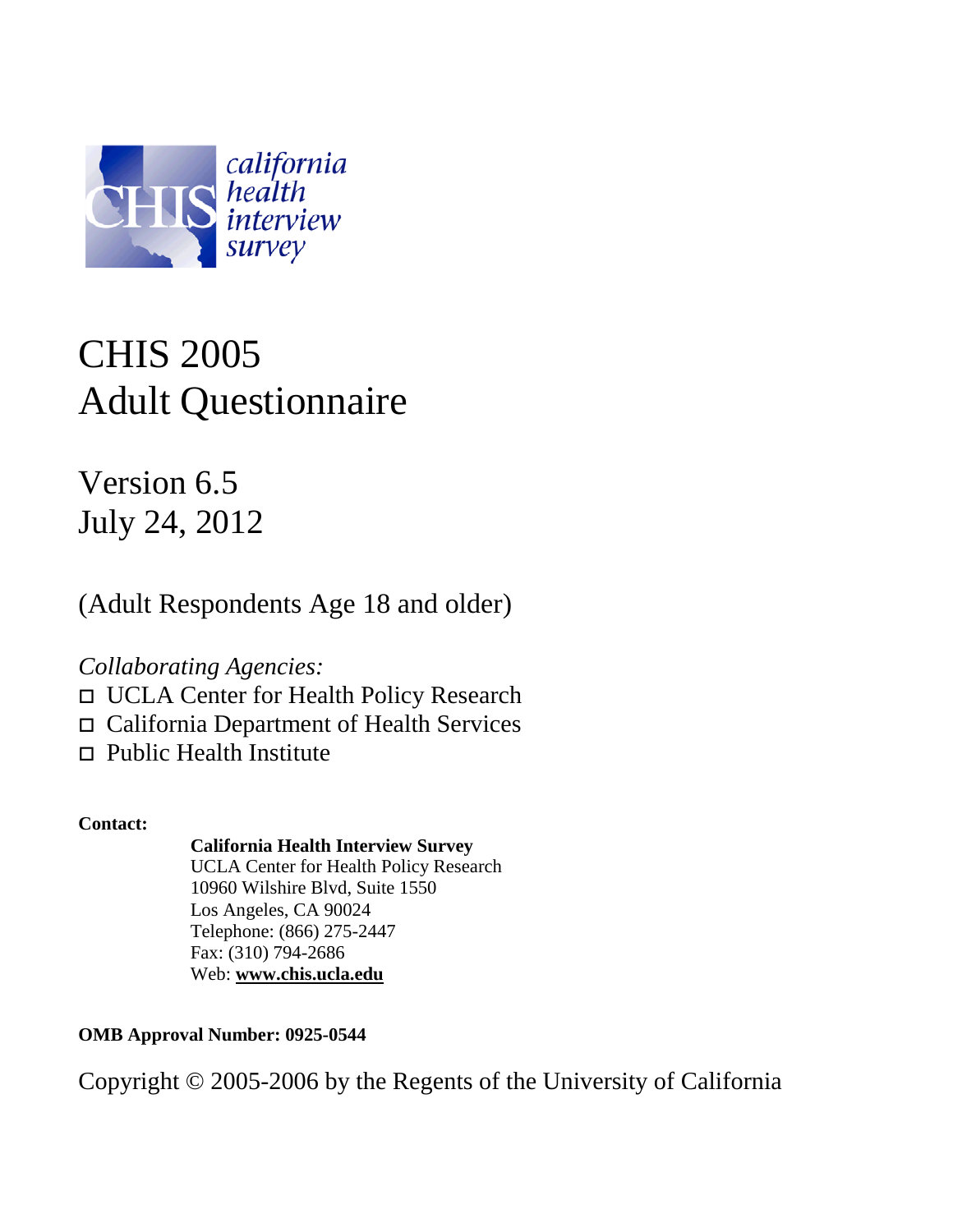# **Table of Contents**

| SECTION D - GENERAL HEALTH, DISABILITY, AND SEXUAL HEALTH25 |  |
|-------------------------------------------------------------|--|
|                                                             |  |
|                                                             |  |
|                                                             |  |
|                                                             |  |
|                                                             |  |
|                                                             |  |
|                                                             |  |
|                                                             |  |
|                                                             |  |
|                                                             |  |
|                                                             |  |
|                                                             |  |
|                                                             |  |
|                                                             |  |
|                                                             |  |
|                                                             |  |
|                                                             |  |
|                                                             |  |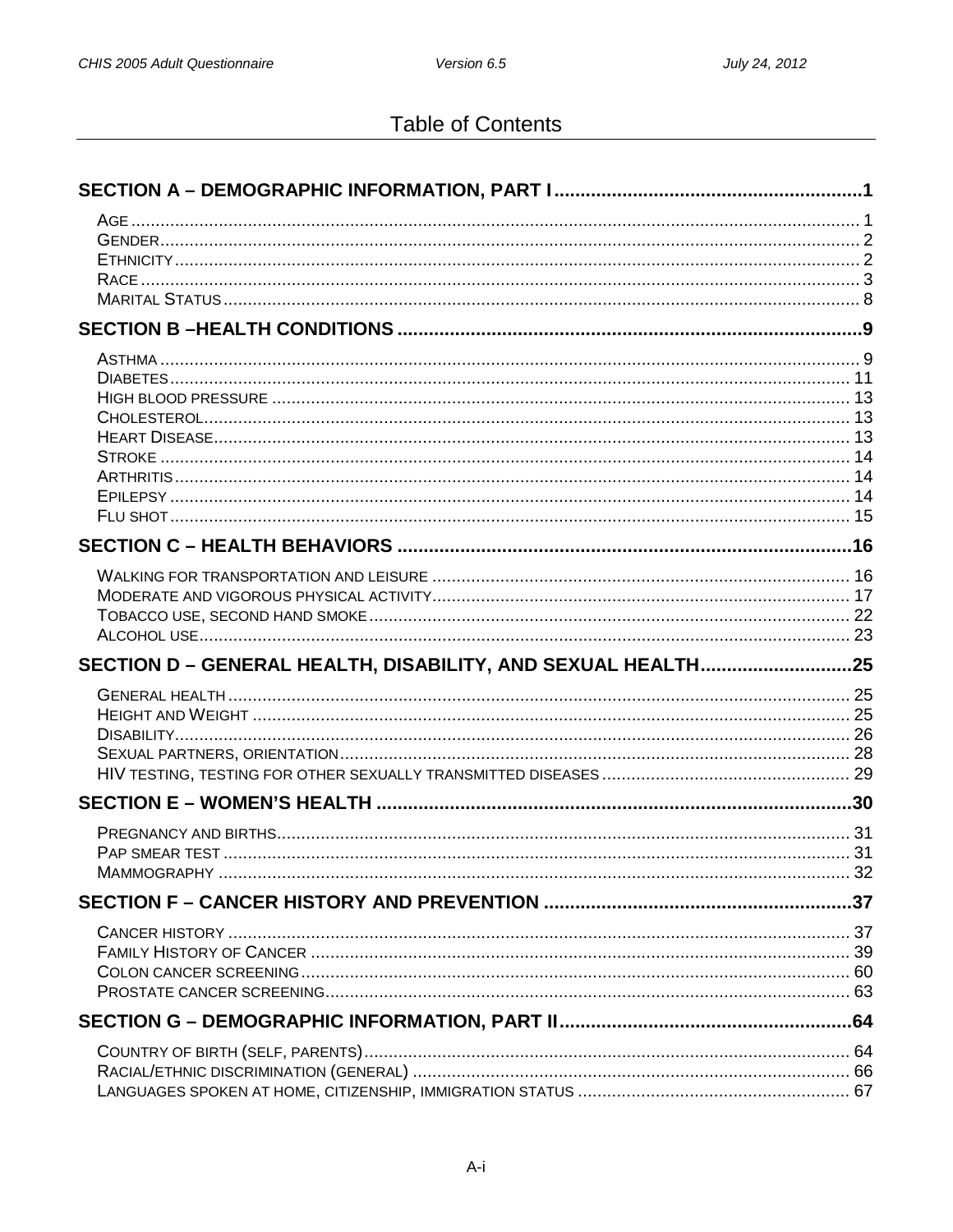| SECTION J - HEALTH CARE UTILIZATION AND ACCESS, MENTAL HEALTH118 |  |
|------------------------------------------------------------------|--|
|                                                                  |  |
|                                                                  |  |
|                                                                  |  |
|                                                                  |  |
|                                                                  |  |
|                                                                  |  |
|                                                                  |  |
|                                                                  |  |
|                                                                  |  |
|                                                                  |  |
|                                                                  |  |
|                                                                  |  |
|                                                                  |  |
|                                                                  |  |
|                                                                  |  |
|                                                                  |  |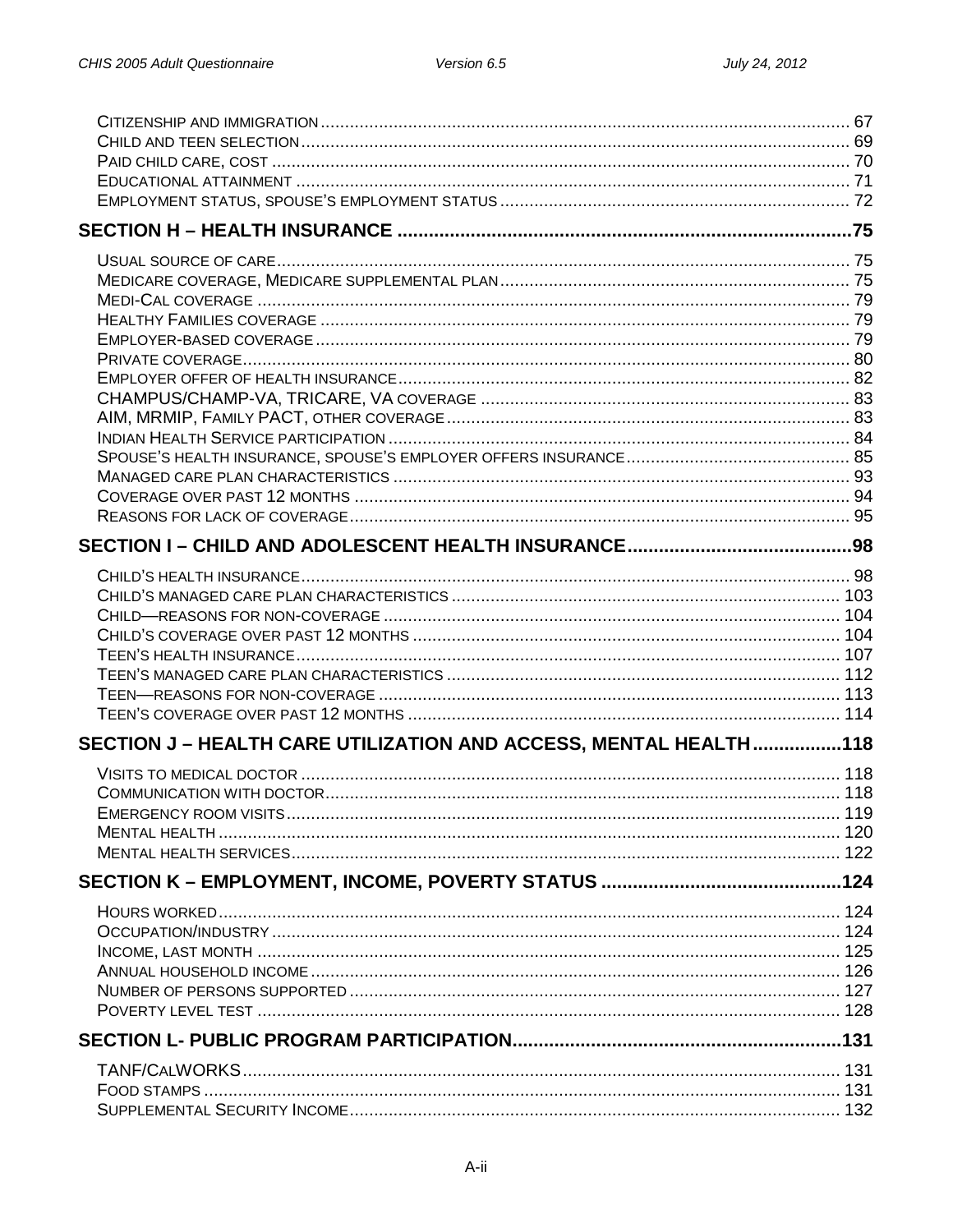| SECTION N-DEMOGRAPHIC INFORMATION PART III AND CLOSING 137 |  |
|------------------------------------------------------------|--|
|                                                            |  |
|                                                            |  |
|                                                            |  |
|                                                            |  |

NOTE: Each question in the CHIS questionnaires (adult, child, and adolescent) has a unique, sequential question number by section that follows the administration of the survey. In addition, the variable name (in the CHIS data file) associated with a question, appears in a box beneath the question number. Please consult the CHIS 2005 Data Dictionaries for additional information on variables, the population universe answering a specific question, and data file content.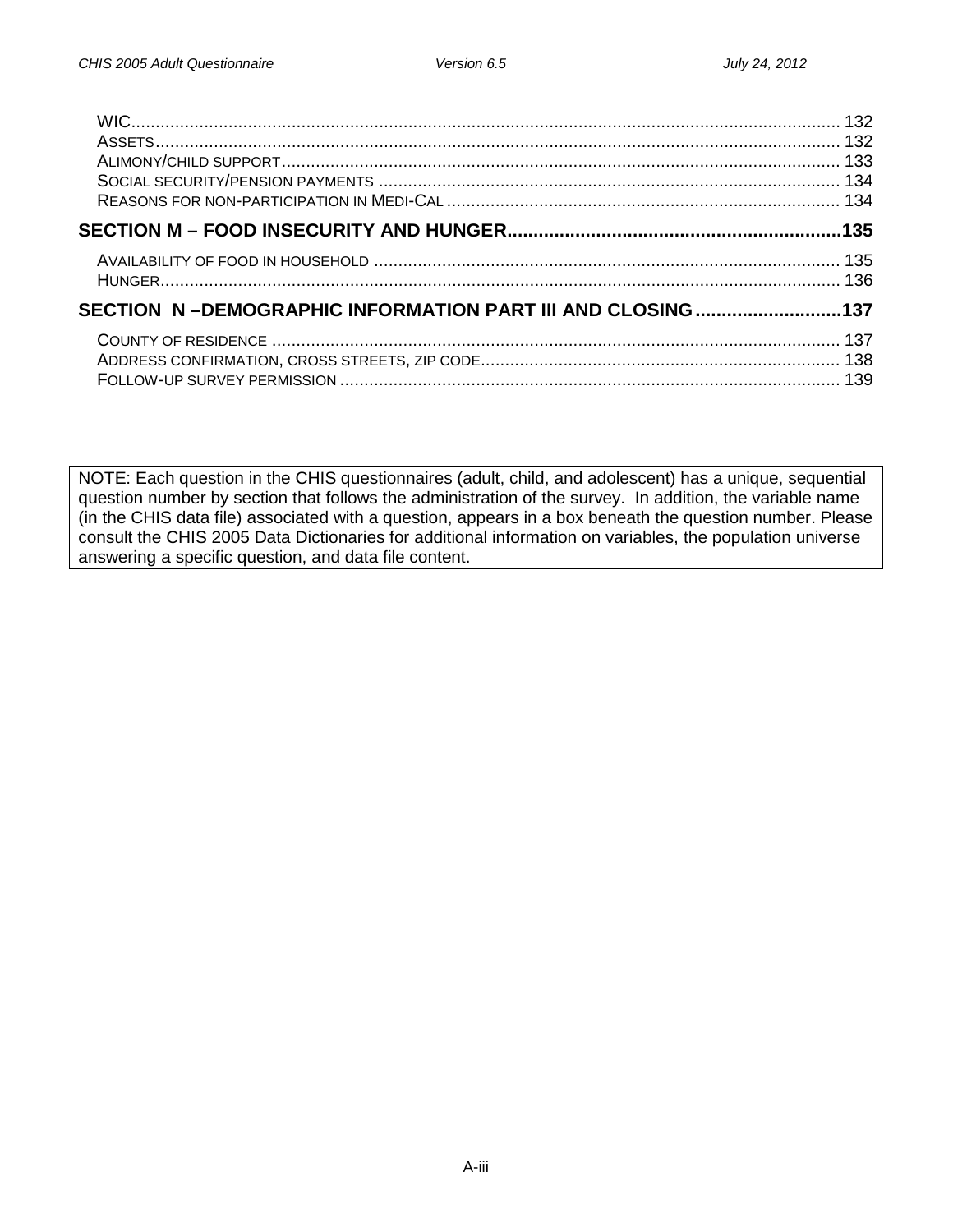# **Section A – Demographic Information, Part I**

### <span id="page-4-0"></span>**PROGRAMMING NOTE QA05\_A1: SET AADATE = CURRENT DATE (YYYYMMDD)**

<span id="page-4-1"></span>**QA05\_A1** What is your date of birth?

**AA1**

|             | MONTH DAY    | YEAR <b>[GO TO QA05 A5]</b> |
|-------------|--------------|-----------------------------|
|             |              | [RANGE: 1898-1985]          |
|             |              |                             |
|             |              |                             |
| 1. JANUARY  | 7. JULY      |                             |
| 2. FEBRUARY | 8. AUGUST    |                             |
| 3. MARCH    | 9. SEPTEMBER |                             |
| 4. APRIL    | 10. OCTOBER  |                             |
| 5. MAY      | 11. NOVEMBER |                             |
| 6. JUNE     | 12. DECEMBER |                             |
|             |              |                             |

**PROGRAMMING NOTE QA05\_A2: IF QA05\_A1 = -7 OR –8 (REF/DK), CONTINUE WITH QA05\_A2; ELSE GO TO QA05\_A5**

**QA05\_A2** What month and year were you born?

**AA1A**

| [RANGE: 1-12]           | MONTH YEAR <b>[GO TO QA05 A5]</b><br>[RANGE: 1898-1985] |  |
|-------------------------|---------------------------------------------------------|--|
| 1. JANUARY              | 7. JULY                                                 |  |
| 2. FEBRUARY<br>3. MARCH | 8. AUGUST<br>9. SEPTEMBER                               |  |
| 4. APRIL                | 10. OCTOBER                                             |  |
| 5. MAY<br>6. JUNE       | 11. NOVEMBER<br>12. DECEMBER                            |  |

**PROGRAMMING NOTE QA05\_A3: IF QA05\_A1 = -7 OR -8 (REF/DK) THEN CONTINUE WITH QA05\_A3; ELSE GO TO QA05\_A5**

**QA05\_A3** What is your age, please?

**AA2**

| YEARS OF AGE [GO TO QA05_A5] |
|------------------------------|
|                              |
|                              |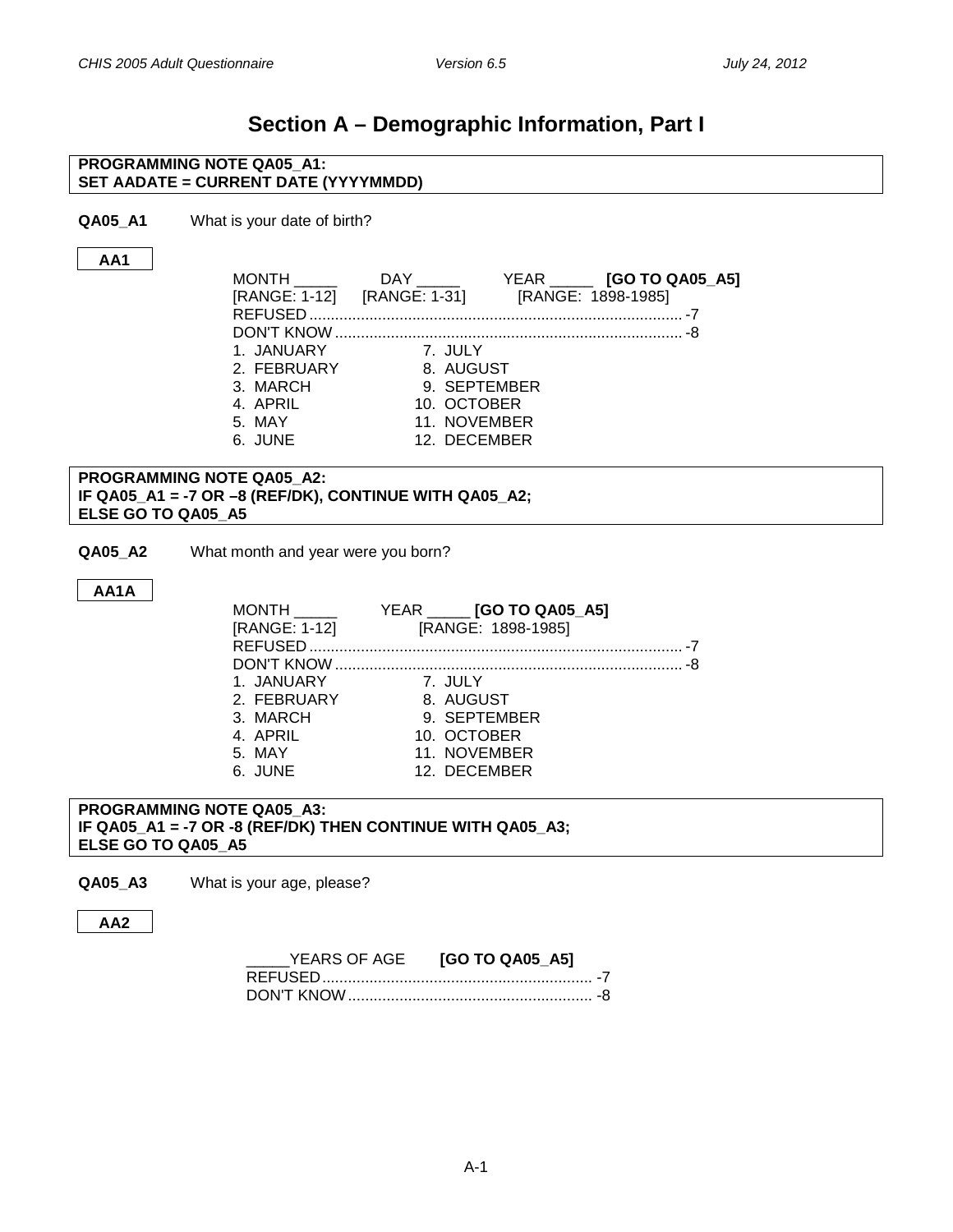### **PROGRAMMING NOTE QA05\_A4: IF QA05\_A3 = -7 OR -8 (REF/DK) THEN CONTINUE WITH QA05\_A4; ELSE GO TO QA05\_A5**

**QA05\_A4** Are you between 18 and 29, between 30 and 39, between 40 and 44, between 45 and 49, between 50 and 64, or 65 or older?

**AA2A**

### **PROGRAMMING NOTE QA05\_A5: AAGE ENUM.AGE CALCULATE VALUE OF AAGE BASED ON QA05\_A1, QA05\_A2, OR QA05\_A3 TO USE IN ALL AGE-RELATED QUESTIONS; IF QA05\_A1, QA05\_A2, OR QA05\_A3 = -7 OR -8 (REF/DK), THEN USE QA05\_A4; ELSE USE ENUM.AGE**

<span id="page-5-0"></span>**QA05\_A5** Are you male or female?

**AA3**

<span id="page-5-1"></span>**QA05\_A6** Are you Latino or Hispanic?

**AA4**

| YFS |  |
|-----|--|
| NO. |  |
|     |  |
|     |  |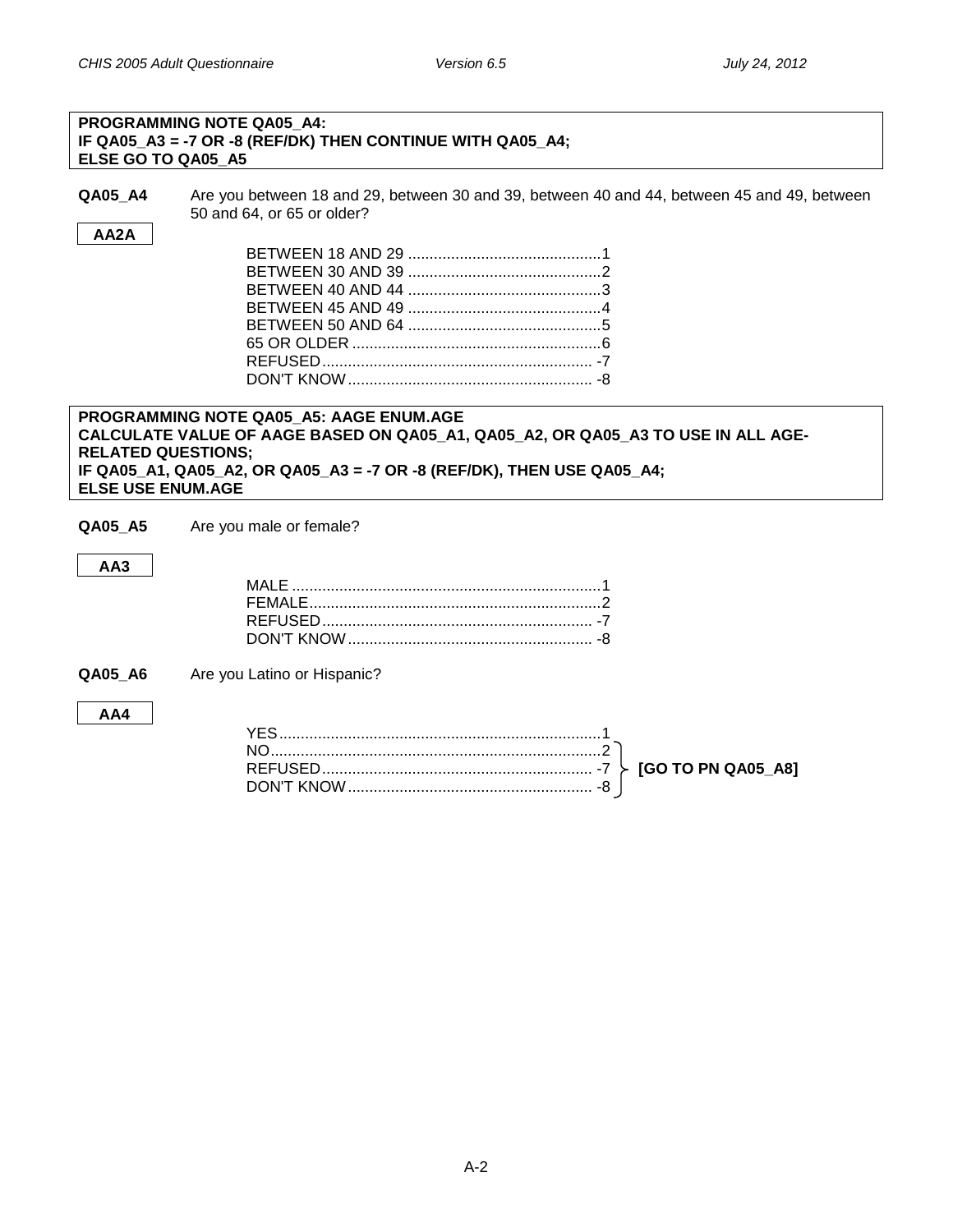**QA05\_A7** And what is your Latino or Hispanic ancestry or origin? Such as Mexican, Salvadoran, Cuban, Honduran-- and if you have more than one, tell me all of them.

**AA5**

### **[IF NECESSARY, GIVE MORE EXAMPLES] [CODE ALL THAT APPLY]**

| SPANISH-AMERICAN (FROM SPAIN)12         |  |
|-----------------------------------------|--|
| OTHER LATINO (SPECIFY): ____________ 91 |  |
|                                         |  |
|                                         |  |
|                                         |  |

### **PROGRAMMING NOTE QA05\_A8: IF QA05\_A6 = 1 (YES, LATINO/HISPANIC), DISPLAY "You said you are Latino or Hispanic. Also…" IF MORE THAN ONE RACE GIVEN, AFTER ENTERING RESPONSES FOR QA05\_A8, CONTINUE WITH PROGRAMMING NOTE QA05\_A9; ELSE FOLLOW SKIPS AS INDICATED FOR SINGLE RESPONSES**

<span id="page-6-0"></span>

**QA05\_A8** {You said you are Latino or Hispanic. Also} please tell me which one or more of the following you would use to describe yourself. Would you describe yourself as Native Hawaiian, Other Pacific Islander, American Indian, Alaska Native, Asian, Black, African American, or White?

**AA5A**

### **[IF R GIVES ANOTHER RESPONSE YOU MUST SPECIFY WHAT IT IS]**

### **[CODE ALL THAT APPLY]**

| AMERICAN INDIAN OR ALASKA NATIVE 4   IF ONLY ONE RACE] |  |
|--------------------------------------------------------|--|
| OTHER (SPECIFY): ____________________ 91               |  |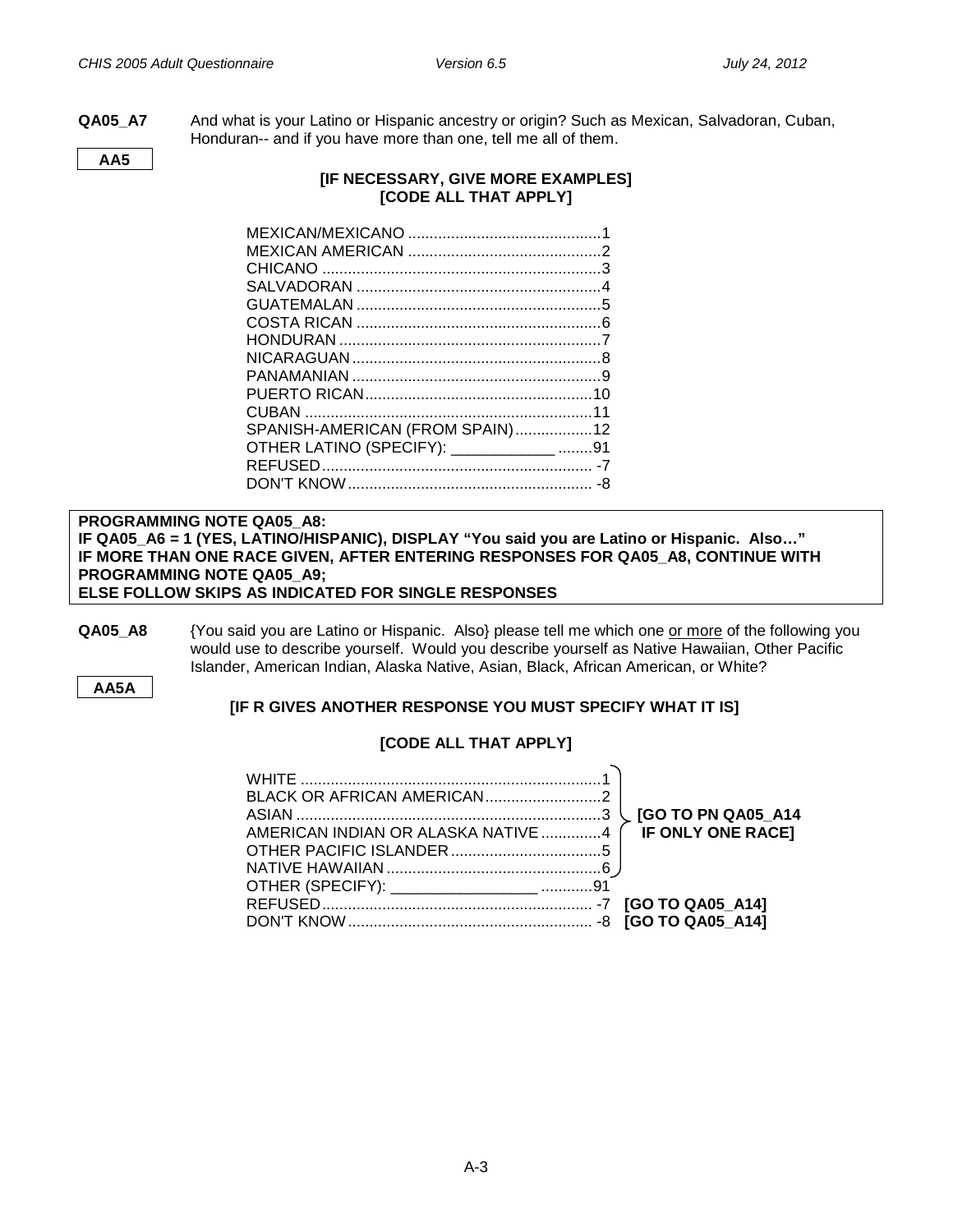### **PROGRAMMING NOTE QA05\_A9: IF QA05\_A8 = 4 (AMERICAN INDIAN OR ALASKA NATIVE), CONTINUE WITH QA05\_A9; ELSE GO TO PROGRAMMING NOTE QA05\_A12**

**QA05\_A9** You said, American Indian or Alaska Native, and what is your tribal heritage? If you have more than one tribe, tell me all of them.

### **AA5B**

### **[CODE ALL THAT APPLY]**

| OTHER TRIBE [Ask for spelling] (SPECIFY): | 91 |
|-------------------------------------------|----|
|                                           |    |
|                                           |    |

### **QA05\_A10** Are you an enrolled member in a federally or state recognized tribe?

### **AA5C**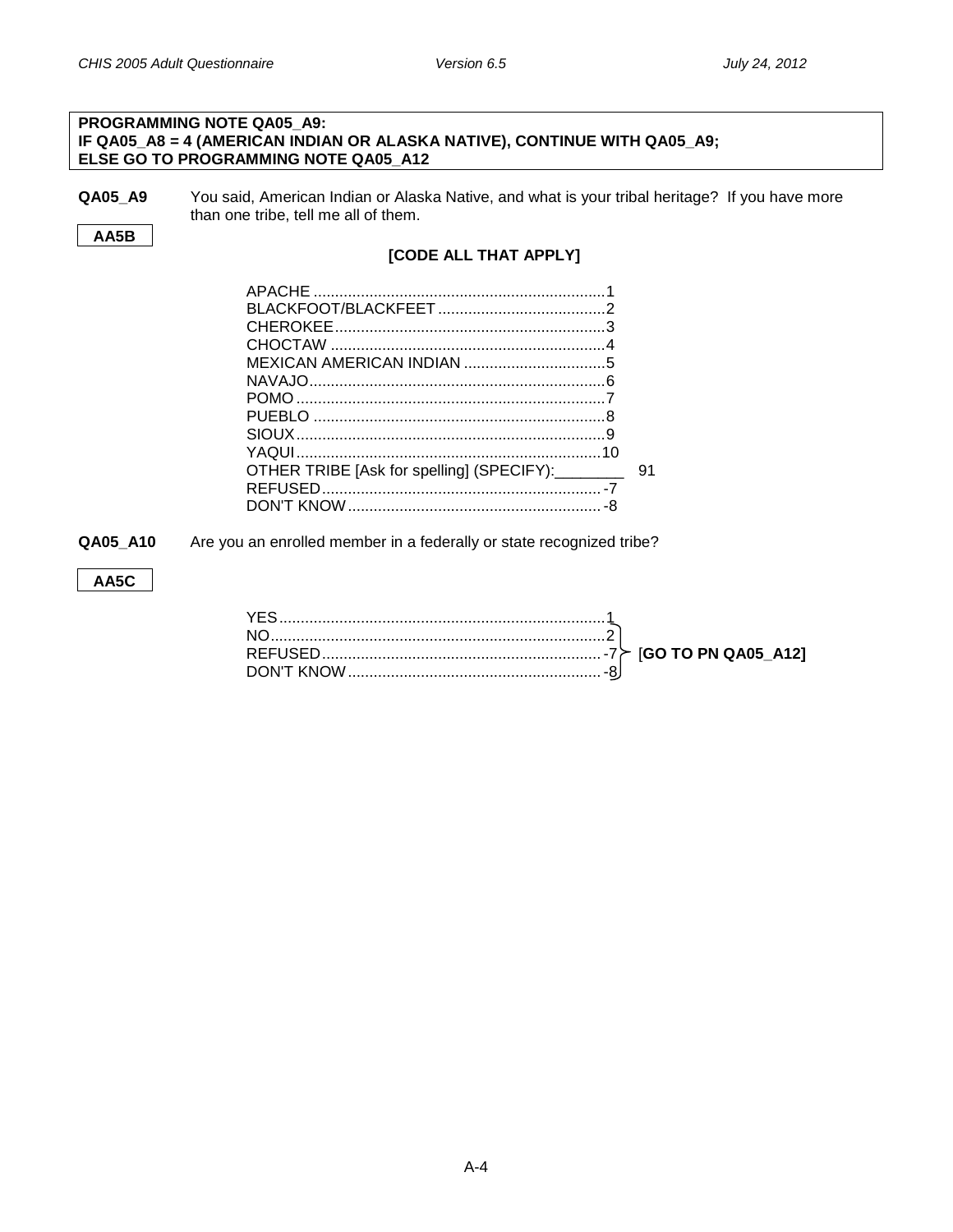| QA05_A11 | Which tribe are you enrolled in? |
|----------|----------------------------------|
|----------|----------------------------------|

## **AA5D**

| <b>APACHE</b>                                           |
|---------------------------------------------------------|
|                                                         |
|                                                         |
| OTHER APACHE [Ask for spelling] (SPECIFY): 91           |
| <b>BLACKFEET</b>                                        |
|                                                         |
| <b>CHEROKEE</b>                                         |
|                                                         |
|                                                         |
| OTHER CHEROKEE [Ask for spelling] (SPECIFY)92           |
| <b>CHOCTAW</b>                                          |
|                                                         |
|                                                         |
| OTHER CHOCTAW [Ask for spelling] (SPECIFY): 93          |
| <b>NAVAJO</b>                                           |
|                                                         |
| <b>POMO</b>                                             |
| HOPLAND BAND, HOPLAND RANCHERIA9                        |
| SHERWOOD VALLEY RANCHERIA 10                            |
|                                                         |
| OTHER POMO [Ask for spelling] (SPECIFY): 94             |
| <b>PUEBLO</b>                                           |
|                                                         |
| YSLETA DEL SUR PUEBLO OF TEXAS13                        |
|                                                         |
| OTHER PUEBLO [Ask for spelling] (SPECIFY): 95           |
| <b>SIOUX</b>                                            |
|                                                         |
|                                                         |
| OTHER SIOUX [Ask for spelling] (SPECIFY):96             |
| YAQUI                                                   |
| PASCUA YAQUI TRIBE OF ARIZONA 17                        |
|                                                         |
| OTHER YAQUI [Ask for spelling] (SPECIFY):97             |
|                                                         |
| OTHER                                                   |
| OTHER [Ask for spelling] (SPECIFY): ________________ 98 |
|                                                         |
|                                                         |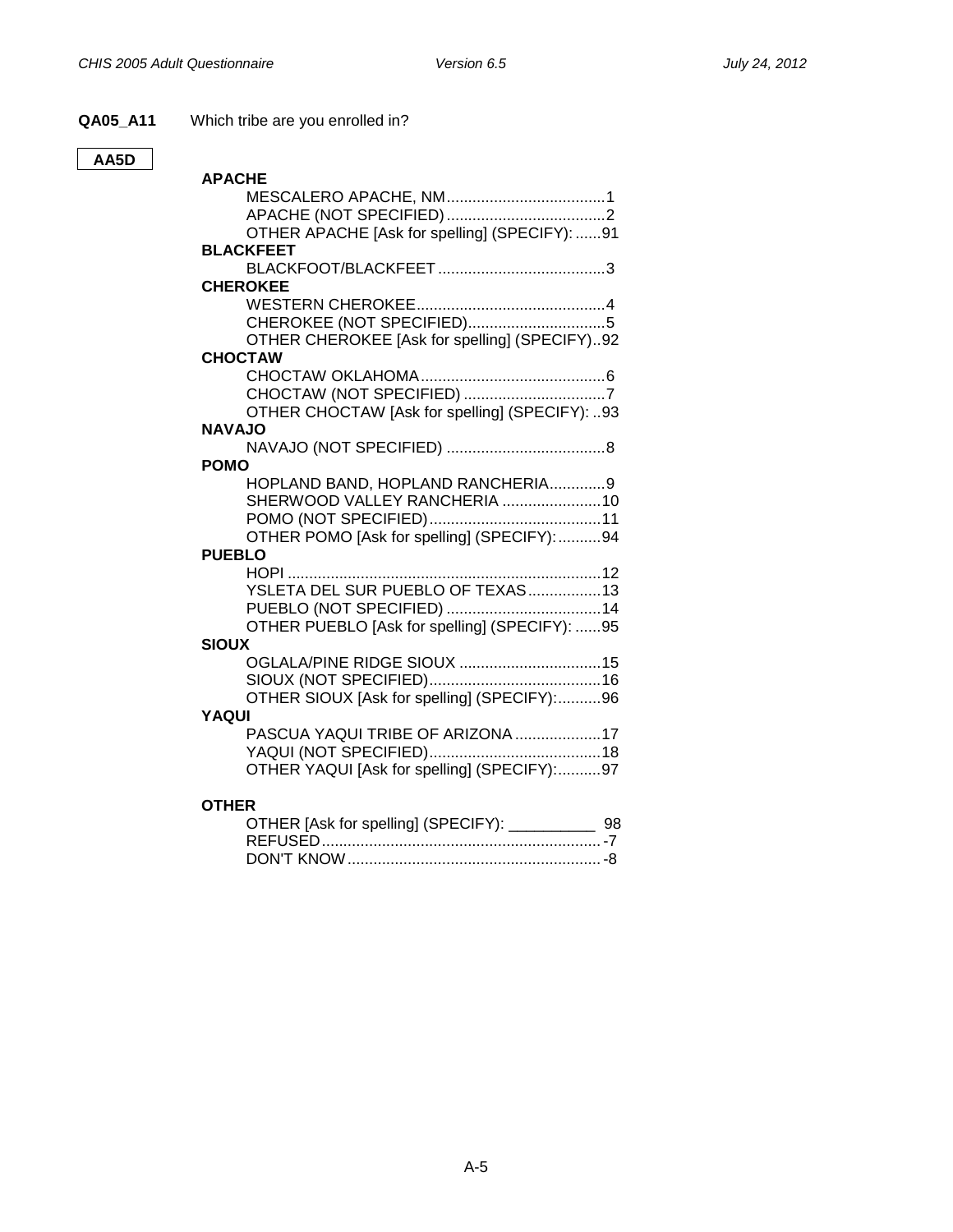### **PROGRAMMING NOTE QA05\_A12: IF QA05\_A8= 3 (ASIAN) CONTINUE WITH QA05\_A12; ELSE GO TO PROGRAMMING NOTE QA05\_A13**

**QA05\_A12** You said Asian, and what specific ethnic group are you, such as Chinese, Filipino, Vietnamese? If you are more than one, tell me all of them.

|--|

### **[CODE ALL THAT APPLY]**

| OTHER ASIAN (SPECIFY): ___________________.91 |  |
|-----------------------------------------------|--|
|                                               |  |
|                                               |  |
|                                               |  |

### **PROGRAMMING NOTE QA05\_A13: IF QA05\_A8= 5 (OTHER PACIFIC ISLANDER), CONTINUE WITH QA05\_A13; ELSE GO TO PROGRAMMING NOTE QA05\_A14**

**QA05\_A13** You said you are Pacific Islander. What specific ethnic group are you, such as Samoan, Tongan, or Guamanian? If you are more than one, tell me all of them.

**AA5E1**

### **[CODE ALL THAT APPLY]**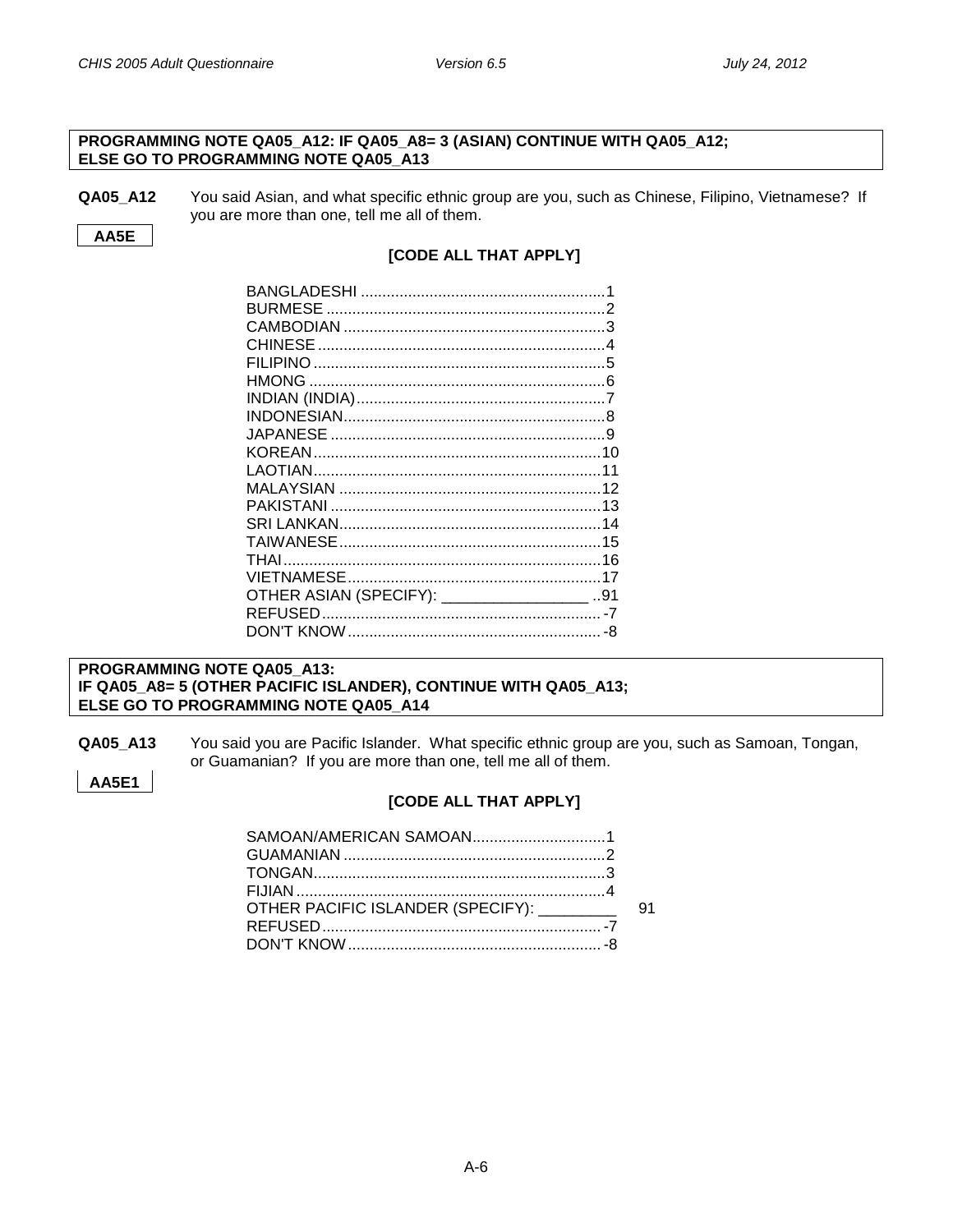**PROGRAMMING NOTE QA05\_A14: IF QA05\_A6 = 1 (LATINO) AND [QA05\_A8= 6 (NATIVE HAWAIIAN) OR QA05\_A8= 5 (OTHER PACIFIC ISLANDER) OR QA05\_A8= 4 (AMERICAN INDIAN OR ALASKA NATIVE) OR QA05\_A8= 3 (ASIAN) OR QA05\_A8= 2 (BLACK/AFRICAN AMERICAN) OR QA05\_A8= 1 (WHITE) OR QA05\_A8 = 91 (OTHER)], CONTINUE WITH QA05\_A14; ELSE IF MULTIPLE RESPONSES TO QA05\_A8, QA05\_A12, OR QA05\_A13 [NOT COUNTING -7 OR -8 (REF/DK)] CONTINUE WITH QA05\_A14; ELSE GO TO QA05\_A15**

**[NOTE: FOR QA05\_A14 RESPONSES, INCLUDE "Specify" RESPONSE FOR 91 (OTHER LATINO); IF QA05\_A7 = -7 (REFUSE), INSERT "Latino"]**

**IF QA05\_A6 = 1 (YES, LATINO) AND ANY OF QA05\_A7 = 1 THRU 12, DO NOT DISPLAY QA05\_A14 = 14 (LATINO). IF QA05\_A8 = 5 (OTHER PACIFIC ISLANDER) AND QA05\_A13 = 1 THRU 4, DO NOT DISPLAY QA05\_A14 = 17 (OTHER PACIFIC ISLANDER). IF QA05\_A8= 3 (ASIAN) AND ANY OF QA05\_A12 = 1 THRU 17, DO NOT SAY QA05\_A14 = 19 (ASIAN)**

**QA05\_A14** You said that you are: [INSERT MULTIPLE RESPONSES FROM AA5, AA5A, AA5E AND AA5E1]. Of these, which do you most identify with?

**AA5F**

### **[IF R UNABLE TO CHOOSE ONE, OFFER OPTION "BOTH/ALL/MULTIRACIAL"]**

| SPANISH-AMERICAN (FROM SPAIN)12     |  |
|-------------------------------------|--|
|                                     |  |
|                                     |  |
|                                     |  |
|                                     |  |
| AMERICAN INDIAN OR ALASKA NATIVE 18 |  |
|                                     |  |
|                                     |  |
|                                     |  |
|                                     |  |
|                                     |  |
|                                     |  |
|                                     |  |
|                                     |  |
|                                     |  |
|                                     |  |
|                                     |  |
|                                     |  |
|                                     |  |
|                                     |  |
|                                     |  |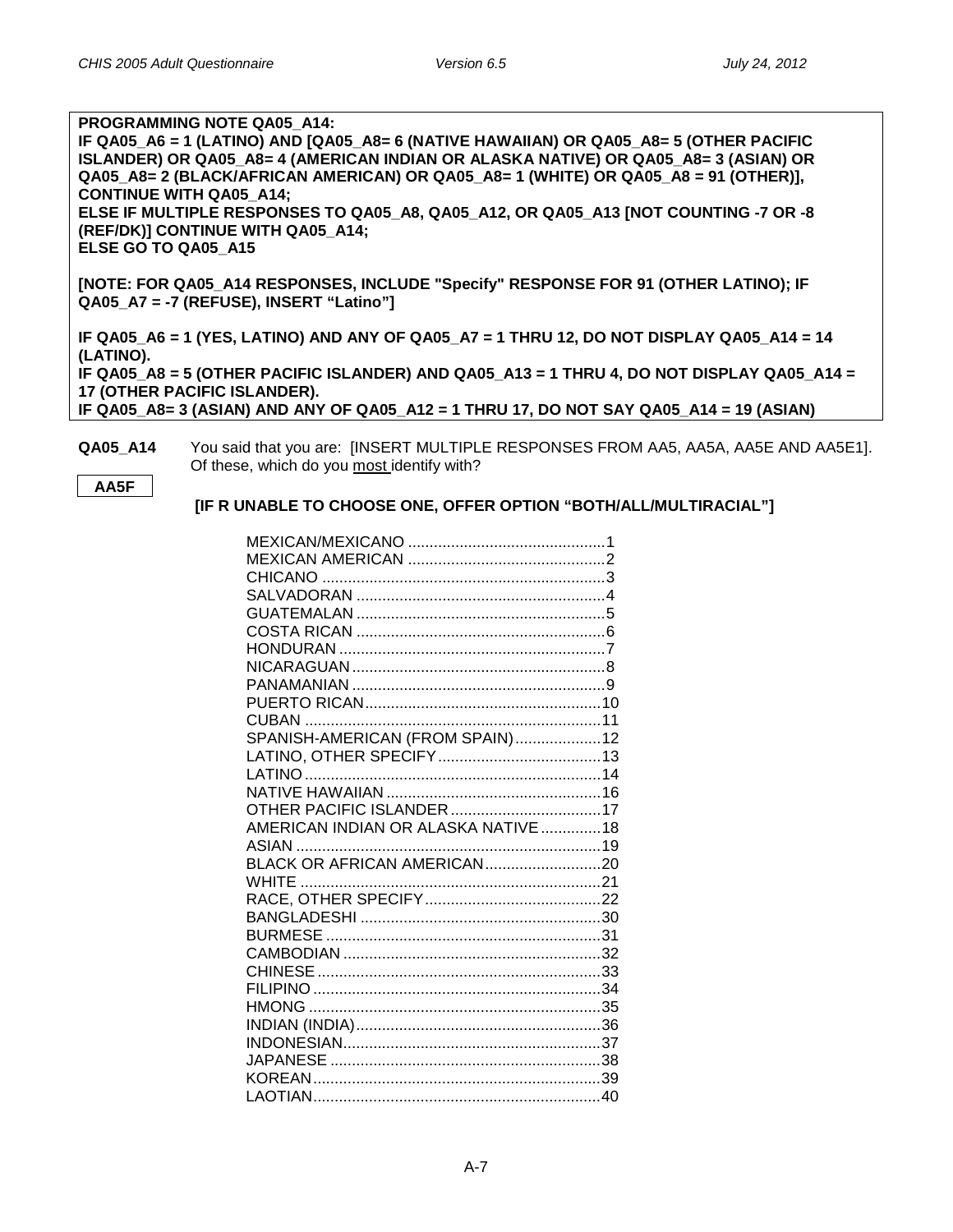### QA05\_A14 CONTINUED...

| PACIFIC ISLANDER, OTHER SPECIFY 55 |  |
|------------------------------------|--|
|                                    |  |
|                                    |  |
|                                    |  |
|                                    |  |
|                                    |  |

<span id="page-11-0"></span>QA05\_A15

Are you now married, living with a partner in a marriage-like relationship, widowed, divorced, separated, or never married?

### **AH43**

### [IF R MENTIONS MORE THAN ONE, CODE THE LOWEST NUMBER THAT APPLIES]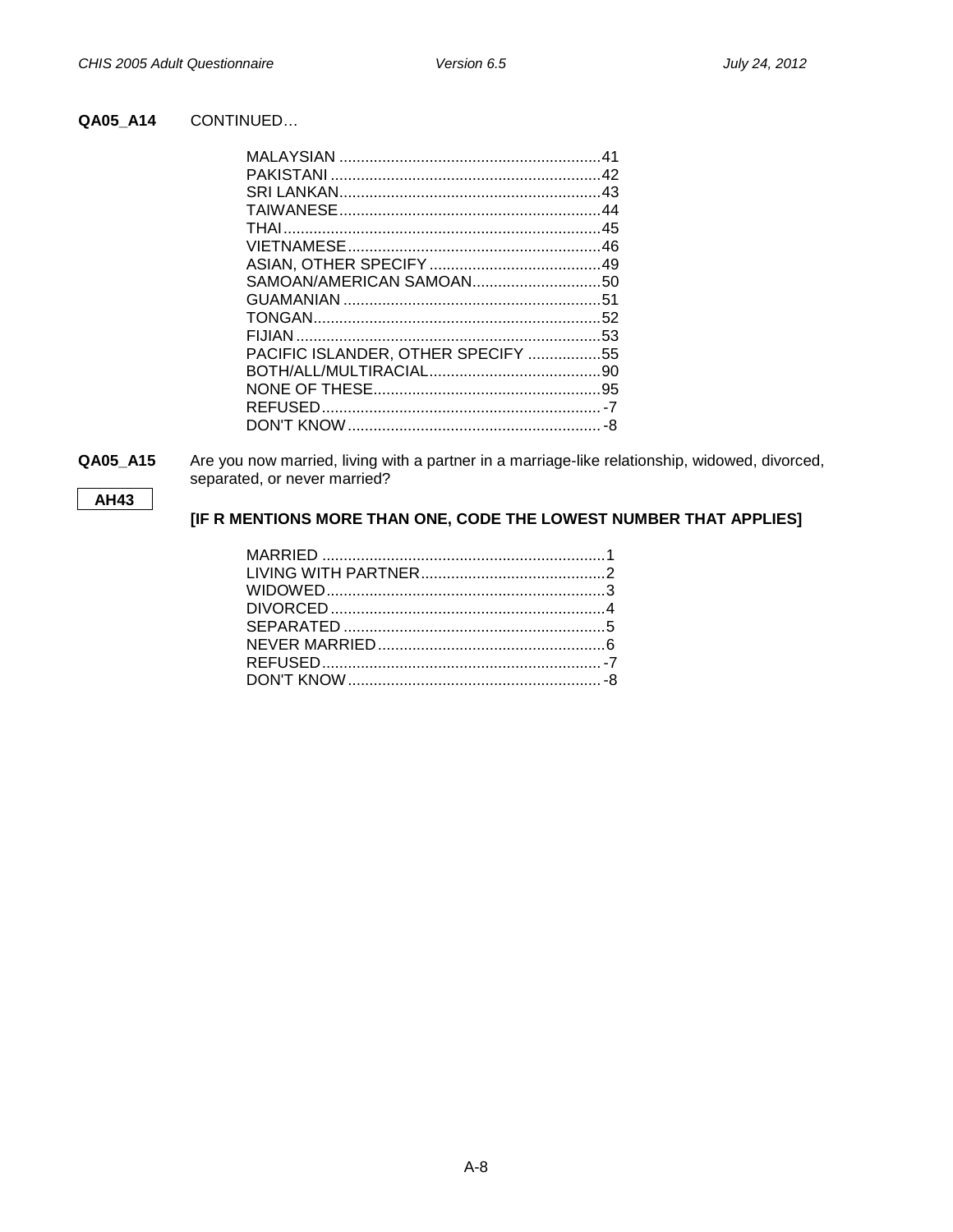# **Section B –Health Conditions**

<span id="page-12-1"></span><span id="page-12-0"></span>

| QA05_B1<br>AB1                        | These next questions are about your health.<br>Would you say that in general your health is excellent, very good, good, fair or poor?                              |
|---------------------------------------|--------------------------------------------------------------------------------------------------------------------------------------------------------------------|
| QA05_B2                               | Has a doctor ever told you that you have asthma?                                                                                                                   |
| <b>AB17</b>                           | [GO TO QA05 B12]<br>[GO TO QA05_B12]<br>[GO TO QA05 B12]                                                                                                           |
| QA05_B3                               | Do you still have asthma?                                                                                                                                          |
| <b>AB40</b><br>QA05_B4<br><b>AB41</b> | During the past 12 months, have you had an episode of asthma or an asthma attack?                                                                                  |
| KNOW), GO TO QA05_B7;                 | PROGRAMMING NOTE QA05_B5:<br>IF QA05_B3= 2, -7, or -8 (NO, REFUSED, DON'T KNOW) AND QA05_B4= 2, -7, or -8 (NO, REFUSED, DON'T<br><b>ELSE CONTINUE WITH QA05 B5</b> |
| QA05_B5<br><b>AB19</b>                | During the past 12 months, how often have you had asthma symptoms such as coughing,<br>wheezing, shortness of breath, chest tightness or phlegm? Would you say     |
|                                       |                                                                                                                                                                    |

DON'T KNOW...........................................................-8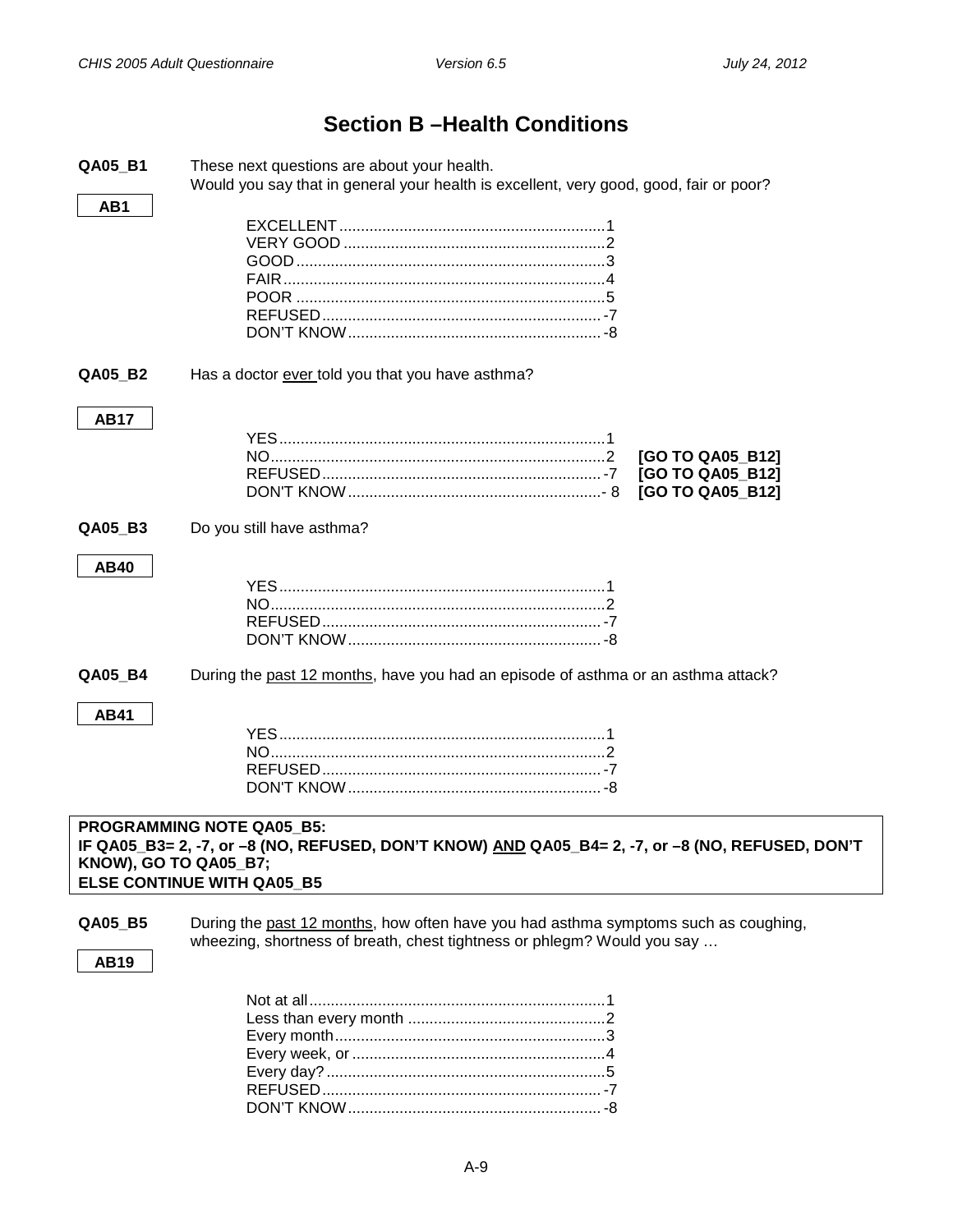| QA05_B6      | During the past 12 months, have you had to visit a hospital emergency room or urgent care clinic<br>because of your asthma?                                                                       |
|--------------|---------------------------------------------------------------------------------------------------------------------------------------------------------------------------------------------------|
| <b>AH13A</b> |                                                                                                                                                                                                   |
|              |                                                                                                                                                                                                   |
|              |                                                                                                                                                                                                   |
|              |                                                                                                                                                                                                   |
|              |                                                                                                                                                                                                   |
|              |                                                                                                                                                                                                   |
| QA05_B7      | Are you now taking a daily medication to control your asthma that was prescribed or given to you<br>by a doctor?                                                                                  |
| <b>AB18</b>  |                                                                                                                                                                                                   |
|              | [IF NEEDED, SAY: "This includes both oral medicine and inhalers.<br>This is different from inhalers used for quick relief."]                                                                      |
|              |                                                                                                                                                                                                   |
|              |                                                                                                                                                                                                   |
|              |                                                                                                                                                                                                   |
|              |                                                                                                                                                                                                   |
|              |                                                                                                                                                                                                   |
|              | <b>PROGRAMMING NOTE QA05 B8:</b><br>IF QA05_B3 = 1 (YES, STILL HAVE ASTHMA) OR QA05_B4 = 1 (YES, EPISODE IN LAST 12 MOS), GO TO<br>PROGRAMMING NOTE QA05 B10<br><b>ELSE CONTINUE WITH QA05_B8</b> |
|              |                                                                                                                                                                                                   |
| QA05_B8      | During the past 12 months, how often have you had asthma symptoms such as coughing,                                                                                                               |
|              | wheezing, shortness of breath, chest tightness or phlegm? Would you say                                                                                                                           |
| <b>AB66</b>  |                                                                                                                                                                                                   |
|              |                                                                                                                                                                                                   |
|              |                                                                                                                                                                                                   |
|              |                                                                                                                                                                                                   |
|              |                                                                                                                                                                                                   |
|              |                                                                                                                                                                                                   |
|              |                                                                                                                                                                                                   |
|              |                                                                                                                                                                                                   |
|              |                                                                                                                                                                                                   |
| QA05_B9      | During the past 12 months, have you had to visit a hospital emergency room or urgent care clinic<br>because of your asthma?                                                                       |
| <b>AB67</b>  |                                                                                                                                                                                                   |
|              |                                                                                                                                                                                                   |
|              |                                                                                                                                                                                                   |
|              |                                                                                                                                                                                                   |
|              |                                                                                                                                                                                                   |
|              |                                                                                                                                                                                                   |
|              | PROGRAMMING NOTE QA05_B10;                                                                                                                                                                        |
|              | IF AAGE > 69 GO TO QA05 B11                                                                                                                                                                       |
|              | ELSE CONTINUE WITH QA05_B10                                                                                                                                                                       |
| QA05_B10     | During the past 12 months, how many days of work did you miss due to asthma?                                                                                                                      |
|              |                                                                                                                                                                                                   |
| <b>AB42</b>  |                                                                                                                                                                                                   |
|              | 0-365 DAYS                                                                                                                                                                                        |

| $\sim$ $\sim$ $\sim$ $\sim$ $\sim$ $\sim$ |  |
|-------------------------------------------|--|
|                                           |  |
|                                           |  |
|                                           |  |
|                                           |  |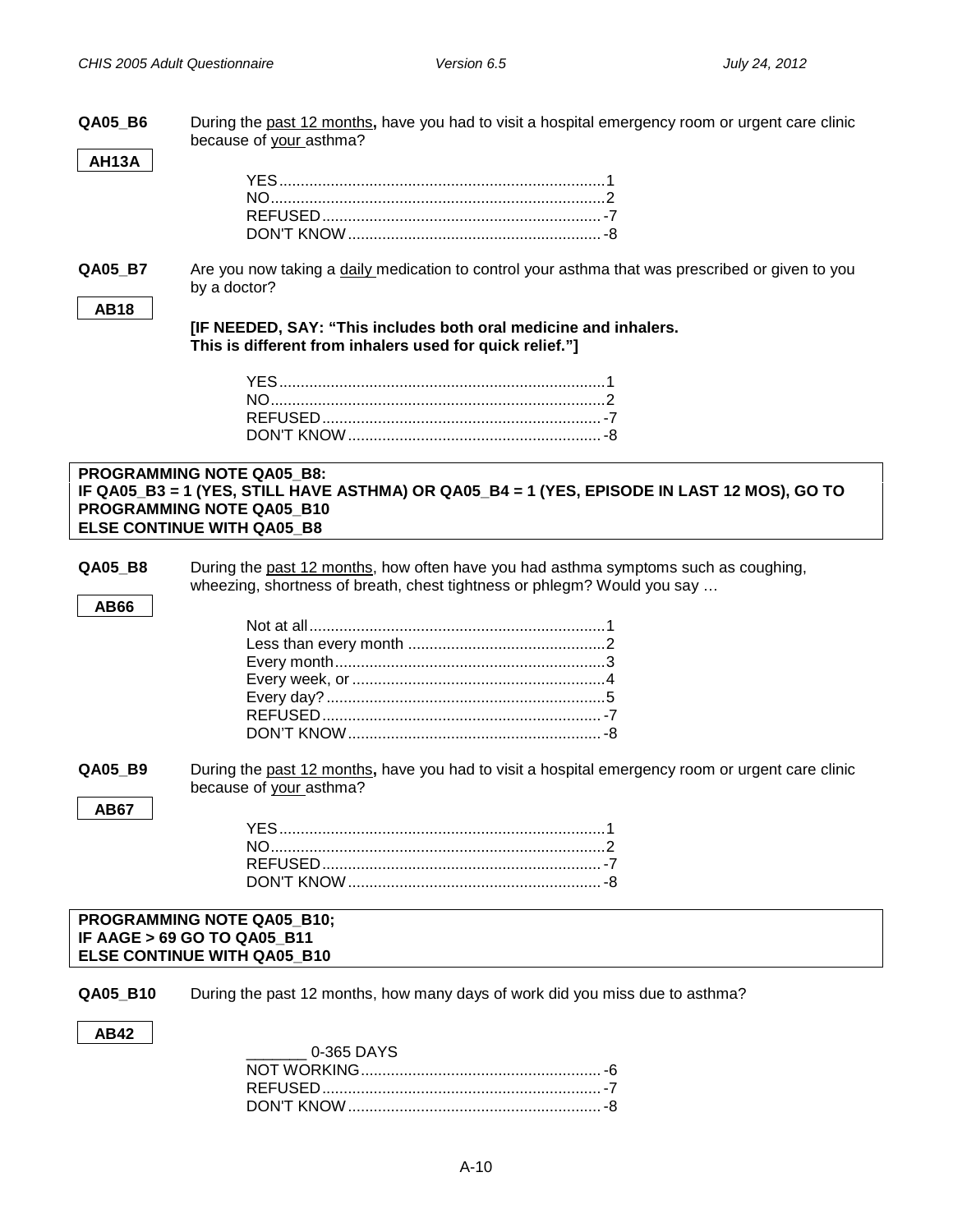<span id="page-14-0"></span>

| QA05_B11    | Has a doctor or other health professional ever given you an asthma management plan?                                                                                                                                                            |
|-------------|------------------------------------------------------------------------------------------------------------------------------------------------------------------------------------------------------------------------------------------------|
| <b>AB43</b> | [IF NEEDED, SAY: "An asthma management plan is a printed form that tells when to change<br>the amount or type of medicine, when to call the doctor for advice, and when to go to the<br>emergency room"] [INCLUDE NURSES AND ASTHMA EDUCATORS] |
|             |                                                                                                                                                                                                                                                |
|             |                                                                                                                                                                                                                                                |
| QA05_B12    | Has a doctor ever told you that you have a lung disease other than asthma, such as emphysema<br>or COPD?                                                                                                                                       |
| <b>AB62</b> | [IF NEEDED, SAY: "COPD means Chronic Obstructive Pulmonary Disease and is also<br>known as Chronic Lower Respiratory Disease. Do not include Tuberculosis (TB)."]                                                                              |
|             |                                                                                                                                                                                                                                                |
|             |                                                                                                                                                                                                                                                |
|             | PROGRAMMING NOTE QA05 B13<br>IF QA05_A5 = 2 (FEMALE), DISPLAY "Other than during pregnancy, has";<br><b>ELSE BEGIN DISPLAY WITH "Has"</b>                                                                                                      |
|             |                                                                                                                                                                                                                                                |
| QA05_B13    | {Other than during pregnancy, has/Has} a doctor ever told you that you have diabetes or sugar                                                                                                                                                  |
| <b>AB22</b> | diabetes?                                                                                                                                                                                                                                      |
|             |                                                                                                                                                                                                                                                |
|             | BORDERLINE OR PRE-DIABETES3<br>[GO TO QA05_B22]                                                                                                                                                                                                |
| QA05_B14    | How old were you when a doctor first told you that you have diabetes?                                                                                                                                                                          |
| AB23        |                                                                                                                                                                                                                                                |
|             | AGE IN YEARS<br>[HR: 1 THRU AAGE (OR 105 IF AAGE = -7)]                                                                                                                                                                                        |
| QA05_B15    | Were you told that you had Type 1 or Type 2 diabetes?                                                                                                                                                                                          |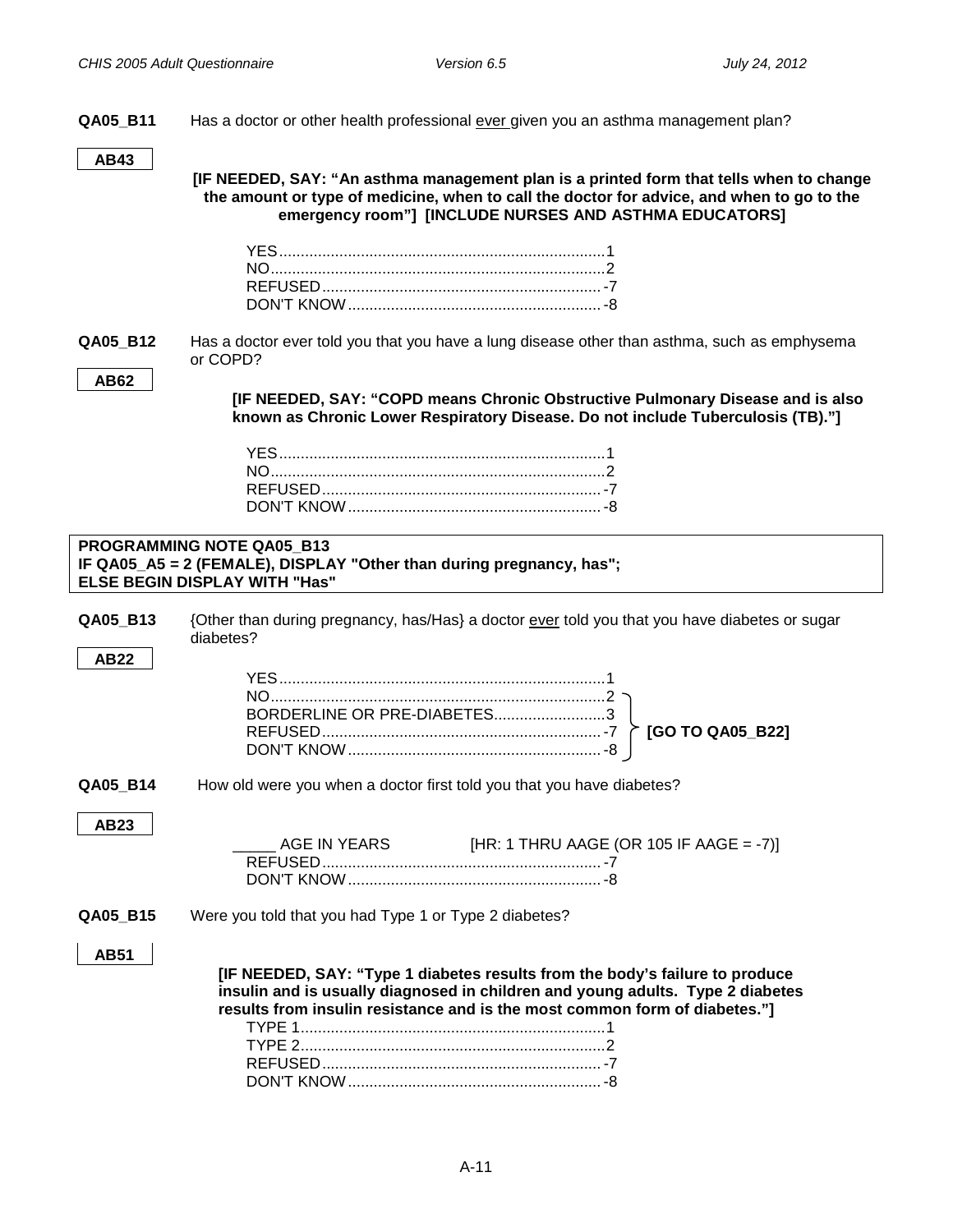| QA05_B16                | Are you now taking insulin?                                                                                                        |
|-------------------------|------------------------------------------------------------------------------------------------------------------------------------|
| <b>AB24</b>             |                                                                                                                                    |
| QA05_B17                | Do you now take diabetic pills to lower your blood sugar?                                                                          |
| <b>AB25</b>             | [IF NEEDED, SAY: "These are sometimes called oral agents or oral hypoglycemic agents."]                                            |
|                         |                                                                                                                                    |
| QA05_B18<br><b>AB26</b> | About how many times per day, per week, or per month do you or a family member or friend check<br>your blood for glucose or sugar? |
|                         | [FILL IN TIME FRAME ANSWERED]                                                                                                      |
|                         | ______ TIMES<br>______ PER WEEK [HR: 0-70; SR: 0-34]<br>____ PER MONTH [HR: 0-300; SR: 0-149]<br>PER YEAR[HR: 0-3650; SR: 0-599]   |
| QA05_B19                | About how many times in the last 12 months has a doctor checked you for hemoglobin "A one C"?                                      |
| <b>AB27</b>             | [IF R NEVER HEARD OF IT, ENTER 995.]                                                                                               |
|                         | NUMBER OF TIMES [HR: 0-52, 995; SR: 0-25, 995]                                                                                     |
| QA05 B20<br><b>AB28</b> | About how many times in the last 12 months has a doctor checked your feet for any sores or<br>irritations?                         |
|                         | NUMBER OF TIMES  [HR: 0-52; SR: 0-25]                                                                                              |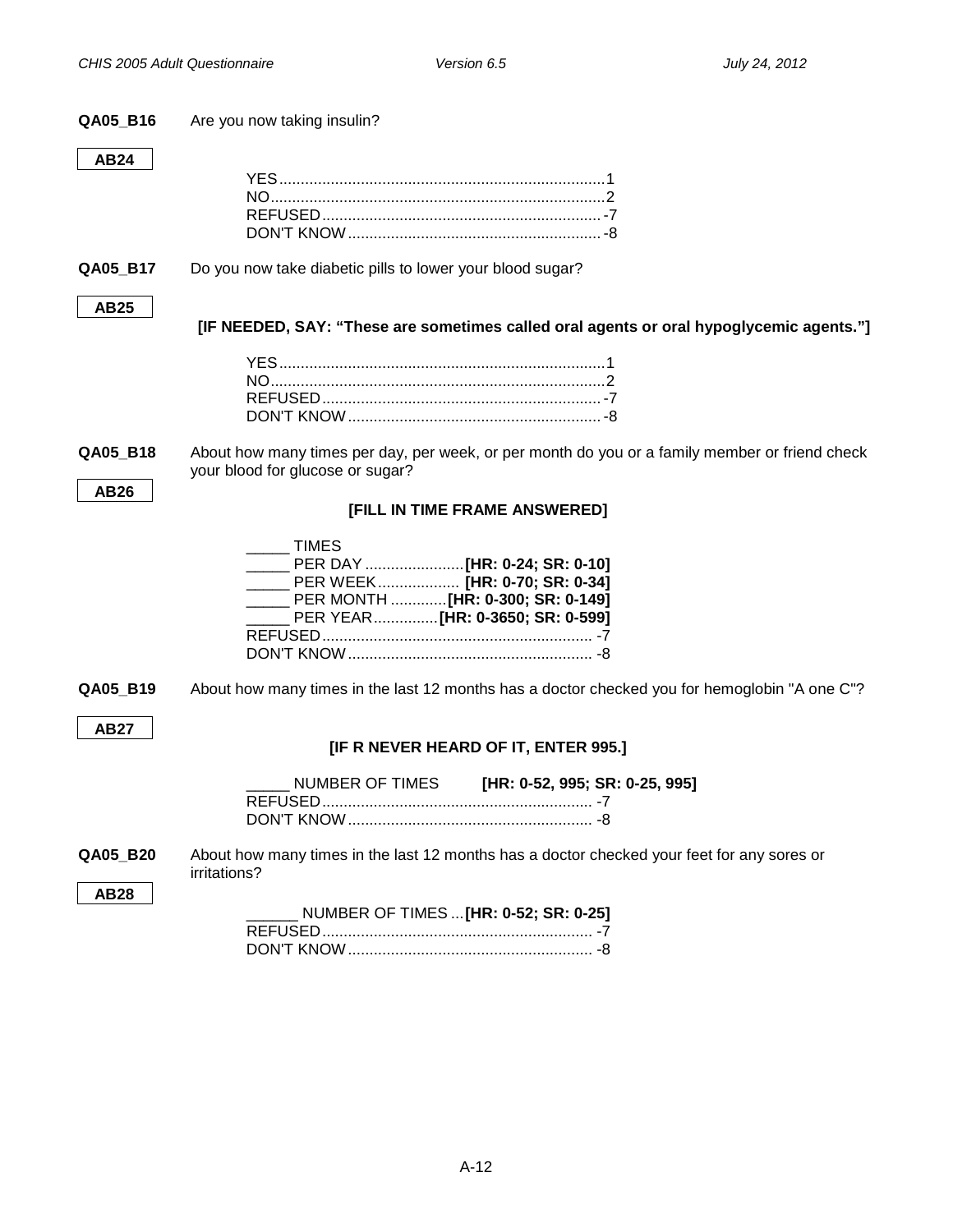**QA05\_B21** When was the last time you had an eye exam in which the pupils were dilated? This would have made your eyes sensitive to bright light for a short time.  $\overline{\mathbf{A} \mathbf{B} \mathbf{G} \mathbf{A}}$ 

<span id="page-16-0"></span>

| יטשה        | WITHIN THE PAST YEAR (1-12 MONTHS AGO) 2<br>WITHIN THE PAST 2 YEARS (1-2 YEARS AGO) 3              |
|-------------|----------------------------------------------------------------------------------------------------|
| QA05_B22    | Has a doctor ever told you that you have high blood pressure?                                      |
| AB29        |                                                                                                    |
| QA05_B23    | Are you now taking any medications to control your high blood pressure?                            |
| <b>AB30</b> |                                                                                                    |
| QA05_B24    | About how long ago did you have your blood cholesterol checked?                                    |
| <b>AB35</b> | [IF NEEDED, SAY: "Blood cholesterol is a fatty substance found in the blood."]                     |
|             | 25 MONTHS TO 5 YEARS AGO 3                                                                         |
| QA05_B25    | The last time your cholesterol was checked, did a doctor tell you your blood cholesterol was high? |
| <b>AB36</b> |                                                                                                    |

<span id="page-16-2"></span><span id="page-16-1"></span>DON'T KNOW......................................................... -8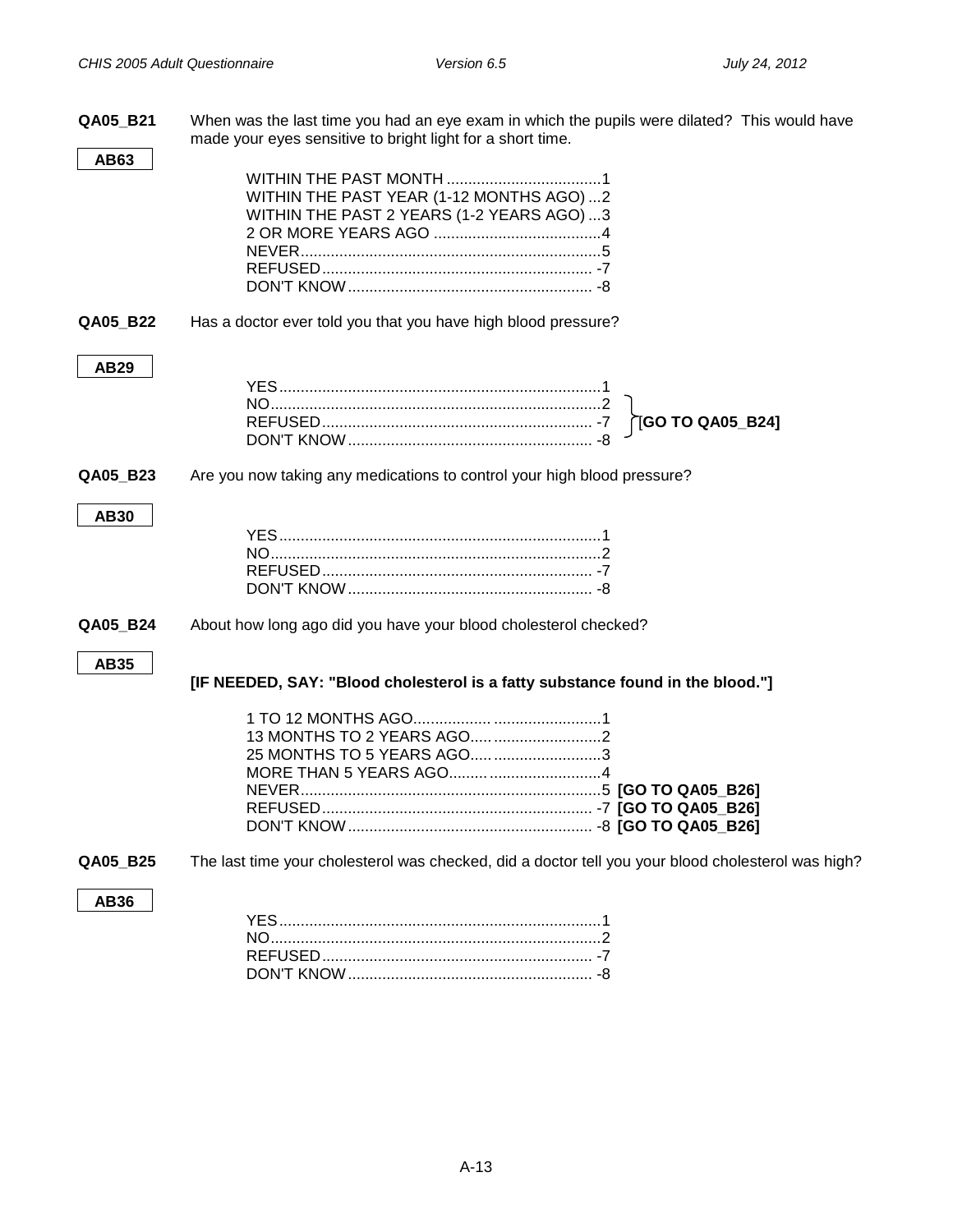<span id="page-17-2"></span><span id="page-17-1"></span><span id="page-17-0"></span>

| QA05 B26                | Has a doctor ever told you that you have any kind of heart disease?                                       |
|-------------------------|-----------------------------------------------------------------------------------------------------------|
| <b>AB34</b>             | [GO TO PN QA05_B28]                                                                                       |
| QA05_B27                | Has a doctor ever told you that you have heart failure or congestive heart failure?                       |
| <b>AB52</b>             |                                                                                                           |
| QA05_B28                | Has a doctor ever told you that you had a stroke?                                                         |
| AC6                     |                                                                                                           |
| QAO5_B29<br><b>AB64</b> | Have you EVER been told by a doctor that you have some form of arthritis, gout, lupus or<br>fibromyalgia? |
|                         |                                                                                                           |
| QA05_B30                | Has a doctor ever told you that you have seizure disorder or epilepsy?                                    |
| <b>AB53</b>             | <b>-[GO TO QA05_B35]</b>                                                                                  |
| QA05_B31                | Are you now taking any medicine to control your seizure disorder or epilepsy?                             |
| <b>AB54</b>             |                                                                                                           |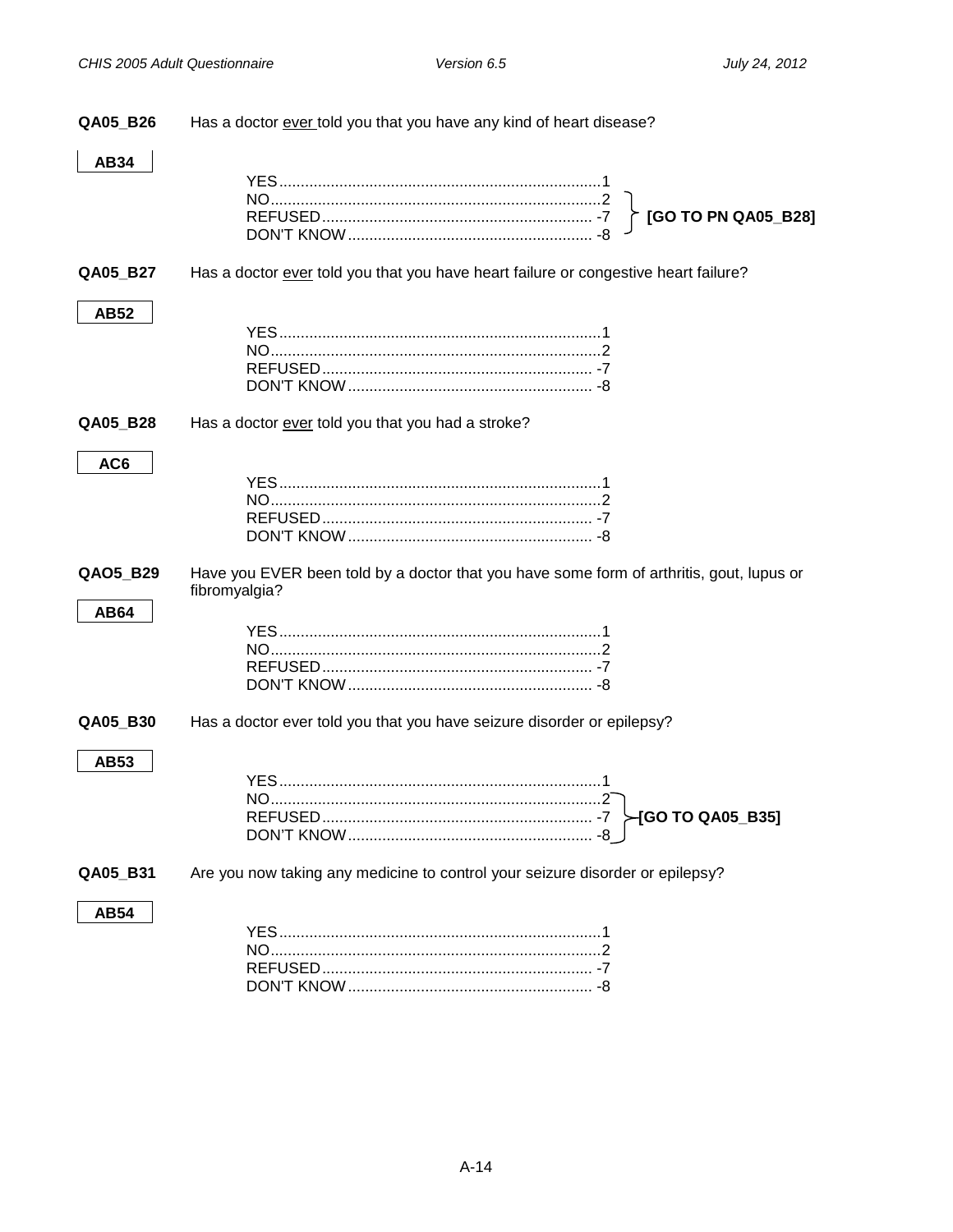### **QA05\_B32** How many seizures of any type have you had in the last three months?

### **AB55**

### **[IF R NORMALLY COUNTS "AURAS" AS SEIZURES, ACCEPT THE RESPONSE]**

<span id="page-18-0"></span>

|                      | NO LONGER HAVE EPILEPSY/SD3<br>[GO TO QA05_B35]                                                                                                                                                                                                                      |
|----------------------|----------------------------------------------------------------------------------------------------------------------------------------------------------------------------------------------------------------------------------------------------------------------|
|                      |                                                                                                                                                                                                                                                                      |
|                      |                                                                                                                                                                                                                                                                      |
|                      | Instructions to interviewer: If the respondent mentions and counts "auras" as seizures,<br>accept the response. If a respondent indicates that he/she has had nothing more than an<br>aura and is unsure about counting the aura(s), do NOT count auras as seizures. |
| QA05_B33             | In the past 12 months, have you seen a neurologist or epilepsy specialist for your epilepsy or<br>seizure disorder?                                                                                                                                                  |
| <b>AB65</b>          |                                                                                                                                                                                                                                                                      |
|                      |                                                                                                                                                                                                                                                                      |
|                      |                                                                                                                                                                                                                                                                      |
|                      |                                                                                                                                                                                                                                                                      |
|                      |                                                                                                                                                                                                                                                                      |
| QA05 B34             | During the past month, to what extent has your epilepsy or its treatment interfered with normal<br>activities like working, school, or getting together with family or friends? Would you say                                                                        |
| <b>AB56</b>          |                                                                                                                                                                                                                                                                      |
|                      |                                                                                                                                                                                                                                                                      |
|                      |                                                                                                                                                                                                                                                                      |
|                      |                                                                                                                                                                                                                                                                      |
|                      |                                                                                                                                                                                                                                                                      |
|                      |                                                                                                                                                                                                                                                                      |
|                      |                                                                                                                                                                                                                                                                      |
|                      |                                                                                                                                                                                                                                                                      |
| Flu shot<br>QA05_B35 | During the past 12 months, have you had a flu shot?                                                                                                                                                                                                                  |
|                      |                                                                                                                                                                                                                                                                      |
| <b>AE30</b>          |                                                                                                                                                                                                                                                                      |
|                      |                                                                                                                                                                                                                                                                      |
|                      |                                                                                                                                                                                                                                                                      |
|                      |                                                                                                                                                                                                                                                                      |
|                      |                                                                                                                                                                                                                                                                      |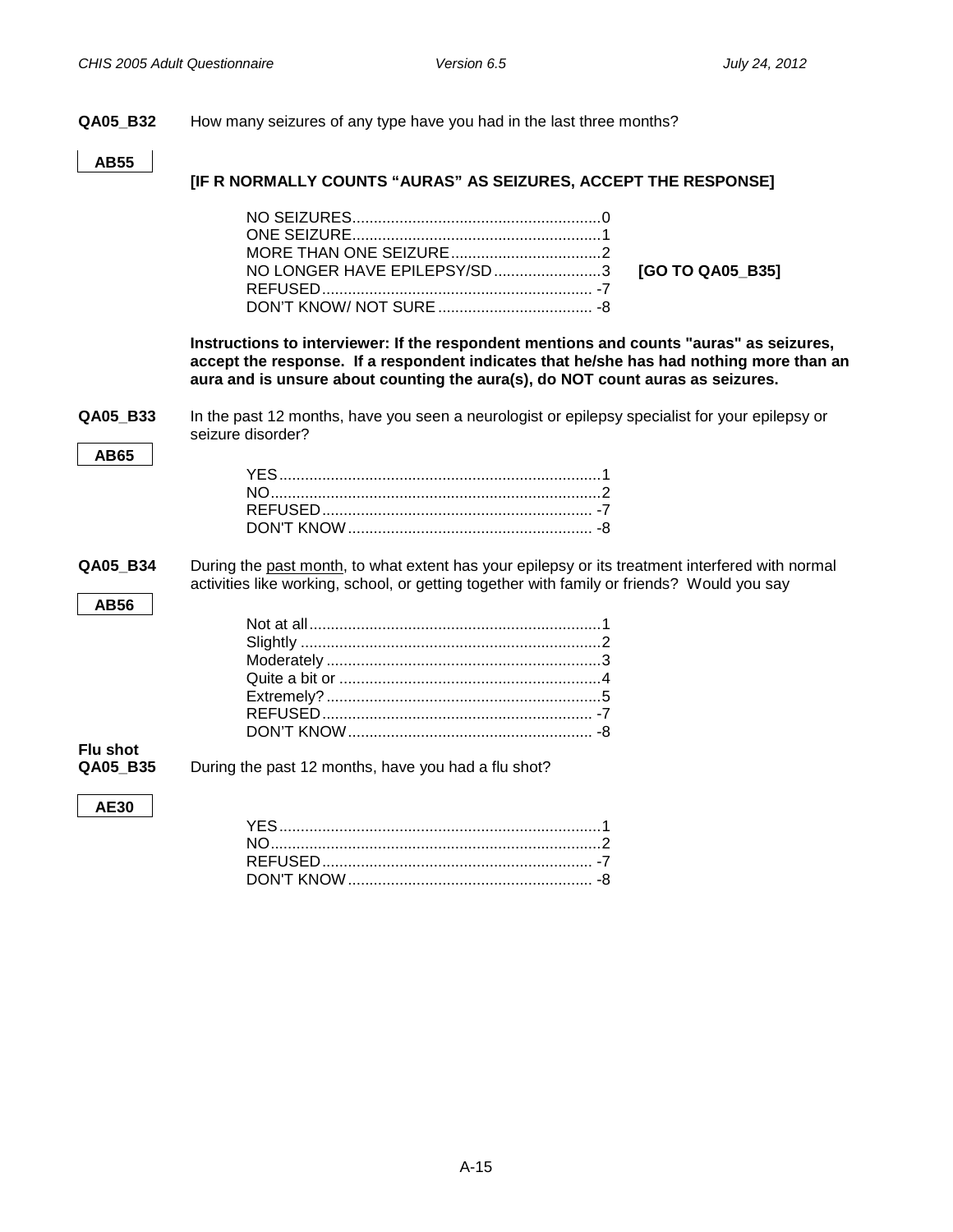# **Section C – Health Behaviors**

<span id="page-19-1"></span><span id="page-19-0"></span>**QA05\_C1** The next questions are about walking for transportation. Please only include walks that involved an errand or to get some place. I will ask you separately about walking for relaxation or exercise.

**AD37**

During the past seven days, did you walk for at least ten minutes at a time to get some place such as work, school, a store, or restaurant?

**QA05\_C2** On how many days did you do this?

**AD38**

| DAYS PER WEEK [IF 0, GO TO QA05 C5] |  |
|-------------------------------------|--|
|                                     |  |
|                                     |  |

|             | <b>PROGRAMMING NOTE QA05 C3</b>                                                                      |
|-------------|------------------------------------------------------------------------------------------------------|
|             | IF QA05_C2 = 1 DO NOT DISPLAY "usually" and display "that day"                                       |
|             | IF QA05_C2 > 1 OR QA05_C2= -7 OR -8 DISPLAY "usually" and "one of those days"                        |
|             |                                                                                                      |
| QA05_C3     | How much time did you {usually} spend walking on {one of those days/that day}?                       |
|             |                                                                                                      |
| <b>AD39</b> |                                                                                                      |
|             | <b>HOURS PER DAY</b>                                                                                 |
|             | <b>MINUTES PER DAY</b>                                                                               |
|             |                                                                                                      |
|             |                                                                                                      |
|             |                                                                                                      |
|             | PROGRAMMING NOTE QA05 C4                                                                             |
|             | IF QA05_C1 = 1 [WALK FOR TRANS, DISPLAY "Please do not include any walking that you already told me  |
| about"      |                                                                                                      |
|             |                                                                                                      |
| QA05 C4     | Sometimes you may walk for fun, relaxation, exercise, or to walk the dog. During the past seven      |
|             | days did you walk for at least ten minutes at a time for any of these reasons? Please do not include |
|             | any walking that you already told me about.                                                          |
| <b>AD40</b> |                                                                                                      |
|             |                                                                                                      |
|             |                                                                                                      |
|             |                                                                                                      |
|             |                                                                                                      |
|             |                                                                                                      |
| QA05 C5     | On how many days did you do this?                                                                    |
|             |                                                                                                      |
| <b>AD41</b> |                                                                                                      |
|             | DAYS PER WEEK [IF 0, GO TO QA05_C7]                                                                  |
|             |                                                                                                      |
|             |                                                                                                      |
|             |                                                                                                      |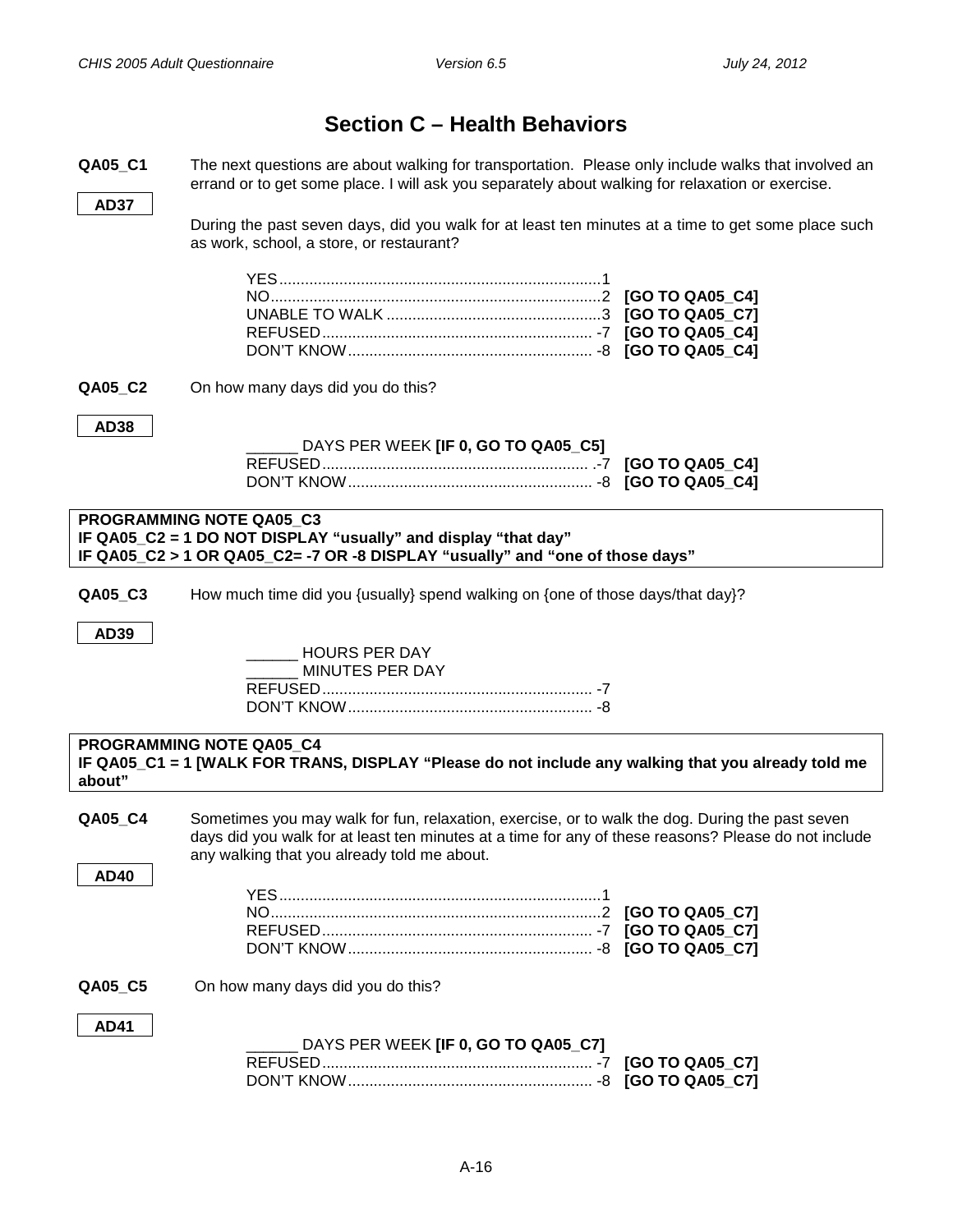<span id="page-20-0"></span>

| PROGRAMMING NOTE QA05_C6<br>IF QA05_C5 = 1 DO NOT DISPLAY "usually" and display "that day"<br>IF QA05_C5 > 1 OR QA05_C5 = -7 OR -8 DISPLAY "usually" and "one of those days" |                                                                                                                                                                                                                                                                     |                                                          |
|------------------------------------------------------------------------------------------------------------------------------------------------------------------------------|---------------------------------------------------------------------------------------------------------------------------------------------------------------------------------------------------------------------------------------------------------------------|----------------------------------------------------------|
| QA05_C6                                                                                                                                                                      | How much time did you (usually) spend walking on (one of those days/on that day)?                                                                                                                                                                                   |                                                          |
| <b>AD42</b>                                                                                                                                                                  | [IF NEEDED SAY: "For fun, relaxation, exercise or to walk the dog?"]                                                                                                                                                                                                |                                                          |
|                                                                                                                                                                              | <b>HOURS PER DAY</b><br>MINUTES PER DAY                                                                                                                                                                                                                             |                                                          |
| QA05_C7<br><b>AE26</b>                                                                                                                                                       | The next questions are about physical activities or exercise you may do in your free time for at<br>least 10 minutes, other than walking. First, think about activities that take moderate physical effort,<br>such as bicycling, swimming, dancing, and gardening. |                                                          |
|                                                                                                                                                                              | During the last 7 days, did you do any moderate physical activities in your free time for at least 10<br>minutes, other than walking?                                                                                                                               |                                                          |
|                                                                                                                                                                              | [IF NEEDED SAY: Moderate physical activities make you breathe somewhat harder than<br>normal.]                                                                                                                                                                      |                                                          |
|                                                                                                                                                                              | [IF NEEDED SAY: "Think about only those physical activities that you did for<br>at least 10 minutes at a time."]                                                                                                                                                    |                                                          |
|                                                                                                                                                                              |                                                                                                                                                                                                                                                                     | [GO TO QA05_C10]<br>[GO TO QA05_C10]<br>[GO TO QA05_C10] |
| QA05_C8                                                                                                                                                                      | On how many days did you do this?                                                                                                                                                                                                                                   |                                                          |
| <b>AE27</b>                                                                                                                                                                  | DAYS PER WEEK [IF 0, GO TO QA05_C10]                                                                                                                                                                                                                                |                                                          |
|                                                                                                                                                                              | PROGRAMMING NOTE QA05_C9<br>IF QA05_C8 = 1 DO NOT DISPLAY "usually" AND DISPLAY "that day"<br>IF QA05_C8 > 1 DISPLAY "usually" and "one of those days"                                                                                                              |                                                          |
| QA05_C9                                                                                                                                                                      | How much time did you {usually} spend on {one of those days/that day} doing moderate physical<br>activities in your free time?                                                                                                                                      |                                                          |
| AE27A                                                                                                                                                                        | [IF NEEDED SAY: "Think about only those physical activities that you did for<br>at least 10 minutes at a time."]                                                                                                                                                    |                                                          |
|                                                                                                                                                                              | <b>HOURS PER DAY</b><br><b>MINUTES PER DAY</b>                                                                                                                                                                                                                      |                                                          |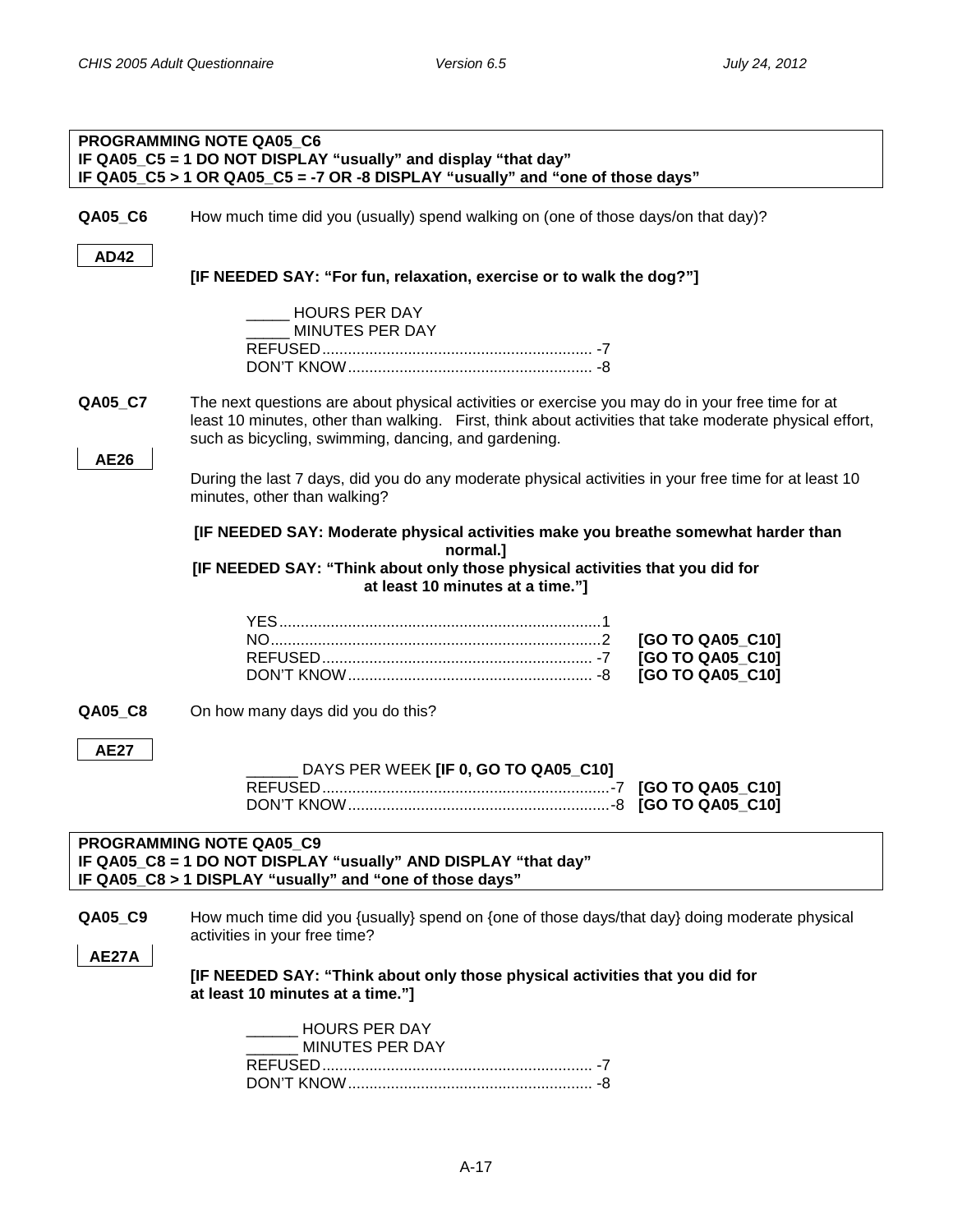### **QA05\_C10** Now think about *vigorous* **activities you did in your free time that** take hard physical effort, such as aerobics, running, soccer, fast bicycling, or fast swimming. Again, do not include walking.

**AE24**

During the last 7 days, did you do any vigorous physical activities in your free time?

 **[IF NEEDED SAY: "Vigorous activities make you breathe much harder than normal."] [IF NEEDED SAY: "Think about only those vigorous physical activities that you did for at least 10 minutes at a time."]**

**QA05\_C11** On how many days did you do this?

**AE25**

**AE25A**

| DAYS PER WEEK [IF 0, GO TO QA05_C13] |  |
|--------------------------------------|--|
|                                      |  |
|                                      |  |

### **PROGRAMMING NOTE QA05\_C12 IF QA05\_C11 = 1 DO NOT DISPLAY "usually" and display "that day" IF QA05\_C11 > 1 DISPLAY "usually" and "one of those days"**

**QA05\_C12** How much time did you {usually} spend on {one of those days/on that day} doing **vigorous** physical activities in your free time?

> **[IF NEEDED SAY: "Think about only those physical activities that you did for at least 10 minutes at a time."]**

| <b>HOURS PER DAY</b> |
|----------------------|
| MINUTES PER DAY      |
|                      |
|                      |

**QA05\_C13** Now think about activities specifically designed to **STRENGTHEN** your muscles, such as lifting weights or other strength-building exercises. Include all such activities even if you have mentioned them before.

**AC20**

During the last 7 days, on how many days did you do activities to strengthen your muscles?

| DAYS PER WEEK |  |
|---------------|--|
|               |  |
|               |  |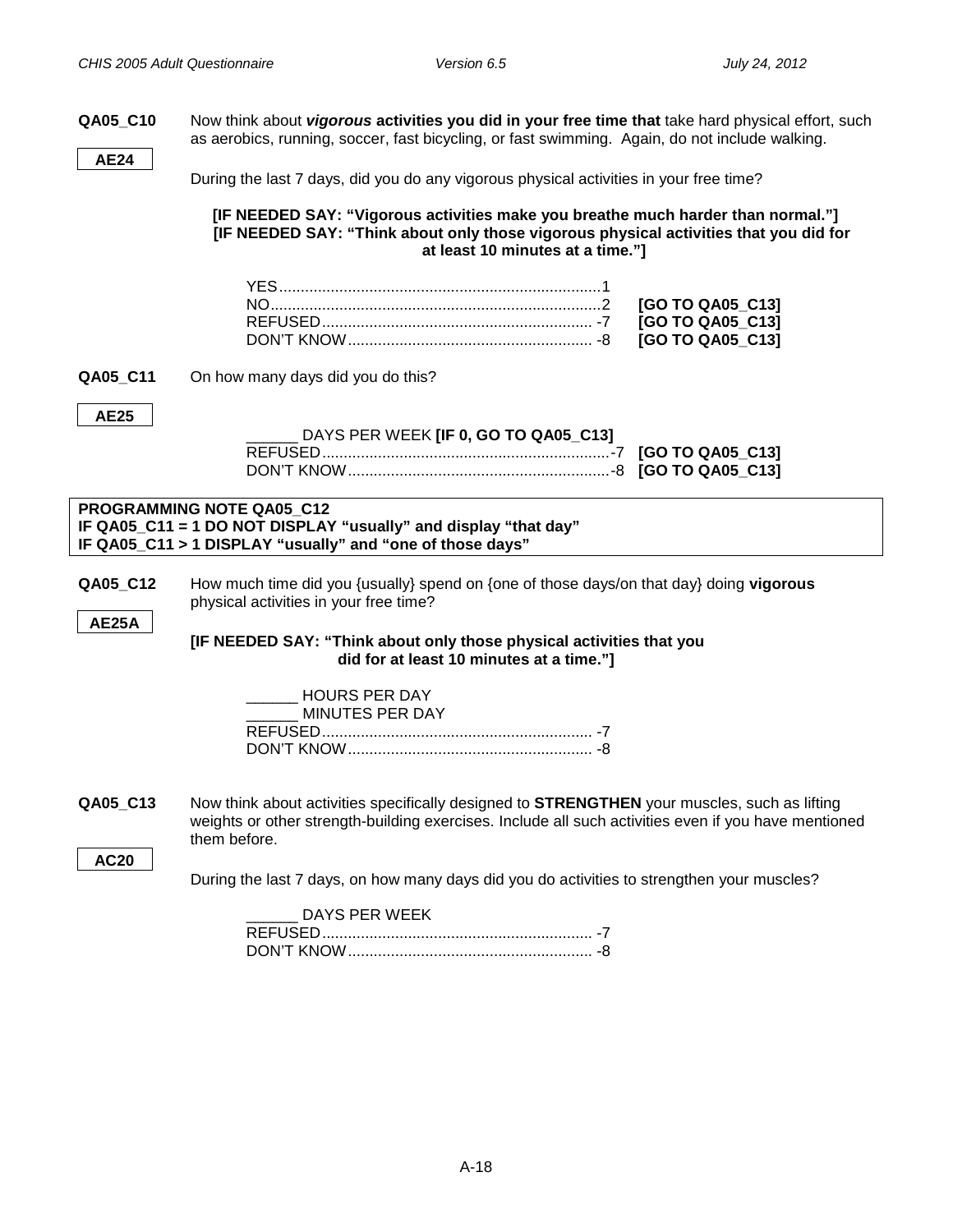| QA05 C14 | Now think about all the foods you ate or drank during the past month, that is, the past 30 days, |
|----------|--------------------------------------------------------------------------------------------------|
|          | including meals and snacks.                                                                      |

### **AE2**

During the past month, how many times per day, week or month did you eat fruit? Do not count juices.

 **[IF NEEDED, SAY: "Your best guess is fine." "Include fruit mixed with other food, such as cereal or yogurt"**

**If R gives a number without a time frame, ASK: "Was that per day, week or month?"}**

| PFR DAY          |
|------------------|
| PER WEEK         |
| <b>PER MONTH</b> |
|                  |
|                  |

**QA05\_C15** During the past month, how many times per day, week or month did you eat green leafy or lettuce salad?

```
AE6
```
**[IF NEEDED, SAY: "Include spinach salads." "Your best guess is fine." If R gives a number without a time frame, ASK:"Was that per day, week or month?"]**

| PFR DAY   |
|-----------|
| PFR WFFK  |
| PER MONTH |
|           |
|           |

**QA05\_C16** During the past month, how many times did you eat French fries, home fries or hash browns?

**AE3**

**[IF NEEDED, SAY: "Exclude potato chips." If R gives a number without a time frame, ASK: "Was that per day, week or month?"]**

| PFR DAY          |
|------------------|
| PFR WFFK         |
| <b>PER MONTH</b> |
|                  |
|                  |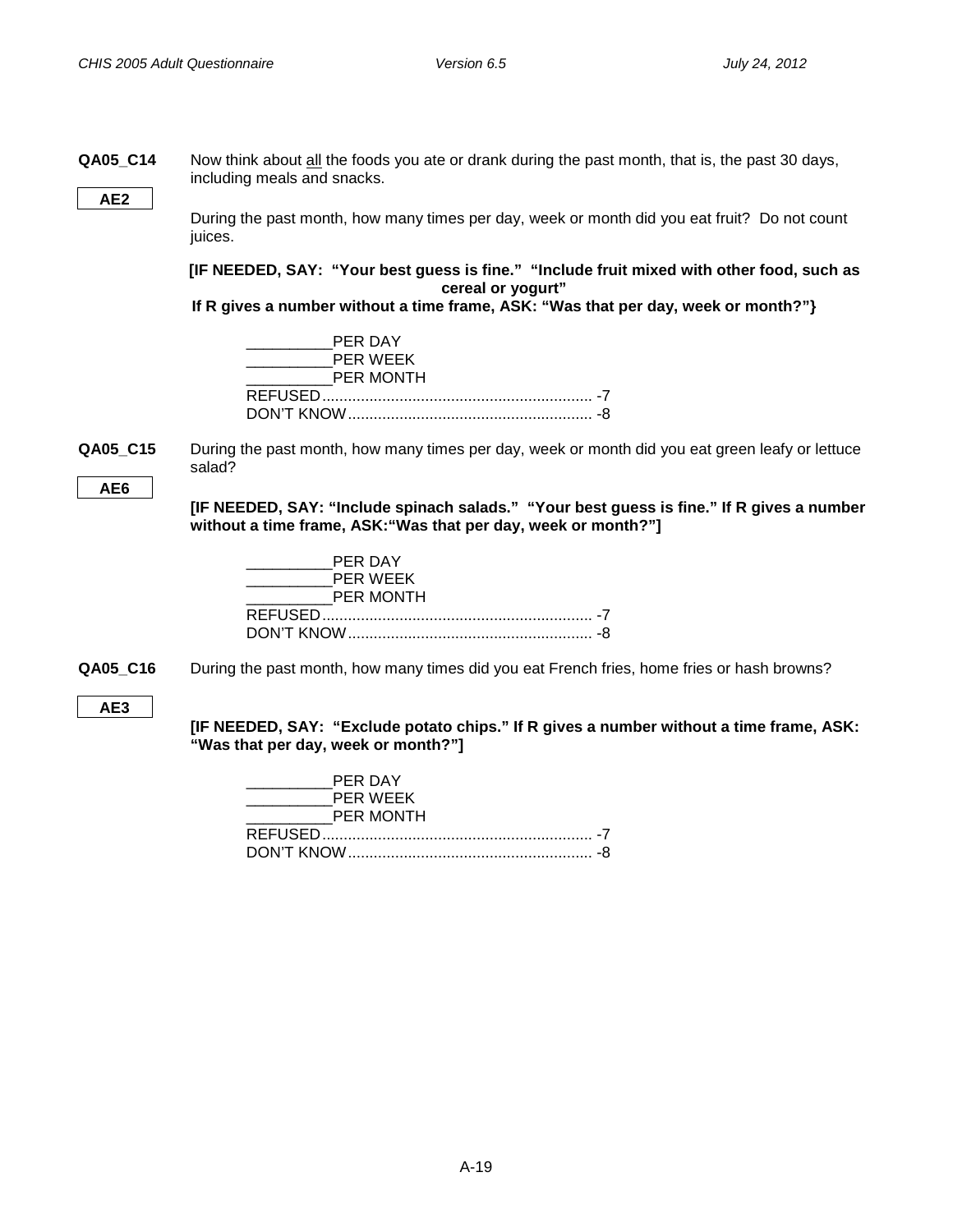**QA05\_C17** During the past month, how many times did you eat *other* white potatoes?

**AE4**

**[IF NEEDED, SAY: "Do not include yams or sweet potatoes. Include red, yellow, purple, or brown-skinned potatoes." ]**

**[DO NOT READ. FOR INTERVIEWER INFORMATION ONLY: THIS INCLUDES POTATOES PREPARED IN ANY FASHION SUCH AS MASHED, BAKED, OR BOILED. IT INCLUDES POTATOES PREPARED IN OTHER DISHES, SUCH AS POTATO SALAD. IT INCLUDES DIFFERENT COLORED POTATOES AS LONG AS THE INSIDE OF THE POTATO IS WHITE.]**

| PER DAY   |
|-----------|
| PER WEEK  |
| PER MONTH |
|           |
|           |

**QA05\_C18** During the past month, how many times did you eat cooked dried beans, such as refried beans, baked beans, or bean soup? Do not include green beans.

**AE5**

**[IF NEEDED, SAY: "Include red, black, white, pinto, or soy beans or lentils cooked in the same way."]**

| PFR DAY          |
|------------------|
| PFR WFFK         |
| <b>PER MONTH</b> |
|                  |
|                  |

**QA05\_C19** During the past month, how many times did you eat any vegetables other than the foods you already told me about.

**AE7**

**[IF NEEDED, SAY: "Such as tomatoes, carrots, onions, bell peppers, zucchini, or broccoli." IF STRONGLY NEEDED, SAY: "Rice is not a vegetable."]**

| PFR DAY          |
|------------------|
| PER WEEK         |
| <b>PER MONTH</b> |
|                  |
|                  |

**QA05\_C20** During the past month, how many times did you drink soda such as coke or 7-up? Do not include diet soda.

**AC11**

**[IF NEEDED, SAY: "Do not include canned or bottled juices or teas. Your best guess is fine."]**

| PFR DAY   |
|-----------|
| PFR WFFK  |
| PER MONTH |
|           |
|           |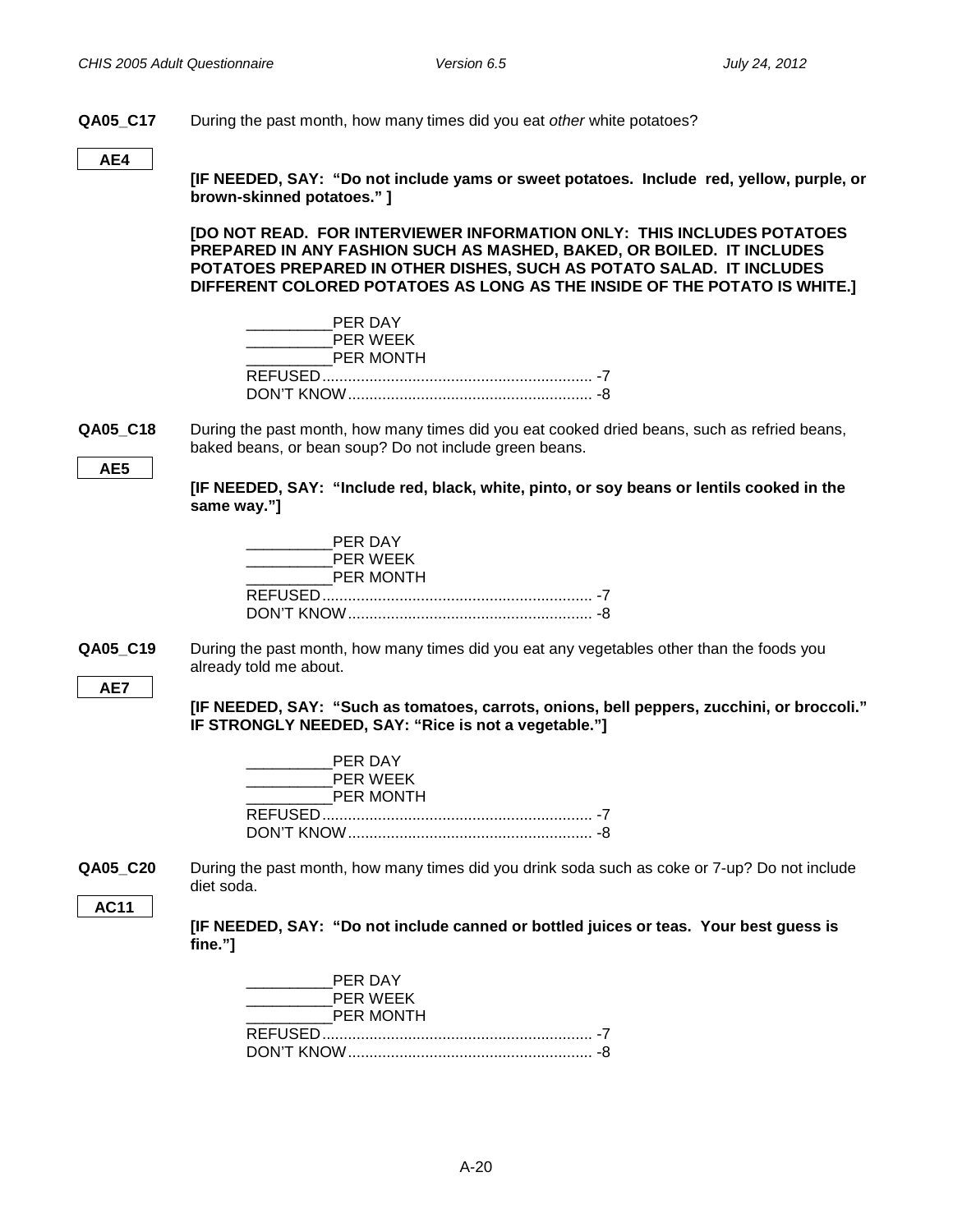| QA05 | C <sub>21</sub> |
|------|-----------------|
|------|-----------------|

During the past month, how many times did you drink 100% fruit juice such as orange or apple juice?

|--|

**[IF NEEDED, SAY: "Only include 100% fruit juices. Your best guess is fine."]**

| PER DAY          |
|------------------|
| PER WEEK         |
| <b>PER MONTH</b> |
|                  |
|                  |

**QA05\_C22** During the past month, how many times did you drink fruit-flavored drinks such as lemonade, Sunny Delight, or Kool-aid? Do not include diet drinks.

```
AC12
```
**[IF NEEDED, SAY: "Do not include yogurt drinks or mineral water."]**

**[DO NOT READ. FOR INTERVIEWER INFORMATION ONLY. THIS ALSO INCLUDES DRINKS SUCH AS: TAMPICO, HAWAIIAN PUNCH, CRANBERRY COCKTAIL, HI-C, SNAPPLE, , SUGAR CANE JUICE, GATORADE AND OTHER SPORTS DRINKS WITH ADDED SUGAR.]**

| PFR DAY          |
|------------------|
| PFR WFFK         |
| <b>PER MONTH</b> |
|                  |
|                  |

**QA05\_C23** During the past month, how many times did you eat cake, pie, brownies or cookies? Include lowfat kinds.

**AC13**

**[IF NEEDED, SAY: "Include ANY sweet pastries." "Do not include sugar-free kinds.."]**

| PFR DAY          |  |
|------------------|--|
| PER WEEK         |  |
| <b>PER MONTH</b> |  |
|                  |  |
|                  |  |

**QA05\_C24** During the past month, how many times did you eat ice cream or other frozen desserts? Include low-fat kinds.

**AC14**

**[IF NEEDED, SAY: "Do not include sugar-free kinds. Your best guess is fine." ] [IF STRONGLY NEEDED, SAY: "Other examples are frozen yogurt and popsicles."]**

| PFR DAY          |
|------------------|
| PER WEEK         |
| <b>PER MONTH</b> |
|                  |
|                  |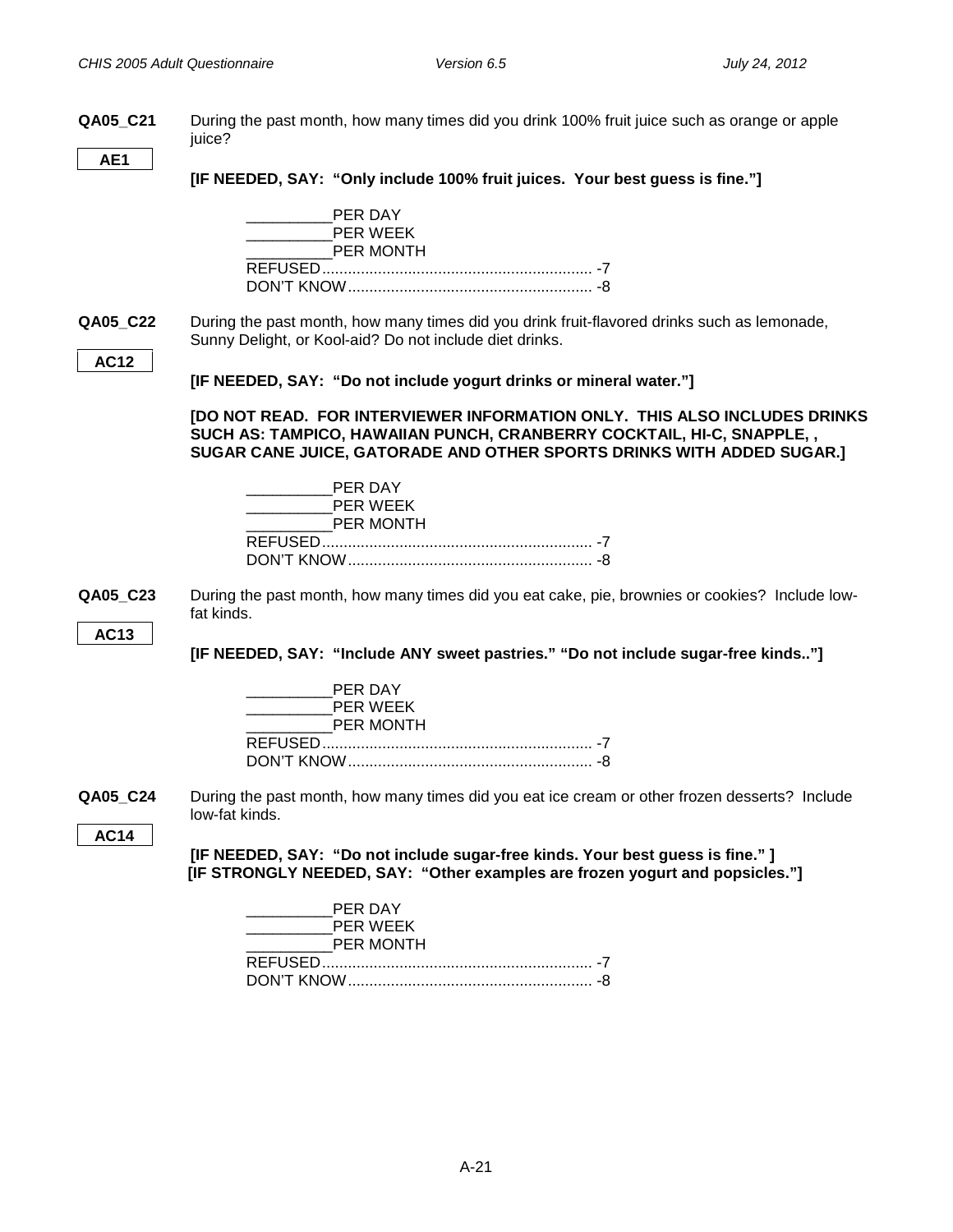<span id="page-25-0"></span>

| QA05_C25INTRO<br><b>AC15</b> | Do you now take any of the following types of medications regularly, that is, at least 3 times<br>a week?                                      |
|------------------------------|------------------------------------------------------------------------------------------------------------------------------------------------|
| QA05_C25                     | Aspirin, Bayer, Bufferin, or Excedrin?                                                                                                         |
| AC15A                        | [NOTE TO INTERVIEWER: DO NOT INCLUDE TYLENOL]                                                                                                  |
|                              |                                                                                                                                                |
| QA05_C26                     | Advil, Ibuprofen, Motrin, or Nuprin.                                                                                                           |
| AC15B                        | [NOTE TO INTERVIEWER: DO NOT INCLUDE TYLENOL]                                                                                                  |
|                              |                                                                                                                                                |
| QA05_C27                     | Aleve, Naprosyn, Naproxen, or Celebrex?                                                                                                        |
| <b>AC15C</b>                 | [NOTE TO INTERVIEWER: DO NOT INCLUDE TYLENOL]                                                                                                  |
|                              |                                                                                                                                                |
| ELSE GO TO QA05_C29          | PROGRAMMING NOTE QA05_C28<br>IF (QA05_C25 = 1 OR QA05_C26 = 1 OR QA05_C27 = 1) CONTINUE WITH QA05_C28;                                         |
| QA05_C28                     | Have you taken any of these kinds of medications regularly for the last 3 months?                                                              |
| <b>AC16</b>                  |                                                                                                                                                |
| QA05 C29                     | Now, I am going to ask about various health behaviors.<br>Altogether, have you smoked at least 100 or more cigarettes in your entire lifetime? |
| <b>AE15</b>                  | [GO TO QA05_C33]                                                                                                                               |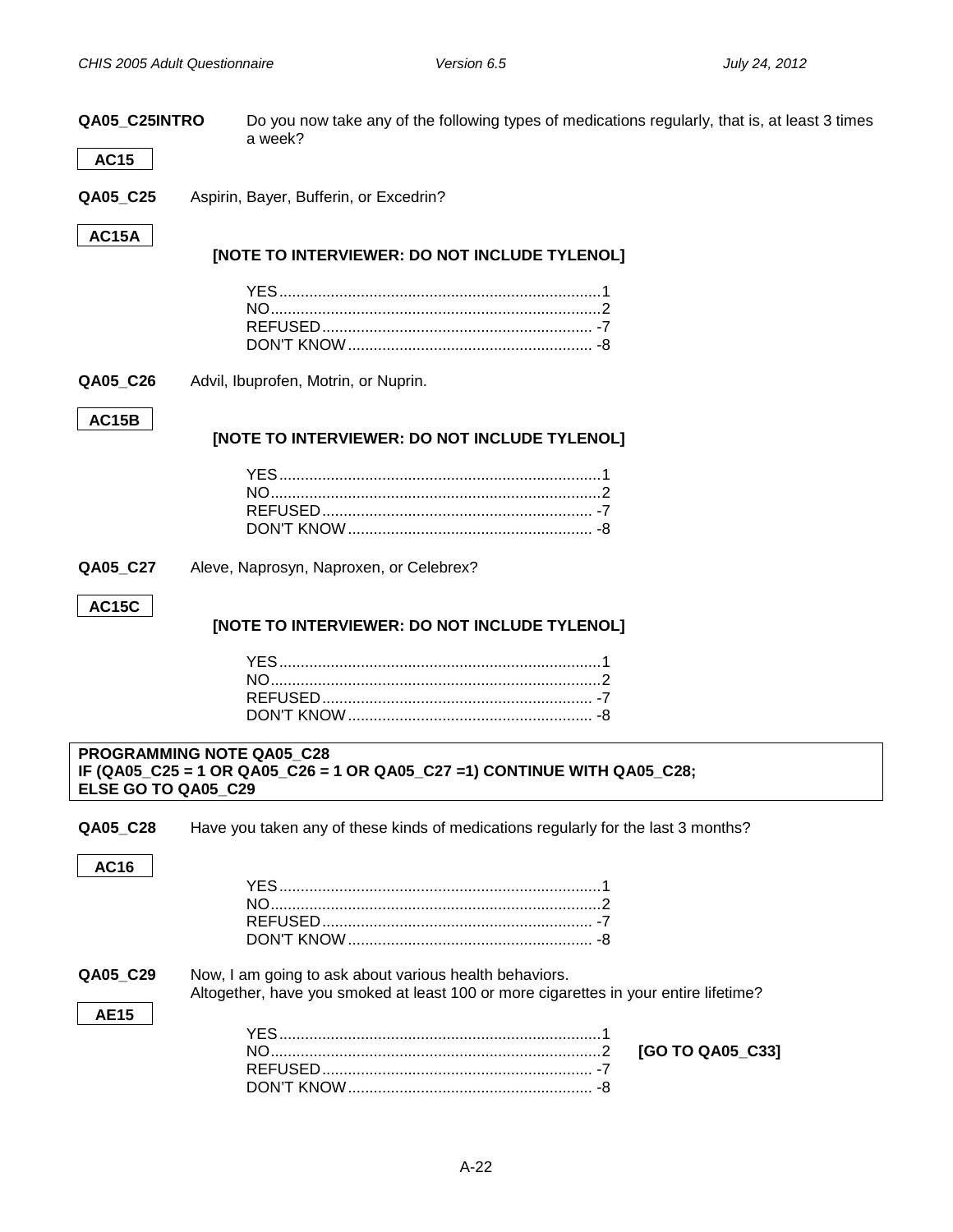<span id="page-26-0"></span>

| QA05_C30                | Do you now smoke cigarettes every day, some days, or not at all?                                                                                      |
|-------------------------|-------------------------------------------------------------------------------------------------------------------------------------------------------|
| <b>AE15A</b>            | [GO TO QA05_C32]<br>[GO TO QA05_C33]<br>[GO TO QA05_C33]<br>[GO TO QA05_C33]                                                                          |
| QA05_C31                | On the average, how many cigarettes do you now smoke a day?                                                                                           |
| <b>AD32</b>             | [IF R SAYS, A "PACK", CODE AS 20 CIGARETTES]                                                                                                          |
|                         | NUMBER OF CIGARETTES [GO TO QA05_C33]<br>[GO TO QA05_C33]<br>[GO TO QA05_C33]                                                                         |
| QA05_C32                | In the past 30 days, when you smoked, how many cigarettes did you smoke per day (on the days<br>you smoked)?                                          |
| <b>AE16</b>             | [IF NEEDED, SAY: "On the days you smoked".]<br>[IF R SAYS, A "PACK", CODE THIS AS 20 CIGARETTES]                                                      |
|                         | NUMBER OF CIGARETTES [HR: 0 - 120]                                                                                                                    |
| QA05_C33                | Is smoking ever allowed inside your home?                                                                                                             |
| <b>AC17</b>             |                                                                                                                                                       |
| QA05_C34                | On average, about how many days per week is there smoking inside your home?                                                                           |
| AD34                    | RARELY OR LESS THAN 1 DAY PER WEEK 1                                                                                                                  |
| QA05_C35<br><b>AE11</b> | During the past 30 days, have you had at least one drink of any alcoholic beverage such as beer,<br>wine, wine coolers, or liquor?<br>[GO TO QA05_D1] |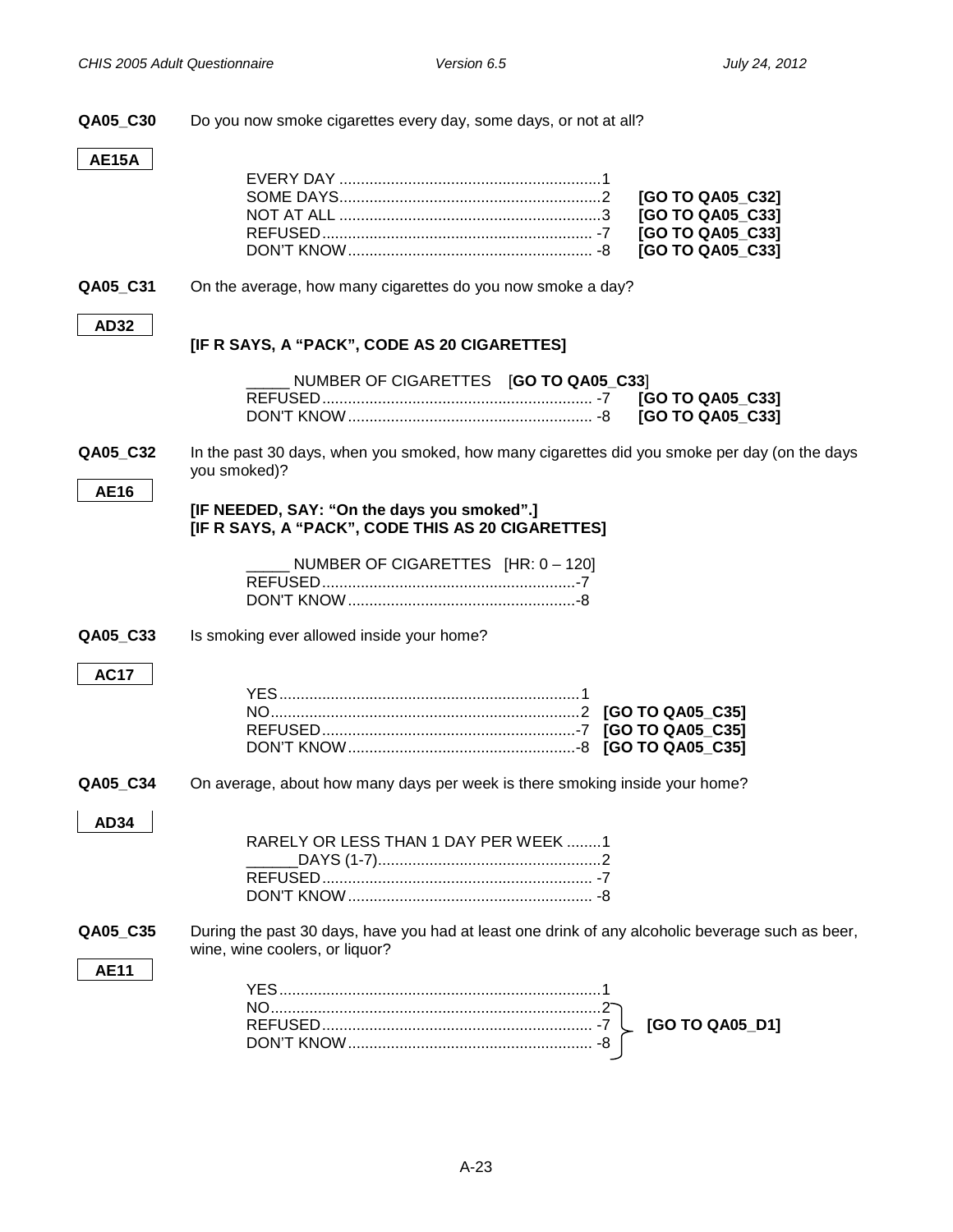| QA05_C36                 | During the past 30 days, how many days per week or per month did you drink any alcoholic<br>beverages, on the average?                                                |
|--------------------------|-----------------------------------------------------------------------------------------------------------------------------------------------------------------------|
| <b>AE12</b>              | DAYS PER WEEK<br>DAYS PER MONTH                                                                                                                                       |
| QA05_C37                 | On the days when you drank, about how many drinks did you drink on the average?                                                                                       |
| <b>AE13</b>              | [IF NEEDED, SAY: A drink is 1 can or bottle of beer, 1 glass of wine,<br>1 can or bottle of wine cooler, 1 cocktail, or 1 shot of liquor.]                            |
|                          | <b>NUMBER OF DRINKS</b>                                                                                                                                               |
|                          |                                                                                                                                                                       |
| ELSE GO TO QA05 C39      | PROGRAMMING NOTE QA05 C38<br>IF QA05_A5 = 1 (MALE) CONTINUE WITH QA05_C38;                                                                                            |
| QA05_C38<br><b>AE14</b>  | Considering all types of alcoholic beverages, during the past 30 days about how many times did<br>you have 5 or more drinks on an occasion?<br>NUMBER OF TIMES        |
| QA05 C39<br><b>AE14A</b> | Considering all types of alcoholic beverages, during the past 30 days about how many times did<br>you have 4 or more drinks on an occasion?<br><b>NUMBER OF TIMES</b> |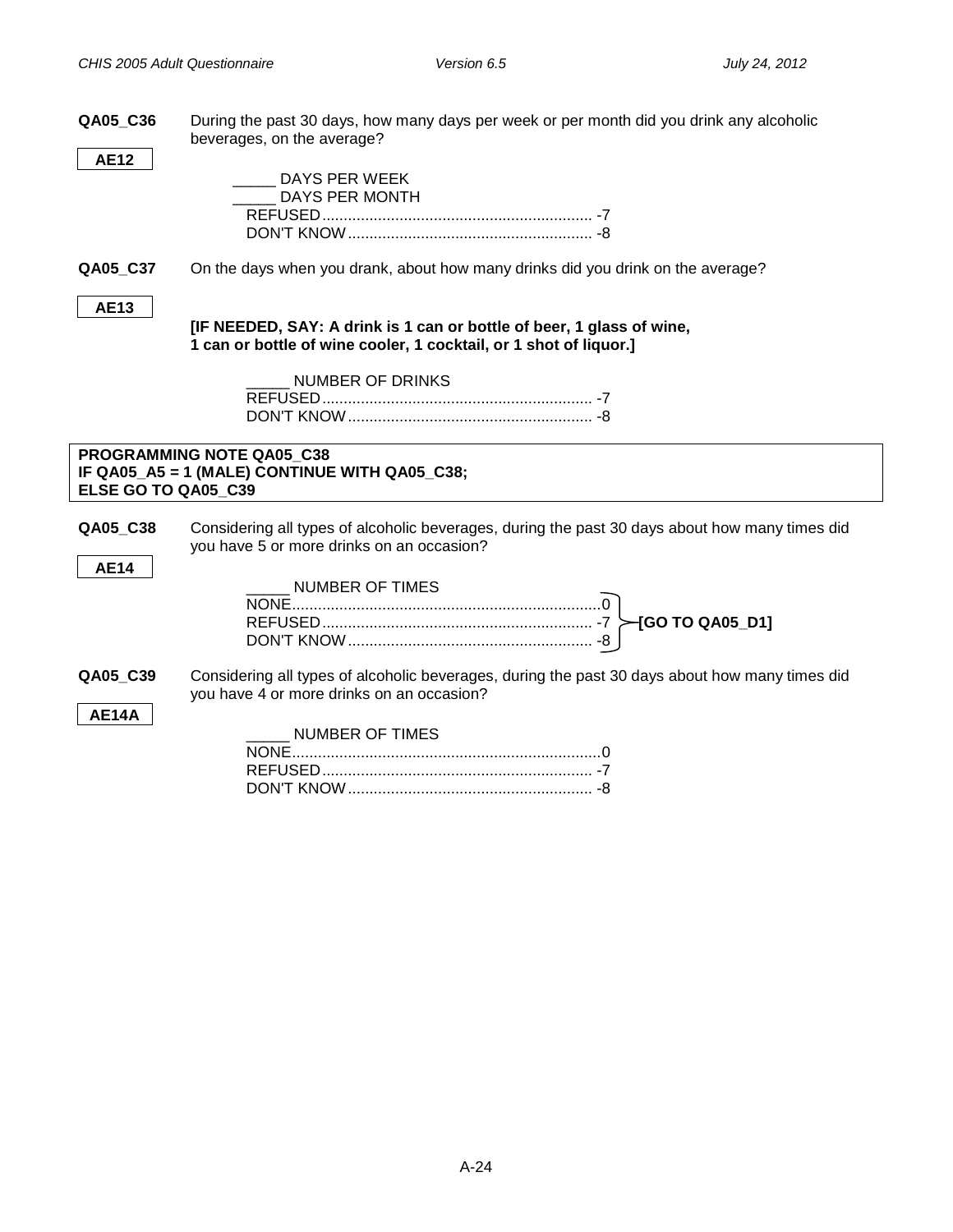# **Section D – General Health, Disability, and Sexual Health**

<span id="page-28-1"></span><span id="page-28-0"></span>**QA05 D1** Now, I am going to ask about your health over the past 30 days. Thinking about your physical health, which includes physical illness and injury, for how many days during the past 30 days was your physical health not good? **AE31 [IF NEEDED, SAY: "On how many days was your physical health not good?"]** \_\_\_\_\_\_ NUMBER OF DAYS NONE........................................................................0 REFUSED............................................................... -7 DON'T KNOW......................................................... -8 **QA05\_D2** Now thinking about your mental health, which includes stress, depression, and problems with emotions, for how many days during the past 30 days was your mental health not good? **AE32 [IF NEEDED, SAY: "Mental health includes stress, feeling sad or not feeling like yourself. On how many days was your mental health not good?]** \_\_\_\_\_\_ NUMBER OF DAYS NONE........................................................................0 REFUSED............................................................... -7 DON'T KNOW......................................................... -8 **QA05 D3** During the past 30 days, for about how many days did poor physical or mental health keep you from doing your usual activities, such as self-care, work, or recreation? **AE33 [IF NEEDED, SAY: "On how many days did poor health keep you from doing your usual things, such as taking care of yourself, working, and having fun?"]** \_\_\_\_\_\_ NUMBER OF DAYS NONE........................................................................0 REFUSED............................................................... -7 DON'T KNOW......................................................... -8 **QA05\_D4** These next questions are about your height and weight. How tall are you without shoes? **AE17 [IF NEEDED, SAY: "About how tall"]** \_\_\_\_\_ FEET \_\_\_\_\_ INCHES **[FT HR: 3-7, IN HR: 0-11]** \_\_\_\_\_ METERS \_\_\_\_\_ CENTIMETERS **[M HR: 1-2, CM HR: 0-99]**

<span id="page-28-2"></span>REFUSED............................................................... -7 DON'T KNOW......................................................... -8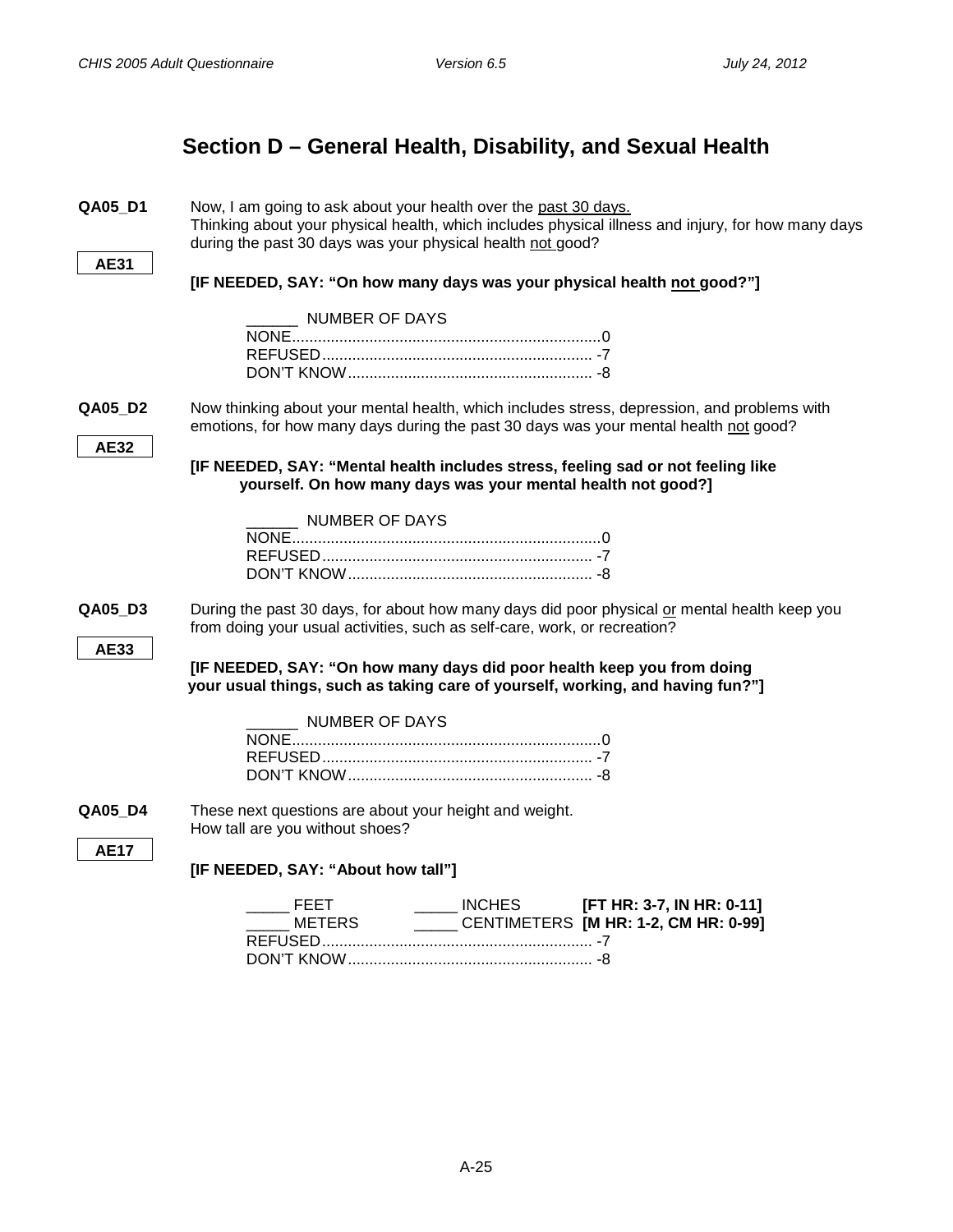<span id="page-29-0"></span>

| <b>PROGRAMMING NOTE QA05 D5:</b><br>IF QA05_5 = 2 (FEMALE) and AAGE<50, DISPLAY "When not pregnant, how";<br><b>ELSE DISPLAY "How"</b>  |                                                                                                                                                              |  |
|-----------------------------------------------------------------------------------------------------------------------------------------|--------------------------------------------------------------------------------------------------------------------------------------------------------------|--|
| QA05 D5                                                                                                                                 | {When not pregnant, how/How} much do you weigh without shoes?                                                                                                |  |
| <b>AE18</b>                                                                                                                             | [IF NEEDED, SAY: "About how much"]                                                                                                                           |  |
|                                                                                                                                         |                                                                                                                                                              |  |
|                                                                                                                                         | <b>PROGRAMMING NOTE QA05_D6:</b><br>IF AAGE = 18, GO TO QA05_D7;                                                                                             |  |
| QA05_D6                                                                                                                                 | How much did you weigh at age 18?                                                                                                                            |  |
| <b>AE19</b>                                                                                                                             | [IF NEEDED, SAY: "About how much".]<br><b>POUNDS</b><br>[HR: 50-450]<br>KILOGRAMS [HR: 20-220]                                                               |  |
| QA05_D7                                                                                                                                 | Are you blind or deaf, or do you have a severe vision or hearing problem?                                                                                    |  |
| <b>AD50</b>                                                                                                                             |                                                                                                                                                              |  |
| QA05_D8                                                                                                                                 | Are you legally blind?                                                                                                                                       |  |
| AL <sub>8</sub>                                                                                                                         |                                                                                                                                                              |  |
| PROGRAMMING NOTE QA05_D9:<br>IF QA05_C1 = 3 (UNABLE TO WALK), CODE QA05_D9 = 1 AND GO TO QA05_D10;<br><b>ELSE CONTINUE WITH QA05 D9</b> |                                                                                                                                                              |  |
| QA05_D9<br><b>AD57</b>                                                                                                                  | Do you have a condition that substantially limits one or more basic physical activities such as<br>walking, climbing stairs, reaching, lifting, or carrying? |  |
|                                                                                                                                         |                                                                                                                                                              |  |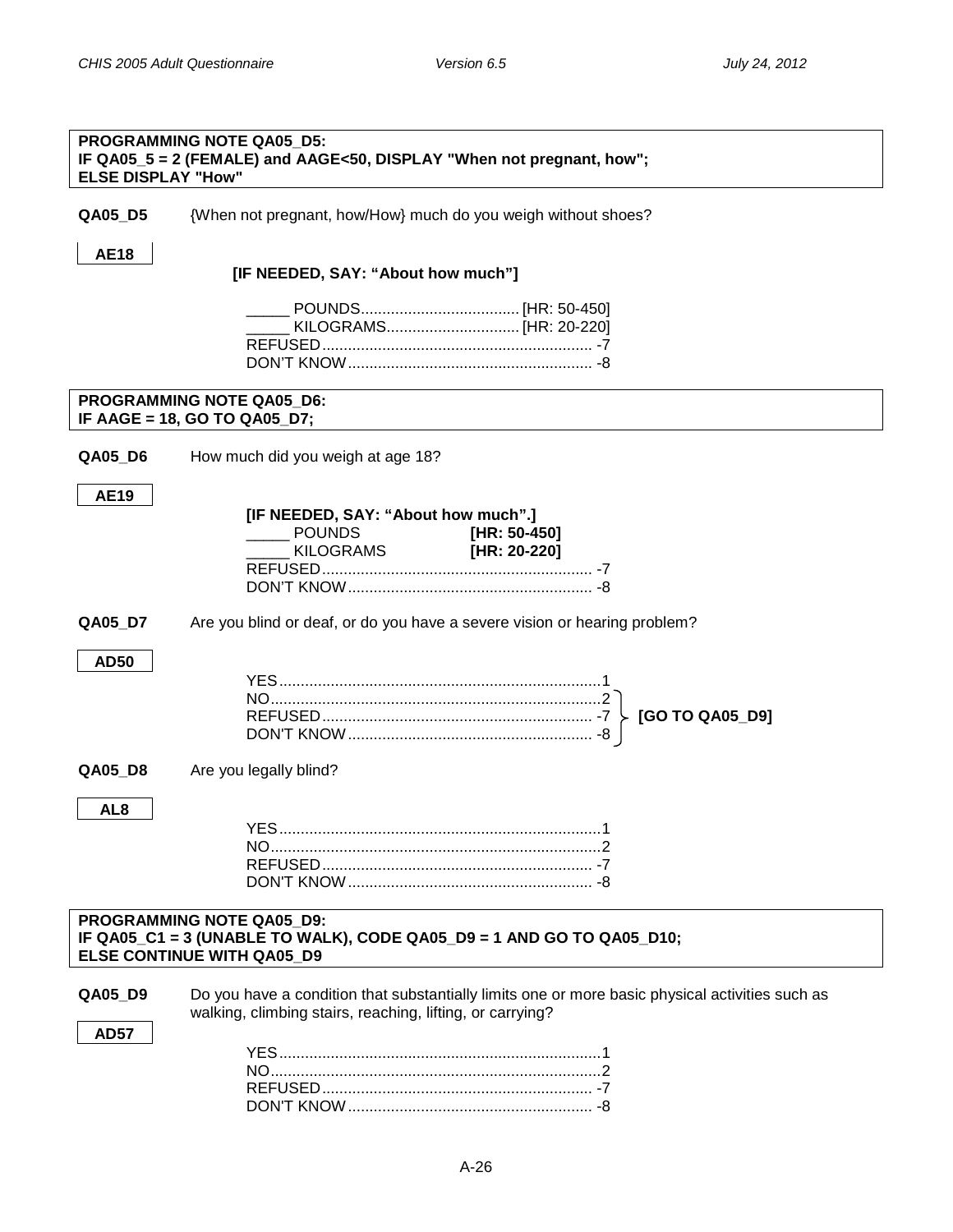| QA05_D10<br><b>AD51</b>                                       | Because of a physical, mental, or emotional condition lasting 6 months or more, do you<br>have any of the following:<br>Any difficulty learning, remembering, or concentrating? |  |
|---------------------------------------------------------------|---------------------------------------------------------------------------------------------------------------------------------------------------------------------------------|--|
| QA05_D11                                                      | Any difficulty dressing, bathing, or getting around inside the home?                                                                                                            |  |
| <b>AD52</b>                                                   |                                                                                                                                                                                 |  |
| QA05_D12                                                      | Any difficulty going outside the home alone to shop or visit a doctor's office?                                                                                                 |  |
| AD53                                                          |                                                                                                                                                                                 |  |
| PROGRAMMING NOTE QA05_D13:<br>IF AAGE > 64 GO TO PN QA05_D15; |                                                                                                                                                                                 |  |
| QA05_D13                                                      | Any difficulty working at a job or business?                                                                                                                                    |  |
| <b>AD54</b>                                                   |                                                                                                                                                                                 |  |
| QA05_D14                                                      | Do you have a physical or mental condition that has kept you from working for at least a year?                                                                                  |  |
| AL8A                                                          | [IF NEEDED, SAY "Current condition"]                                                                                                                                            |  |
|                                                               | N <sub>O</sub>                                                                                                                                                                  |  |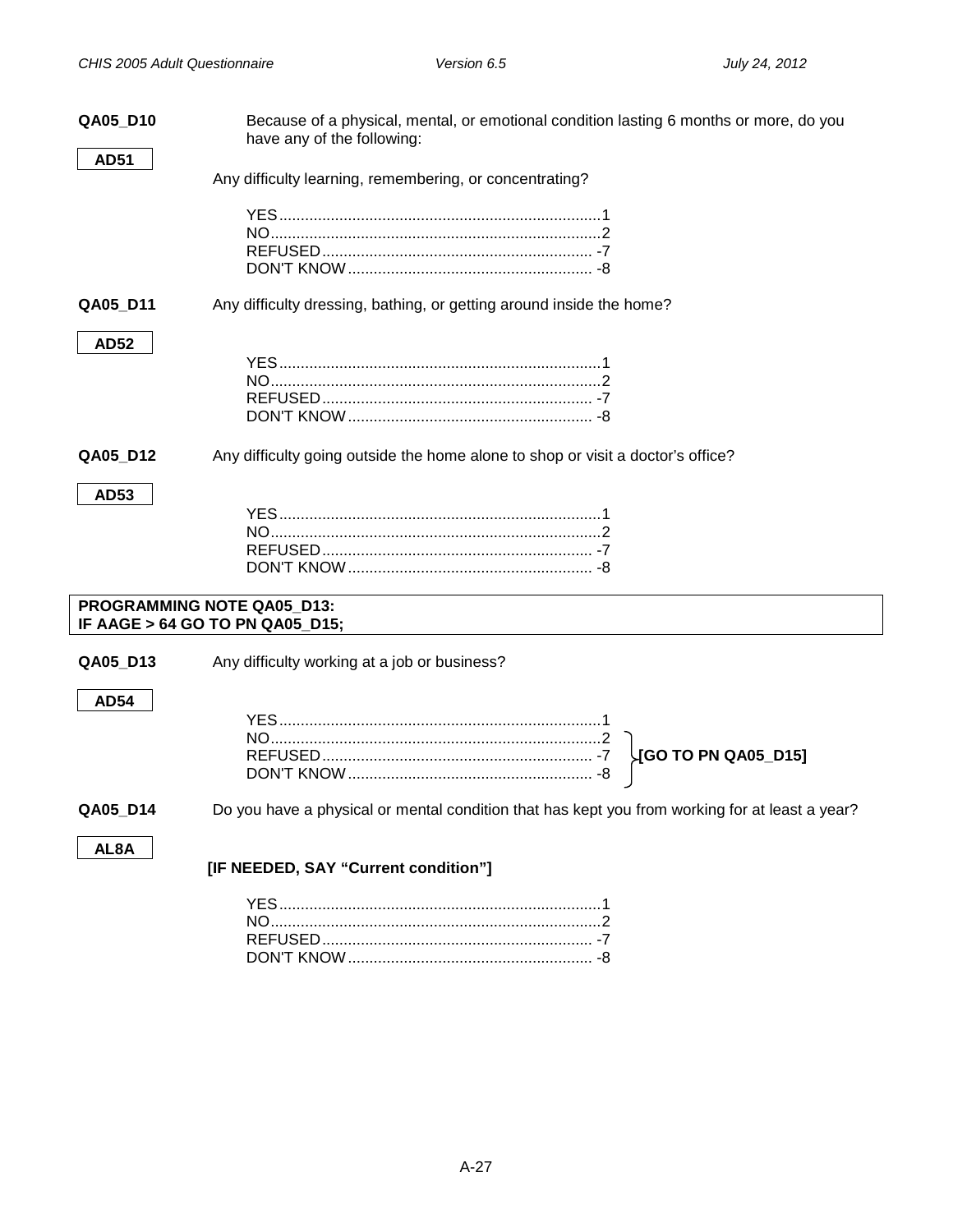### **PROGRAMMING NOTE QA05\_D15: IF AAGE > 70 OR QA05\_A4 = 6 (65 OR OLDER) OR ENUM.AGE > 70 OR IF AGE IS UNKNOWN, GO TO PROGRAMMING NOTE QA05\_E1; ELSE CONTINUE WITH QA05\_D15**

<span id="page-31-0"></span>**QA05 D15** We are asking a few questions about people's sexual experiences. All answers will be kept private.

**AD43**

In the past 12 months, how many sexual partners have you had?

| NUMBER OF SEXUAL PARTNERS  [GO TO PN QA05_D17] |  |
|------------------------------------------------|--|
|                                                |  |
|                                                |  |

**QA05 D16** Can you give me your best guess?

**AD44**

### **[IF R PROVIDES EXACT NUMBER, ENTER AS GIVEN. OTHERWISE CODE INTO CATEGORIES PROVIDED]**

| <b>NUMBER OF PARTNERS</b> |  |
|---------------------------|--|
|                           |  |
|                           |  |
|                           |  |
|                           |  |
|                           |  |
|                           |  |
|                           |  |

**PROGRAMMING NOTE QA05\_D17: IF QA05\_D15 = 0 (NO SEXUAL PARTNERS IN LAST 12 MONTHS), GO TO PROGRAMMING NOTE QA05\_D18; ELSE CONTINUE WITH QA05\_D17 IF QA05\_D15 OR QA05\_D16 = 1 (ONE PARTNER IN LAST 12 MONTHS), DISPLAY "Is that partner male or female?"** 

**QA05 D17** {Is that partner male or female?} In the past 12 months, have your sexual partners been male, female, or both male and female?

**AD45**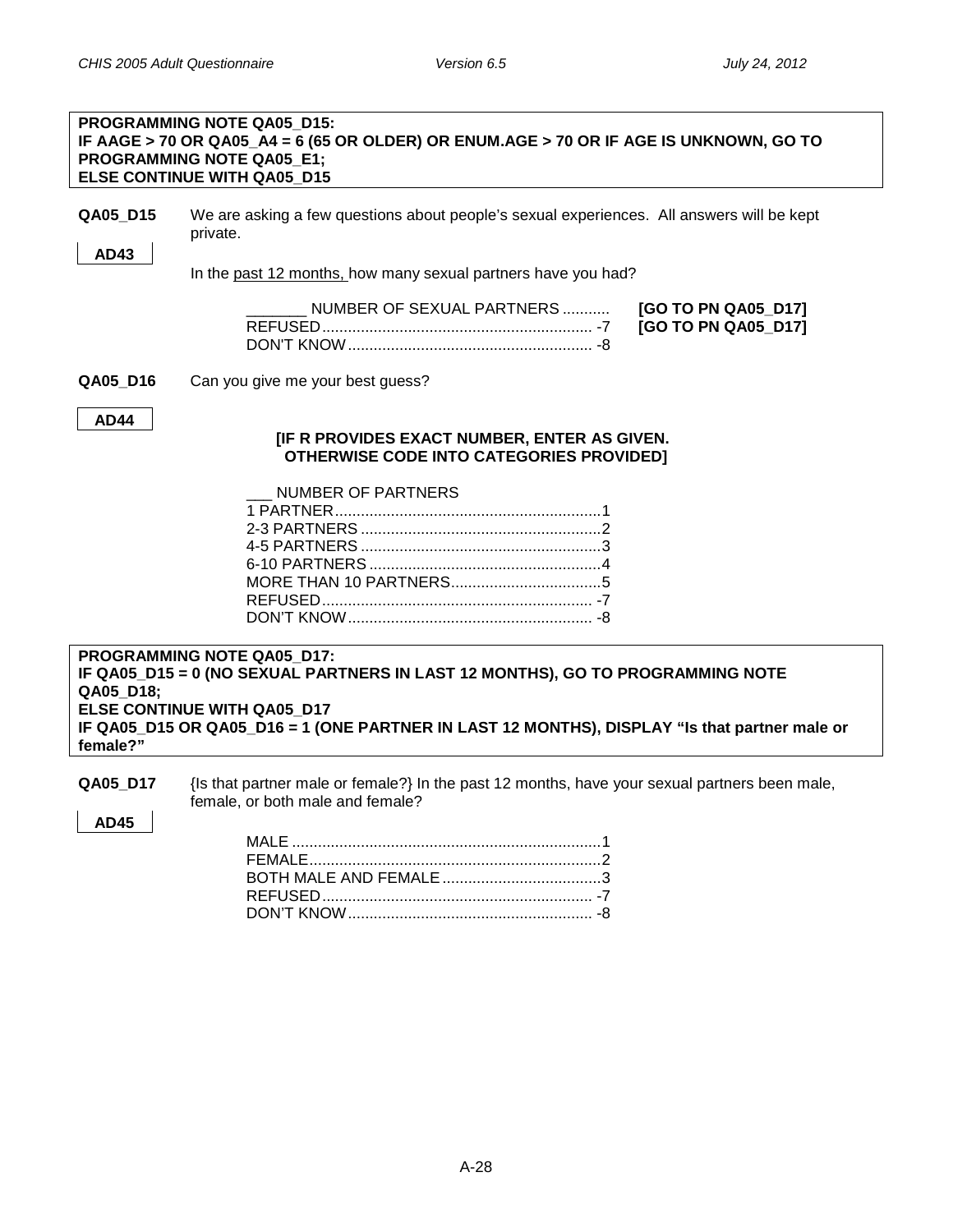| <b>PROGRAMMING NOTE QA05 D18:</b><br>IF QA05_A5 = 1 (MALE), DISPLAY "Gay" in question and "Gay" in Help Screen,<br>ELSE IF QA05 A5 = 2 (FEMALE), DISPLAY "Gay, Lesbian" in question and "Gay and Lesbian" in Help<br><b>Screen</b> |                                                                                                                                                                                                                                                                                                          |  |
|------------------------------------------------------------------------------------------------------------------------------------------------------------------------------------------------------------------------------------|----------------------------------------------------------------------------------------------------------------------------------------------------------------------------------------------------------------------------------------------------------------------------------------------------------|--|
| QA05_D18                                                                                                                                                                                                                           | {The next question is about sexual orientation. All answers will be kept private.} Do you think of<br>yourself as straight or heterosexual, as gay {, lesbian} or homosexual, or bisexual?                                                                                                               |  |
| <b>AD46</b>                                                                                                                                                                                                                        | [IF NEEDED, SAY: "Straight or Heterosexual people have sex with, or are primarily attracted<br>to people of the opposite sex, Gay {and Lesbian} people have sex with or are primarily<br>attracted to people of the same sex, and Bisexuals have sex with or are attracted to people<br>of both sexes".] |  |
|                                                                                                                                                                                                                                    | STRAIGHT OR HETEROSEXUAL1<br>GAY, LESBIAN, OR HOMOSEXUAL 2<br>NOT SEXUAL/ CELIBATE/ NONE 4                                                                                                                                                                                                               |  |
| QA05 D19                                                                                                                                                                                                                           | Have you ever been tested for HIV, the virus that causes AIDS?                                                                                                                                                                                                                                           |  |
| <b>AD55</b>                                                                                                                                                                                                                        |                                                                                                                                                                                                                                                                                                          |  |
| PROGRAMMING NOTE QA05 D20:<br>IF QA05_D15 = 0 OR QA05_D16=0 (NO SEXUAL PARTNERS LAST 12 MONTHS) GO TO PROGRAMMING<br><b>NOTE QA05 E1;</b>                                                                                          |                                                                                                                                                                                                                                                                                                          |  |

### <span id="page-32-0"></span>**ELSE CONTINUE WITH QA05\_D20**

**QA05\_D20** Now thinking about other sexually transmitted diseases besides HIV—In the past 12 months, have you been tested for a sexually transmitted disease?

**AD47**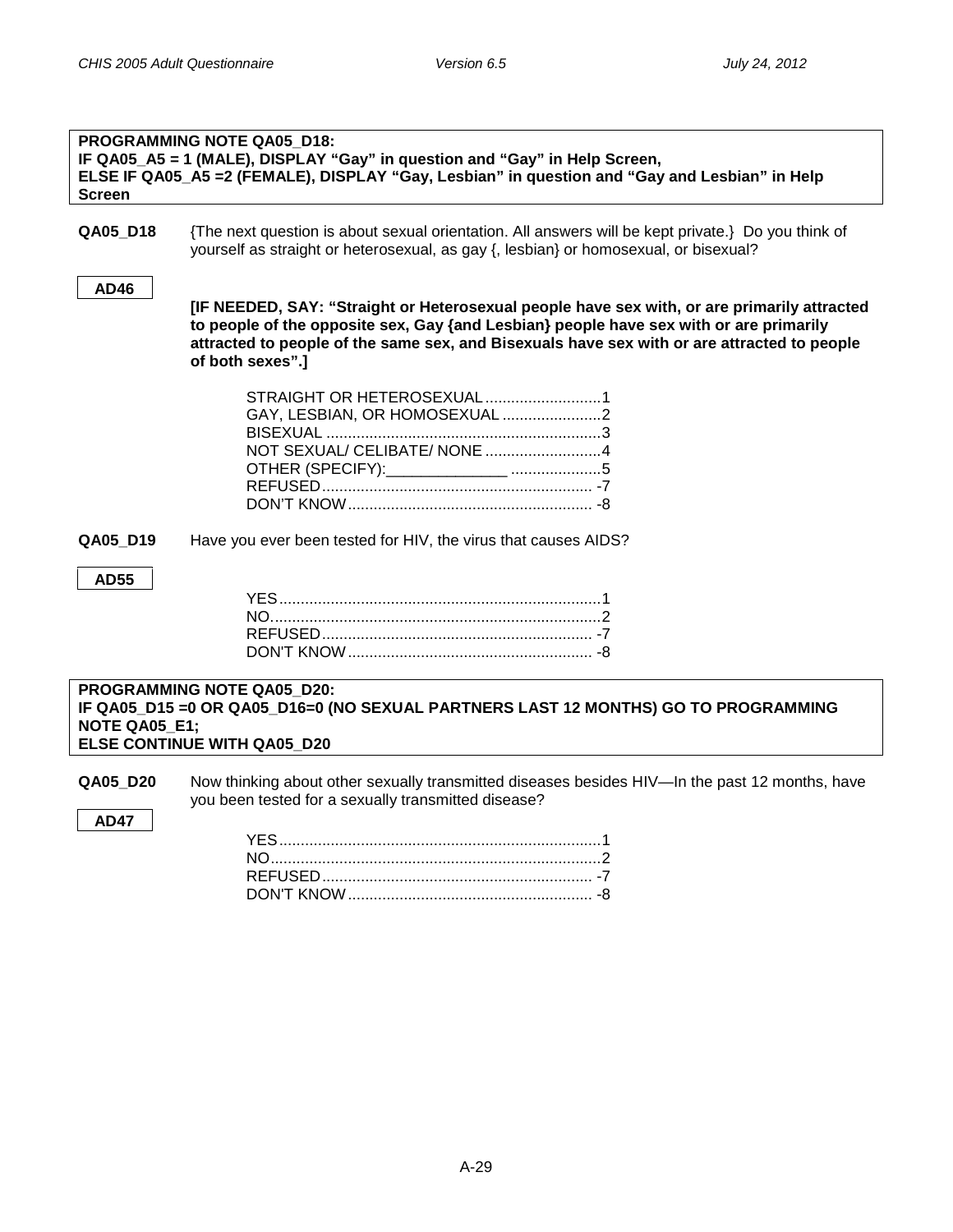# **Section E – Women's Health**

<span id="page-33-0"></span>

| <b>ELSE CONTINUE QAO5 E1</b>                                                                              | <b>PROGRAMMING NOTE SECTION E:</b><br>IF QA05_A5 = 1 (MALE), GO NEXT SECTION; |                                                                |
|-----------------------------------------------------------------------------------------------------------|-------------------------------------------------------------------------------|----------------------------------------------------------------|
| QA05_E1                                                                                                   | These next questions are about women's health.                                |                                                                |
| AD <sub>1</sub>                                                                                           | How old were you when your periods or menstrual cycles started?               |                                                                |
|                                                                                                           | AGE<br>$[HR: 6-27]$<br>NEVER STARTED MENSTRUAL CYCLE 96                       |                                                                |
| QA05_E2                                                                                                   | Have you ever given birth to a live infant?                                   |                                                                |
| AD <sub>2</sub>                                                                                           |                                                                               | [GO TO PN QA05_E5]<br>[GO TO PN QA05_E5]<br>[GO TO PN QA05_E5] |
| QA05 E3                                                                                                   | How old were you when your first child was born?                              |                                                                |
| AD <sub>3</sub>                                                                                           |                                                                               | [GO TO PN QA05_E5]<br>[GO TO PN QA05_E5]                       |
| QA05 E4                                                                                                   | In what year was your first child born?                                       |                                                                |
| <b>AE55</b>                                                                                               | YEAR                                                                          |                                                                |
| PROGRAMMING NOTE QA05_E5<br>IF AGE<30 GO TO PROGRAMMING NOTE QA05 E7<br><b>ELSE CONTINUE WITH QA05 E5</b> |                                                                               |                                                                |

**QA05\_E5** Have you had a hysterectomy?

### **AD12**

**[IF NEEDED, SAY: "A hysterectomy is when the uterus or womb is removed, not just having your tubes tied to prevent pregnancy."]**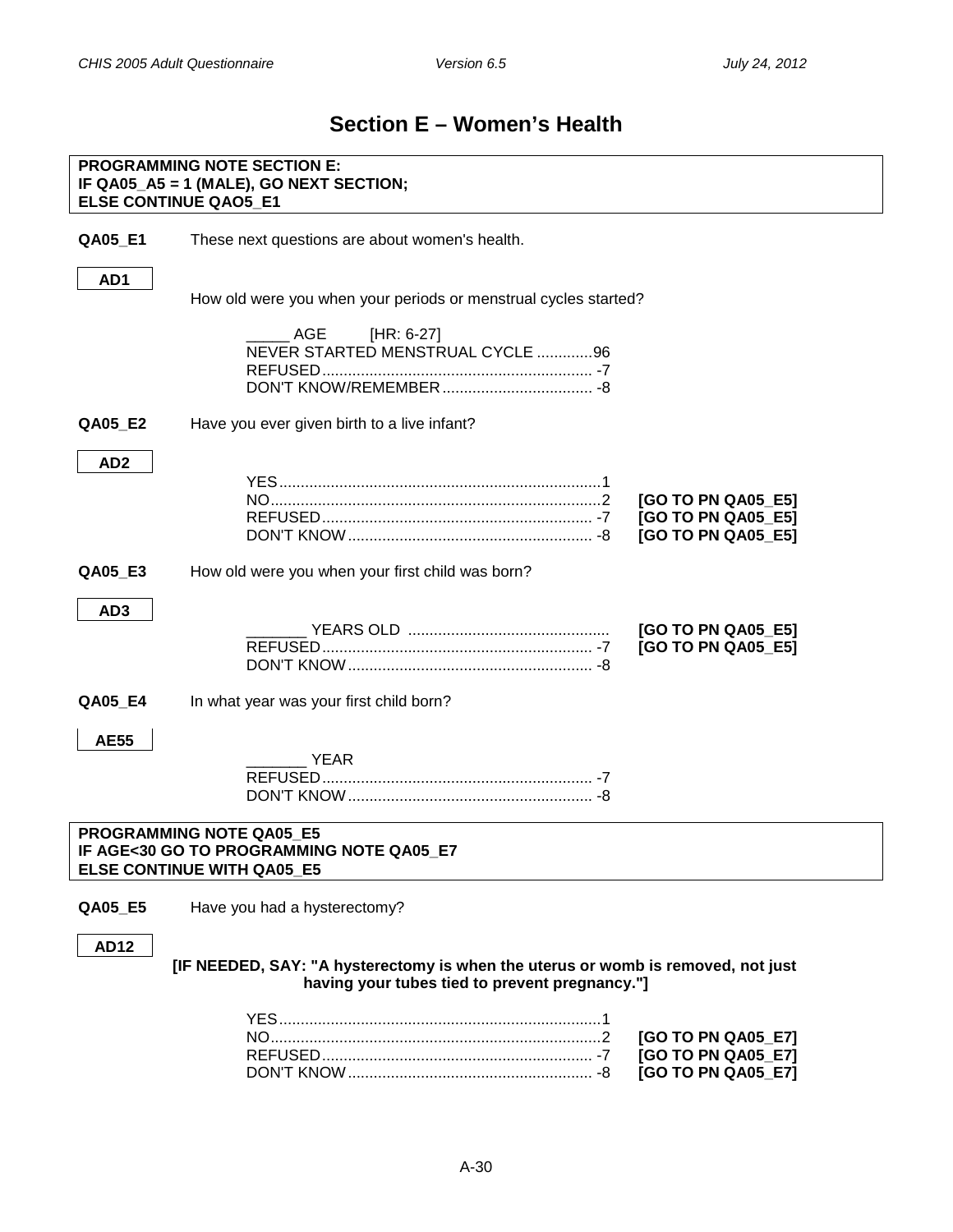### **QA05\_E6** Were your ovaries removed?

**AD12A**

| $\int$ [GO TO PN QA05 E16] |  |
|----------------------------|--|
|                            |  |
|                            |  |

### **PROGRAMMING NOTE QA05\_E7: IF AGE >49 GO TO QA05\_E8**

<span id="page-34-1"></span><span id="page-34-0"></span>

| QA05_E7         | To your knowledge, are you now pregnant?                                                                                                                                                                                                                                                                      |                                                                   |
|-----------------|---------------------------------------------------------------------------------------------------------------------------------------------------------------------------------------------------------------------------------------------------------------------------------------------------------------|-------------------------------------------------------------------|
| AD13            |                                                                                                                                                                                                                                                                                                               |                                                                   |
| QA05_E8         | Have you ever had a Pap smear test to check for cervical cancer?                                                                                                                                                                                                                                              |                                                                   |
| AD4             | [IF NEEDED, SAY: "A pap smear is a routine cancer test for women in which the doctor<br>examines the cervix during a gynecological exam, and takes a cell sample from the cervix<br>with a small stick or brush and sends it to the lab. This is not a test for detecting sexually<br>transmitted diseases."] |                                                                   |
|                 |                                                                                                                                                                                                                                                                                                               | [GO TO PN QA05_E11]<br>[GO TO PN QA05_E13]<br>[GO TO PN QA05 E13] |
| QA05_E9         | How many Pap smear tests have you had in the last 6 years?                                                                                                                                                                                                                                                    |                                                                   |
| AD <sub>5</sub> | PAP SMEARS [HR: 0-99] [IF 0 GO TO PN QA05_E11]                                                                                                                                                                                                                                                                | [GO TO PN QA05 E11]                                               |
| QA05_E10        | How long ago did you have your most recent Pap smear test?                                                                                                                                                                                                                                                    |                                                                   |
| AD <sub>6</sub> | MORE THAN 1 UP TO 2 YEARS AGO2<br>MORE THAN 2 UP TO 3 YEARS AGO3<br>MORE THAN 3 UP TO 5 YEARS AGO4                                                                                                                                                                                                            | [GO TO PN QA05_E13]<br>[GO TO PN QA05_E13]<br>[GO TO PN QA05_E13] |
|                 |                                                                                                                                                                                                                                                                                                               | [GO TO PN QA05 E13]                                               |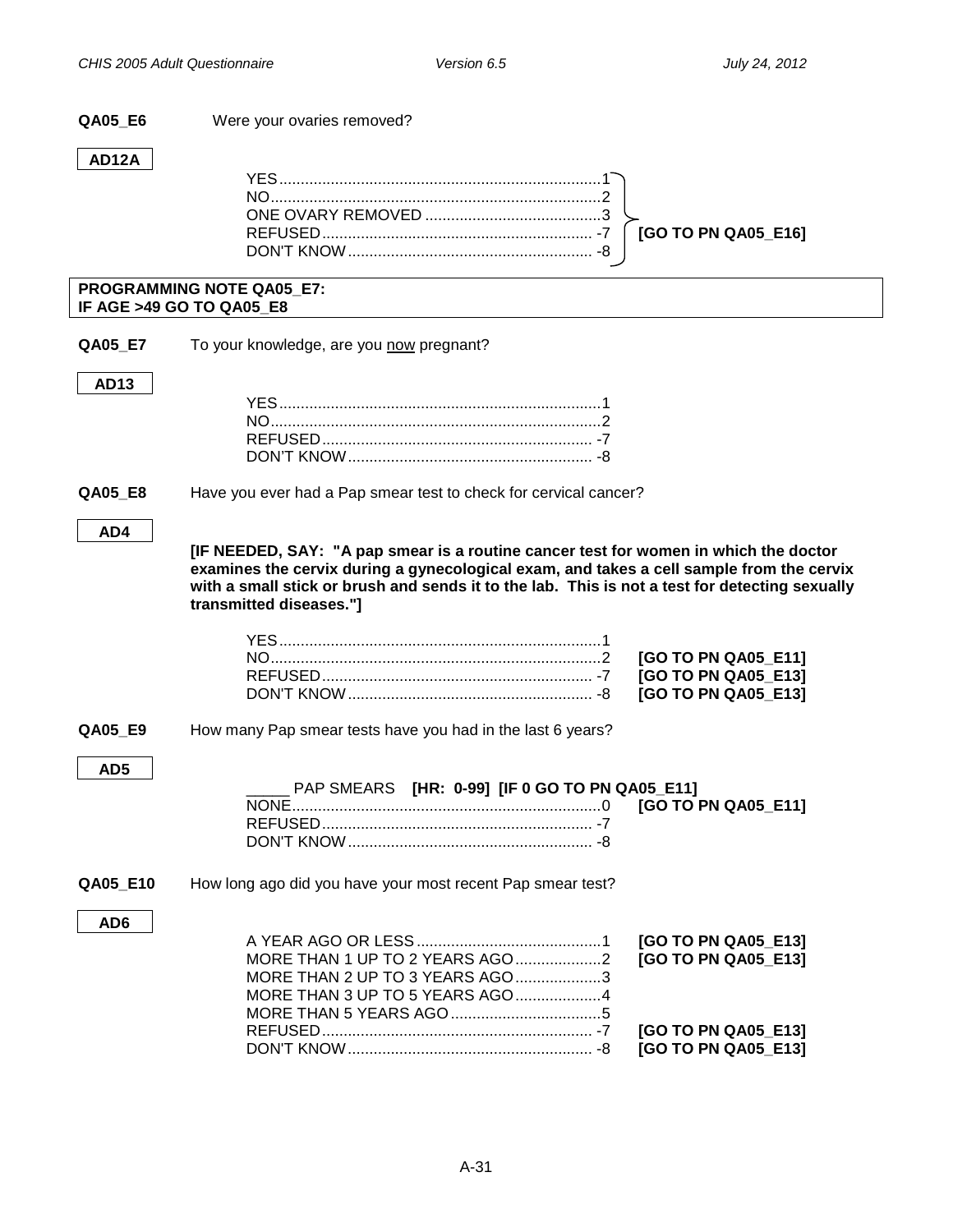**QA05\_E11** In the past 12 months, has a doctor recommended that you have a Pap smear?

**AD11**

### **PROGRAMMING NOTE QA05\_E12:**

**IF QA05\_E11 = 1 (DOCTOR REC PAP SMEAR) AND ((QA05\_E10 > 3 (NO PAP SMEAR WITHIN LAST 3 YEARS) OR QA05\_E9=0 (NO PAP SMEARS IN LAST 6 YEARS) OR QA05\_E8=2 (NEVER HAD PAP SMEAR)) CONTINUE WITH QA05\_E12 IF QA05\_E8 = 2 (NO, PAP SMEAR EVER), DISPLAY "Never had a Pap smear";**

**IF QA05\_E10 = 4, 5 (MORE THAN 3 YEARS AGO) DISPLAY "NOT had a Pap smear in the last 3 years";**

### **ELSE GO TO PROGRAMMING NOTE QA05\_E13**

**QA05\_E12** What is the ONE most important reason why you have {NEVER had a Pap smear/NOT had a Pap smear in the last 3 years}?

**AD10**

| NO REASON/NEVER THOUGHT ABOUT IT 1      |
|-----------------------------------------|
| DIDN'T KNOW I NEEDED THIS TYPE OF TEST2 |
| DOCTOR DIDN'T TELL ME I NEEDED IT 3     |
| HAVEN'T HAD ANY PROBLEMS 4              |
|                                         |
| TOO EXPENSIVE/NO INSURANCE/COST6        |
| TOO PAINFUL, UNPLEASANT,                |
|                                         |
|                                         |
|                                         |
|                                         |
|                                         |
|                                         |

### **PROGRAMMING NOTE QA05\_E13: IF AAGE < 30 OR QA05\_A4 = 1 (BETWEEN 18 AND 29) OR ENUM.AGE < 30, GO TO QAO5\_F1; ELSE CONTINUE WITH QA05\_E13 (INCLUDE WOMEN WITH AGE UNKNOWN)**

<span id="page-35-0"></span>**QA05\_E13** In the past 12 months, has a doctor examined your breasts for lumps?

**AF37**

**[IF NEEDED, SAY: "This is when a doctor touches your breasts to check for bumps, cysts, or abnormal growth."]**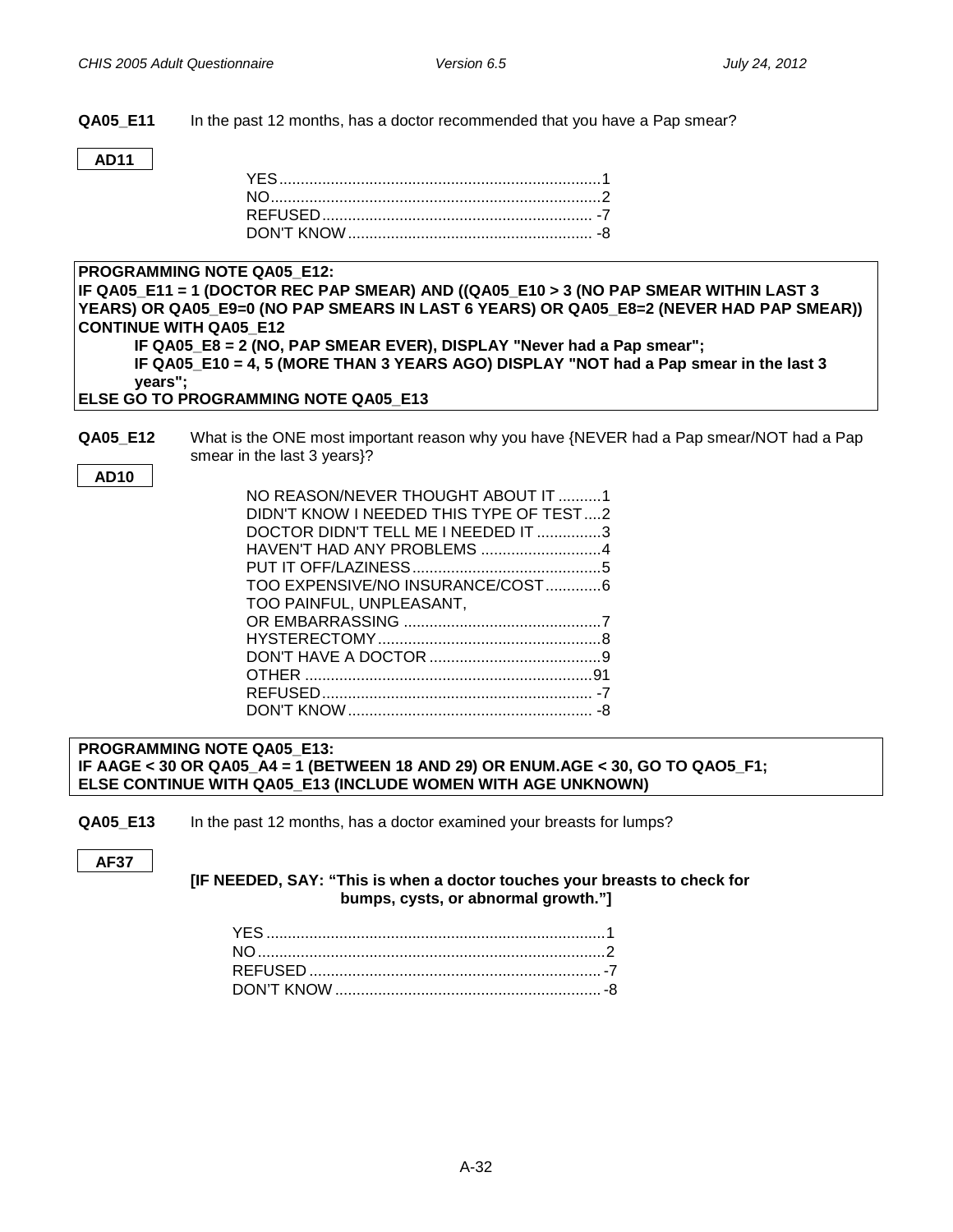| QA05_E14    | Have you ever had a mammogram?                                                    |                                         |
|-------------|-----------------------------------------------------------------------------------|-----------------------------------------|
| <b>AD14</b> |                                                                                   |                                         |
|             | [IF NEEDED, SAY: "A mammogram is an x-ray taken of each breast separately         |                                         |
|             | by a machine that flattens or squeezes each breast."]                             |                                         |
|             |                                                                                   |                                         |
|             | [READ DEFINITION, IF STILL NO, GO TO PN QA05_E24]                                 |                                         |
|             |                                                                                   |                                         |
|             |                                                                                   |                                         |
| QA05_E15    | How many mammograms have you had in the last 6 years? Your best estimate is fine. |                                         |
| <b>AD16</b> |                                                                                   |                                         |
|             | MAMMOGRAMS [HR: 0-99]                                                             |                                         |
|             |                                                                                   | [GO TO QA05_E18]                        |
|             |                                                                                   |                                         |
|             |                                                                                   |                                         |
| QA05_E16    | How long ago did you have your most recent mammogram?                             |                                         |
| <b>AD17</b> |                                                                                   |                                         |
|             |                                                                                   |                                         |
|             | MORE THAN 1 UP TO 2 YEARS AGO 2                                                   |                                         |
|             | MORE THAN 2 UP TO 3 YEARS AGO3                                                    | [GO TO QA05_E18]                        |
|             | MORE THAN 3 UP TO 5 YEARS AGO4                                                    | [GO TO QA05_E18]                        |
|             |                                                                                   | [GO TO QA05_E18]<br>[GO TO PN QA05_E27] |
|             |                                                                                   | [GO TO PN QA05_E27]                     |
| QA05_E17    | Tell me the main reason you had a mammogram. Was it                               |                                         |
|             |                                                                                   |                                         |
| <b>AD18</b> | [IF NEEDED, SAY: "The main reason is the most important reason."]                 |                                         |
|             |                                                                                   |                                         |
|             |                                                                                   |                                         |
|             | A follow up to a previously identified breast problem3                            |                                         |
|             |                                                                                   |                                         |
|             |                                                                                   |                                         |
| QA05_E18    | Have you ever had a mammogram where the results were not normal?                  |                                         |
| <b>AD19</b> |                                                                                   |                                         |
|             |                                                                                   |                                         |
|             |                                                                                   |                                         |
|             |                                                                                   | $\swarrow$ [GO TO PN QA05_E24]          |
|             |                                                                                   |                                         |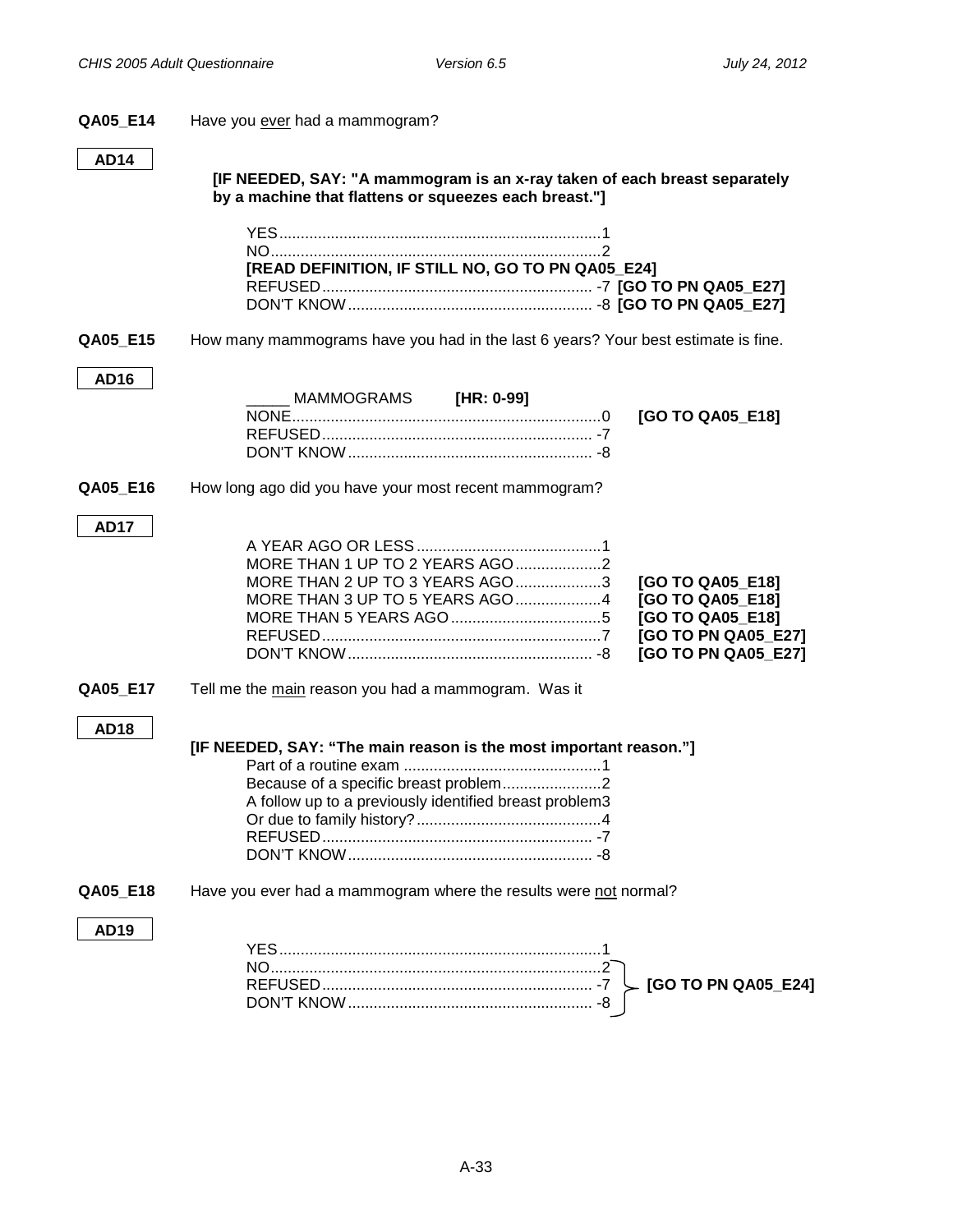| QA05_E19    | Have you ever had an operation to remove a lump from your breast?               |
|-------------|---------------------------------------------------------------------------------|
| <b>AD20</b> |                                                                                 |
| QA05_E20    | Did the lump turn out to be cancer?                                             |
| <b>AD21</b> |                                                                                 |
| QA05_E21    | How many breast operations have you had to remove a lump that wasn't cancer?    |
| <b>AD22</b> | [NOTE: THE CONCERN IS WITH LUMPS THAT ARE NOT CANCEROUS.]                       |
|             | NUMBER OF OPERATIONS [HR: 0-20; SR: 0-5]                                        |
| QA05_E22    | Did you have any other tests and/or surgery when your mammogram was not normal? |
| AD23        |                                                                                 |
| QA05_E23    | What additional tests and/or surgery did you have?                              |
| <b>AD24</b> | [CODE ALL THAT APPLY. CTRL-P TO EXIT.]<br>[PROBE: [Any other?"]                 |
|             | MASTECTOMY (SURGERY TO<br>LUMPECTOMY (SURGERY TO REMOVE LUMP) 3                 |

DON'T KNOW......................................................... -8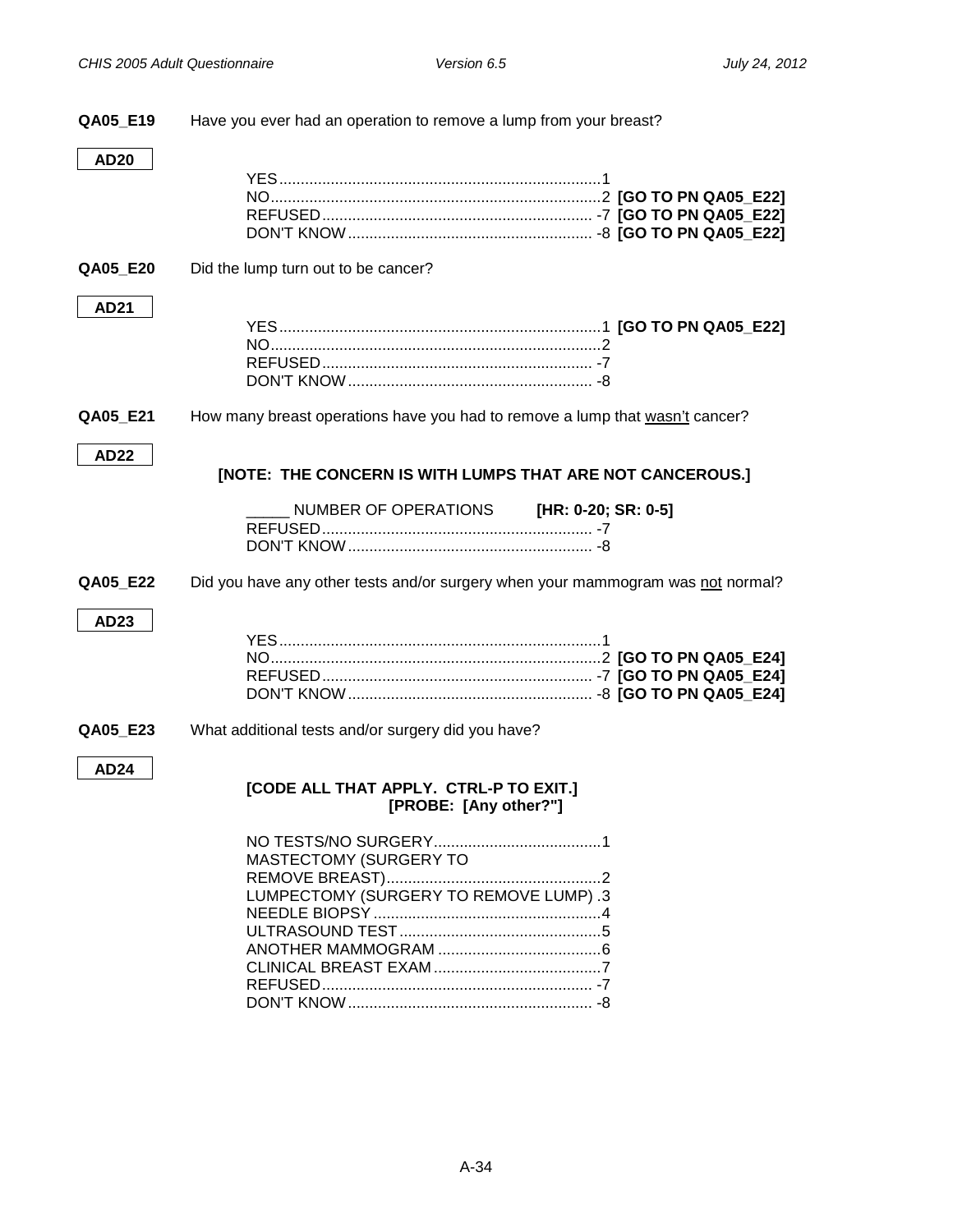| QA05 E24          | PROGRAMMING NOTE QA05_E24:<br>IF QA05_E14 = 2 OR QA05_E15 = 0 OR QA05_16 > 2 (NO MAMMOGRAM IN PAST 2 YEARS) CONTINUE WITH                                                    |
|-------------------|------------------------------------------------------------------------------------------------------------------------------------------------------------------------------|
|                   | ELSE GO TO PROGRAMMING NOTE QA05_E25                                                                                                                                         |
| QA05 E24          | In the past 12 months has a doctor recommended that you have a mammogram?                                                                                                    |
| <b>AD26</b>       |                                                                                                                                                                              |
|                   |                                                                                                                                                                              |
|                   |                                                                                                                                                                              |
|                   |                                                                                                                                                                              |
|                   |                                                                                                                                                                              |
|                   | PROGRAMMING NOTE QA05 E25:                                                                                                                                                   |
|                   | IF QA05_E24 = 1 (YES, DOCTOR RECOMMENDED MAMMOGRAM) AND ((QA05_E16 >2 (NO MAMMOGRAM<br>IN PAST 2 YEARS) OR QA05 E14 = 2 (NEVER HAD A MAMMOGRAM) OR QA05 E15=0 (NO MAMMOGRAMS |
| IN PAST 6 YEARS)) |                                                                                                                                                                              |
|                   | <b>CONTINUE WITH QA05 E25</b>                                                                                                                                                |
|                   | IF QA05_E16 = 3, 4, 5, -8 (MOST RECENT MAMMOGRAM MORE THAN 2 YEARS AGO OR DK)                                                                                                |
|                   | DISPLAY "NOT had a mammogram in the past 2 years";<br>IF QA05_E14 = 2 (NEVER HAD MAMMOGRAM), DISPLAY "NEVER had a mammogram"                                                 |
|                   | ELSE GO TO PROGRAMMING NOTE QA05 E26                                                                                                                                         |
|                   |                                                                                                                                                                              |
| QA05_E25          | What is the ONE most important reason why you have {NEVER had a mammogram/NOT had a                                                                                          |
|                   | mammogram in the past 2 years}?                                                                                                                                              |
| <b>AD25</b>       |                                                                                                                                                                              |
|                   | NO REASON/NEVER THOUGHT ABOUT IT 1                                                                                                                                           |
|                   | DIDN'T KNOW I NEEDED THIS TYPE OF TEST2                                                                                                                                      |
|                   | DOCTOR DIDN'T TELL ME I NEEDED IT 3                                                                                                                                          |
|                   | HAVEN'T HAD ANY PROBLEMS 4                                                                                                                                                   |
|                   | TOO EXPENSIVE/NO INSURANCE/COST6                                                                                                                                             |
|                   | TOO PAINFUL, UNPLEASANT, EMBARRASSING.7                                                                                                                                      |
|                   |                                                                                                                                                                              |
|                   |                                                                                                                                                                              |
|                   |                                                                                                                                                                              |
|                   |                                                                                                                                                                              |
|                   |                                                                                                                                                                              |
|                   | PROGRAMMING NOTE QA05_E26                                                                                                                                                    |
|                   | IF QA05_E16 =1 OR 2 (MOST RECENT MAMMOGRAM WITHIN LAST 2 YEARS) CONTINUE WITH QA05_E26;                                                                                      |
|                   | ELSE GO TO PROGRAMMING NOTE QA05E 27                                                                                                                                         |
|                   |                                                                                                                                                                              |

**QA05\_E26** Was your most recent mammogram recommended by a doctor?

## **AE50**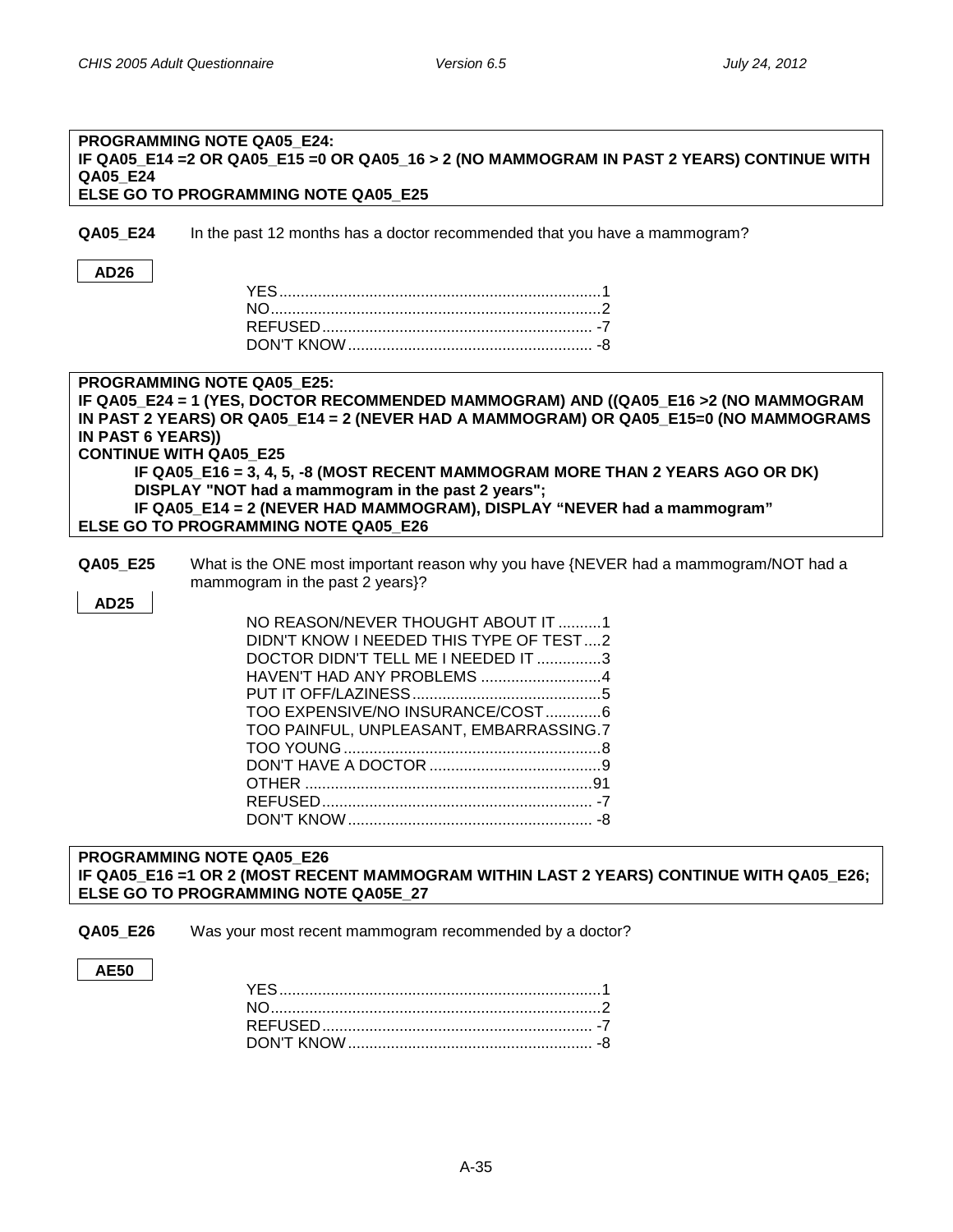#### **PROGRAMMING NOTE QA05\_E27\_INTRO IF AGE<34 GO TO PROGRAMMING NOTE QA05\_F1 ELSE CONTINUE WITH QA05\_E27**

#### **QA05\_E27\_INTRO** Are you currently taking any of the following medications?

#### **PROGRAMMING NOTE QA05\_E27 IF AGE>44 CONTINUE WITH QA05\_E27 ELSE GO TO QA05\_E28**

| QA05 E27 | Hormone replacement therapy? |  |
|----------|------------------------------|--|
|----------|------------------------------|--|

#### **AD28**

#### **QA05\_E28** Tamoxifen or Molvadex?

#### **AE51**

#### **PROGRAMMING NOTE QA05\_E29 IF AGE>44 CONTINUE WITH QA05\_E29 ELSE GO TO QA05\_E30**

#### **QA05\_E29** Raloxifen or Evista?

#### **AE52**

#### **PROGRAMMING NOTE QA05\_E30 IF AGE<55 CONTINUE WITH QA05\_E30 ELSE GO TO QA05\_F1**

#### **QA05\_E30** Birth control pills, the patch, or birth control shots?

#### **AE53**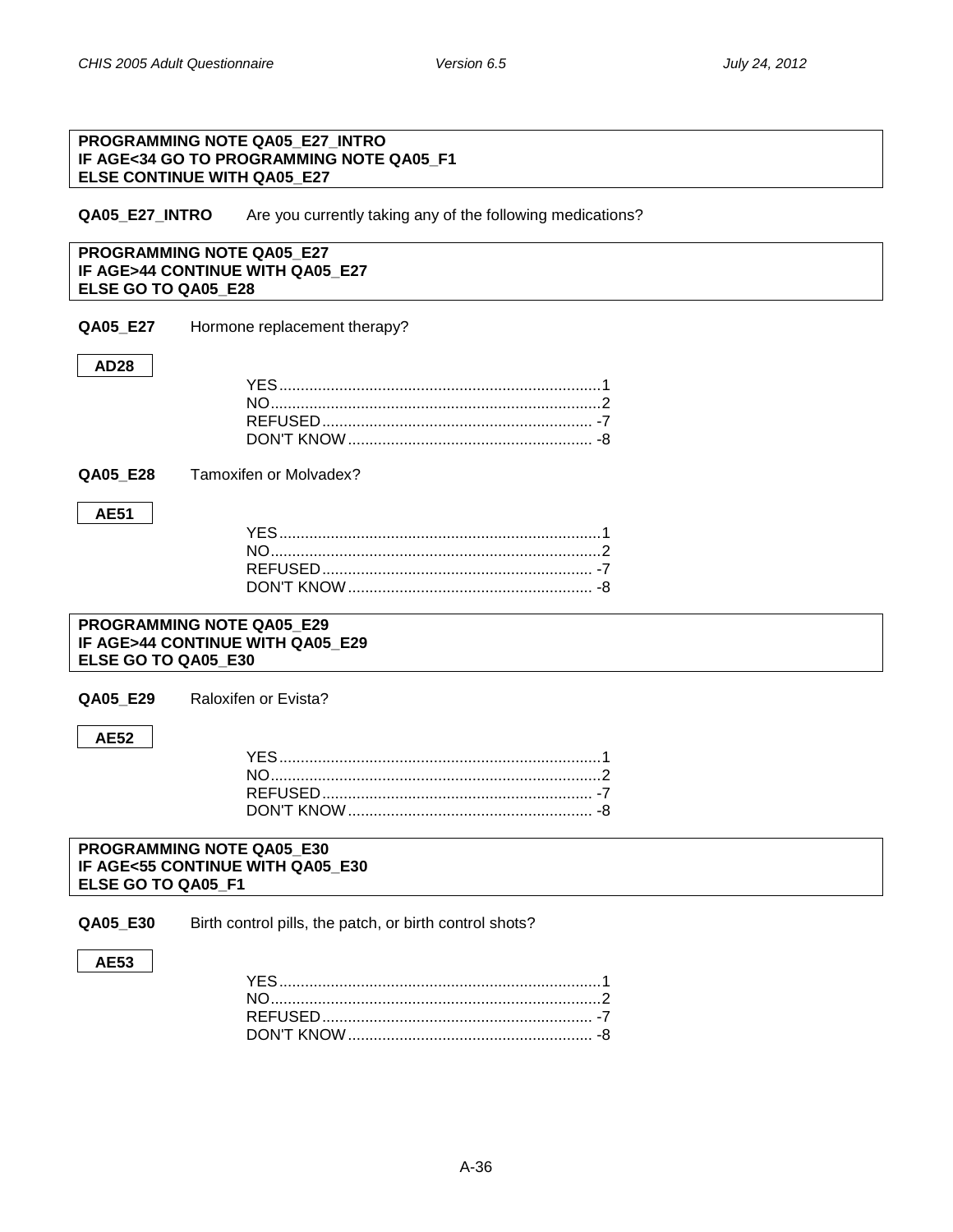# Section F - Cancer History and Prevention

## PROGRAMMING NOTE QA05 F1 IF QA05\_E20 =1 (BREAST CANCER) DISPLAY "Besides the breast cancer you told me about"

QA05\_F1 {Besides the breast cancer you told me about,} Has a doctor ever told you that you had a cancer of any kind?

AF<sub>1</sub>

#### What kind of cancer was it? QA05 F2

AF<sub>2</sub>

#### [CODE ALL THAT APPLY, ACCEPT ONLY FIRST 6 RESPONSES] [PROBE: "Any others?"]

| SOFT TISSUE (MUSCLE OR FAT)24 |  |
|-------------------------------|--|
|                               |  |
|                               |  |
|                               |  |
|                               |  |
|                               |  |
|                               |  |
|                               |  |
|                               |  |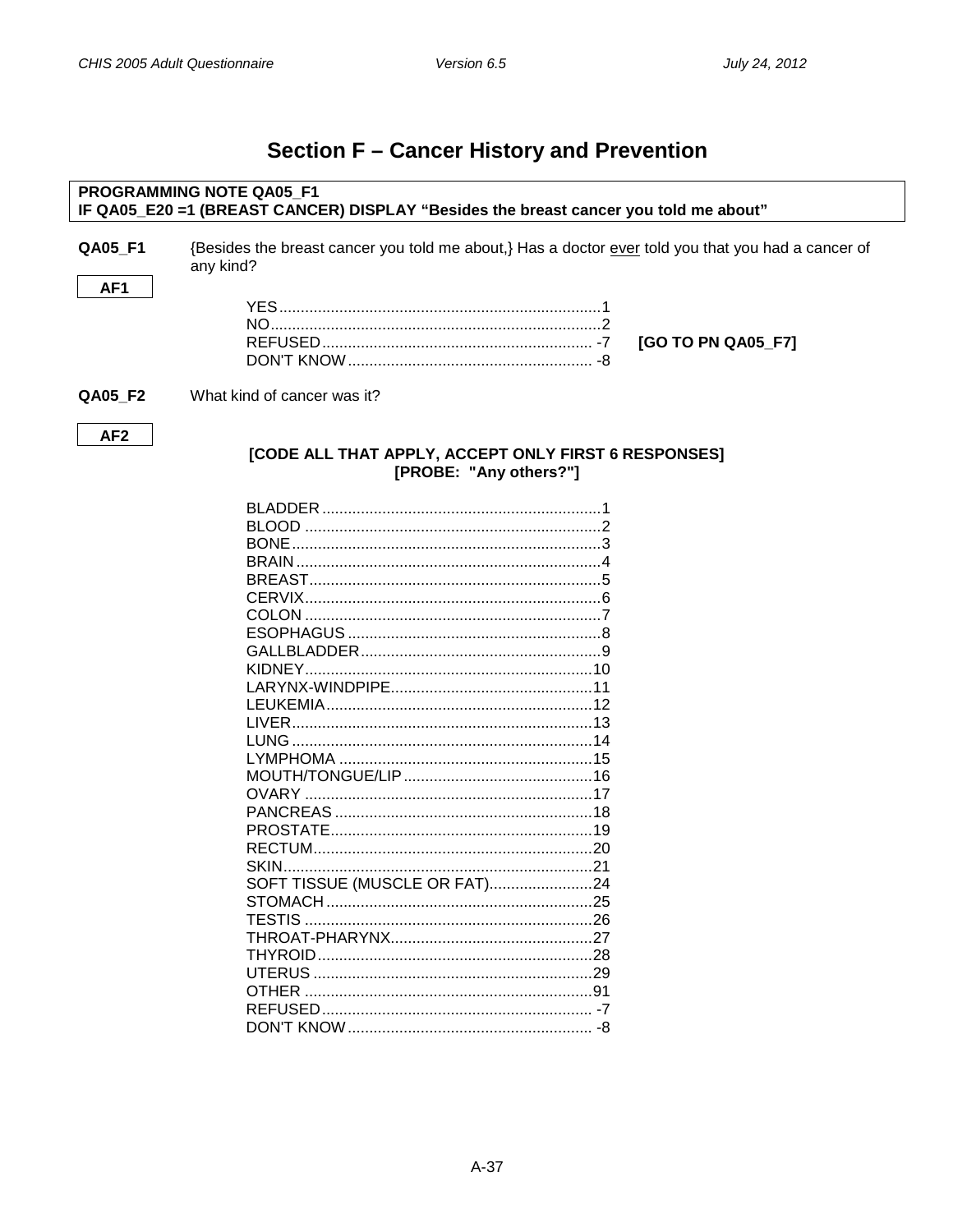#### **PROGRAMMING NOTE QA05\_F3: IF QA05\_F2 = 5 (BREAST CANCER) OR QA05\_E20 = 1 (BREAST CANCER), CONTINUE WITH QA05\_F3; ELSE GO TO PROGRAMMING NOTE QA05\_F5**

| QA05_F3                | Tell me how you first found out about your breast cancer. Was it by                       |
|------------------------|-------------------------------------------------------------------------------------------|
| <b>AB60</b>            |                                                                                           |
|                        |                                                                                           |
|                        | Finding it yourself during a self breast examination .2                                   |
|                        | Your husband or partner finding it 3                                                      |
|                        | Your doctor finding it during a routine breast exam4                                      |
|                        |                                                                                           |
|                        | Or Some other way? (IF OTHER, SPECIFY): ______91                                          |
|                        |                                                                                           |
|                        |                                                                                           |
| QA05_F4<br><b>AF52</b> | Was your breast cancer diagnosed at an early or late stage?                               |
|                        |                                                                                           |
|                        |                                                                                           |
|                        |                                                                                           |
|                        |                                                                                           |
| ELSE GO TO QA05 F6     | <b>PROGRAMMING NOTE QA05 F5:</b><br>IF QA05_F2 = 21 (SKIN CANCER), CONTINUE WITH QA05_F5; |
| QA05 F5                | Was the skin cancer you mentioned non-melanoma, melanoma, or an unknown type?             |
| AF <sub>2</sub> A      |                                                                                           |

#### **[CODE ALL THAT APPLY.] [PROBE: "Any others?"]**

**[IF NEEDED, SAY "Melanoma is a serious form of skin cancer that usually begins as skin moles. Non-melanoma skin cancers are a more common but less serious form of skin cancer."**

#### **QA05\_F6** How old were you when cancer was first diagnosed?

**AF3**

#### **[IF MORE THAN ONE CANCER, ASK FOR AGE WHEN EARLIEST CANCER WAS DIAGNOSED]**

| $\frac{1}{2}$ AGE IN YEARS [HR: 1 THRU AAGE OR (105) IF AAGE = -7] |
|--------------------------------------------------------------------|
|                                                                    |
|                                                                    |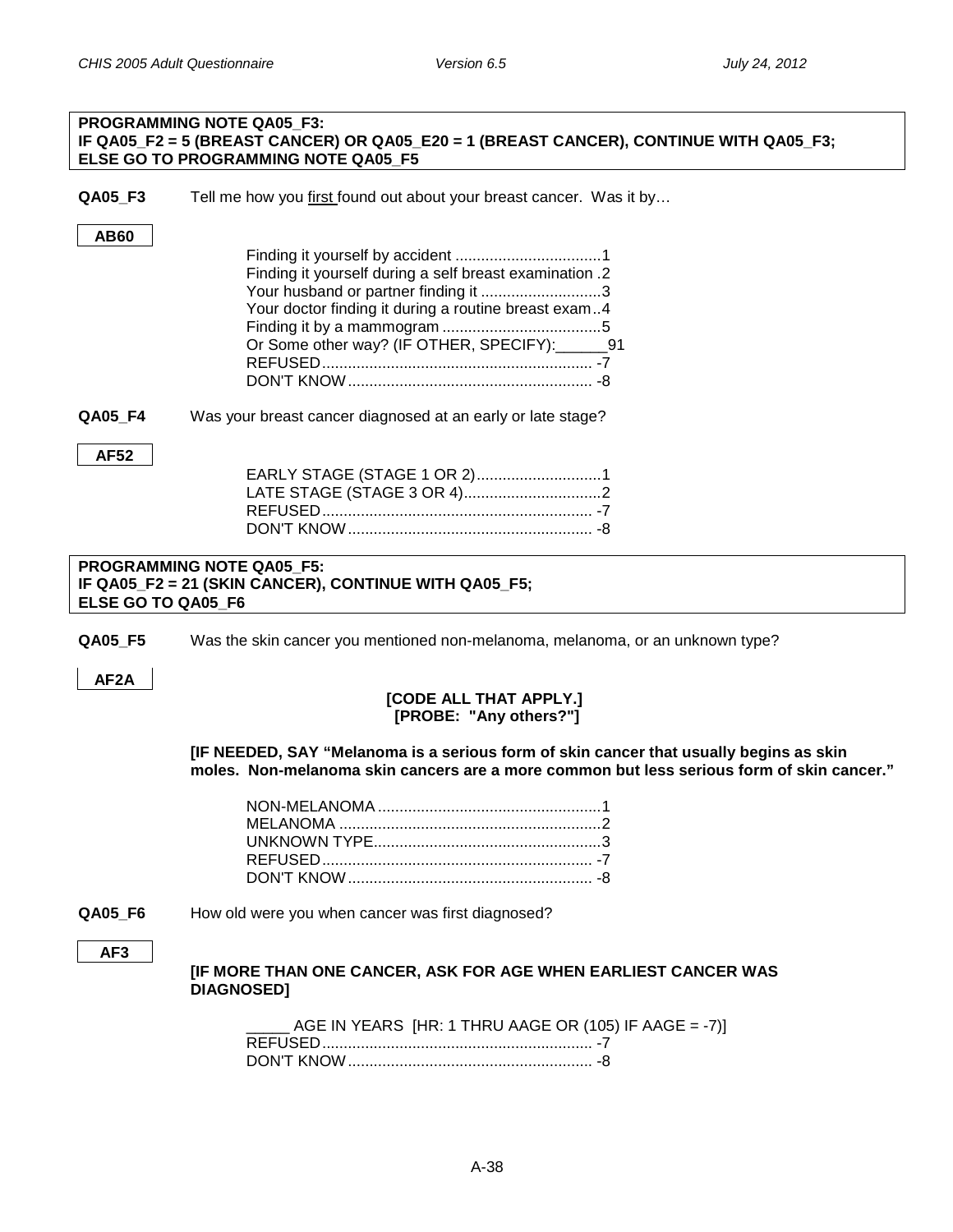#### **PROGRAMMING NOTE QA05\_F7 IF AGE > 64 SKIP TO PROGRAMMING NOTE QA05\_FB1; ELSE, CONTINUE WITH QA05\_F7;**

**AP7**

**QA05\_F7** These next questions ask about your family history of cancer. By family we mean only your blood relatives, including half brothers and sisters.

First, have any of your grandparents ever had cancer of any kind?

**[IF NEEDED, SAY: "We want you to include information about both living and deceased blood relatives. Do not include family members related through marriage such as a stepfather or stepsister, or family members who were adopted."]**

**QA05\_F8** Have any of your parents' brothers or sisters, that is, your uncles or aunts, ever had cancer of any kind?

**AP8**

## **PROGRAMMING NOTE QA05\_F9 IF QA05\_E2 = 2 (FEMALE R, NEVER GIVEN BIRTH), DISPLAY "brothers or sisters" ELSE DISPLAY "brothers, sisters, sons, or daughters"**

**QA05\_F9** Has your father or mother, or have any of your {brothers or sisters/brothers, sisters, sons, or daughters} ever had cancer of any kind?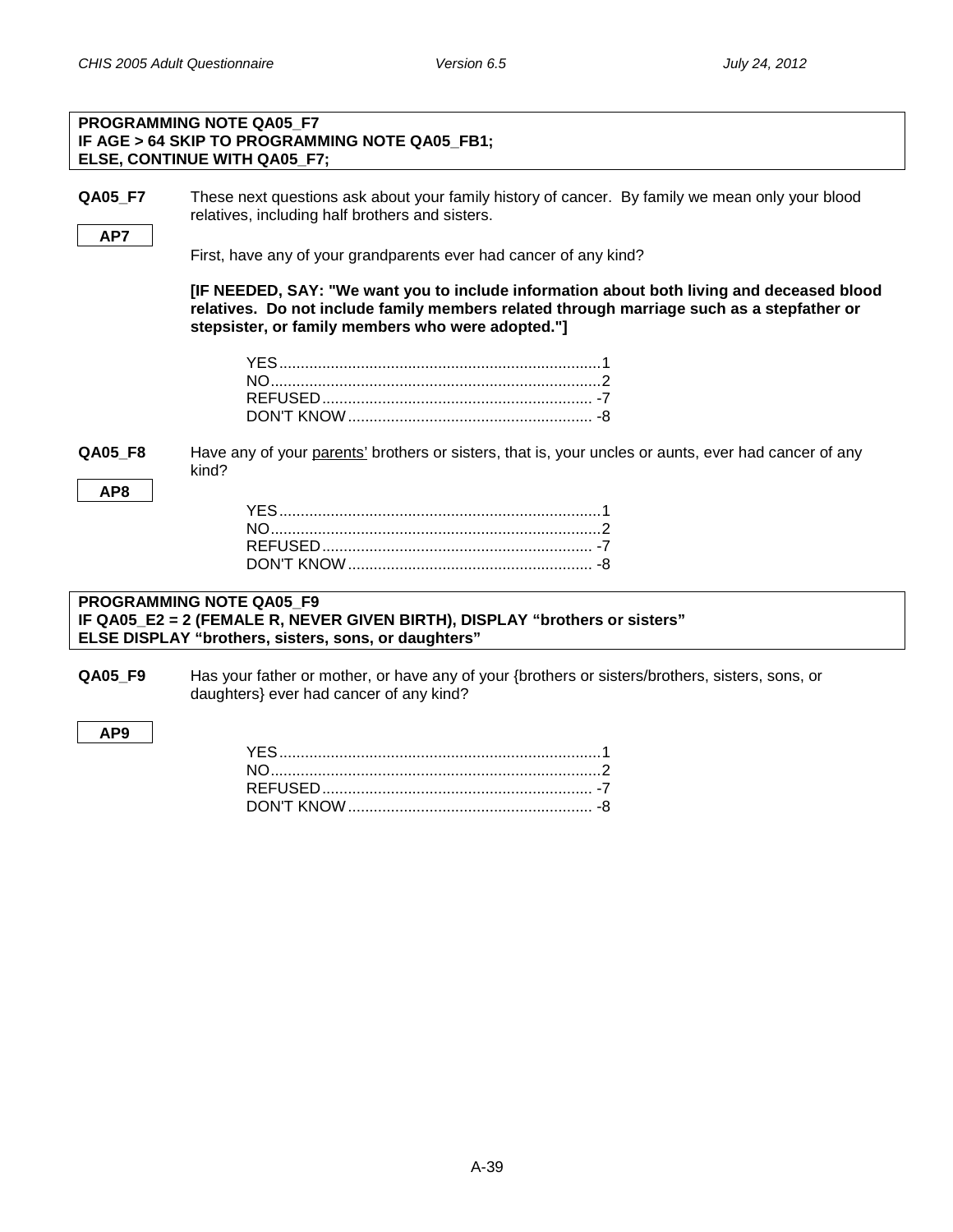**PROGRAMMING NOTE QA05\_F10: IF QA05\_F7 AND QA05\_F8 AND QA05\_F9 NE 1 (NO RELATIVE DIAGNOSED WITH CANCER), GO TO PN QA05\_FB1; IF QA05\_F7 = 1 AND QA05\_F8 = 2 AND QA05\_F9 = 2, GO TO QA05\_F11A IF QA05\_F7 = 2 AND QA05\_F8 = 1 AND QA05\_F9 = 2, GO TO QA05\_F11B ELSE CONTINUE WITH QA05\_F10 ALSO, IF QA05\_F9 = 2, DISPLAY "grandmothers and aunts." ELSE IF QA05\_F7 NE 2, DISPLAY "grandmothers" ELSE IF QA05\_F8 NE 2, DISPLAY "aunts" AND IF QA05\_E2 = 2 (FEMALE R, NEVER GIVEN BIRTH), DISPLAY "and sisters." ELSE DISPLAY "sisters, and daughters."**

**QA05\_F10** Now, please think about your female relatives who have had cancer. By female relatives, I mean mother, grandmothers, aunts, {and} sisters, {and daughters}.

**AP10**

Have any of your female relatives been diagnosed with cancer of the breast, ovary, uterus, colon, or rectum?

**PROGRAMMING NOTE QA05\_F11: IF QA05\_F7 NE 2, DISPLAY "grandmother" IF QA05\_F8 NE 2, DISPLAY "aunt" IF QA05\_F9 NE 2, DISPLAY "mother and sister" IF QA05\_F9 NE 2 AND AD2 NE 2, DISPLAY "daughter"**

**QA05\_F11** Which female relatives have been diagnosed with cancer of the breast, ovary, uterus, colon, or rectum? Was it your…

**AP11**

#### **[CODE ALL THAT APPLY. CTRL-P TO EXIT.] [PROBE: "Any others?"]**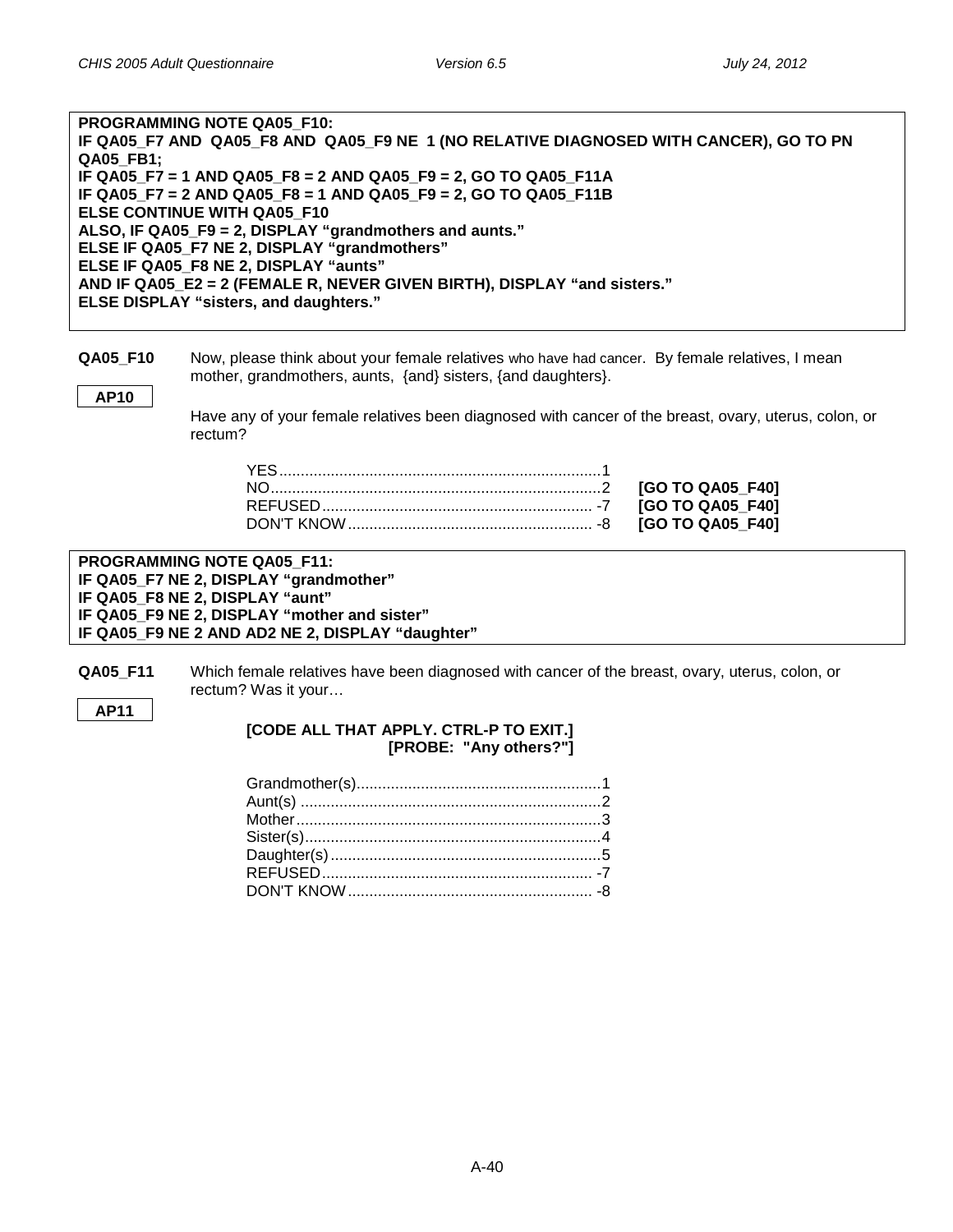#### **PROGRAMMING NOTE QA05\_F12: IF QA05\_F11=1 (GRANDMOTHER), CONTINUE WITH QA05\_F12; ELSE GO TO PN QA05\_F19**

**QA05\_F12** Is the grandmother on your mother's or father's side, or both?

## **AP12**

#### **PROGRAMMING NOTE QA05\_F13 IF QA05\_F12 = 3 DISPLAY "First tell me about your mother's mother."**

**QA05\_F13** {First tell me about your mother's mother.} Did she have cancer of the breast, ovary, uterus, colon, or rectum?

**AP13**

#### **[CODE ALL THAT APPLY. CTRL-P TO EXIT.] [PROBE: "Any others?"]**

**PROGRAMMING NOTE QA05\_F14 IF MORE THAN ONE CANCER REPORTED IN QA05\_F13 DISPLAY "Were any of these diagnoses before age 50?"**

**QA05\_F14** {Were any of these diagnoses before age 50?} Was her diagnosis before age 50?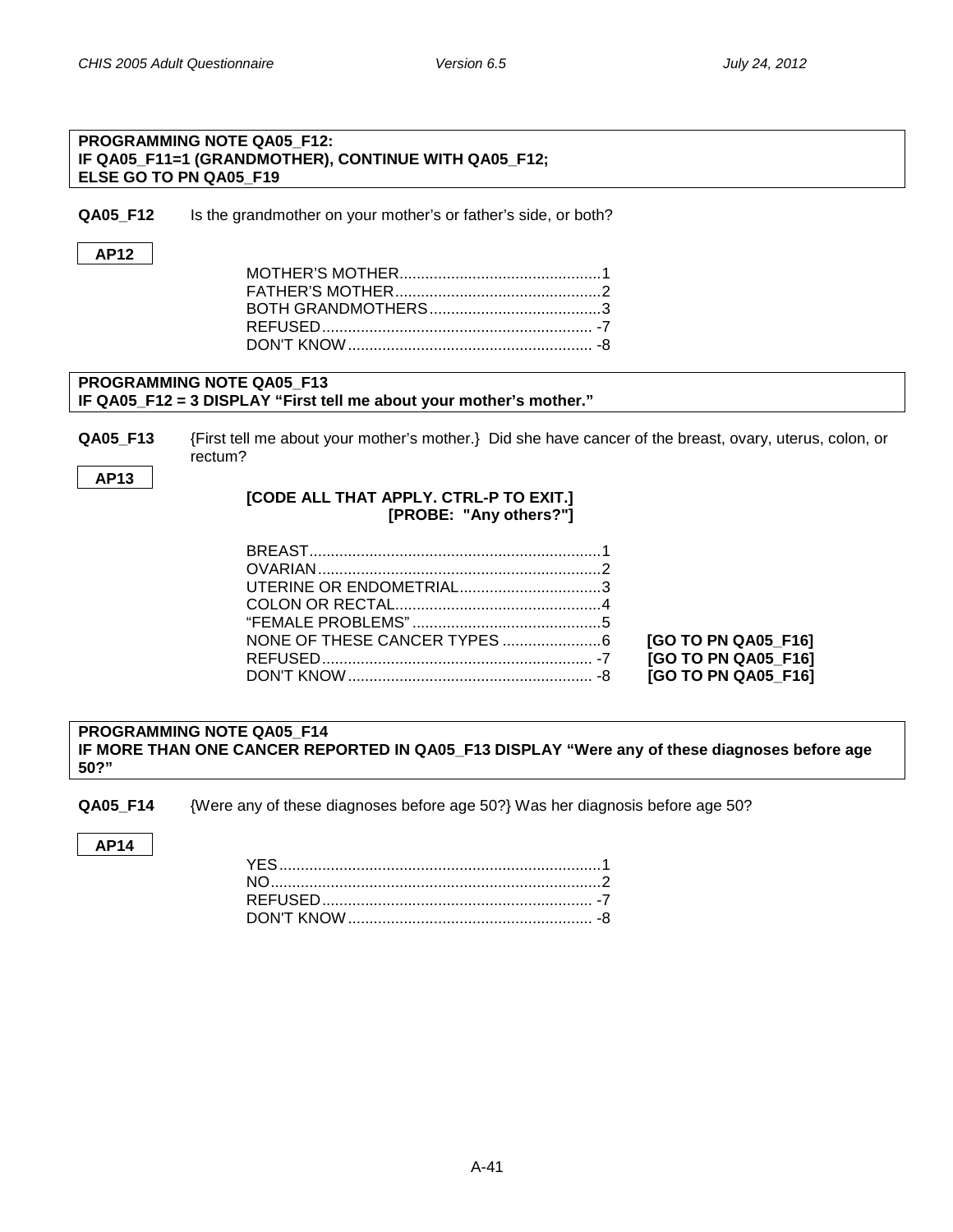#### **PROGRAMMING NOTE QA05\_F15** IF QA05 F14 =1 AND MORE THAN ONE CANCER REPORTED IN QA05 F13 CONTINUE WITH QA05 F15 **ELSE GO TO PROGRAMMING NOTE QA05\_F16**

**QA05\_F15** Which of these cancers were diagnosed before age 50?

## **AP15**

| UTERINE OR ENDOMETRIAL3 |  |
|-------------------------|--|
|                         |  |
|                         |  |
|                         |  |
|                         |  |
|                         |  |

**PROGRAMMING NOTE QA05\_F16 IF QA05\_F12 = 3 (both grandmothers), CONTINUE WITH QA05\_F16 ELSE GO TO PROGRAMMING NOTE QA05\_F19**

**QA05\_F16** Now, tell me about your father's mother. Did she have cancer of the breast, ovary, uterus, colon, or rectum?

#### **AP16**

#### **[CODE ALL THAT APPLY. CTRL-P TO EXIT.] [PROBE: "Any others?"]**

**PROGRAMMING NOTE QA05\_F17 IF MORE THAN ONE CANCER REPORTED IN QA05\_F16 DISPLAY "Were any of these diagnoses before age 50?"**

**QA05\_F17** {Were any of these diagnoses before age 50?} Was her diagnosis before age 50?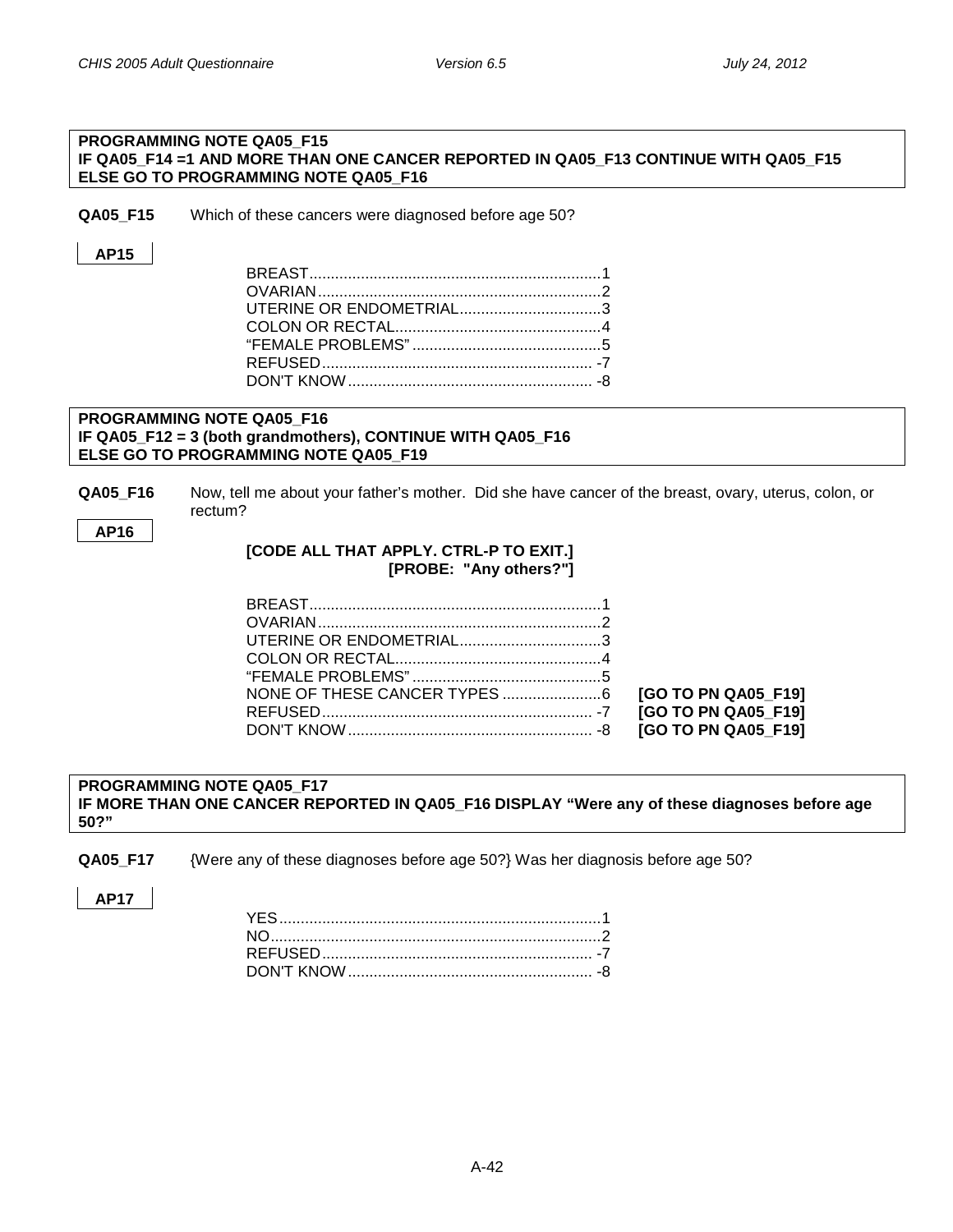#### **PROGRAMMING NOTE QA05\_F18 IF QA05\_F17 = 1 AND MORE THAN ONE CANCER REPORTED IN QA05\_16 CONTINUE WITH QA05\_F18 ELSE GO TO PROGRAMMING NOTE QA05\_F19**

**QA05\_F18** Which of these cancers were diagnosed before age 50?

## **AP18**

| UTERINE OR ENDOMETRIAL3 |  |
|-------------------------|--|
|                         |  |
|                         |  |
|                         |  |
|                         |  |
|                         |  |

#### **PROGRAMMING NOTE QA05\_F19: IF QA05\_F11 = 2, (AUNT/S DIAGNOSED WITH CANCER) CONTINUE WITH QA05\_F19; ELSE GO TO PN QA05\_F24**

**QA05\_F19** Is the aunt or aunts you mentioned on your mother's side, your father's side, or on both sides?

**AP19**

#### **PROGRAMMING NOTE QA05\_F20: IF QA05\_F19 = 1 (MOTHER'S SIDE) OR QA05\_19 = 3 (BOTH SIDES), CONTINUE WITH QA05\_F20; ELSE GO TO PN QA05\_F24**

**QA05\_F20** How many of your mother's sisters had cancer of the breast, ovary, uterus, colon, or rectum?

| NUMBER OF AUNTS |  |
|-----------------|--|
|                 |  |
|                 |  |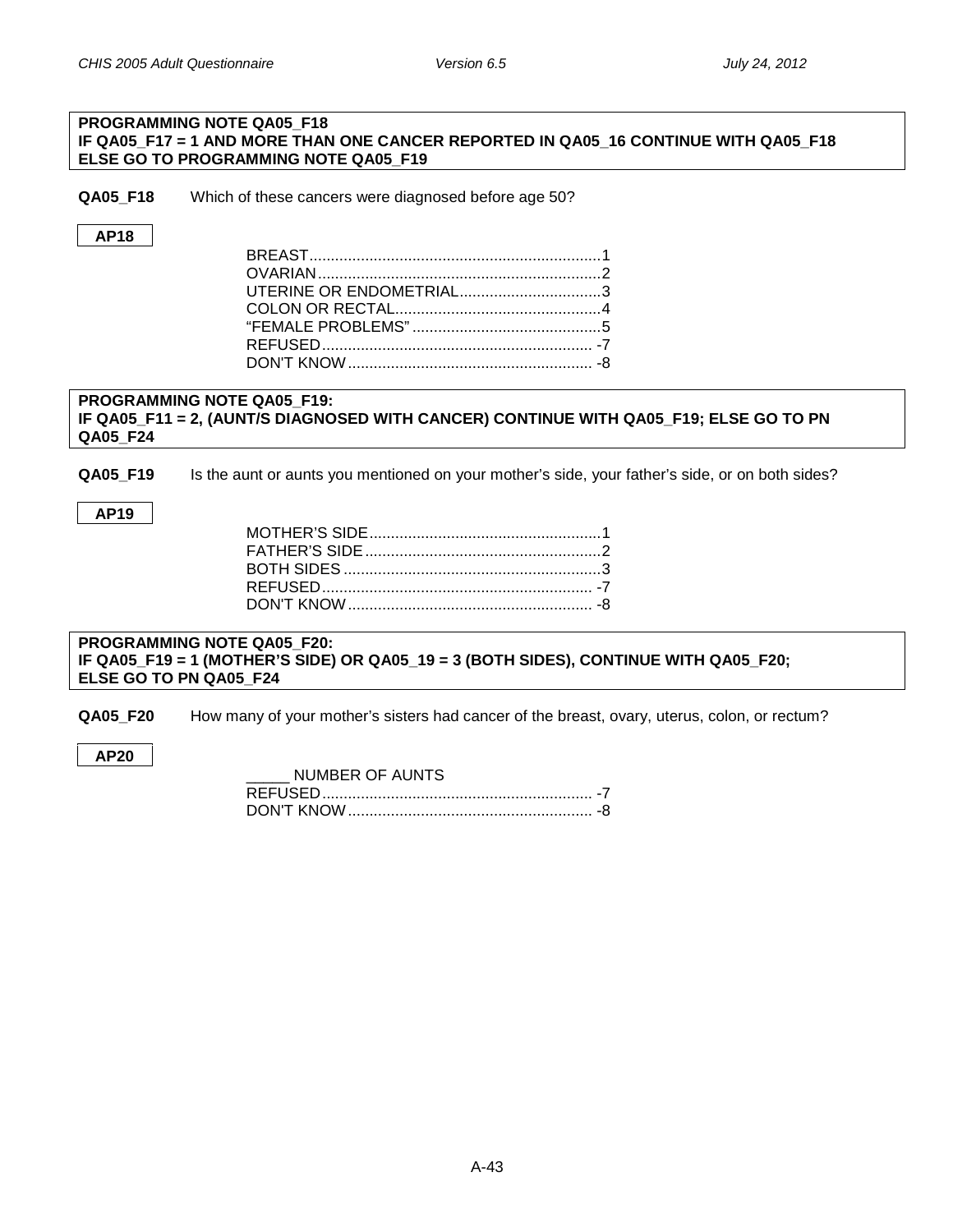## **PROGRAMMING NOTE QA05\_F21:**

**IF QA05\_F20 = 1 DISPLAY "Did she have cancer of the breast, ovary, uterus, colon, or rectum?"; IF QA05\_F20>1 DISPLAY "Thinking about the (youngest/next youngest) of your mother's sisters who had cancer, did she have cancer of the breast, ovary, uterus, colon, or rectum?" OR QA05\_F19 = 3 (BOTH SIDES), CONTINUE WITH QA05\_F21; ELSE GO TO PN QA05\_F24**

#### **QA05 F21** {Did she have cancer of the breast, ovary, uterus, colon, or rectum?} Thinking about the (youngest/next youngest) of your mother's sisters who had cancer, did she have cancer of the breast, ovary, uterus, colon, or rectum?

**AP21**

#### **[CODE ALL THAT APPLY. CTRL-P TO EXIT.] [PROBE: "Any others?"]**

**PROGRAMMING NOTE QA05\_F22 IF MORE THAN ONE CANCER REPORTED IN QA05\_F21 DISPLAY "Were any of these diagnoses before age 50?"**

**QA05\_F22** {Were any of these diagnoses before age 50?} Was her diagnosis before age 50?

#### **AP22**

#### **PROGRAMMING NOTE QA05\_F23 IF QA05\_F22 = 1 AND MORE THAN ONE CANCER REPORTED IN QA05\_F21 CONTINUE WITH QA05\_F23 ELSE GO TO PROGRAMMING NOTE QA05\_F24**

**QA05\_F23** Which of these cancers were diagnosed before age 50?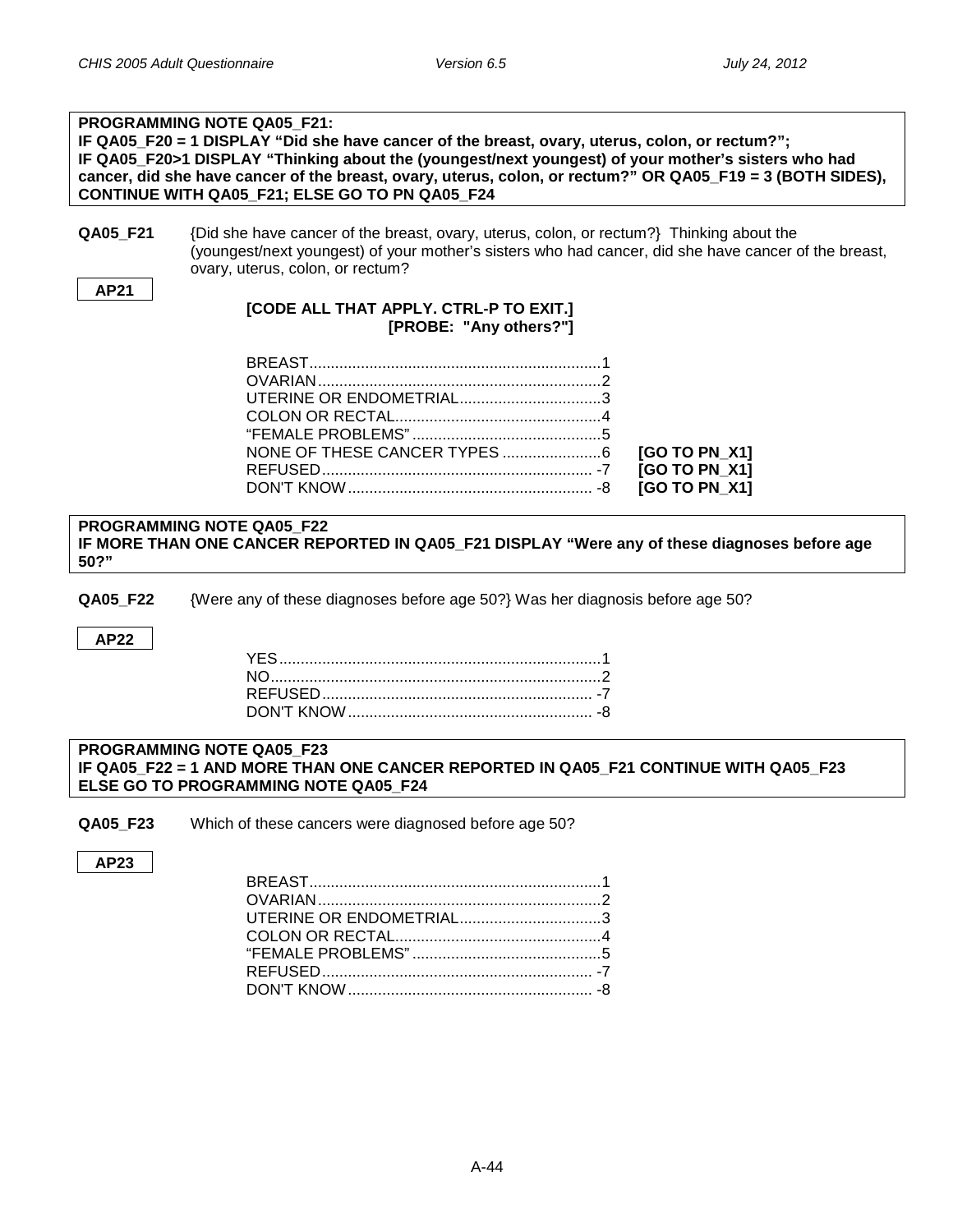#### **PROGRAMMING NOTE X1 IF QA05\_F20>1, REPEAT SERIES QA05\_F21 THRU QA05\_F23 FOR EACH MOTHER'S SISTER DIAGNOSED WITH SPECIFIED CANCER/S (MAX = 3) ELSE GO TO PROGRAMMING NOTE QA05\_F24**

**PROGRAMMING NOTE QA05\_F24 IF QA05\_F19 = 2 or QA05\_F19 = 3 CONTINUE WITH QA05\_F20 ELSE GO TO PROGRAMMING NOTE QA05\_F24**

**QA05 F24** How many of your father's sisters had cancer of the breast, ovary, uterus, colon, or rectum?

**AP24**

| NUMBER OF AUNTS |  |
|-----------------|--|
|                 |  |
|                 |  |

**PROGRAMMING NOTE QA05\_F25: IF QA05\_F24 = 1 DISPLAY "Did she have cancer of the breast, ovary, uterus, colon, or rectum?"; IF QA05\_F24 > 1 DISPLAY "Thinking about the (youngest/next youngest) of your father's sisters who had cancer, did she have cancer of the breast, ovary, uterus, colon, or rectum?" OR QA05\_F19 = 3 (BOTH SIDES) , CONTINUE WITH QA05\_F25; ELSE GO TO PN QA05\_F28**

**QA05\_F25** {Did she have cancer of the breast, ovary, uterus, colon, or rectum?} Thinking about the (youngest/next youngest) of your father's sisters who had cancer, did she have cancer of the breast, ovary, uterus, colon, or rectum?

**AP25**

| UTERINE OR ENDOMETRIAL3 |  |
|-------------------------|--|
|                         |  |
|                         |  |
|                         |  |
|                         |  |
|                         |  |

**PROGRAMMING NOTE QA05\_F26 IF MORE THAN ONE CANCER REPORTED IN QA05\_F25 DISPLAY "Were any of these diagnoses before age 50?"**

**QA05\_F26** {Were any of these diagnoses before age 50?} Was her diagnosis before age 50?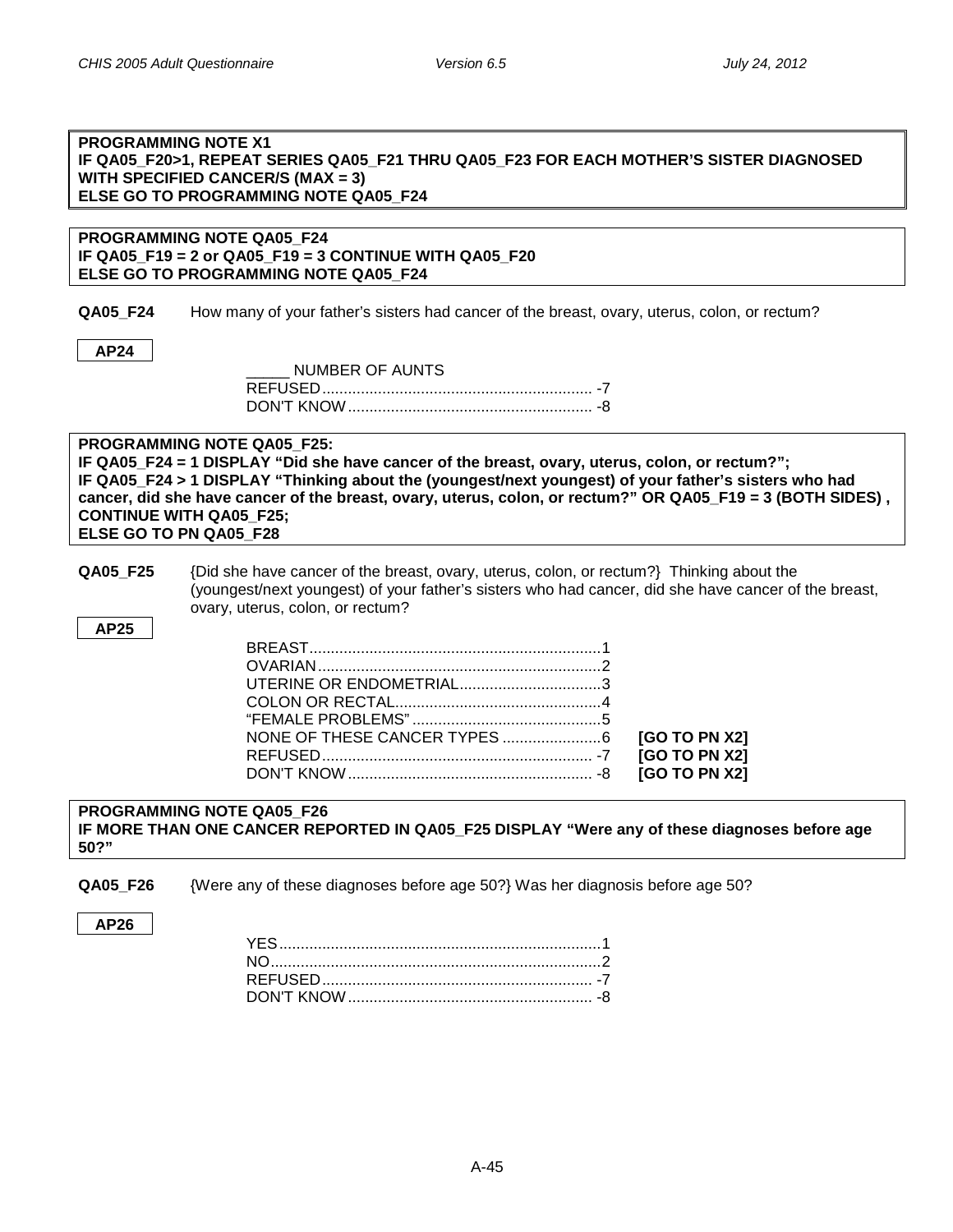#### **PROGRAMMING NOTE QA05\_F27 IF QA05 F26 = 1 AND MORE THAN ONE CANCER REPORTED IN QA05 F25 CONTINUE WITH QA05 F27 ELSE GO TO PROGRAMMING NOTE QA05\_F28**

**QA05 F27** Which of these cancers were diagnosed before age 50?

## **AP27**

| UTERINE OR ENDOMETRIAL3 |  |
|-------------------------|--|
|                         |  |
|                         |  |
|                         |  |
|                         |  |
|                         |  |

#### **PROGRAMMING NOTE X2 IF QA05\_F24 > 1, REPEAT SERIES QA05\_F25 THRU QA05\_F27 FOR EACH FATHER'S SISTER DIAGNOSED WITH SPECIFIED CANCER/S (MAX = 3) ELSE GO TO PROGRAMMING NOTE QA05\_F28**

**PROGRAMMING NOTE QA05\_F28 IF QA05\_F11 = 3 (MOTHER) CONTINUE WITH QA05\_28 ELSE GO TO PROGRAMMING NOTE QA05\_F31**

**QA05\_F28** Did your mother have cancer of the breast, ovary, uterus, colon, or rectum?

#### **AP28**

#### **[CODE ALL THAT APPLY. CTRL-P TO EXIT.] [PROBE: "Any others?"]**

| UTERINE OR ENDOMETRIAL3 |  |
|-------------------------|--|
|                         |  |
|                         |  |
|                         |  |
|                         |  |
|                         |  |

**PROGRAMMING NOTE QA05\_F29 IF MORE THAN ONE CANCER REPORTED IN QA05\_F28 DISPLAY "Were any of these diagnoses before age 50?"**

**QA05\_F29** {Were any of these diagnoses before age 50?} Was her diagnosis before age 50?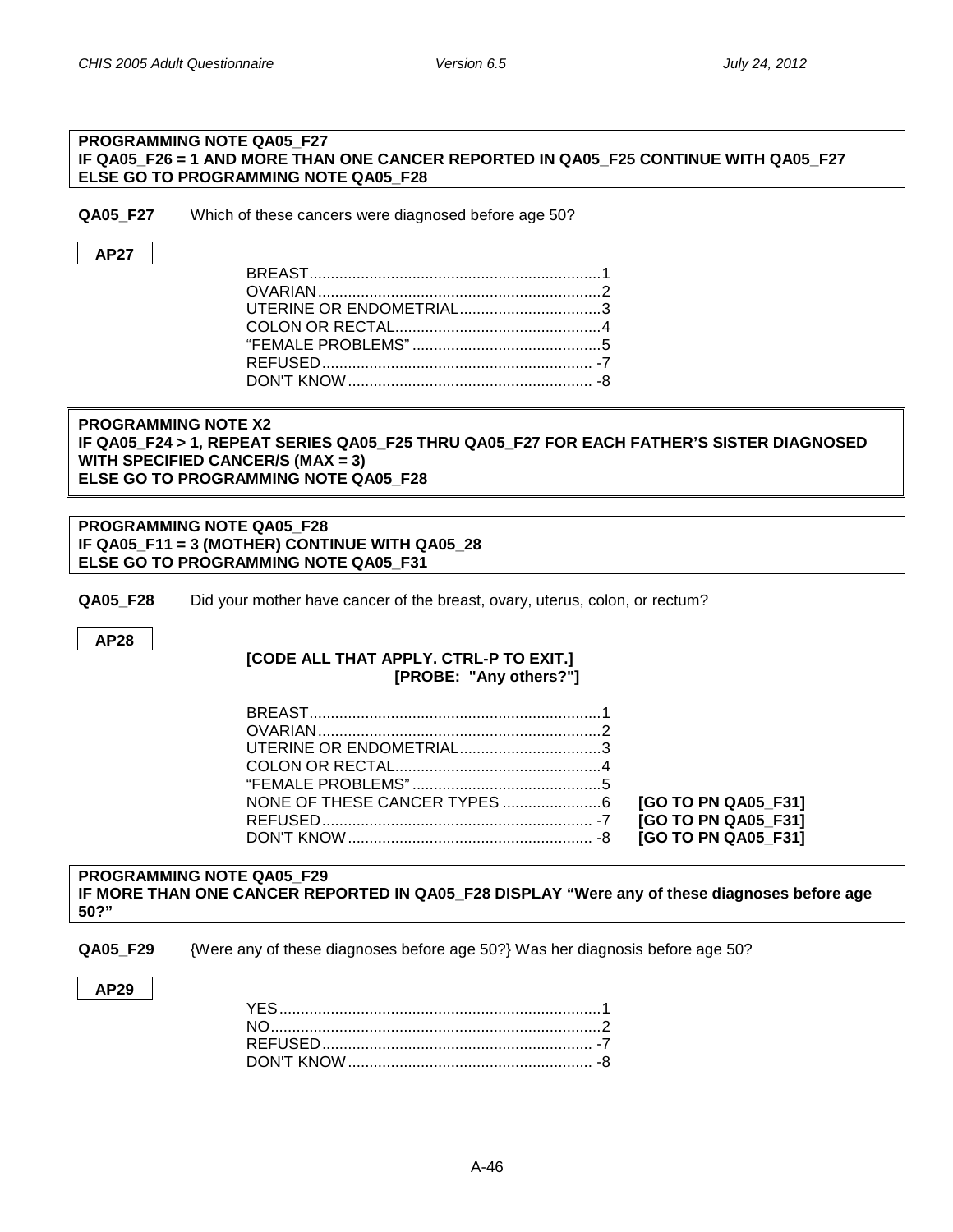#### **PROGRAMMING NOTE QA05\_F30 IF QA05\_F29=1 AND MORE THAN ONE CANCER REPORTED IN QA05\_F28 CONTINUE WITH QA05\_F30 ELSE GO TO PROGRAMMING NOTE QA05\_F31**

**QA05 F30** Which of these cancers were diagnosed before age 50?

#### **AP30**

| UTERINE OR ENDOMETRIAL3 |  |
|-------------------------|--|
|                         |  |
|                         |  |
|                         |  |
|                         |  |

#### **PROGRAMMING NOTE QA05\_F31 IF QA05\_F11 = 4 (SISTER) CONTINUE WITH QA05\_F31; ELSE GO TO PROGRAMMING NOTE QA05\_F36**

**QA05 F31** How many of your sisters had cancer of the breast, ovary, uterus, colon, or rectum?

**AP31**

| NUMBER OF SISTERS |  |
|-------------------|--|
|                   |  |
|                   |  |

## **PROGRAMMING NOTE QA05\_F32:**

**IF QA05\_F31 = 1 DISPLAY "Did she have cancer of the breast, ovary, uterus, colon, or rectum?"; IF QA05\_31 > 1 DISPLAY "Thinking about the (youngest/next youngest) of your sisters who had cancer, did she have cancer of the breast, ovary, uterus, colon, or rectum?" ELSE GO TO PROGRAMMING NOTE QA05\_F36**

**QA05 F32** {Did she have cancer of the breast, ovary, uterus, colon, or rectum?} Thinking about the (youngest/next youngest) of your sisters who had cancer, did she have cancer of the breast, ovary, uterus, colon, or rectum?

| ×<br>۰, |
|---------|
|---------|

| UTERINE OR ENDOMETRIAL3 |  |
|-------------------------|--|
|                         |  |
|                         |  |
|                         |  |
|                         |  |
|                         |  |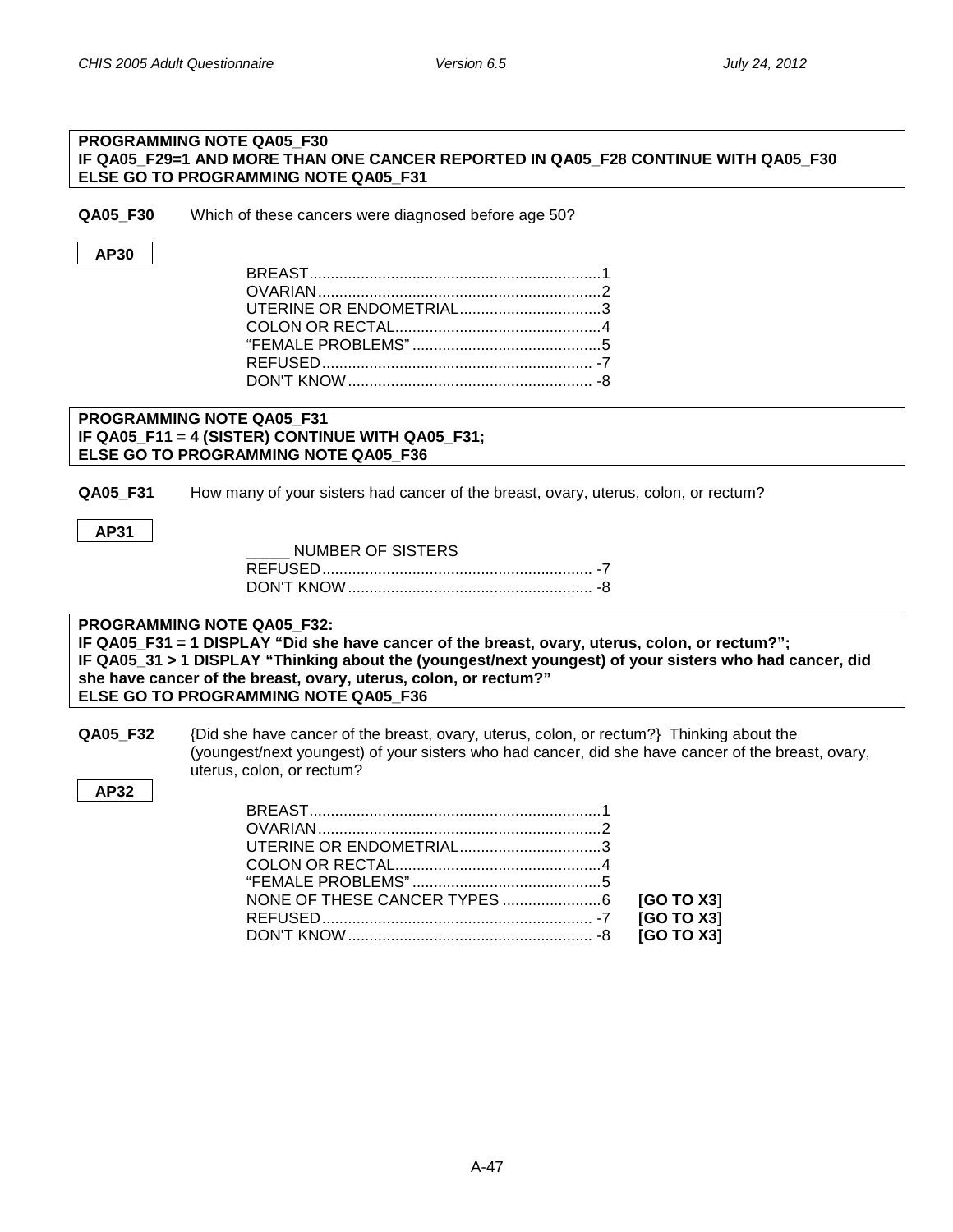#### **PROGRAMMING NOTE QA05\_F33 IF MORE THAN ONE CANCER REPORTED IN QA05\_F32 DISPLAY "Were any of these diagnoses before age 50?"**

**QA05\_F33** {Were any of these diagnoses before age 50?} Was her diagnosis before age 50?

#### **AP33**

#### **PROGRAMMING NOTE QA05\_F34 IF QA05\_F33 = 1 AND MORE THAN ONE CANCER REPORTED IN QA05\_F32 CONTINUE WITH QA05\_F34 ELSE GO TO PROGRAMMING NOTE QA05\_F36**

| QA05_F34 |  |  |  | Which of these cancers were diagnosed before age 50? |
|----------|--|--|--|------------------------------------------------------|
|----------|--|--|--|------------------------------------------------------|

#### **AP34**

#### **PROGRAMMING NOTE QA05\_F35 ASK QA05\_F35 A SINGLE TIME FOR EACH SISTER, DISPLAYING THE QUESTION AFTER SERIES QA05\_F34 THRU QA05\_F34 IS COMPETED FOR THE SISTER.**

**QA05\_F35** Was this sister a full sister, a half-sister on your father's side, or a half-sister on your mother's side?

#### **AP35**

#### **PROGRAMMING NOTE X3 IF QA05\_F31 > 1, REPEAT SERIES QA05\_32 THRU QA05\_F35 FOR EACH SISTER DIAGNOSED WITH SPECIFIED CANCER/S (MAX = 3) ELSE GO TO PROGRAMMING NOTE QA05\_F36**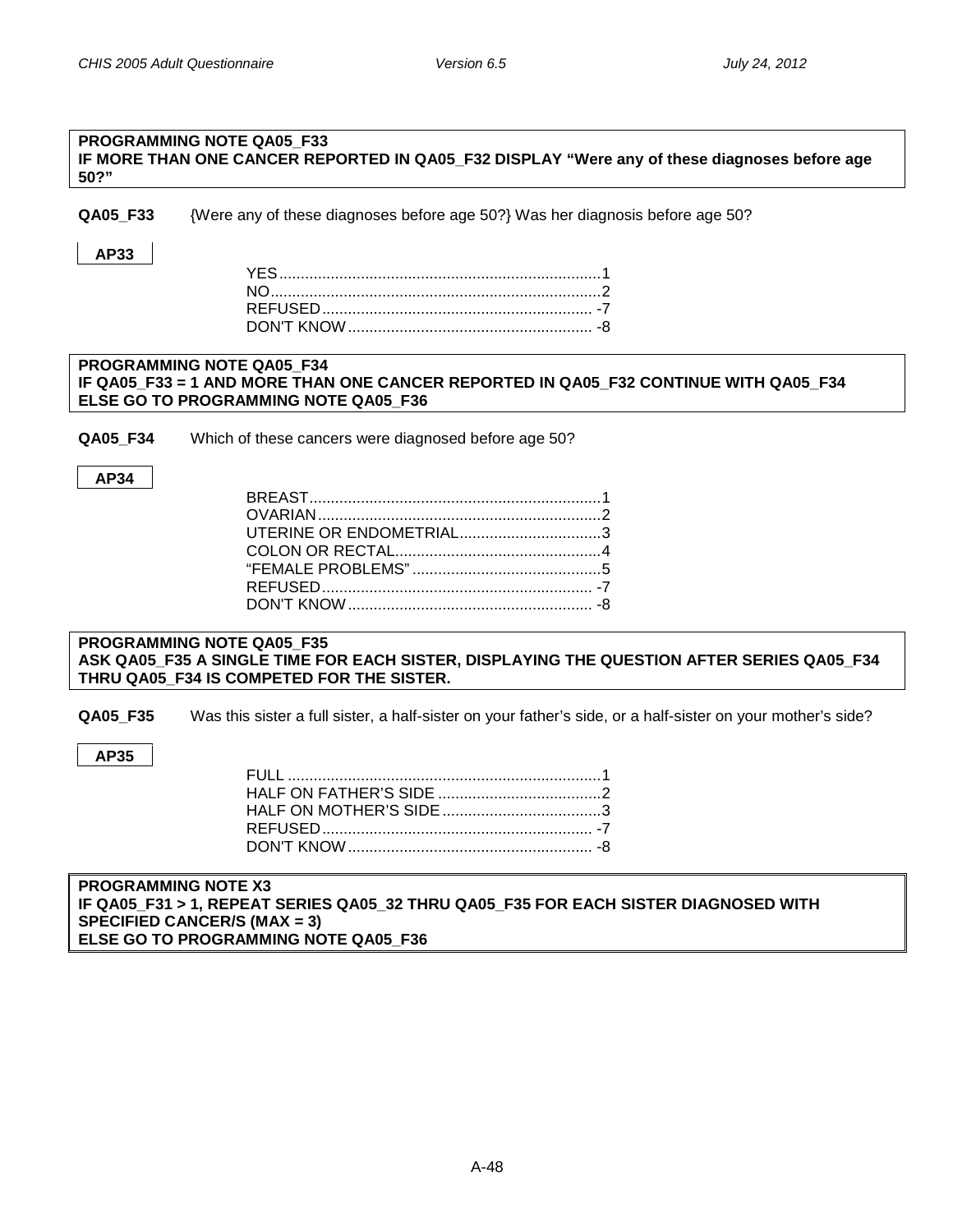#### **PROGRAMMING NOTE QA05\_F36 IF QA05\_F11 = 5 (DAUGHTER) CONTINUE WITH QA05\_F36; ELSE GO TO QA05\_F40**

**QA05 F36** How many of your daughters had cancer of the breast, ovary, uterus, colon, or rectum?

**AP36**

| NUMBER OF DAUGHTERS |  |
|---------------------|--|
|                     |  |
|                     |  |

## **PROGRAMMING NOTE QA05\_F37:**

**IF QA05\_F36 = 1 DISPLAY "Did she have cancer of the breast, ovary, uterus, colon, or rectum?"; IF QA05\_F36 > 1 DISPLAY "Thinking about the (youngest/next youngest) of your daughters who had cancer, did she have cancer of the breast, ovary, uterus, colon, or rectum?" ELSE GO TO PROGRAMMING NOTE QA05\_F40**

**QA05\_F37** {Did she have cancer of the breast, ovary, uterus, colon, or rectum?} Thinking about the (youngest/next youngest) of your daughters who had cancer, did she have cancer of the breast, ovary, uterus, colon, or rectum?

**AP37**

#### **PROGRAMMING NOTE QA05\_F38 IF MORE THAN ONE CANCER REPORTED IN QA05\_F32 DISPLAY "Were any of these diagnoses before age 50?"**

**QA05\_F38** {Were any of these diagnoses before age 50?} Was her diagnosis before age 50?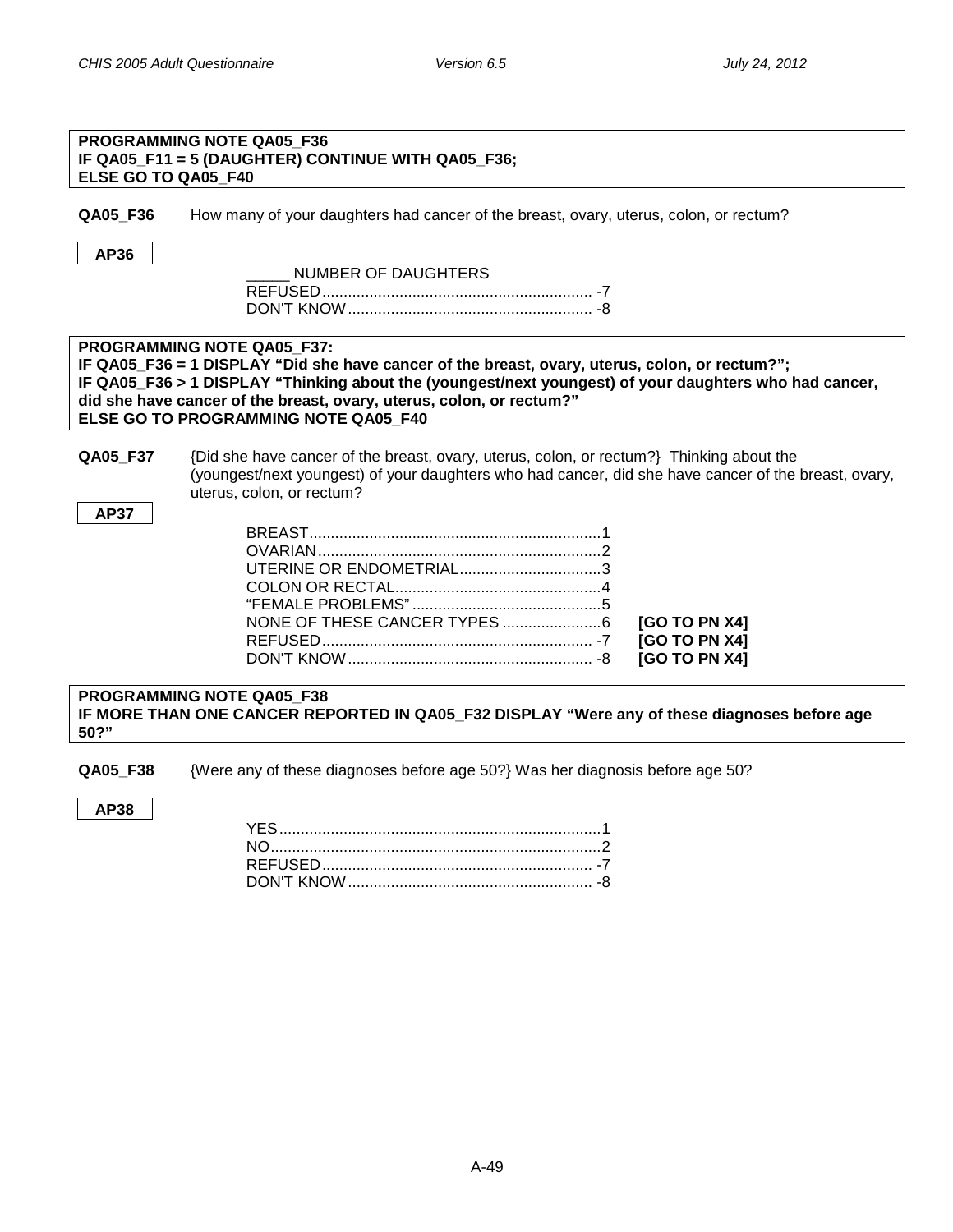#### **PROGRAMMING NOTE QA05\_F39** IF QA05 F38 = 1 AND MORE THAN ONE CANCER REPORTED IN QA05 F37 CONTINUE WITH QA05 F39 **ELSE GO TO PROGRAMMING NOTE QA05\_F40**

**QA05 F39** Which of these cancers were diagnosed before age 50?

#### **AP39**

| UTERINE OR ENDOMETRIAL3 |  |
|-------------------------|--|
|                         |  |
|                         |  |
|                         |  |
|                         |  |

**PROGRAMMING NOTE QA05\_F40: IF QA05\_F7 AND QA05\_F8 AND QA05\_F9 NE 1 (NO RELATIVE DIAGNOSED WITH CANCER), GO TO PN QA05\_FB1; IF QA05\_F7 = 1 AND QA05\_F8 = 2 AND QA05\_F9 = 2, GO TO QA05\_F41A IF QA05\_F7 = 2 AND QA05\_F8 = 1 AND QA05\_F9 = 2, GO TO QA05\_F41B ELSE CONTINUE WITH QA05\_F40 ALSO, IF QA05\_F9 = 2, DISPLAY "grandfathers and uncles." ELSE IF QA05\_F7 NE 2, DISPLAY "grandfathers" ELSE IF QA05\_F8 NE 2, DISPLAY "uncles" AND IF QA05\_E2 = 2 (FEMALE R, NEVER GIVEN BIRTH), DISPLAY "and brothers." ELSE DISPLAY "brothers, and sons."**

**QA05 F40** Now, I'll ask about your male relatives. By male relatives, I mean father, grandfathers, uncles, {and} brothers, {and sons}.

**AP40**

Have any of your male relatives been diagnosed with cancer of the prostate, colon, rectum, or breast?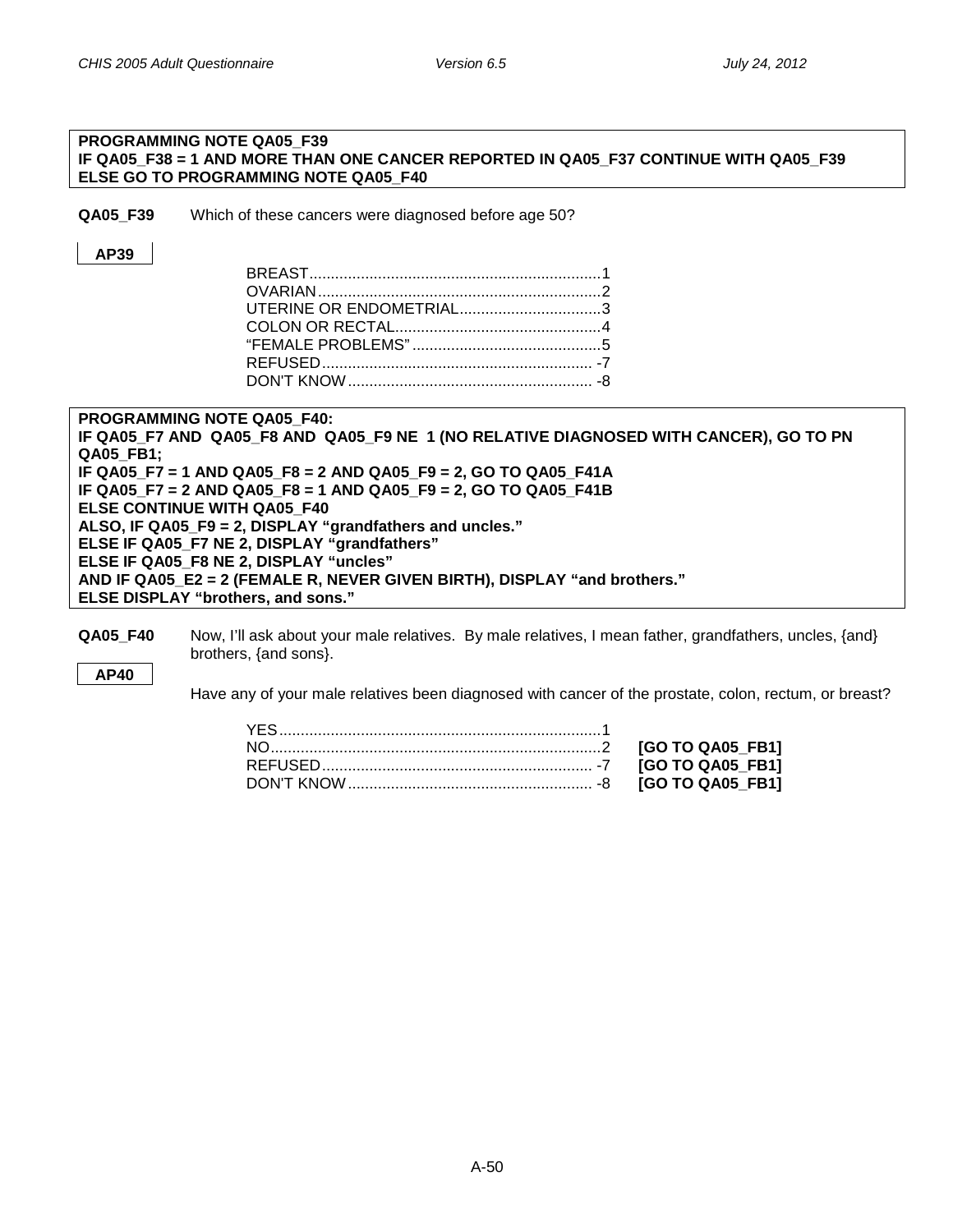#### **PROGRAMMING NOTE QA05\_F11: IF QA05\_F7 NE 2, DISPLAY "grandfather" IF QA05\_F8 NE 2, DISPLAY "uncle" IF QA05\_F9 NE 2, DISPLAY "father and brother" IF QA05\_F9 NE 2 AND AD2 NE 2, DISPLAY son"**

**QA05\_F41** Which male relatives have been diagnosed with cancer of the prostate, colon, rectum, or breast? Was it your…

**AP41**

## **[CODE ALL THAT APPLY. CTRL-P TO EXIT.] [PROBE: "Any others?"]**

#### **PROGRAMMING NOTE QA05\_F42: IF QA05\_F41 =1 (GRANDFATHER), CONTINUE WITH QA05\_F42; ELSE GO TO PROGRAMMING NOTE QA05\_F47**

**QA05\_F42** Is the grandfather on your mother's or father's side, or both?

## **AP42**

**PROGRAMMING NOTE QA05\_F43 IF QA05\_F42 = 3 DISPLAY "First tell me about your mother's father."**

**QA05\_F43** {First tell me about your mother's father.} Did he have cancer of the prostate, colon, rectum, or breast?

**AP43**

## [**CODE ALL THAT APPLY. CTRL-P TO EXIT.] [PROBE: "Any others?"]**

| NONE OF THESE CANCER TYPES 4 [GO TO PN QA05 F46] |  |
|--------------------------------------------------|--|
|                                                  |  |
|                                                  |  |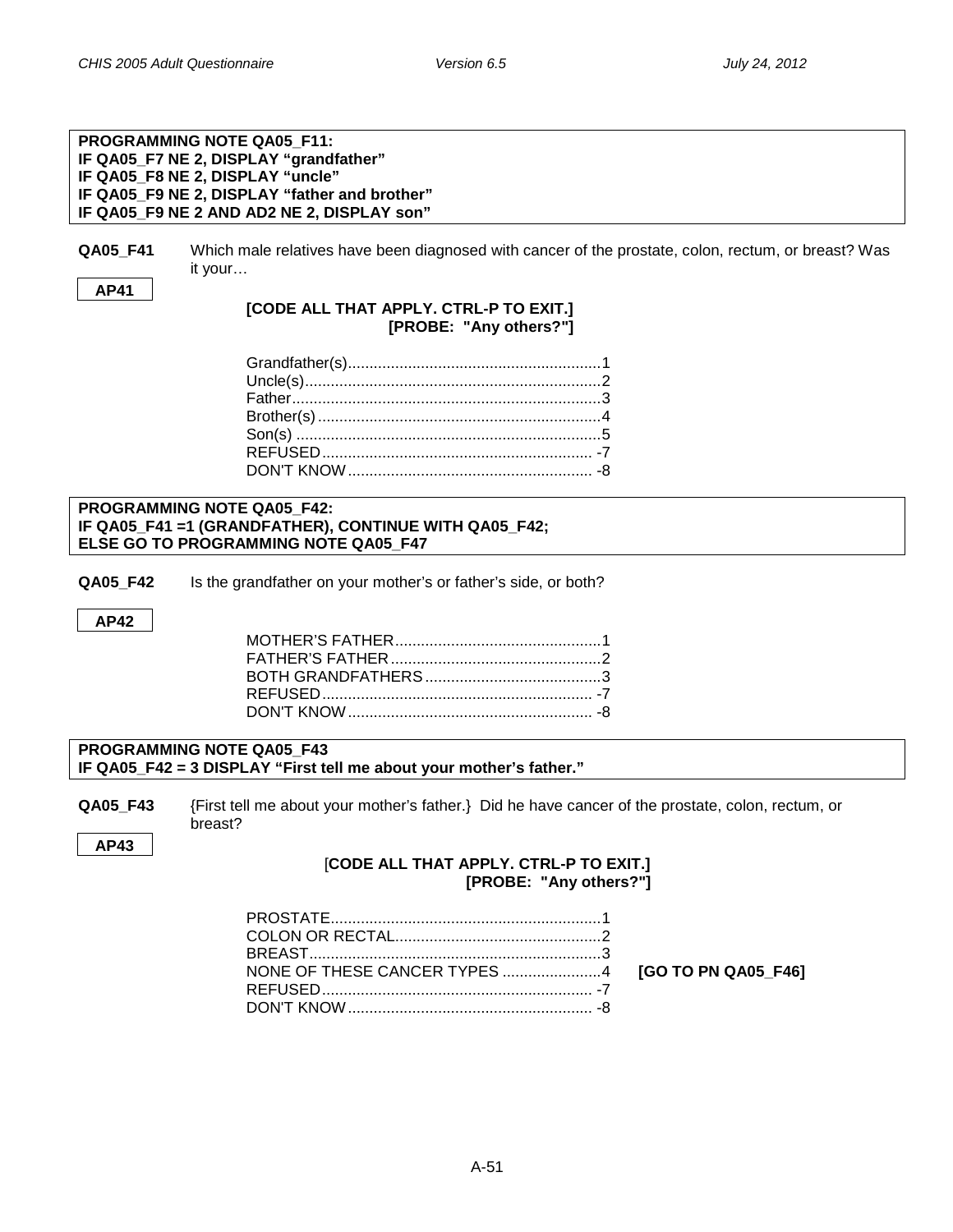#### **PROGRAMMING NOTE QA05\_F44 IF MORE THAN ONE CANCER REPORTED IN QA05\_F43 DISPLAY "Were any of these diagnoses before age 50?"**

**QA05\_F44** {Were any of these diagnoses before age 50?} Was his diagnosis before age 50?

#### **AP44**

#### **PROGRAMMING NOTE QA05\_F45 IF QA05\_F44 = 1 AND MORE THAN ONE CANCER REPORTED IN QA05\_F43 CONTINUE WITH QA05\_F45 ELSE GO TO PROGRAMMING NOTE QA05\_F46**

| QA05_F45 |  | Which of these cancers were diagnosed before age 50? |  |
|----------|--|------------------------------------------------------|--|
|----------|--|------------------------------------------------------|--|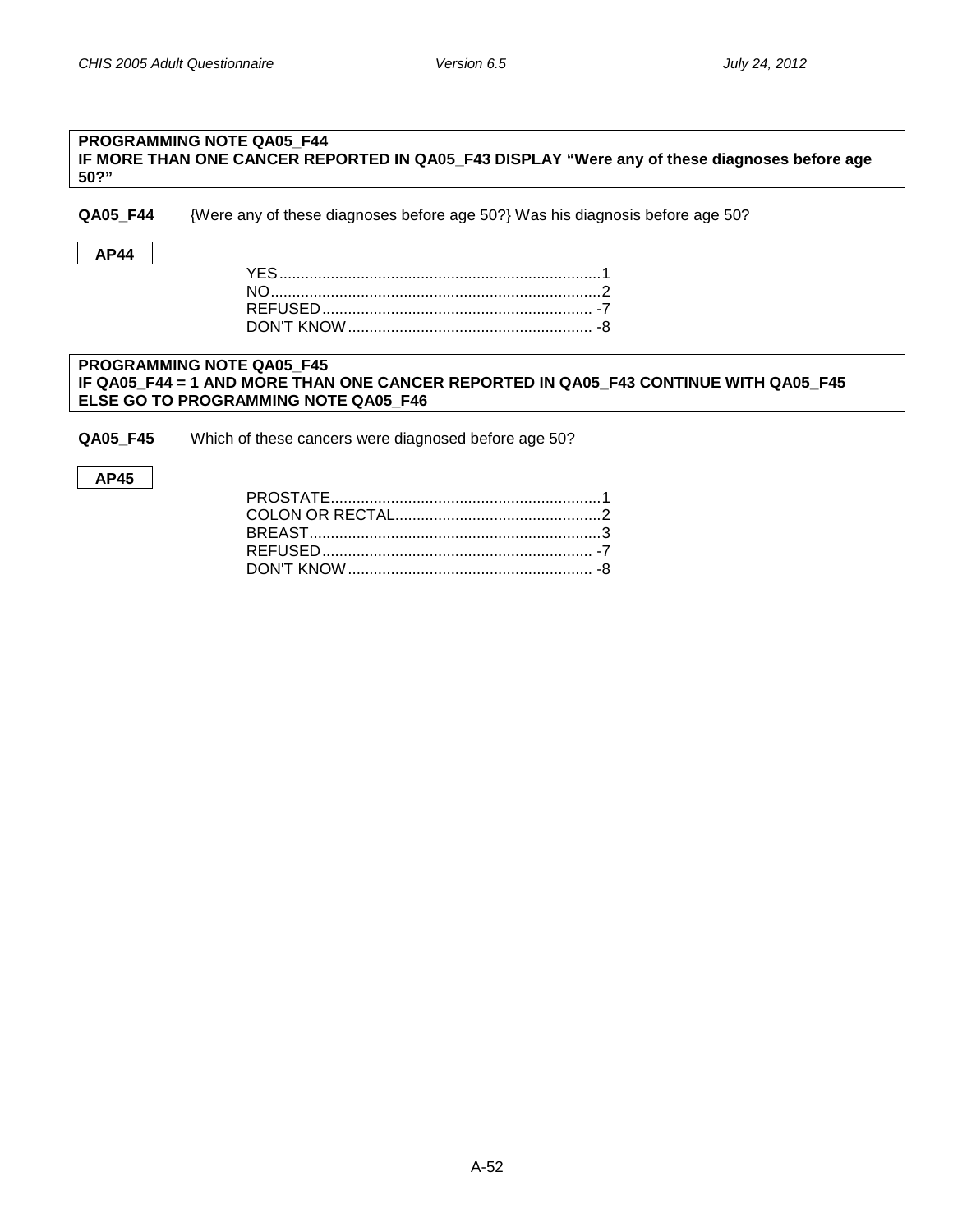#### **PROGRAMMING NOTE QA05\_F46 IF QA05\_F43 = 3 (BOTH GRANDFATHERS), CONTINUE WITH QA05\_F46 ELSE GO TO PROGRAMMING NOTE QA05\_F48**

**QA05\_F46** Now tell me about your father's father. Did he have cancer of the prostate, colon, rectum, or breast?

**AP46**

#### **[CODE ALL THAT APPLY. CTRL-P TO EXIT.] [PROBE: "Any others?"]**

| NONE OF THESE CANCER TYPES 4 <b>[GO TO PN QA05 F49]</b> |  |
|---------------------------------------------------------|--|
|                                                         |  |
|                                                         |  |

#### **PROGRAMMING NOTE QA05\_F47 IF MORE THAN ONE CANCER REPORTED IN QA05\_F46 DISPLAY "Were any of these diagnoses before age 50?"**

**QA05\_F47** {Were any of these diagnoses before age 50?} Was his diagnosis before age 50?

**AP47**

#### **PROGRAMMING NOTE QA05\_F48 IF QA05\_F47 = 1 AND MORE THAN ONE CANCER REPORTED IN QA05\_F46 CONTINUE WITH QA05\_F48 ELSE GO TO PROGRAMMING NOTE QA05\_F49**

**QA05\_F48** Which of these cancers were diagnosed before age 50?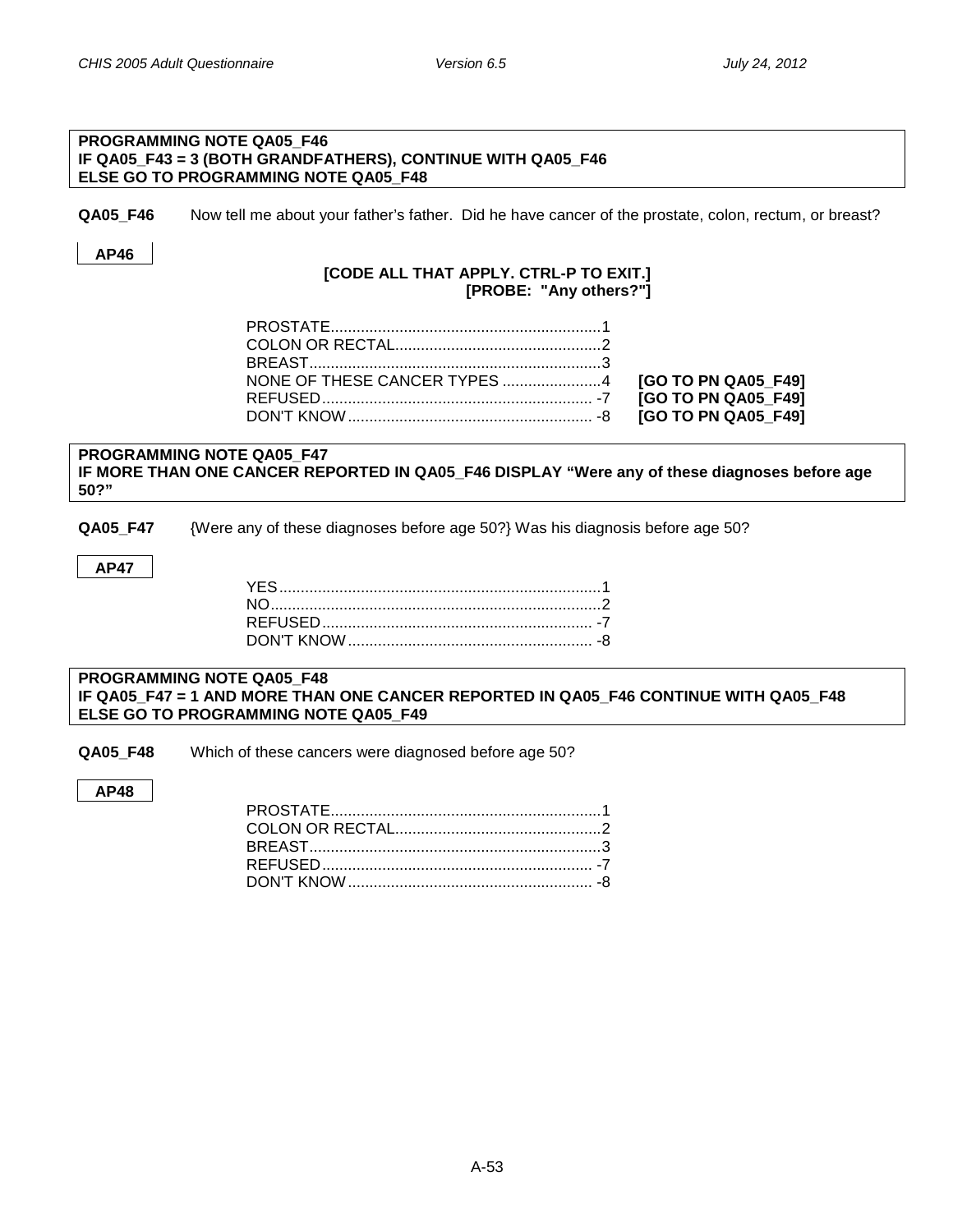#### **PROGRAMMING NOTE QA05\_F49 IF QA05\_F41 = 2, (UNCLE/S DIAGNOSED WITH CANCER) CONTINUE WITH QA05\_F49; ELSE GO TO PROGRAMMING NOTE QA05\_F54**

**QA05 F49** Is the uncle or uncles you mentioned on your mother's side, your father's side, or on both sides?

#### **AP49**

#### **PROGRAMMING NOTE QA05\_F50 IF QA05\_F49 = 1 (MOTHER'S SIDE) OR QA05\_F49 = 3 (BOTH SIDES), CONTINUE WITH QA05\_F50; ELSE GO TO PROGRAMMING NOTE QA05\_F54**

#### **QA05 F50** How many of your mother's brothers had cancer of the prostate, colon, rectum, or breast?

**AP50**

\_\_\_\_\_ NUMBER OF UNCLES

#### **PROGRAMMING NOTE QA05\_F51**

**IF QA05\_F50 = 1 DISPLAY "Did he have cancer of the prostate, colon, rectum, or breast?"; IF QA05\_F50 > 1 DISPLAY "Thinking about the (youngest/next youngest) of your mother's brothers who had cancer, did he have cancer of the prostate, colon, rectum, or breast?" OR QA05\_F42 = 3 (BOTH SIDES), CONTINUE WITH QA05\_F51; ELSE GO TO PROGRAMMING NOTE QA05\_F54**

**QA05\_F51** {Did he have cancer of the prostate, colon, rectum, or breast?} Thinking about the (youngest/next youngest) of your mother's brothers who had cancer, did he have cancer of the prostate, colon, rectum, or breast?

**AP51**

#### **PROGRAMMING NOTE QA05\_F52 IF MORE THAN ONE CANCER REPORTED IN QA05\_F51 DISPLAY "Were any of these diagnoses before age 50?"**

**QA05\_F52** {Were any of these diagnoses before age 50?} Was his diagnosis before age 50?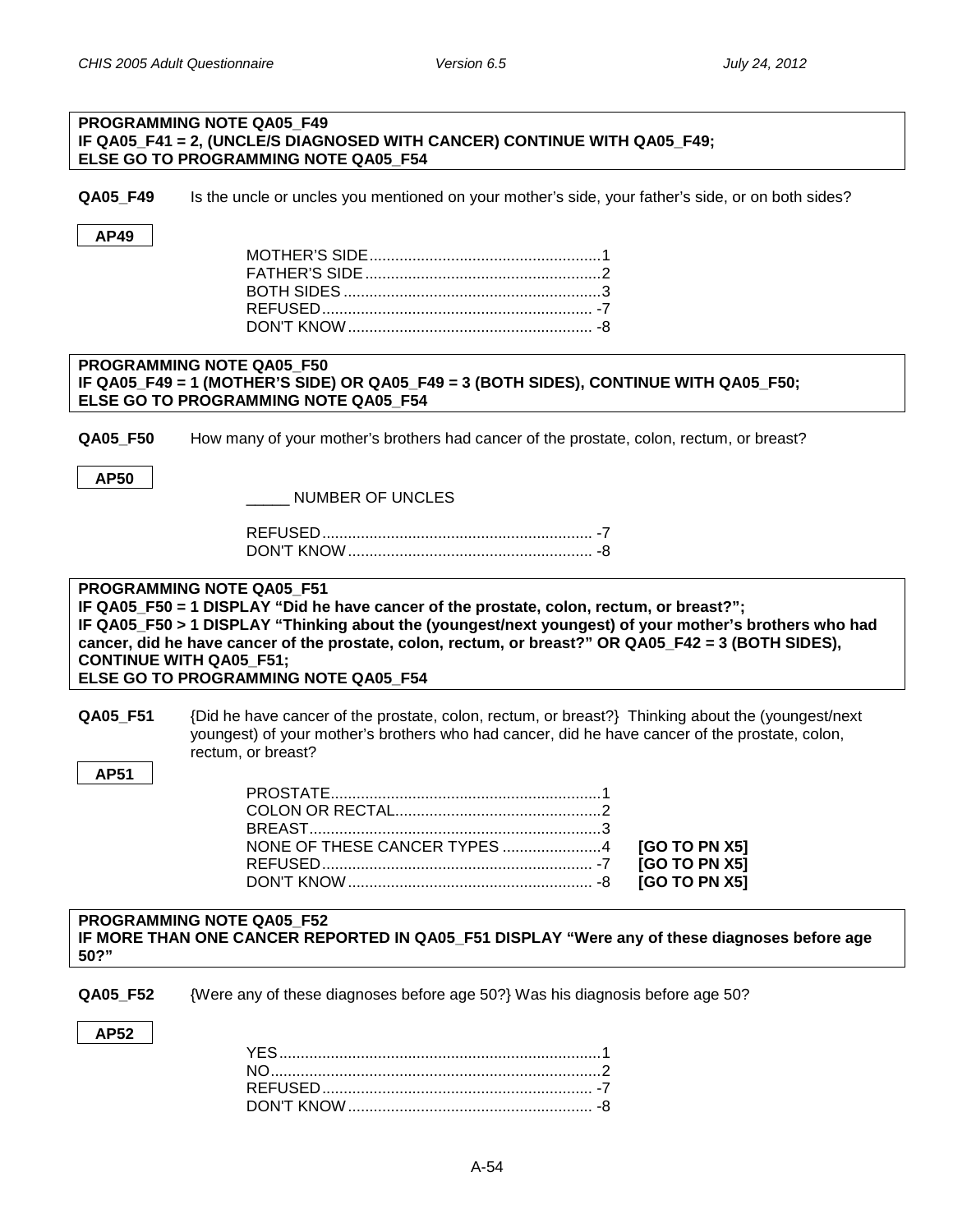#### **PROGRAMMING NOTE QA05\_F53** IF QA05 F52 = 1 AND MORE THAN ONE CANCER REPORTED IN QA05 F51 CONTINUE WITH QA05 F53 **ELSE GO TO PROGRAMMING NOTE QA05\_F54**

**QA05\_F53** Which of these cancers were diagnosed before age 50?

#### **AP53**

**PROGRAMMING NOTE X5 IF QA05\_F50 > 1, REPEAT SERIES QA05\_F51 THRU QA05\_F53 FOR EACH MOTHER'S BROTHER DIAGNOSED WITH SPECIFIED CANCER/S (MAX = 3) ELSE GO TO PROGRAMMING NOTE QA05\_F54**

#### **PROGRAMMING NOTE QA05\_F54 IF QA05\_F49 = 2 (FATHER'S SIDE) or QA05\_F49 = 3 (BOTH SIDES) CONTINUE WITH QA05\_F54 ELSE GO TO PROGRAMMING NOTE QA05\_F58**

**QA05\_F54** How many of your father's brothers had cancer of the prostate, colon, rectum, or breast?

**AP54**

| NUMBER OF UNCLES |  |
|------------------|--|
|                  |  |
|                  |  |

#### **PROGRAMMING NOTE QA05\_F55**

**IF QA05\_F54 = 1 DISPLAY "Did he have cancer of the prostate, colon, rectum, or breast?"; IF QA05\_F54 > 1 DISPLAY "Thinking about the (youngest/next youngest) of your father's brothers who had cancer, did he have cancer of the prostate, colon, rectum, or breast?"; ELSE GO TO PROGRAMMING NOTE QA05\_F58**

**QA05\_F55** {Did he have cancer of the prostate, colon, rectum, or breast?} Thinking about the (youngest/next youngest) of your father's brothers who had cancer, did he have cancer of the prostate, colon, rectum, or breast?

| COLON OR RECTAL 2                          |  |
|--------------------------------------------|--|
|                                            |  |
| NONE OF THESE CANCER TYPES 4 [GO TO PN X6] |  |
|                                            |  |
|                                            |  |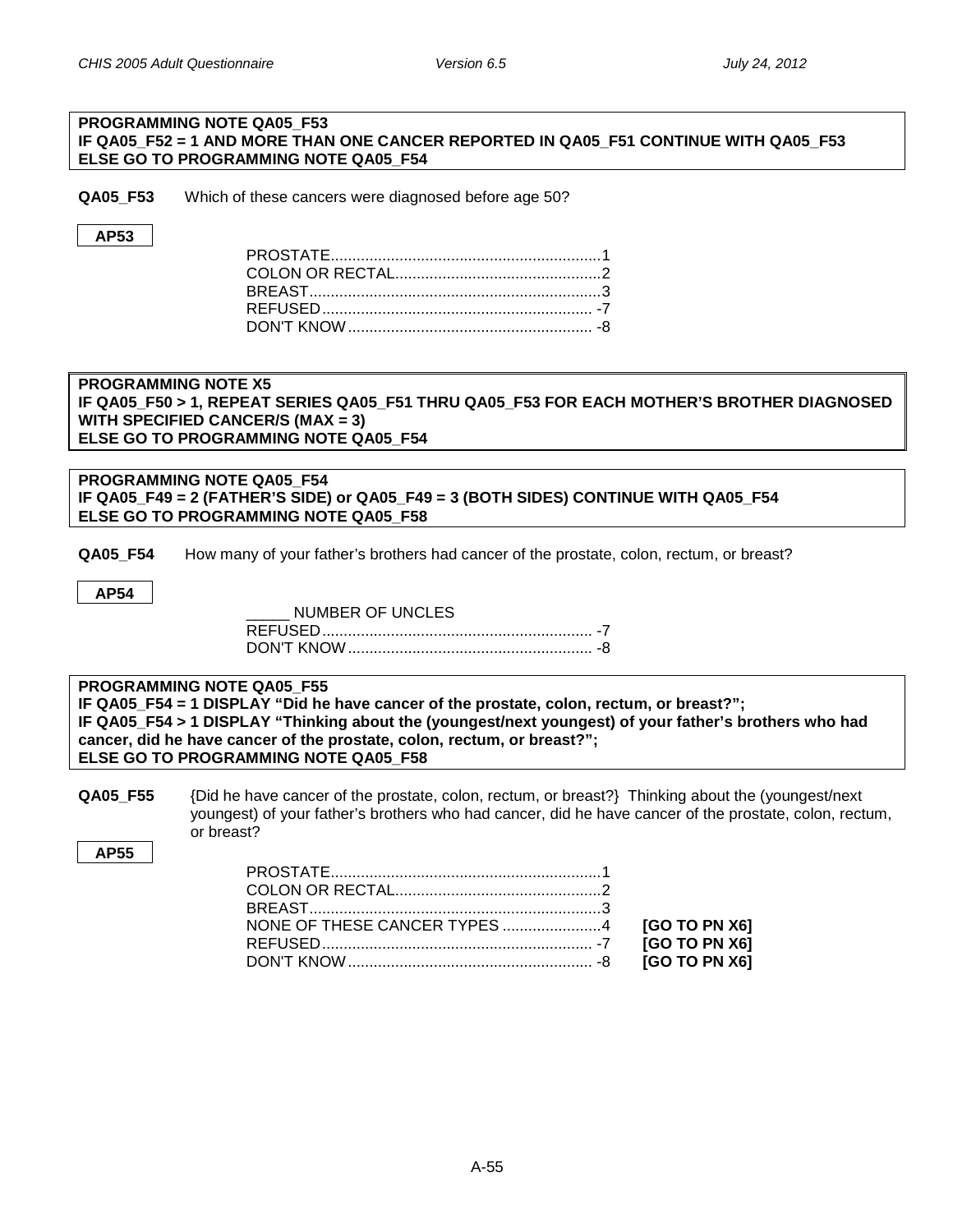| 50?"                       | PROGRAMMING NOTE QA05_F56<br>IF MORE THAN ONE CANCER REPORTED IN QA05_F55 DISPLAY "Were any of these diagnoses before age                                              |
|----------------------------|------------------------------------------------------------------------------------------------------------------------------------------------------------------------|
| QA05_F56                   | {Were any of these diagnoses before age 50?} Was his diagnosis before age 50?                                                                                          |
| <b>AP56</b>                |                                                                                                                                                                        |
|                            |                                                                                                                                                                        |
|                            |                                                                                                                                                                        |
|                            |                                                                                                                                                                        |
|                            | PROGRAMMING NOTE QA05_F57<br>IF QA05_F56 = 1 AND MORE THAN ONE CANCER REPORTED IN QA05_F55 CONTINUE WITH QA05_F57                                                      |
|                            | ELSE GO TO PROGRAMMING NOTE QA05_F58                                                                                                                                   |
| QA05_F57                   | Which of these cancers were diagnosed before age 50?                                                                                                                   |
| <b>AP57</b>                |                                                                                                                                                                        |
|                            |                                                                                                                                                                        |
|                            |                                                                                                                                                                        |
|                            |                                                                                                                                                                        |
|                            |                                                                                                                                                                        |
|                            |                                                                                                                                                                        |
| <b>PROGRAMMING NOTE X6</b> | IF QA05_F54 > 1, REPEAT SERIES QA05_F55 THRU QA05_F57 FOR EACH FATHER'S BROTHER DIAGNOSED<br>WITH SPECIFIED CANCER/S (MAX = 3)<br>ELSE GO TO PROGRAMMING NOTE QA05 F58 |
|                            | PROGRAMMING NOTE QA05_F58                                                                                                                                              |
| ELSE GO TO QA05 F61        | IF QA05_F42 = 3 (FATHER) CONTINUE WITH QA05_F58                                                                                                                        |
| QA05_F58                   | Did your father have cancer of the prostate, colon, rectum, or breast?                                                                                                 |
| <b>AP58</b>                | [CODE ALL THAT APPLY. CTRL-P TO EXIT.]<br>[PROBE: "Any others?"]                                                                                                       |
|                            |                                                                                                                                                                        |
|                            |                                                                                                                                                                        |
|                            |                                                                                                                                                                        |
|                            | NONE OF THESE CANCER TYPES 4<br>[GO TO PN QA05_F61]                                                                                                                    |
|                            | [GO TO PN QA05 F61]                                                                                                                                                    |
|                            | [GO TO PN QA05_F61]                                                                                                                                                    |
|                            |                                                                                                                                                                        |
|                            |                                                                                                                                                                        |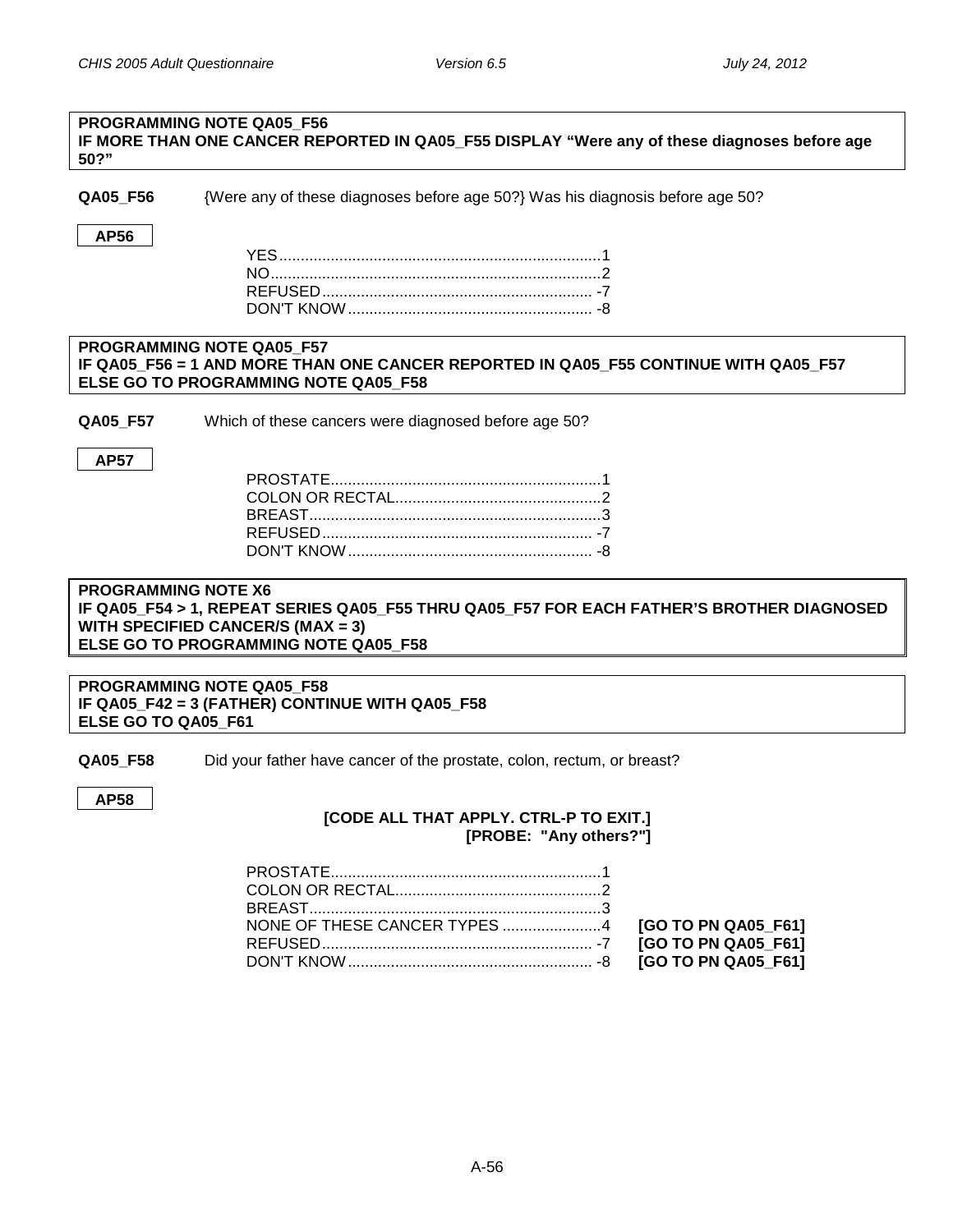#### **PROGRAMMING NOTE QA05\_F59 IF MORE THAN ONE CANCER REPORTED IN QA05 F58 DISPLAY "Were any of these diagnoses before age 50?"**

**QA05 F59** {Were any of these diagnoses before age 50?} Was his diagnosis before age 50?

**AP59**

#### **PROGRAMMING NOTE QA05\_F60 IF QA05\_F59 = 1 AND MORE THAN ONE CANCER REPORTED IN QA05\_F58 CONTINUE WITH QA05\_F60 ELSE GO TO PROGRAMMING NOTE QA05\_F61**

**QA05 F60** Which of these cancers were diagnosed before age 50?

**AP60**

#### **PROGRAMMING NOTE QA05\_F61 IF QA05\_F41 = 4 (BROTHER/S DIAGNOSED) CONTINUE WITH QA05\_F61; ELSE GO TO QA05\_F66**

**QA05\_F61** How many of your brothers had cancer of the prostate, colon, rectum, or breast?

**AP61**

| NUMBER OF BROTHERS |  |
|--------------------|--|
|                    |  |
|                    |  |

## **PROGRAMMING NOTE QA05\_F62:**

**IF QA05\_F61 = 1 DISPLAY "Did he have cancer of the prostate, colon, rectum, or breast?"; IF QA05\_F61 > 1 DISPLAY "Thinking about the (youngest/next youngest) of your brothers who had cancer, did he have cancer of the prostate, colon, rectum, or breast?" ELSE GO TO PROGRAMMING NOTE QA05\_F66**

**QA05\_F62** {Did he have cancer of the prostate, colon, rectum, or breast?} Thinking about the (youngest/next youngest) of your brothers who had cancer, did he have cancer of the prostate, colon, rectum, or breast?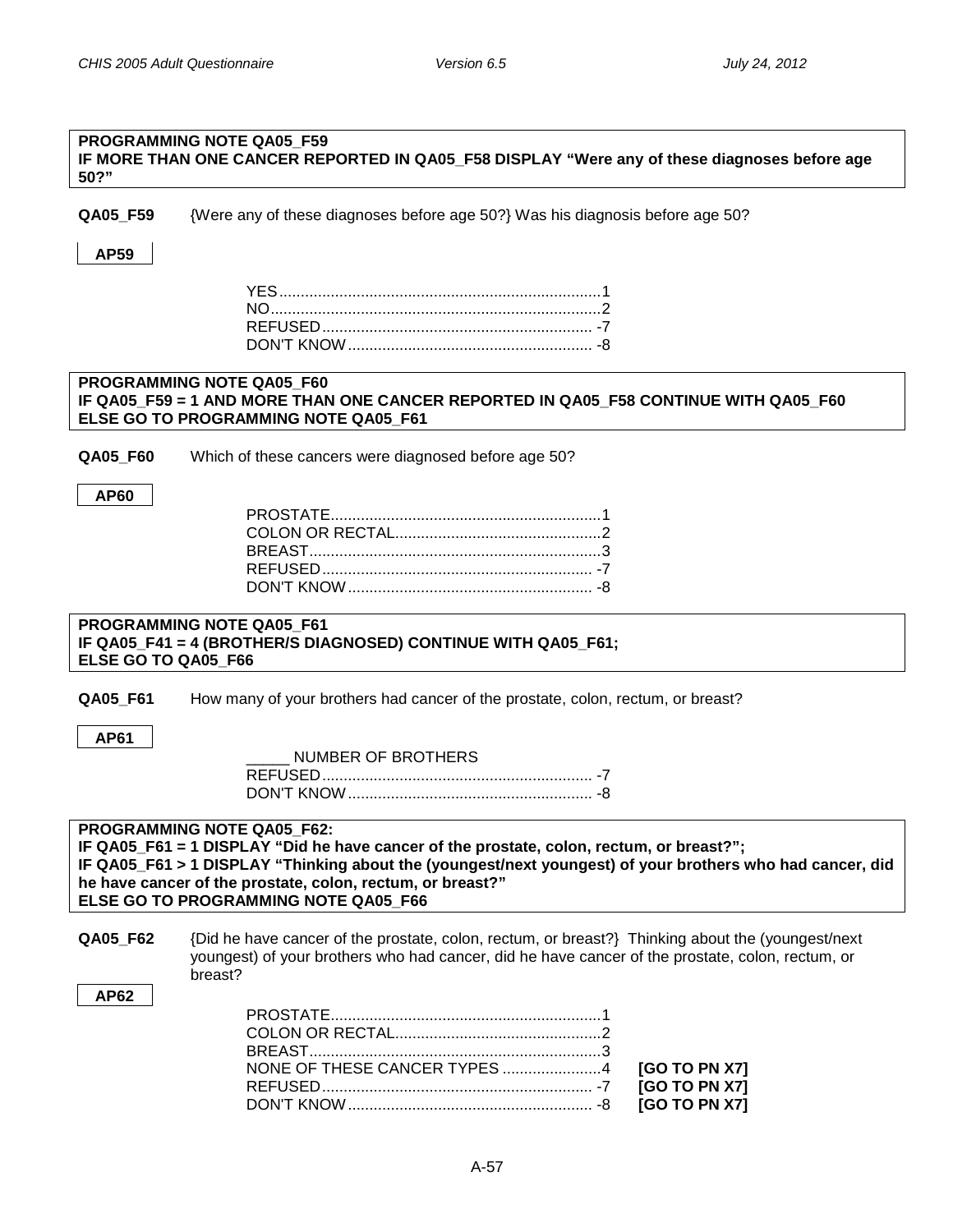| 50?"                       | PROGRAMMING NOTE QA05_F63<br>IF MORE THAN ONE CANCER REPORTED IN QA05_F62 DISPLAY "Were any of these diagnoses before age                                     |
|----------------------------|---------------------------------------------------------------------------------------------------------------------------------------------------------------|
| QA05_F63                   | {Were any of these diagnoses before age 50?} Was his diagnosis before age 50?                                                                                 |
| AP63                       |                                                                                                                                                               |
|                            |                                                                                                                                                               |
|                            |                                                                                                                                                               |
|                            |                                                                                                                                                               |
|                            |                                                                                                                                                               |
|                            | PROGRAMMING NOTE QA05_F64<br>IF QA05_F63 = 1 AND MORE THAN ONE CANCER REPORTED IN QA05_F62 CONTINUE WITH QA05_F64<br>ELSE GO TO PROGRAMMING NOTE QA05_F65     |
| QA05_F64                   | Which of these cancers were diagnosed before age 50?                                                                                                          |
| <b>AP64</b>                |                                                                                                                                                               |
|                            |                                                                                                                                                               |
|                            |                                                                                                                                                               |
|                            |                                                                                                                                                               |
|                            |                                                                                                                                                               |
|                            |                                                                                                                                                               |
|                            | PROGRAMMING NOTE QA05_F65                                                                                                                                     |
|                            | ASK QA05_F65 A SINGLE TIME FOR EACH BROTHER, DISPLAYING THE QUESTION AFTER SERIES<br>QA05_F62 THRU QA05_F64 IS COMPETED FOR THE BROTHER.                      |
| QA05_F65                   | Was this brother a full brother, a half-brother on your father's side, or a half-brother on your mother's<br>side?                                            |
| AP65                       |                                                                                                                                                               |
|                            |                                                                                                                                                               |
|                            |                                                                                                                                                               |
|                            |                                                                                                                                                               |
|                            |                                                                                                                                                               |
| <b>PROGRAMMING NOTE X7</b> | IF QA05_F54 > 1, REPEAT SERIES QA05_F55 THRU QA05_F57 FOR EACH BROTHER DIAGNOSED WITH<br>SPECIFIED CANCER/S (MAX = 3)<br>ELSE GO TO PROGRAMMING NOTE QA05 F66 |
| ELSE GO TO QA05_FB1        | PROGRAMMING NOTE QA05_F66<br>IF QA05_F41 = 5 (SON/S DIAGNOSED) CONTINUE WITH QA05_F66;                                                                        |
| QA05_F66                   | How many of your sons had cancer of the prostate, colon, rectum, or breast?                                                                                   |
|                            |                                                                                                                                                               |
| AP66                       |                                                                                                                                                               |
|                            | NUMBER OF SONS                                                                                                                                                |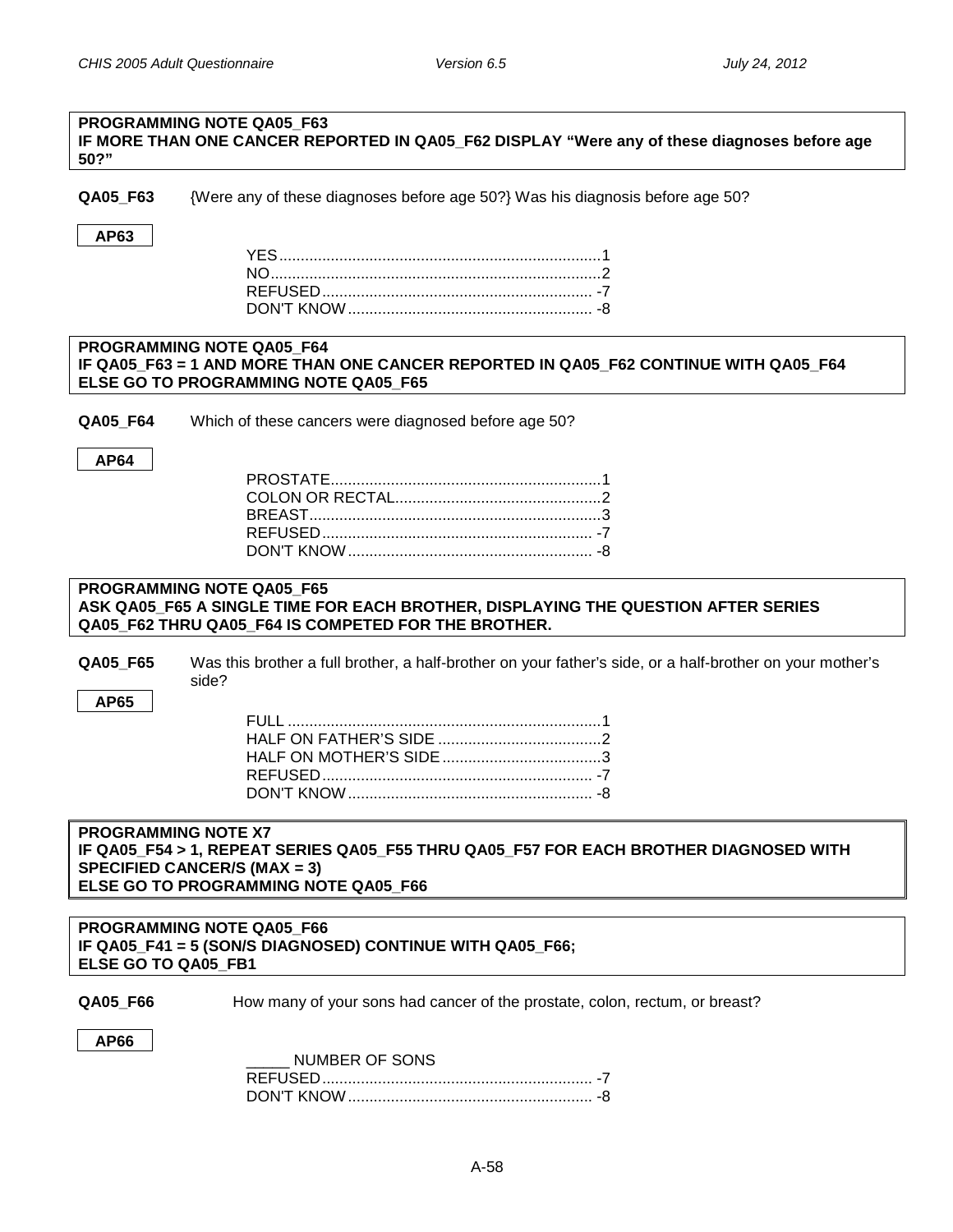## **PROGRAMMING NOTE QA05\_F67 IF QA05\_F66 = 1 DISPLAY "Did he have cancer of the prostate, colon, rectum, or breast?";** IF QA05 F66 > 1 DISPLAY "Thinking about the (youngest/next youngest) of your sons who had cancer, did he **have cancer of the prostate, colon, rectum, or breast?" QA05 F67** {Did he have cancer of the prostate, colon, rectum, or breast?} Thinking about the (youngest/next youngest) of your sons who had cancer, did he have cancer of the prostate, colon, rectum, or breast? **AP67** PROSTATE...............................................................1 COLON OR RECTAL................................................2 BREAST....................................................................3 NONE OF THESE CANCER TYPES .......................4 **[GO TO X8]** REFUSED............................................................... -7 **[GO TO X8]** DON'T KNOW......................................................... -8 **[GO TO X8] PROGRAMMING NOTE QA05\_F68 IF MORE THAN ONE CANCER REPORTED IN QA05\_F67 DISPLAY "Were any of these diagnoses before age 50?" QA05\_F68** {Were any of these diagnoses before age 50?} Was his diagnosis before age 50? **AP68** YES...........................................................................1 NO.............................................................................2 REFUSED............................................................... -7 DON'T KNOW......................................................... -8 **PROGRAMMING NOTE QA05\_F69 IF QA05\_F68 = 1 AND MORE THAN ONE CANCER REPORTED IN QA05\_F67 CONTINUE WITH QA05\_F69 ELSE GO TO QA05\_FB1 QA05\_F69** Which of these cancers were diagnosed before age 50? **AP69** PROSTATE...............................................................1 COLON OR RECTAL................................................2

#### **PROGRAMMING NOTE X8** IF QA05 F66 > 1, REPEAT SERIES QA05 F67 THRU QA05 F69 FOR EACH BROTHER DIAGNOSED WITH **SPECIFIED CANCER/S (MAX = 3) ELSE GO TO QA05\_FB1**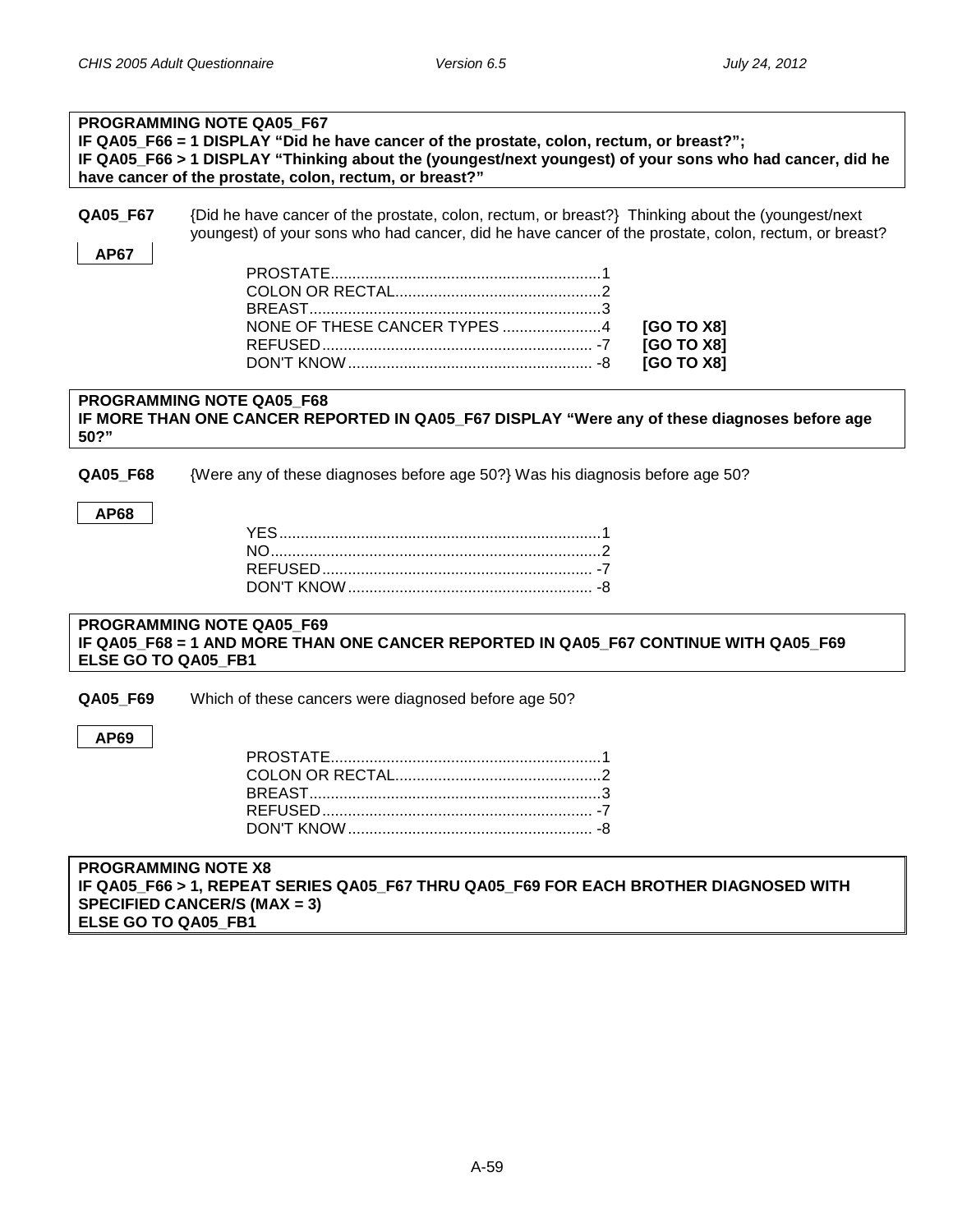| <b>PROGRAMMING NOTE QA05 FB1:</b><br>IF AAGE < 40 OR [AA2A = 1 (BETWEEN 18 AND 29) OR 2 (BETWEEN 30 AND 39)] OR ENUM.AGE < 40 OR AGE<br>IS UNKNOWN, GO TO PROGRAMMING NOTE QA05_FB9;<br>ELSE CONTINUE WITH QA05_FB1 |                                                                                                                                                                                                                                                                                                                                                                                                                                                                                                                                                                                                                                                                                                                                                                                                                                                                                                                                             |
|---------------------------------------------------------------------------------------------------------------------------------------------------------------------------------------------------------------------|---------------------------------------------------------------------------------------------------------------------------------------------------------------------------------------------------------------------------------------------------------------------------------------------------------------------------------------------------------------------------------------------------------------------------------------------------------------------------------------------------------------------------------------------------------------------------------------------------------------------------------------------------------------------------------------------------------------------------------------------------------------------------------------------------------------------------------------------------------------------------------------------------------------------------------------------|
|                                                                                                                                                                                                                     |                                                                                                                                                                                                                                                                                                                                                                                                                                                                                                                                                                                                                                                                                                                                                                                                                                                                                                                                             |
| drive you home. "]                                                                                                                                                                                                  |                                                                                                                                                                                                                                                                                                                                                                                                                                                                                                                                                                                                                                                                                                                                                                                                                                                                                                                                             |
|                                                                                                                                                                                                                     |                                                                                                                                                                                                                                                                                                                                                                                                                                                                                                                                                                                                                                                                                                                                                                                                                                                                                                                                             |
|                                                                                                                                                                                                                     | [GO TO PN QA05_FB4]                                                                                                                                                                                                                                                                                                                                                                                                                                                                                                                                                                                                                                                                                                                                                                                                                                                                                                                         |
|                                                                                                                                                                                                                     | [GO TO PN QA05_FB6]                                                                                                                                                                                                                                                                                                                                                                                                                                                                                                                                                                                                                                                                                                                                                                                                                                                                                                                         |
|                                                                                                                                                                                                                     | [GO TO PN QA05_FB6]                                                                                                                                                                                                                                                                                                                                                                                                                                                                                                                                                                                                                                                                                                                                                                                                                                                                                                                         |
| How long ago did you have your most recent exam?                                                                                                                                                                    |                                                                                                                                                                                                                                                                                                                                                                                                                                                                                                                                                                                                                                                                                                                                                                                                                                                                                                                                             |
|                                                                                                                                                                                                                     |                                                                                                                                                                                                                                                                                                                                                                                                                                                                                                                                                                                                                                                                                                                                                                                                                                                                                                                                             |
|                                                                                                                                                                                                                     |                                                                                                                                                                                                                                                                                                                                                                                                                                                                                                                                                                                                                                                                                                                                                                                                                                                                                                                                             |
| MORE THAN 1 UP TO 2 YEARS AGO2                                                                                                                                                                                      |                                                                                                                                                                                                                                                                                                                                                                                                                                                                                                                                                                                                                                                                                                                                                                                                                                                                                                                                             |
| MORE THAN 2 UP TO 3 YEARS AGO3                                                                                                                                                                                      |                                                                                                                                                                                                                                                                                                                                                                                                                                                                                                                                                                                                                                                                                                                                                                                                                                                                                                                                             |
|                                                                                                                                                                                                                     |                                                                                                                                                                                                                                                                                                                                                                                                                                                                                                                                                                                                                                                                                                                                                                                                                                                                                                                                             |
|                                                                                                                                                                                                                     |                                                                                                                                                                                                                                                                                                                                                                                                                                                                                                                                                                                                                                                                                                                                                                                                                                                                                                                                             |
|                                                                                                                                                                                                                     | [GO TO PN QA05_FB4]                                                                                                                                                                                                                                                                                                                                                                                                                                                                                                                                                                                                                                                                                                                                                                                                                                                                                                                         |
|                                                                                                                                                                                                                     |                                                                                                                                                                                                                                                                                                                                                                                                                                                                                                                                                                                                                                                                                                                                                                                                                                                                                                                                             |
|                                                                                                                                                                                                                     |                                                                                                                                                                                                                                                                                                                                                                                                                                                                                                                                                                                                                                                                                                                                                                                                                                                                                                                                             |
|                                                                                                                                                                                                                     |                                                                                                                                                                                                                                                                                                                                                                                                                                                                                                                                                                                                                                                                                                                                                                                                                                                                                                                                             |
|                                                                                                                                                                                                                     |                                                                                                                                                                                                                                                                                                                                                                                                                                                                                                                                                                                                                                                                                                                                                                                                                                                                                                                                             |
|                                                                                                                                                                                                                     |                                                                                                                                                                                                                                                                                                                                                                                                                                                                                                                                                                                                                                                                                                                                                                                                                                                                                                                                             |
|                                                                                                                                                                                                                     |                                                                                                                                                                                                                                                                                                                                                                                                                                                                                                                                                                                                                                                                                                                                                                                                                                                                                                                                             |
|                                                                                                                                                                                                                     | Have you ever had a Sigmoidoscopy or Colonoscopy? These are exams in which a health care professional<br>inserts a tube into the rectum to look for signs of cancer or other problems.<br>[IF NEEDED, SAY: "For a Sigmoidoscopy a flexible tube is inserted into the rectum to look for<br>problems. A Colonoscopy is similar, but uses a longer tube, and you are usually given<br>medication through a needle in your arm to make you sleepy and told to have someone else<br>MORE THAN 3 UP TO 5 YEARS AGO4<br>MORE THAN 5 UP TO 10 YEARS AGO5<br>Was your most recent exam a sigmoidoscopy a colonoscopy or something else?<br>[IF NEEDED, SAY: "For a Sigmoidoscopy, a flexible tube is inserted into the rectum to look for<br>problems. A Colonoscopy is similar but uses a longer tube, and you are usually given<br>medication through a needle in your arm to make you sleepy, and told to have someone else<br>drive you home."] |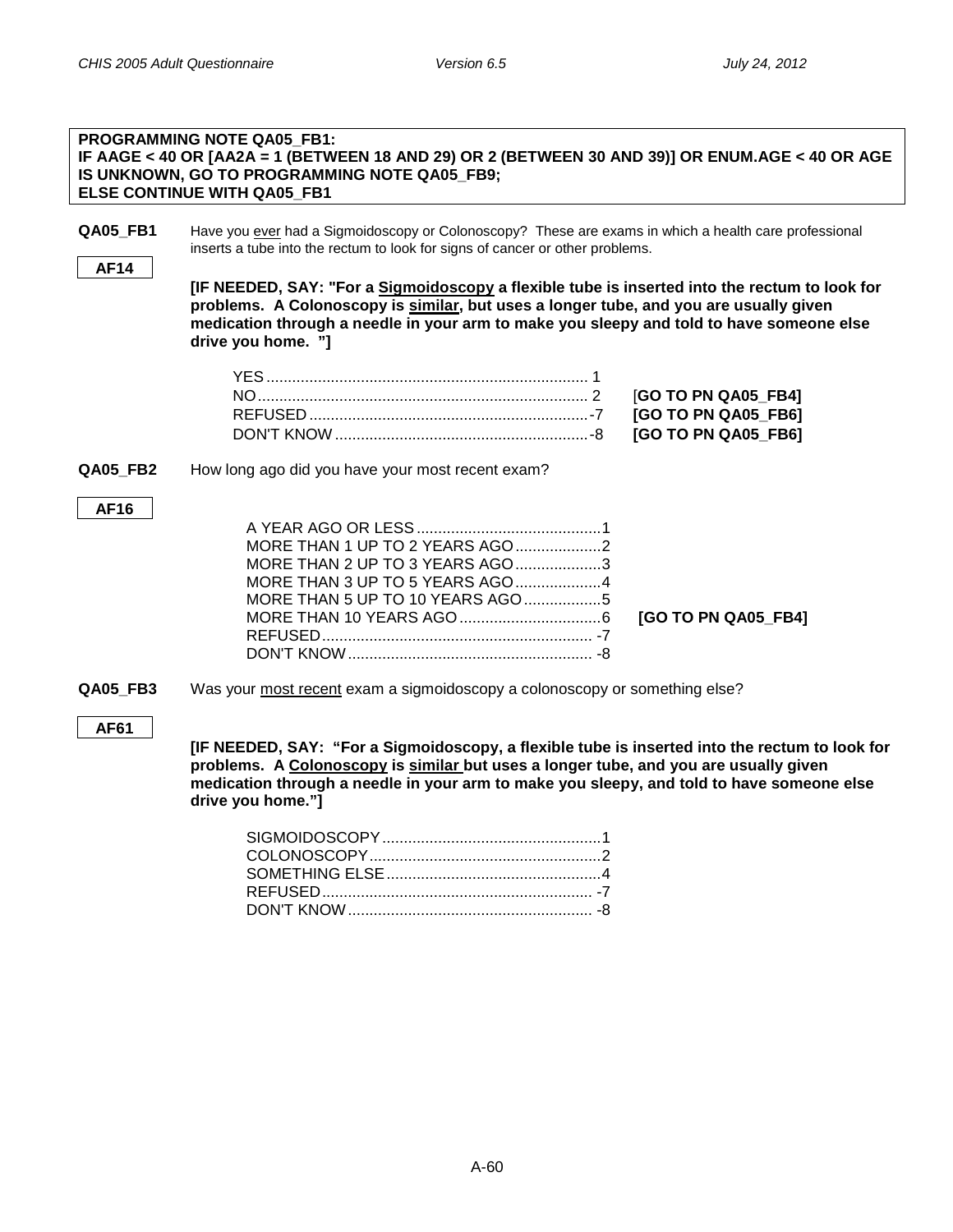## **PROGRAMMING NOTE QA05\_FB4 IF QA05\_FB1 = 2 (NEVER HAD) OR QA05\_FB2 = 6 (NO EXAM IN LAST 10 YEARS, CONTINUE WITH QA05\_FB4 ELSE GO TO QA05\_FB5 QA05\_FB4** During the past 12 months has a doctor recommended that you have a sigmoidoscopy or colonoscopy? **AF21** YES...........................................................................1 NO.............................................................................2 **[GO TO QA05\_FB6]** DID NOT GO TO DOCTOR IN PAST 12 MONTHS.................................................92 **[GO TO QA05\_FB6]** REFUSED............................................................... -7 **[GO TO QA05\_FB6]** DON'T KNOW......................................................... -8 **[GO TO QA05\_FB6] PROGRAMMING NOTE QA05\_FB: IF QA05\_FB1 = 2 (NEVER HAD SIGMOIDOSCOPY OR COLONOSCOPY), DISPLAY "NEVER had"; IF QA05\_FB2 = 6 (NO EXAM LAST 10 YEARS), DISPLAY "NOT had" QA05 FB5** What is the ONE most important reason why you have {NEVER had/NOT had} one of these exams {in the last 10 years}? **AF20** NO REASON/NEVER THOUGHT ABOUT IT ..........1 DIDN'T KNOW I NEEDED THIS TYPE OF TEST....2 DOCTOR DIDN'T TELL ME I NEEDED IT ...............3 HAVEN'T HAD ANY PROBLEMS ............................4 PUT IT OFF/LAZINESS............................................5 TOO EXPENSIVE/NO INSURANCE/COST.............6 TOO PAINFUL, UNPLEASANT, OR EMBARRASSING.....................................................7 HAD ANOTHER TYPE OF COLORECTAL EXAM ..8 DON'T HAVE A DOCTOR ........................................9 OTHER ...................................................................91 REFUSED............................................................... -7 DON'T KNOW......................................................... -8 **QA05 FB6** The following questions are about the blood stool or occult blood test, a test to determine whether you have blood in your stool or bowel movement. The blood stool test can be done at home using a kit. You smear a small amount of stool on cards at home and send the cards back to the doctor

**AF22**

or lab.

Have you ever done a blood stool test, using a HOME test kit?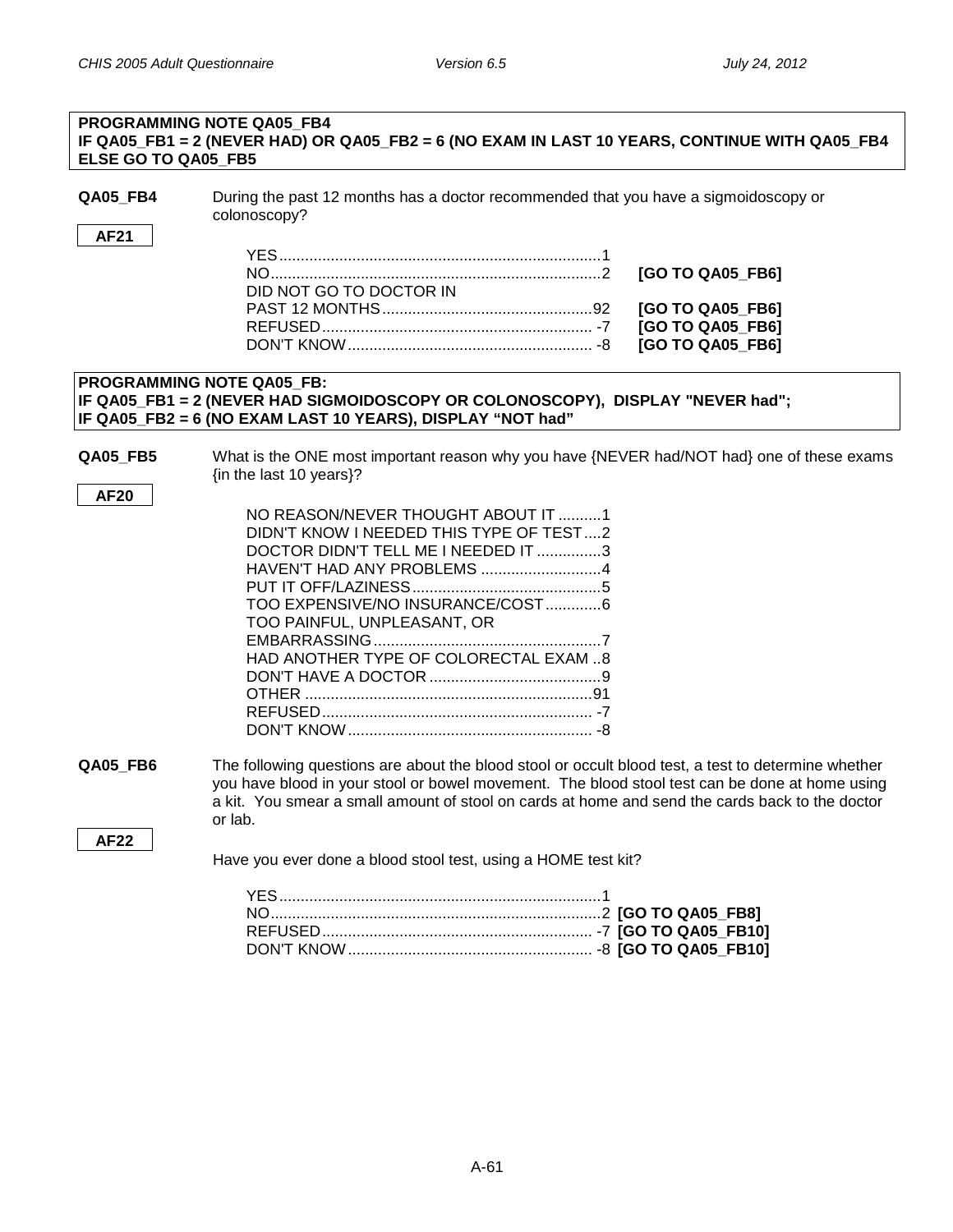#### **QA05\_FB7** How long ago did you do your most recent HOME blood stool test?

#### **AF24**

| MORE THAN 1 YEAR AGO UP TO  |                   |
|-----------------------------|-------------------|
|                             |                   |
| MORE THAN 2 YEARS AGO UP TO |                   |
|                             |                   |
| MORE THAN 3 YEARS AGO UP TO |                   |
|                             |                   |
|                             |                   |
|                             | [GO TO QA05_FB10] |
|                             | [GO TO QA05 FB10] |

#### **PROGRAMMING NOTE QA05\_FB8 IF QA05\_FB6 = 2 (NEVER HAD) OR QA05\_FB7 > 1 (NO EXAM IN LAST YEAR), CONTINUE WITH QA05\_FB8 ELSE GO TO PROGRAMMING NOTE QA05\_FB10**

**QA05\_FB8** In the past 12 months, has a doctor recommended that you have a home blood stool test?

**AF29**

| DID NOT GO TO DOCTOR |  |
|----------------------|--|
|                      |  |
|                      |  |
|                      |  |

#### **PROGRAMMING NOTE QA05\_FB9: IF QA05\_FB6 = 2 (NEVER HAD HOME STOOL TEST), CONTINUE WITH QA05\_FB9 AND DISPLAY "NEVER had"; ELSE IF QA05\_FB7 > 1 (NONE IN PAST 12 months ), CONTINUE WITH QA05\_FB9 AND DISPLAY "NOT had" and "in the past 12 months "; ELSE GO TO QA05\_FB10**

**QA05\_FB9** What is the most important reason you have {NEVER had /NOT had} a HOME blood stool test {in the past 12 months }?

| NO REASON/NEVER THOUGHT ABOUT IT 1      |
|-----------------------------------------|
| DIDN'T NEED/DIDN'T KNOW I NEEDED        |
|                                         |
| DOCTOR DIDN'T TELL ME I NEEDED IT 3     |
|                                         |
|                                         |
| TOO EXPENSIVE/NO INSURANCE/COST6        |
| TOO PAINFUL, UNPLEASANT, EMBARRASSING.7 |
| HAD ANOTHER TYPE OF COLORECTAL EXAM  8  |
|                                         |
|                                         |
|                                         |
|                                         |
|                                         |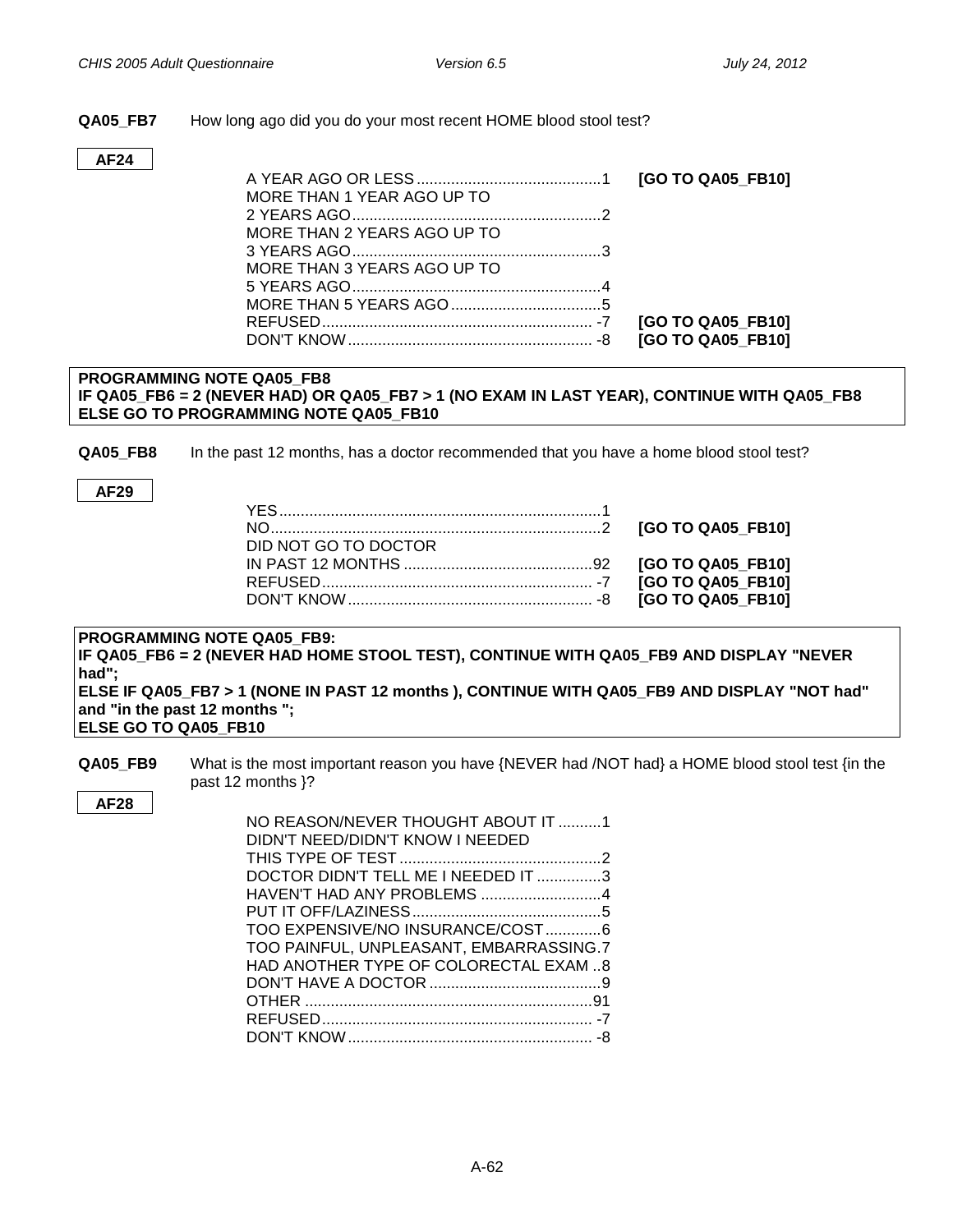#### **PROGRAMMING NOTE QA05\_FB10: IF FEMALE, GO TO QA05\_G1; IF MALE AND [AGE < 40 OR BETWEEN 18 AND 29 OR BETWEEN 30 AND 39 OR ENUM.AGE < 45 OR IF AGE IS UNKNOWN], GO TO QA05\_G1; ELSE CONTINUE WITH QA05\_FB10**

| <b>QA05 FB10</b> | Have you ever HEARD OF a PSA or "prostate-specific antigen" test to detect prostate cancer? A |
|------------------|-----------------------------------------------------------------------------------------------|
|                  | PSA test is a blood test to detect prostate cancer.                                           |

#### **QA05\_FB11** Have you ever HAD a PSA test?

#### **AF31**

**AF30**

#### **QA05\_FB12** How long ago did you have your most recent PSA test?

#### **AF33**

| MORE THAN 1 YEAR AGO UP TO  |
|-----------------------------|
|                             |
| MORE THAN 2 YEARS AGO UP TO |
|                             |
| MORE THAN 3 YEARS AGO UP TO |
|                             |
|                             |
|                             |
|                             |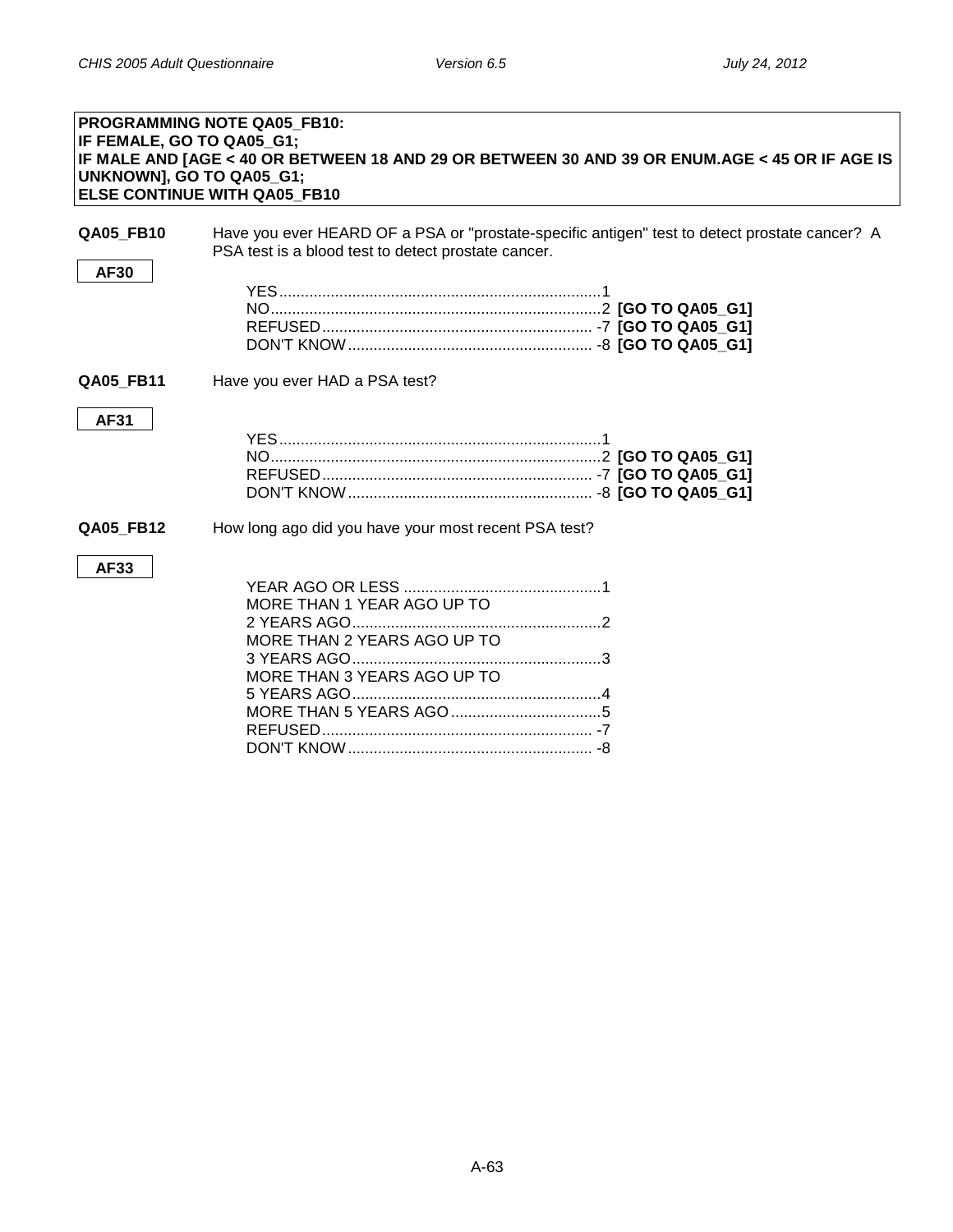# Section G - Demographic Information, Part II

Now a few more questions about you. QA05\_G1

## $AH33$

In what country were you born?

#### [SELECT FROM MOST LIKELY COUNTRIES]

| OTHER (SPECIFY):_________________ 91 |  |
|--------------------------------------|--|
|                                      |  |
|                                      |  |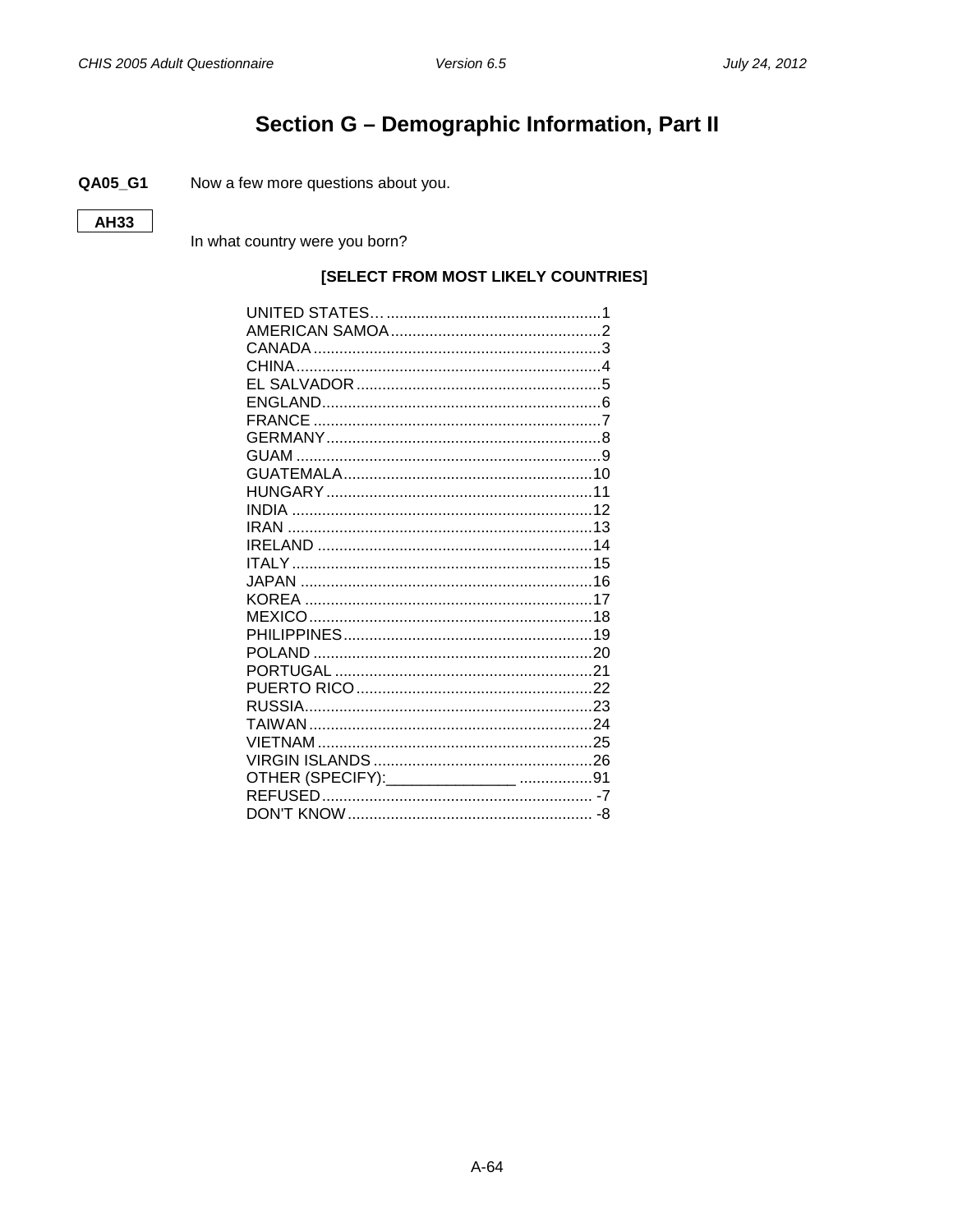#### PROGRAMMING NOTE QA05\_G2: IF QA05\_G1 NE 1 (NOT BORN IN US), GO TO QA05\_G4 ELSE IF QA05\_G1 = 1 (BORN IN US) CONTINUE WITH QA05\_G2

QA05\_G2

In what country was your mother born?

**AH34** 

#### [SELECT FROM MOST LIKELY COUNTRIES] [FOR RESPONDENTS WHO WERE ADOPTED, QUESTION REFERS TO ADOPTIVE PARENTS]

| OTHER (SPECIFY):_________________ 91 |  |
|--------------------------------------|--|
|                                      |  |
|                                      |  |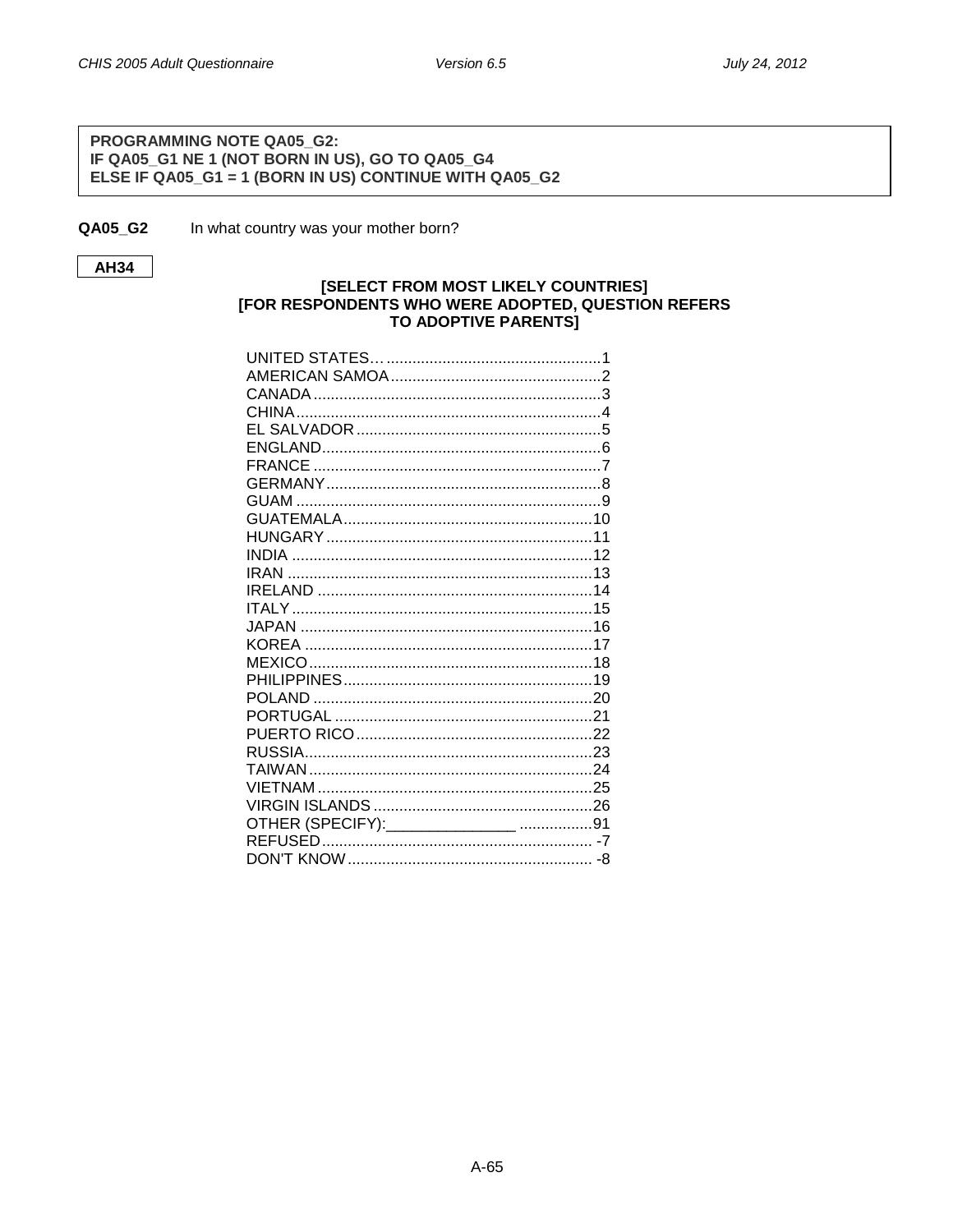#### QA05\_G3 In what country was your father born?

#### AH<sub>35</sub>  $\vert$

#### [SELECT FROM MOST LIKELY COUNTRIES] [FOR RESPONDENTS WHO WERE ADOPTED, QUESTION REFERS TO ADOPTIVE PARENTS]

| OTHER (SPECIFY):_________________ 91 |  |
|--------------------------------------|--|
|                                      |  |
|                                      |  |

Thinking about your race or ethnicity, how often have you felt treated badly or unfairly because of your QA05\_G4 race or ethnicity? Would you say ...

AG4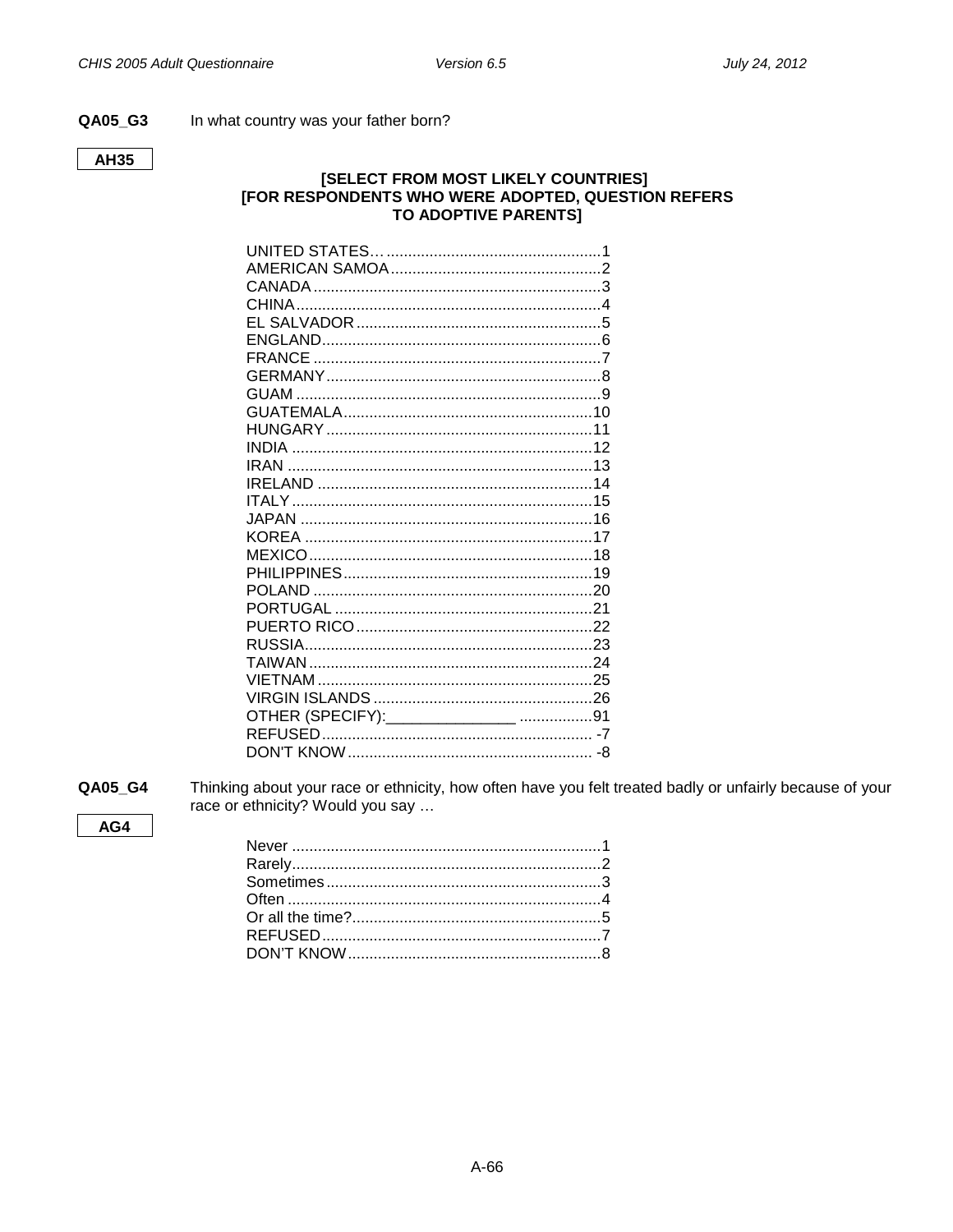#### **QA05\_G5** What languages do you speak at home?

#### **AH36**

#### **[CODE ALL THAT APPLY.] [PROBE: "Any others?"]**

| OTHER1 (SPECIFY):_____________ 91 |  |
|-----------------------------------|--|
|                                   |  |
|                                   |  |
|                                   |  |
|                                   |  |

**PROGRAMMING NOTE QA05\_G6: IF INTERVIEW NOT CONDUCTED IN ENGLISH, CONTINUE WITH QA05\_G6 IF INTERVIEW CONDUCTED IN ENGLISH AND QA05\_G5 >1 (SPEAKS LANGUAGE OTHER THAN ENGLISH AT HOME), CONTINUE WITH QA05\_G6 AND DISPLAY: "Since you speak a language other than English at home, we are interested in your own opinion of how well you speak English…" AND DROP RESPONSE CATEGORY "NOT AT ALL"; ELSE IF QA05\_G5 = 1 ONLY (ENGLISH IS ONLY LANGUAGE SPOKEN AT HOME), GO TO PN QA05\_G7**

**QA05\_G6** {Since you speak a language other than English at home, we are interested in your own opinion of how well you speak English} Would you say you speak English …

#### **AH37**

#### **PROGRAMMING NOTE QA05\_G7: IF QA05\_G1 = 1 (USA) OR 2 (AMERICAN SAMOA) OR 9 (GUAM) OR 22 (PUERTO RICO) OR 26 (VIRGIN ISLANDS), GO TO PN QAO5\_G10; ELSE CONTINUE WITH QA05\_G7**

| QA05 G7 | The next questions are about citizenship and immigration. |
|---------|-----------------------------------------------------------|
|         | Are you a citizen of the United States?                   |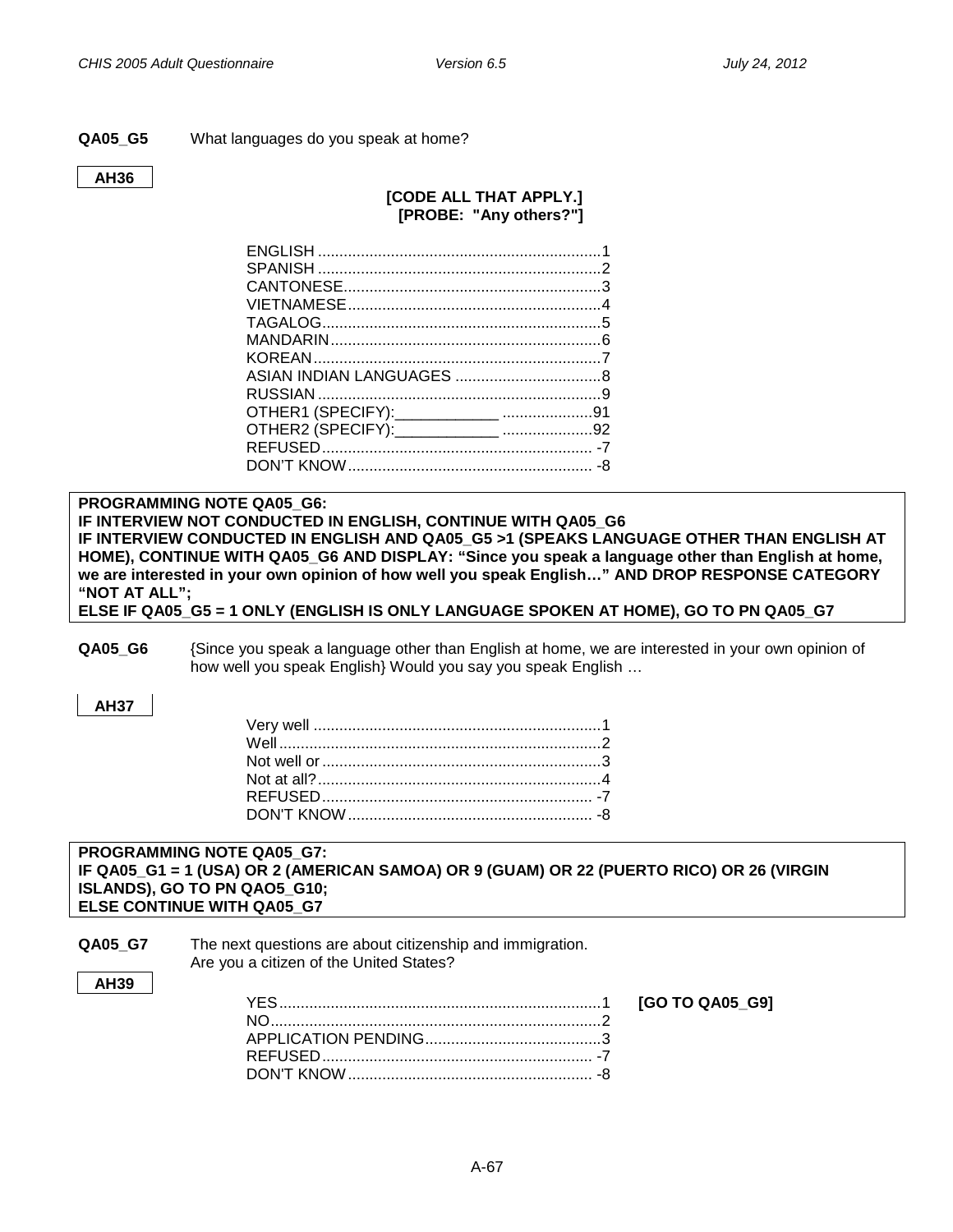**QA05\_G8** Are you a permanent resident with a green card? Your answers are confidential and will not be reported to Immigration Services.

**AH40**

**IF NEEDED, SAY: "People usually call this a 'Green Card' but the color can also be pink, blue, or white."**

**QA05 G9** About how many years have you lived in the United States?

**AH41**

#### **[FOR LESS THAN A YEAR, ENTER 1 YEAR]**

| (NUMBER OF YEARS)                       |  |
|-----------------------------------------|--|
| _____ YEAR (FIRST CAME TO LIVE IN U.S.) |  |
|                                         |  |
|                                         |  |

#### **PROGRAMMING NOTE QA05\_G10: IF QA05\_G1 = 1 (USA) OR (AAGE – QA05\_G9) < 18 (R CAME TO U.S. PRIOR TO 18TH BIRTHDAY), CONTINUE WITH QA05\_G10; ELSE GO TO PROGRAMMING NOTE QA05\_G11**

QA05\_G10 Thinking back to your childhood, that is, before your 18<sup>th</sup> birthday, were you ever removed from your home by the state, county, or court, and went to live with people other than your mother or father?

**AG5**

**PROGRAMMING NOTE QA05\_G11: IF QA05\_A15 =1 (MARRIED) CONTINUE WITH QA05\_G11 IF A15 = 2 (LIVING WITH PARTNER, GO TO G12) ELSE GO TO PROGRAMMING NOTE QA05\_G13**

**QA05\_G11** Is your spouse also living in your household?

**AH44**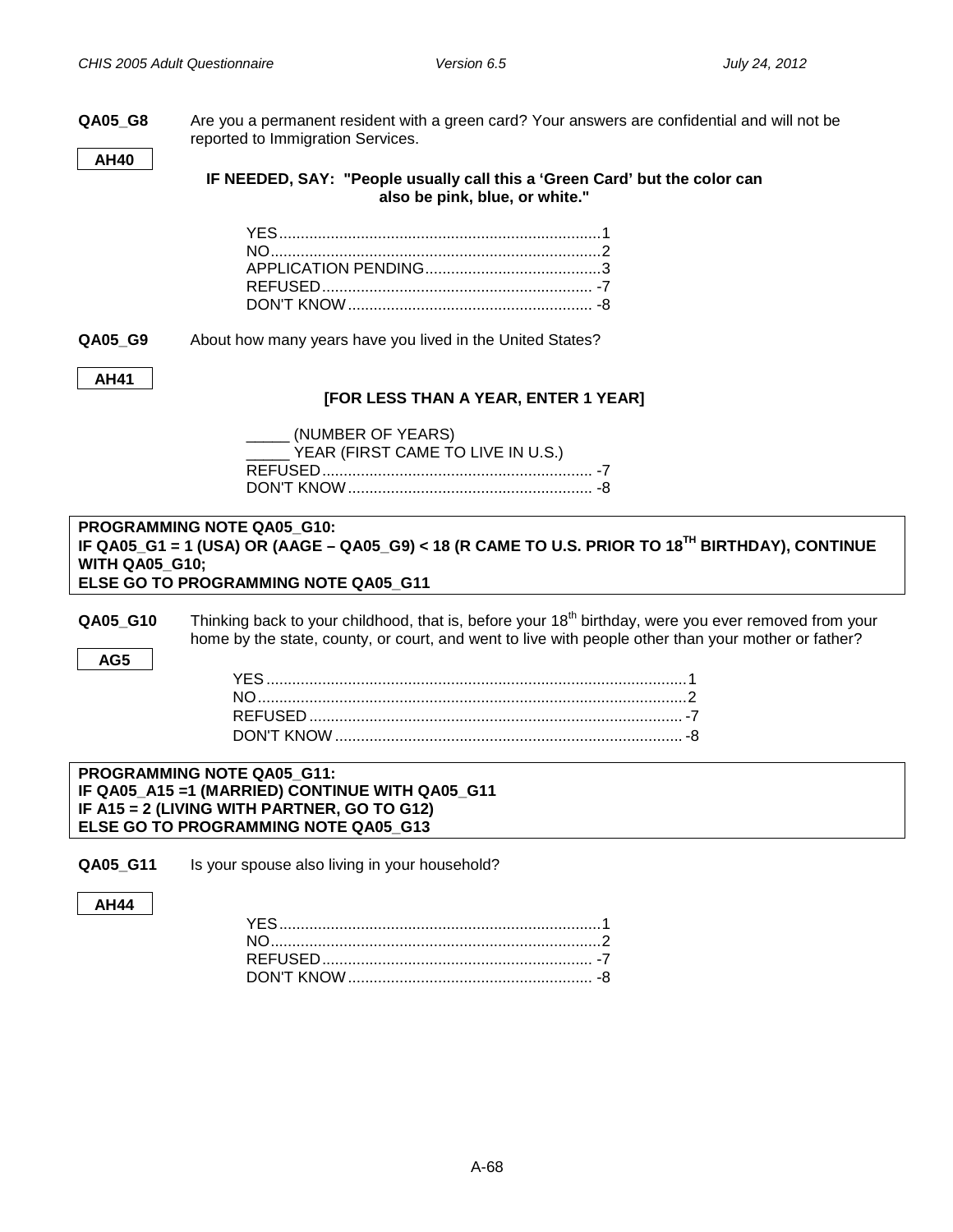## **QA05\_G12** May I have your {spouse/partner}'s first name and age?

## **SC11A**

## **[ENTER SPOUSE'S/PARTNER'S NAME, AGE, AND SEX]**

| SPOUSE/PARTNER NAME |  |
|---------------------|--|
| SPOUSE/PARTNER AGE  |  |
| SPOUSE/PARTNER SEX  |  |

#### **PROGRAMMING NOTE QA05\_G13:**

**IF AAGE<30 OR QA05\_A4 = 1 (AGE 18-29) AND QA05\_A15 = 1 (MARRIED) AND QA05\_G11 =1 (SPOUSE LIVING IN HH) AND 3 OR MORE ADULTS LIVE IN HH, CONTINUE WITH QA05\_G13; IF AAGE<30 OR QA05\_A4 =1 (AGE 18-29) AND QA05\_A15 =2 (LIVING WITH PARTNER) AND 3 OR MORE ADULTS LIVING IN HH, CONTINUE WITH QA05\_G13; IF AAGE<30 OR QA05\_A4 =1 (AGE 18-29) AND QA05\_A15 = 3, 4, 5, 6, OR –7, -8 (WIDOWED, DIVORCED, SEPARATED, NEVER MARRIED, REF, DK) AND 2 OR MORE ADULTS LIVING IN HH, CONTINUE WITH QA05\_G13; ELSE GO TO QA05\_G14**

**QA05\_G13** Are you now living with either of your parents?

#### **QA05\_G14** Are there any children under the age of 18 living in the household, including babies?

**SC12**

**AH43A**

| NO. |  |
|-----|--|
|     |  |
|     |  |

**QA05\_G15** Please tell me only the first names and ages of all the children under 18, including babies, who normally live in your household.

#### **SC13A**

#### **[PROBE: "Is there anyone else?"]**

#### **[ENTER AGE OF 0 (ZERO), IF LESS THAN 1 YEAR OLD]**

| <b>CHILD</b> | <b>FIRST NAME</b> | <b>AGE</b> | M/F |
|--------------|-------------------|------------|-----|
|              |                   |            |     |
|              |                   |            |     |
|              |                   |            |     |
|              |                   |            |     |
|              |                   |            |     |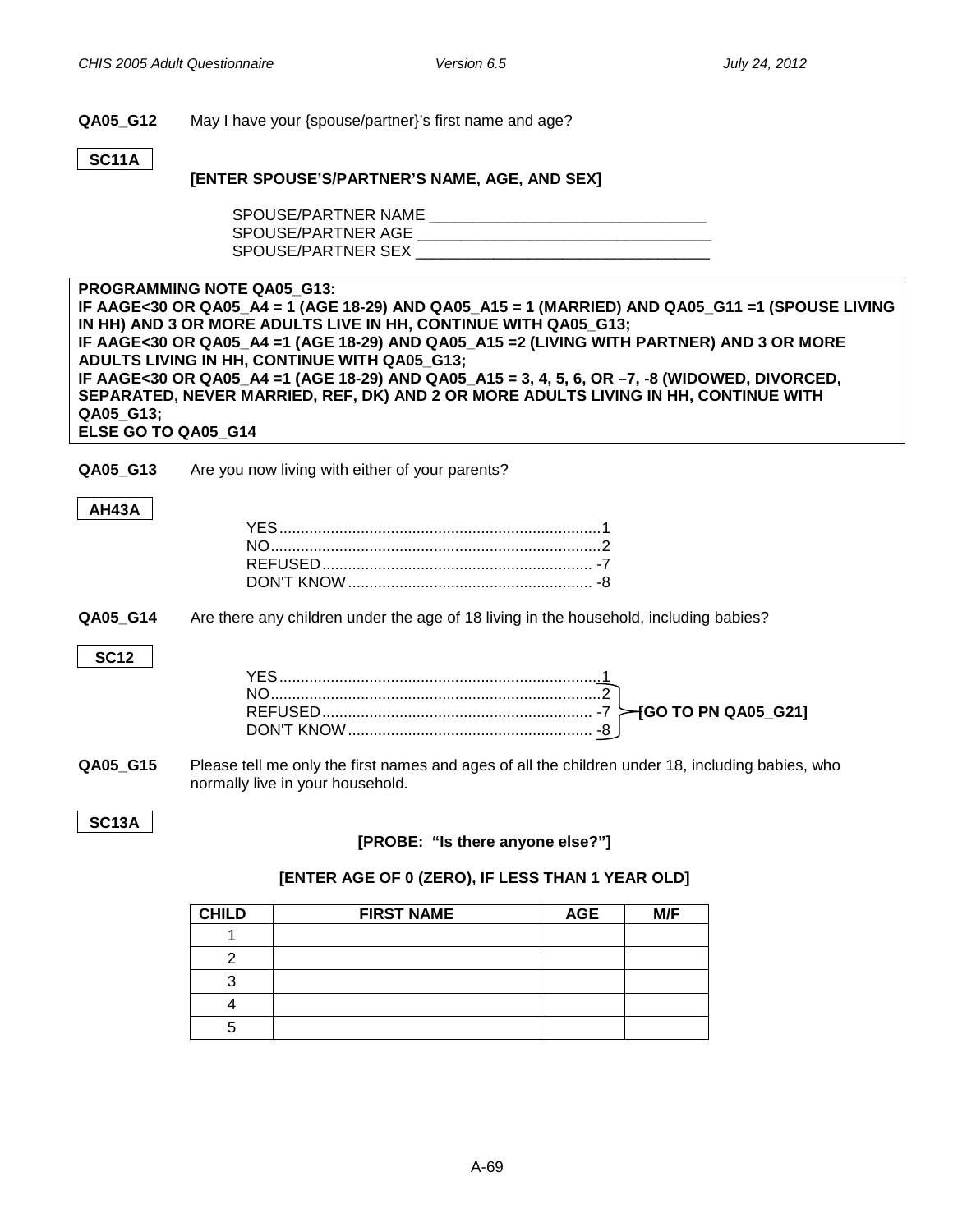| QA05_G16     | Is (CHILD)                                                                                                                                                                                |
|--------------|-------------------------------------------------------------------------------------------------------------------------------------------------------------------------------------------|
| <b>SC15A</b> |                                                                                                                                                                                           |
|              | [CODE AS CHILD]                                                                                                                                                                           |
|              | [CODE AS TEEN]                                                                                                                                                                            |
|              | <b>[CODE AS TEEN]</b><br>[CODE AS TEEN]                                                                                                                                                   |
|              |                                                                                                                                                                                           |
| QA05_G17     | I have recorded {number} {child/children} under 18 in the household. Have I missed any children<br>under 18 who usually live here but are temporarily away?                               |
| <b>SC13</b>  |                                                                                                                                                                                           |
|              | NO ONE MISSED -- ROSTER IS CORRECT 1                                                                                                                                                      |
|              | [GO BACK TO QA05_G15]                                                                                                                                                                     |
|              | PROGRAMMING NOTE QA05_G18:<br>IF ANY PEOPLE IN HH UNDER AGE 18, ASK QA05_G18A ABOUT EACH PERSON UNDER 18                                                                                  |
|              |                                                                                                                                                                                           |
| QA05_G18     | Are you the parent or legal guardian of {PERSON NAME/AGE/SEX}?                                                                                                                            |
| <b>SC14A</b> |                                                                                                                                                                                           |
|              |                                                                                                                                                                                           |
|              |                                                                                                                                                                                           |
|              |                                                                                                                                                                                           |
|              |                                                                                                                                                                                           |
|              | PROGRAMMING NOTE QA05_G18A:<br>IF ANY PEOPLE IN HH UNDER AGE 18 AND [AH44=1 OR AH43=2], ASK QA05_G18A ABOUT THE                                                                           |
|              | <b>SPOUSE/PARTNER AND EACH PERSON UNDER 18</b>                                                                                                                                            |
|              |                                                                                                                                                                                           |
| QA05_G18A    | Is (NAME/AGE/SEX) the parent or legal guardian of (PERSON NAME/AGE/SEX)?                                                                                                                  |
| <b>SC14B</b> |                                                                                                                                                                                           |
|              |                                                                                                                                                                                           |
|              |                                                                                                                                                                                           |
|              |                                                                                                                                                                                           |
|              |                                                                                                                                                                                           |
|              | PROGRAMMING NOTE QA05_G19:<br>IF QA05_G13 = 1 (YES, CHILDREN UNDER 18 IN HH) AND ANY CHILDREN IN QA05_G14 ARE AGE 13 OR                                                                   |
|              | LESS, CONTINUE WITH QA05_G19;ELSE GO TO QA05_G21                                                                                                                                          |
|              | IF ANY CHILD IN ROSTER QA05_G13 < 14 AND >= 14 display "for any children under age 13"<br>IF QA05_A15 = 1 (MARRIED) AN D QA05_G10 =1 (SPOUSE LIVING IN HH), DISPLAY "you or your spouse", |
|              | IF QA05_A15 = 2 (LIVING WITH PARTNER), DISPLAY "you or your partner", ELSE DISPLAY "you".                                                                                                 |
|              |                                                                                                                                                                                           |
| QA05 G19     | In the past month, did you use any paid childcare {for any children under age 13} while {you or your<br>spouse/partner/ you} worked, were in school, or looked for work?                  |
| AH44A        |                                                                                                                                                                                           |
|              | [IF NEEDED, SAY: "This includes Head Start, day care centers, before- or                                                                                                                  |
|              | after-school care programs, and any baby-sitting arrangements."]                                                                                                                          |
|              |                                                                                                                                                                                           |
|              |                                                                                                                                                                                           |
|              |                                                                                                                                                                                           |
|              | [GO TO QA05_G21]                                                                                                                                                                          |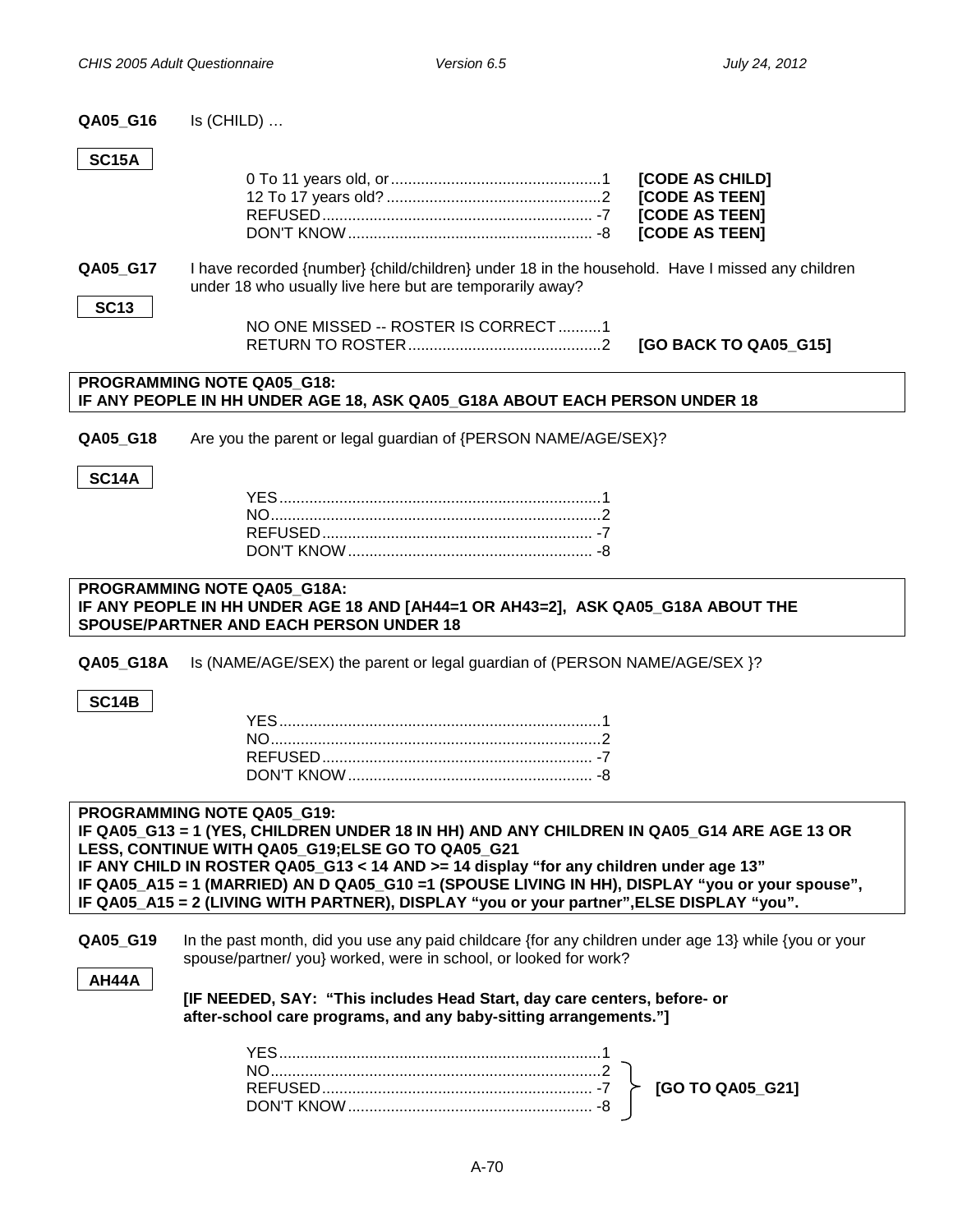## **QA05\_G20** In the past month, how much did you pay for all child care arrangements and programs?

## **[IF NEEDED, SAY: "If it is easier for you, you can tell me what you paid in a typical week last month."**

| AH44B       |                                                                                                                      |                |
|-------------|----------------------------------------------------------------------------------------------------------------------|----------------|
|             | "You or any other adult in your household."                                                                          |                |
|             | \$<br>______ AMOUNT IN TYPICAL WEEK [HR: 0-3,000]<br>NO PAYMENT IN LAST MONTH OR WEEK3                               |                |
| QA05 G21    | What is the highest grade of education you have completed and received credit for?                                   |                |
| <b>AH47</b> | <b>GRADE SCHOOL</b>                                                                                                  |                |
|             |                                                                                                                      |                |
|             |                                                                                                                      | (Primaria)     |
|             | <b>HIGH SCHOOL OR EQUIVALENT</b>                                                                                     | (Secundaria)   |
|             | <b>4-YEAR COLLEGE OR UNIVERSITY</b>                                                                                  | (Preparatoria) |
|             | 4TH YEAR (SENIOR) (BA/BS)  16                                                                                        |                |
|             | <b>GRADUATE OR PROFESSIONAL SCHOOL</b><br>1ST YEAR GRAD OR PROF SCHOOL 18<br>2ND YEAR GRAD OR PROF SCHOOL (MA/MS).19 |                |
|             | 3RD YEAR GRAD OR PROF SCHOOL20<br>MORE THAN 3 YEARS GRAD OR<br>2-YEAR JUNIOR OR COMMUNITY COLLEGE                    |                |
|             | <b>VOCATIONAL, BUSINESS, OR TRADE SCHOOL</b>                                                                         |                |
|             |                                                                                                                      |                |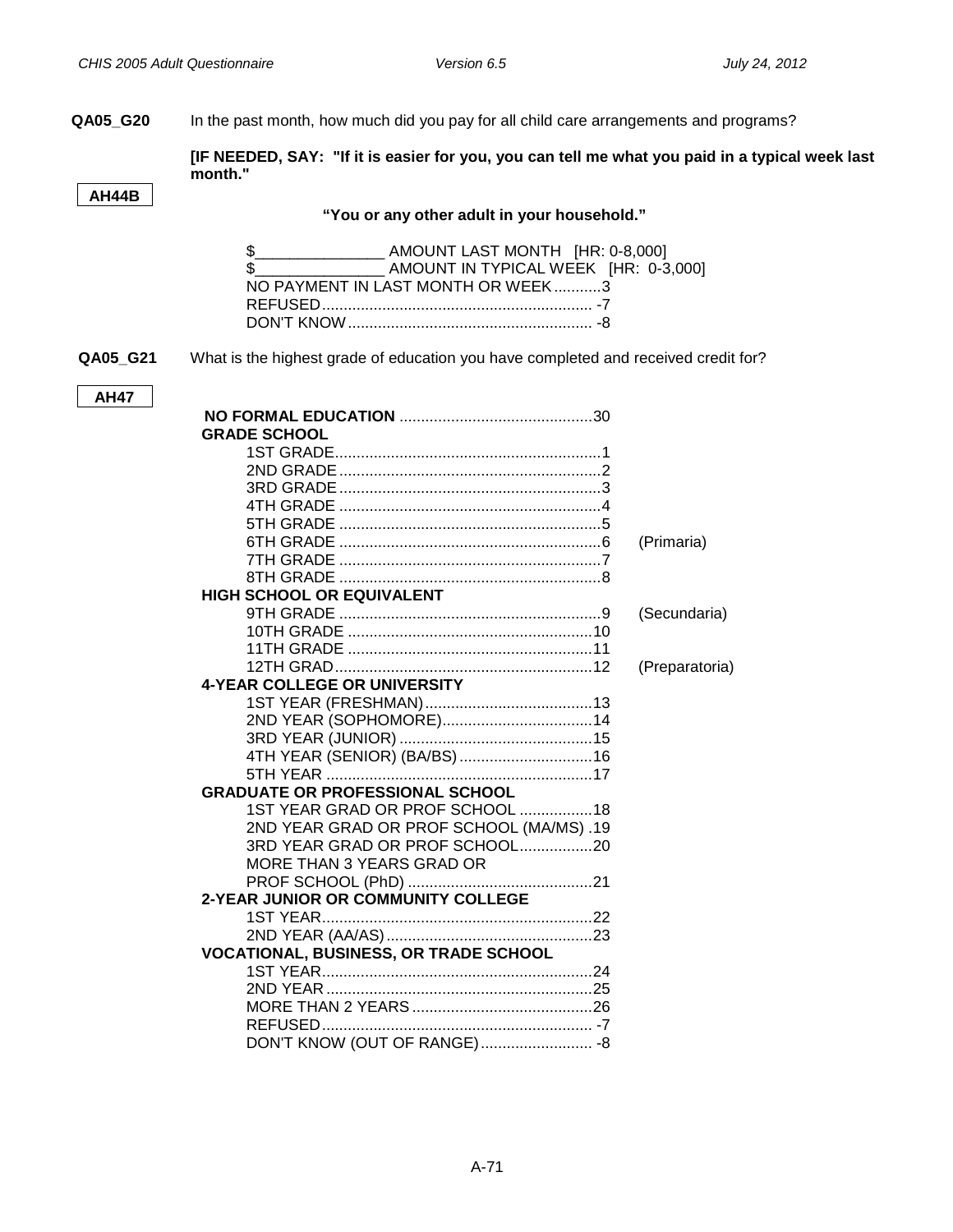| QA05_G22              | Which of the following were you doing last week?                                                                                                                                                                                           |                                            |
|-----------------------|--------------------------------------------------------------------------------------------------------------------------------------------------------------------------------------------------------------------------------------------|--------------------------------------------|
| AK1                   |                                                                                                                                                                                                                                            |                                            |
|                       |                                                                                                                                                                                                                                            | [GO TO QA05_G26]                           |
| QA05_G23              | What is the main reason you did not work last week?                                                                                                                                                                                        |                                            |
|                       |                                                                                                                                                                                                                                            |                                            |
| AK <sub>2</sub>       | [IF NEEDED, SAY: "Main reason is the most important reason."]                                                                                                                                                                              |                                            |
|                       | TAKING CARE OF HOUSE OR FAMILY 1<br>UNABLE TO WORK TEMPORARILY 7                                                                                                                                                                           | [GO TO PN QA05_G25]<br>[GO TO PN QA05_G25] |
| QA05_G24              | Do you usually work?                                                                                                                                                                                                                       |                                            |
| <b>AG10</b>           |                                                                                                                                                                                                                                            |                                            |
|                       |                                                                                                                                                                                                                                            |                                            |
| <b>WITH QA05_G25;</b> | PROGRAMMING NOTE QA05_G25;<br>IF AAGE = -7 OR -8 OR AAGE < 65 AND QA05_G24 = 2 (NO) CONTINUE WITH QA05_G25<br>OR IF AAGE = -7 OR -8 or AAGE<65 AND QA05 G23 = 5 (RETIRED) or 6 (DISABLED) CONTINUE<br>ELSE GO TO PROGRAMMING NOTE QA05_G26 |                                            |
| QA05 G25              | Are you receiving Social Security Disability Insurance or SSDI?                                                                                                                                                                            |                                            |
| <b>AL22</b>           |                                                                                                                                                                                                                                            |                                            |
|                       |                                                                                                                                                                                                                                            | <b>LGO TO PN QA05_G28]</b>                 |

REFUSED............................................................... -7 DON'T KNOW......................................................... -8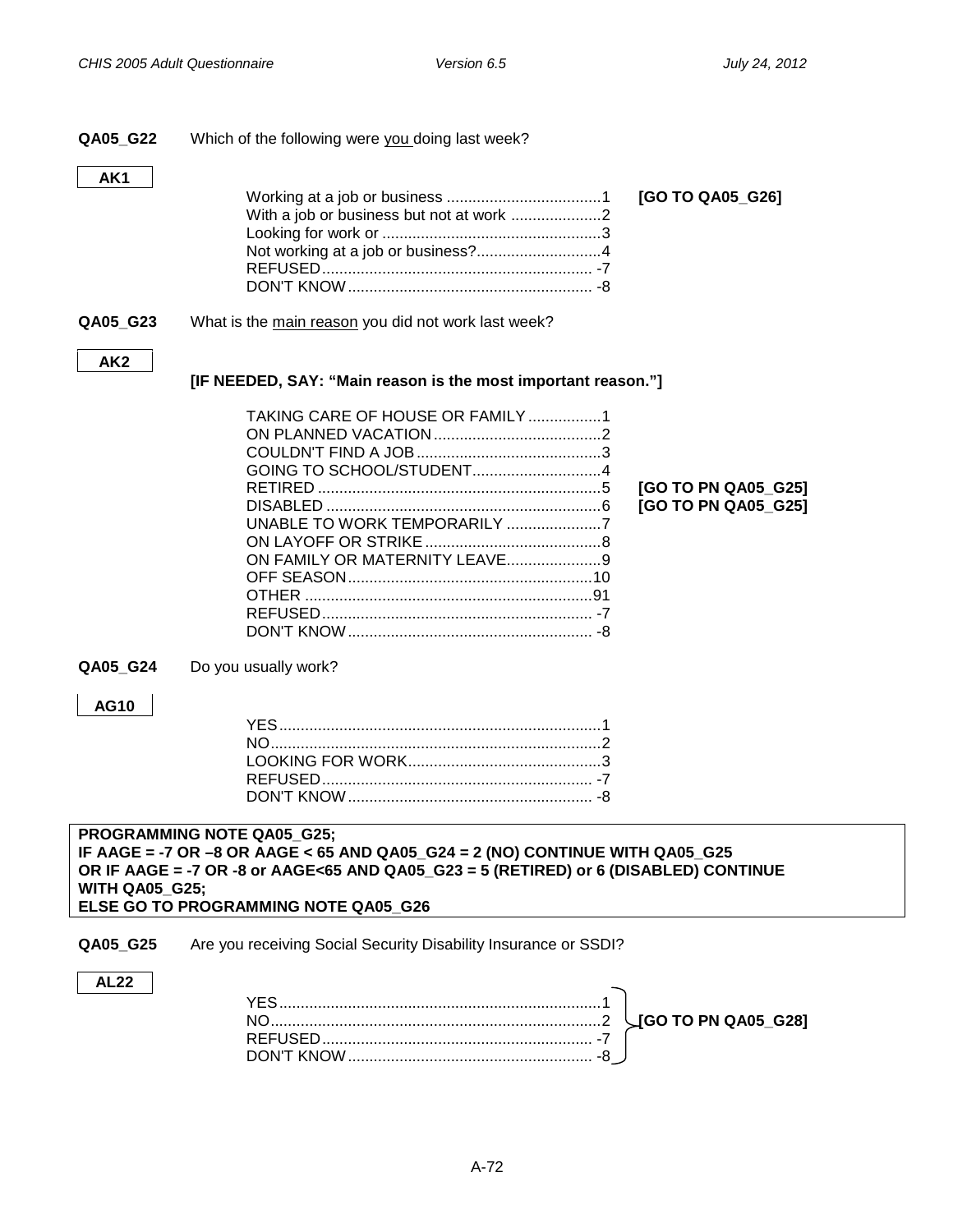#### **PROGRAMMING NOTE QA05\_G26: (FOR PROXY VERSION, GO TO QA05\_G29) ELSE IF (QA05\_G22 = 1, 2, -7, -8) OR (QA05\_G24 = 1) THEN CONTINUE WITH QA05\_G26; ELSE GO TO PROGRAMMING NOTE QA05\_G27**

**QA05 G26** On your main job, are you employed by a private company, the government, or are you self-employed, or are you working without pay in a family business or farm?

**AK4**

#### **[IF NEEDED, SAY: "Where did you work most hours?"]**

| PRIVATE COMPANY,                      |  |
|---------------------------------------|--|
| NON-PROFIT ORGANIZATION, FOUNDATION 1 |  |
|                                       |  |
|                                       |  |
|                                       |  |
|                                       |  |
|                                       |  |
|                                       |  |

#### **PROGRAMMING NOTE QA05\_G27 IF QA05\_G22 =1 or 2 OR QA05\_G24 =1 (R WORKS/USUALLY WORKS) CONTINUE WITH QA05\_G27; ELSE GO TO QA05\_G28**

**QA05\_G27** Thinking about what you normally do at work, not counting your free time, would you say that that you sit most of the day, stand most of the day, or walk around a lot?

 $\boxed{\text{GO TO PN QA05\_G29}}$ 

**QA05\_G28** Thinking about what you normally do during a typical day, which best describes your activity: Would you say that you sit most of the day, stand most of the day, or walk around a lot?

**AOAL11**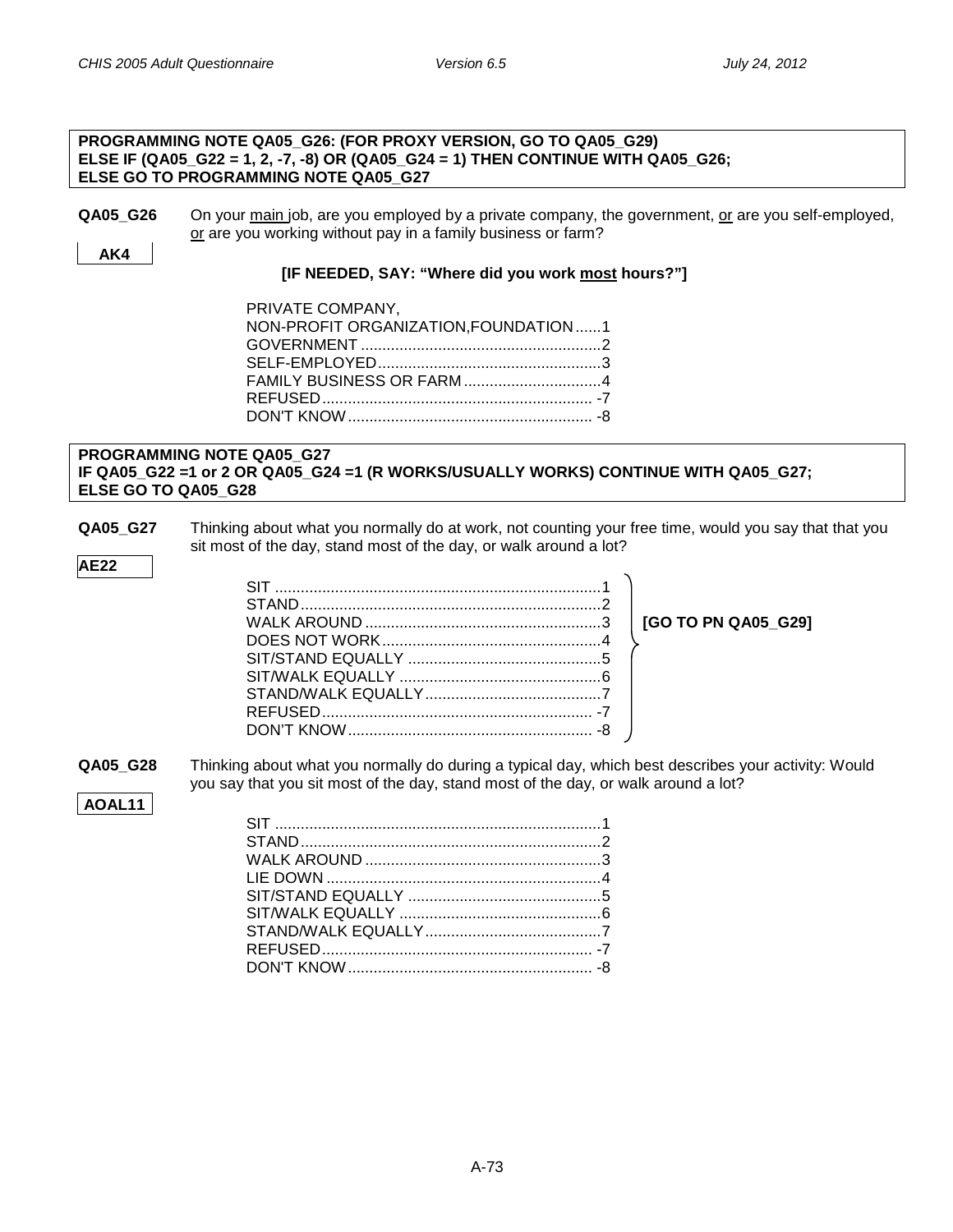#### **PROGRAMMING NOTE QA05\_G29: IF QA05\_ A15 = 1 (MARRIED), CONTINUE WITH QA05\_G29; ELSE GO TO QA05\_H1**

| QA05_G29        | Which of the following was your spouse doing last week?                                                                                                                           |
|-----------------|-----------------------------------------------------------------------------------------------------------------------------------------------------------------------------------|
| AG8             | [GO TO QA05_G31]<br>With a job/business but not at work2<br>[GO TO QA05_G31]                                                                                                      |
| QA05_G30        | Does your spouse usually work?                                                                                                                                                    |
| <b>AG11</b>     | [GO TO QA05_H1]                                                                                                                                                                   |
| QA05_G31<br>AG9 | On your spouse's main job, is he/she employed by a private company, the government, or is he/she<br>self-employed, or is he/she working without pay in a family business or farm? |
|                 | [IF NEEDED, SAY: "Where did he/she work MOST hours"]                                                                                                                              |
|                 | PRIVATE COMPANY,<br>NON-PROFIT ORGANIZATION, FOUNDATION1                                                                                                                          |

SELF-EMPLOYED....................................................3 FAMILY BUSINESS OR FARM ................................4 REFUSED............................................................... -7 DON'T KNOW......................................................... -8

A-74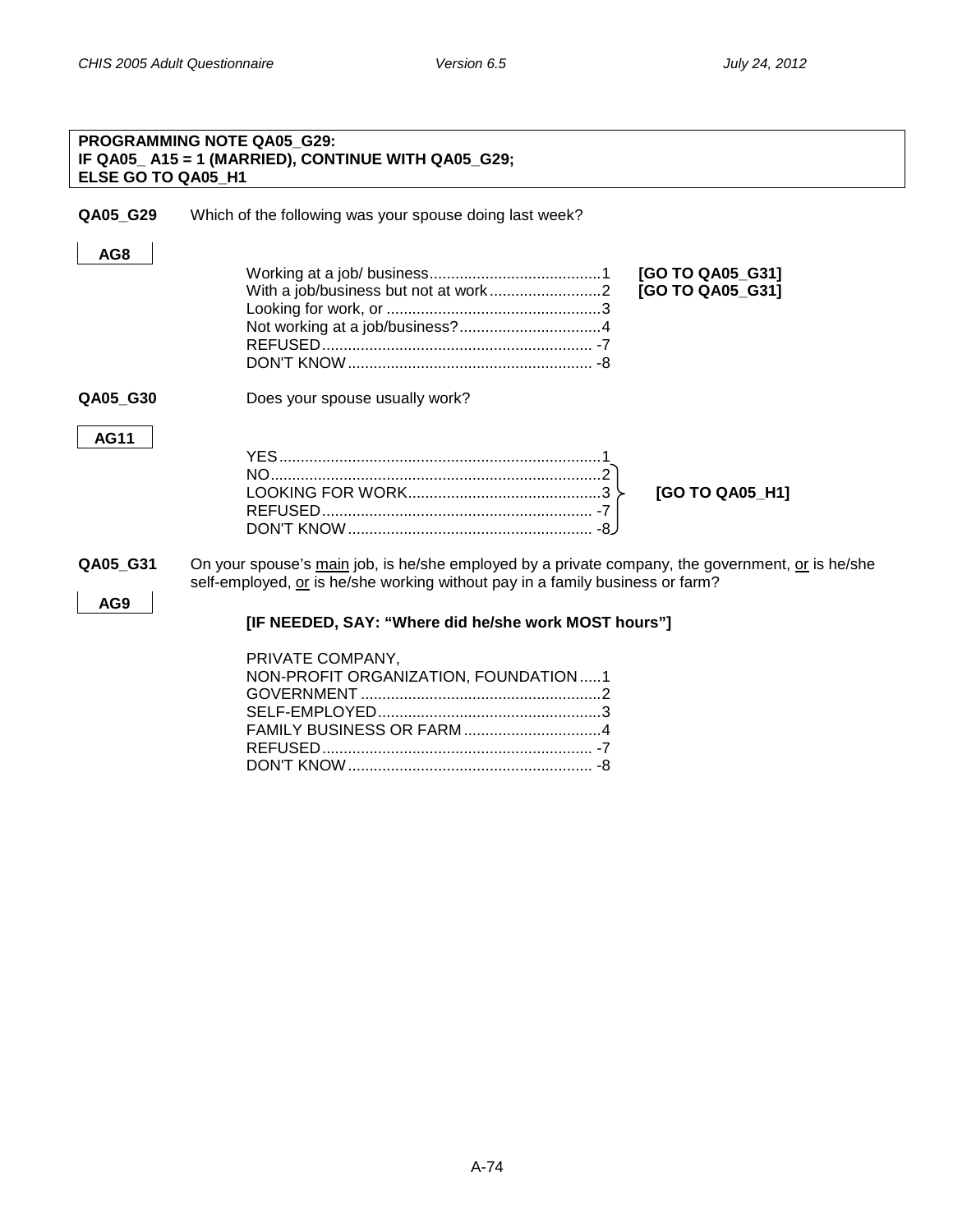# **Section H – Health Insurance**

**QA05 H1** The next topics are about health insurance and health care.

| 9790 LL                    | The next topics are about nearly insurance and nearly bar                                                                                                                                                                                                                                      |  |                                                                                                                |  |  |
|----------------------------|------------------------------------------------------------------------------------------------------------------------------------------------------------------------------------------------------------------------------------------------------------------------------------------------|--|----------------------------------------------------------------------------------------------------------------|--|--|
| AH <sub>1</sub>            | Is there a place that you USUALLY go to when you are sick or need advice about your health?                                                                                                                                                                                                    |  |                                                                                                                |  |  |
|                            | [NOTE: CIRCLE "3" OR "4" ONLY IF VOLUNTEERED. DO NOT PROBE.]                                                                                                                                                                                                                                   |  |                                                                                                                |  |  |
|                            |                                                                                                                                                                                                                                                                                                |  | [GO TO PN QA05_H3]                                                                                             |  |  |
| QA05_H2                    | What is the ONE main reason you do not have a usual source of health care?                                                                                                                                                                                                                     |  |                                                                                                                |  |  |
| AH <sub>2</sub>            | PROVIDER DIDN'T ACCEPT INSURANCE<br>NO INSURANCE OR LOST INSURANCE 2                                                                                                                                                                                                                           |  | [GO TO QA05_H4]                                                                                                |  |  |
|                            | PROGRAMMING NOTE QA05 H3:                                                                                                                                                                                                                                                                      |  |                                                                                                                |  |  |
|                            | IF QA05_H1 = 1 (YES) OR 5 (MORE THAN ONE PLACE) OR -7 (REF) OR -8 (DK), SAY "What kind of place do<br>you go to most often--a medical";<br>ELSE IF QA05_H1 = 3 (DOCTOR/MY DOCTOR), SAY "Is your doctor in a private";<br>ELSE IF QA05_H1 = 4 (KAISER) CIRCLE "1" FOR QA05_H3 AND GO TO QA05_H5 |  |                                                                                                                |  |  |
| QA05_H3<br>AH <sub>3</sub> | {What kind of place do you go to most often—a medical/Is your doctor in a private} doctor's office, a<br>clinic or hospital clinic, an emergency room, or some other place?                                                                                                                    |  |                                                                                                                |  |  |
|                            | DOCTOR'S OFFICE/KAISER/OTHER HMO1<br>CLINIC/HEALTH CENTER/HOSPITAL CLINIC 2<br>SOME OTHER PLACE (SPECIFY): 91                                                                                                                                                                                  |  | [GO TO QA05_H5]<br>[GO TO QA05_H5]<br>[GO TO QA05 H5]<br>[GO TO QA05_H5]<br>[GO TO QA05_H5]<br>[GO TO QA05_H5] |  |  |
| QA05_H4<br>Al1             | MediCARE is a health insurance program for people 65 years and older or persons with certain<br>disabilities. At this time, are you covered by MediCARE?                                                                                                                                       |  |                                                                                                                |  |  |
|                            | [NOTE: Include Medicare managed care plans as well as the original Medicare plan.]                                                                                                                                                                                                             |  |                                                                                                                |  |  |
|                            |                                                                                                                                                                                                                                                                                                |  | [GO TO QA05_H7]                                                                                                |  |  |
|                            |                                                                                                                                                                                                                                                                                                |  | [GO TO QA05_H14]                                                                                               |  |  |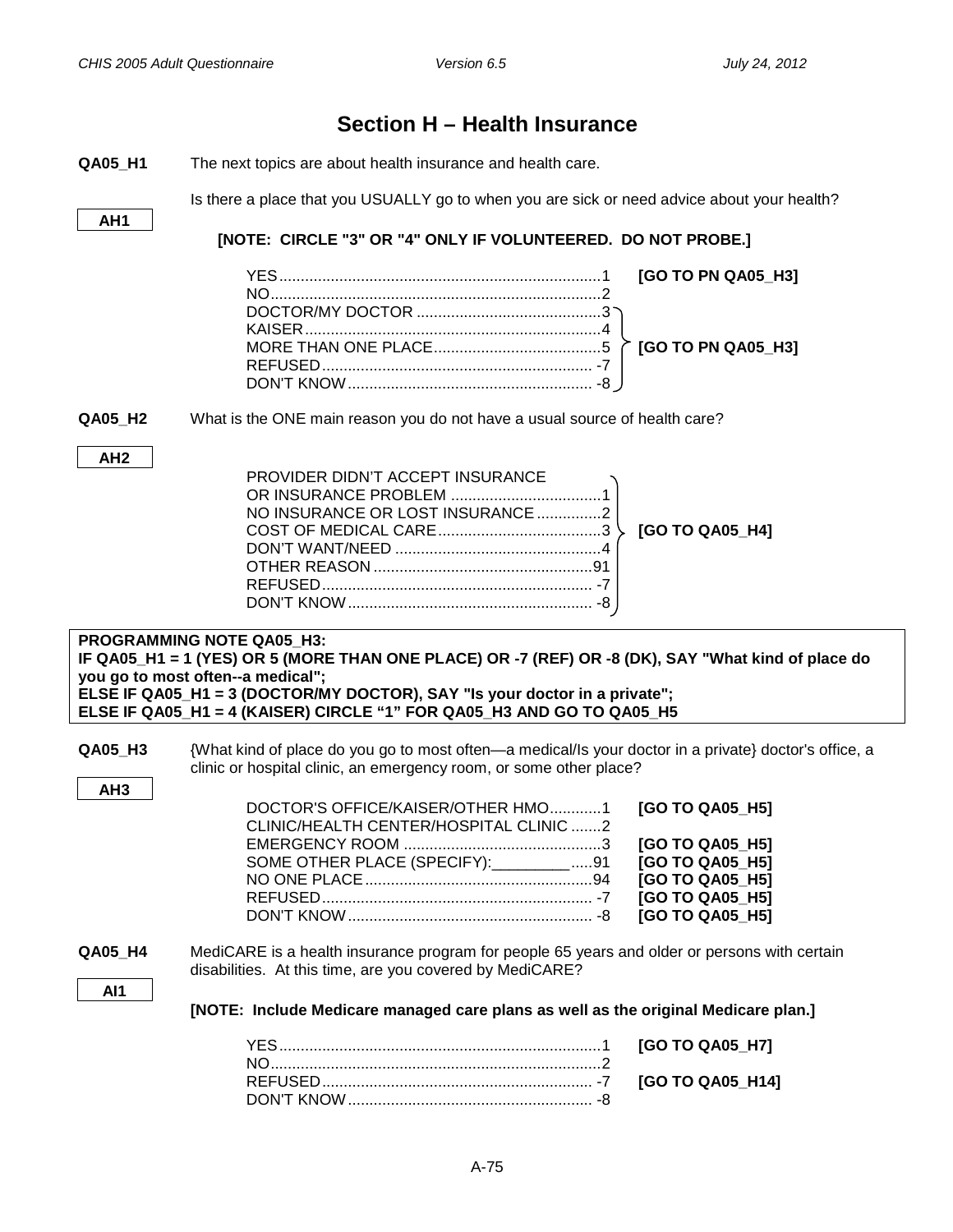#### **IF QA05\_H4 = 1, SET ARMCARE = 1 AND SET ARINSURE = 1**

#### **PROGRAMMING NOTE QA05\_H5: IF [AAGE > 64 OR QA05\_A4 = 6 (65 OR OLDER) OR ENUM.AGE > 64] AND [QA05\_H4= 2, OR -8 (NO, NOT COVERED BY MEDICARE OR DK)], CONTINUE WITH QA05\_H5; ELSE GO TO PROGRAMMING NOTE QA05\_H7**

**QA05\_H5** Is it correct that you are NOT covered by MediCARE even though you told me earlier that you are 65 or older?

**AI2**

| CORRECT, NOT COVERED BY MEDICARE1 [GO TO QA05 H14]<br>NOT CORRECT, R IS COVERED BY MEDICARE2 [GO TO QA05 H7] |  |
|--------------------------------------------------------------------------------------------------------------|--|
|                                                                                                              |  |
|                                                                                                              |  |
|                                                                                                              |  |

#### **IF QA05\_H5 =2, SET ARMCARE = 1 AND SET ARINSURE = 1**

#### **PROGRAMMING NOTE QA05\_H6: AIDATE SET AIDATE = CURRENT DATE (YYYYMMDD); SET AAGE = QA05\_H6; IF AAGE < 18, CODE AS IA AND TERMINATE**

**QA05\_H6** What is your age, please?

**AI3**

| YEARS OF AGE | [HR: 18-105]  [GO TO QA05_H14] |                  |
|--------------|--------------------------------|------------------|
|              |                                | [GO TO QA05_H14] |
|              |                                |                  |

**PROGRAMMING NOTE QA05\_H7: IF ARMCARE = 1, CONTINUE WITH QA05\_H7; ELSE GO TO QA05\_H14**

**QA05\_H7** Is your MediCARE coverage provided through an HMO?

**[IF NEEDED, SAY: "With an HMO, you must generally receive care from HMO doctors or the expense is not covered, unless there was a medical emergency."]**

**[NOTE: IF R MENTIONS A HEALTH PLAN SUCH AS "Kaiser" OR "Blue Cross," CODE "1" (YES).]**

**IF QA05\_H7 = 1, SET ARMHMO = 1** 

**AH49**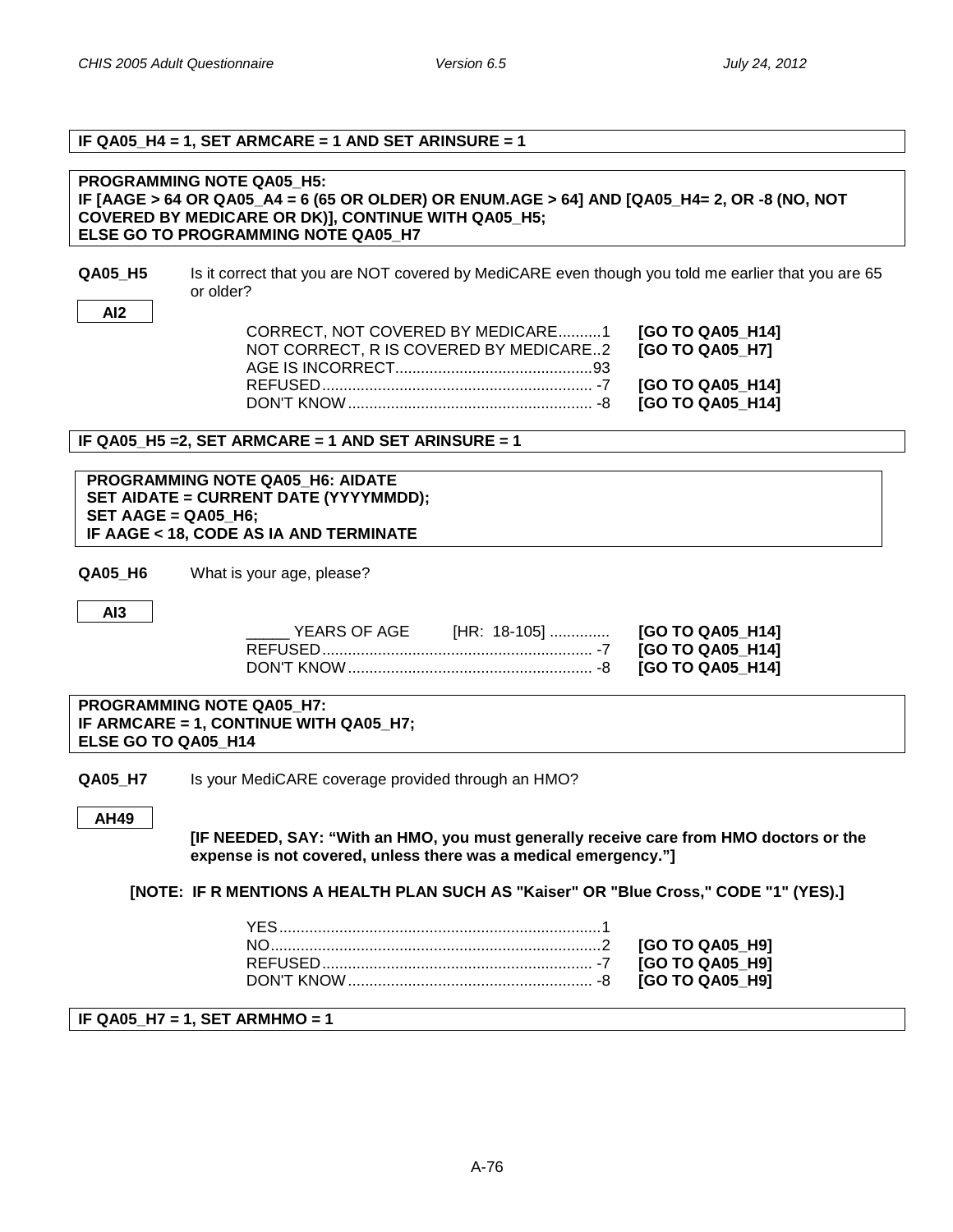### **QA05\_H8** What is the name of your MediCARE HMO plan?

#### **AH50**

| BLUE CROSS/CALIFORNIACARE2<br>AETNA/US HEALTHCARE/PRUDENTIAL6<br>(NAME OF COUNTY MEDI-CAL PLAN) 10 | [GO TO PN QA05 H10] |
|----------------------------------------------------------------------------------------------------|---------------------|
|                                                                                                    |                     |
|                                                                                                    |                     |

**QA05\_H9** Some people who are eligible for MediCARE also have private insurance that is sometimes called Medigap or Medicare Supplement. Do you have this type of health insurance?

```
AI4
```
**[IF NEEDED, SAY: "These are policies that cover health care costs not covered by MediCARE alone"]**

#### **IF QA05\_H9 = 1, SET ARSUPP = 1. PROGRAMMING NOTE QA05\_H10: IF QA05\_H7 = 1 (MEDICARE HMO) CONTINUE WITH QA05\_H11 AND DISPLAY "MediCARE HMO" IF QA05\_H9 = 1 (HAS SUPPLEMENT) CONTINUE WITH QA05\_H11 AND DISPLAY "MediCARE Supplement plan" ELSE GO TO QA05\_H14**

**QA05\_H10** For the {MediCARE HMO/MediCARE Supplement plan}, did you sign up directly, or did you get this insurance through a current employer, a former employer, a union, a family business, AARP, or some other way?

**AH52**

**[IF NEEDED, SAY "AARP stands for the American Association of Retired Persons"]**

| PROFESSIONAL/FRATERNAL ORGANIZATION9 |
|--------------------------------------|
|                                      |
|                                      |
|                                      |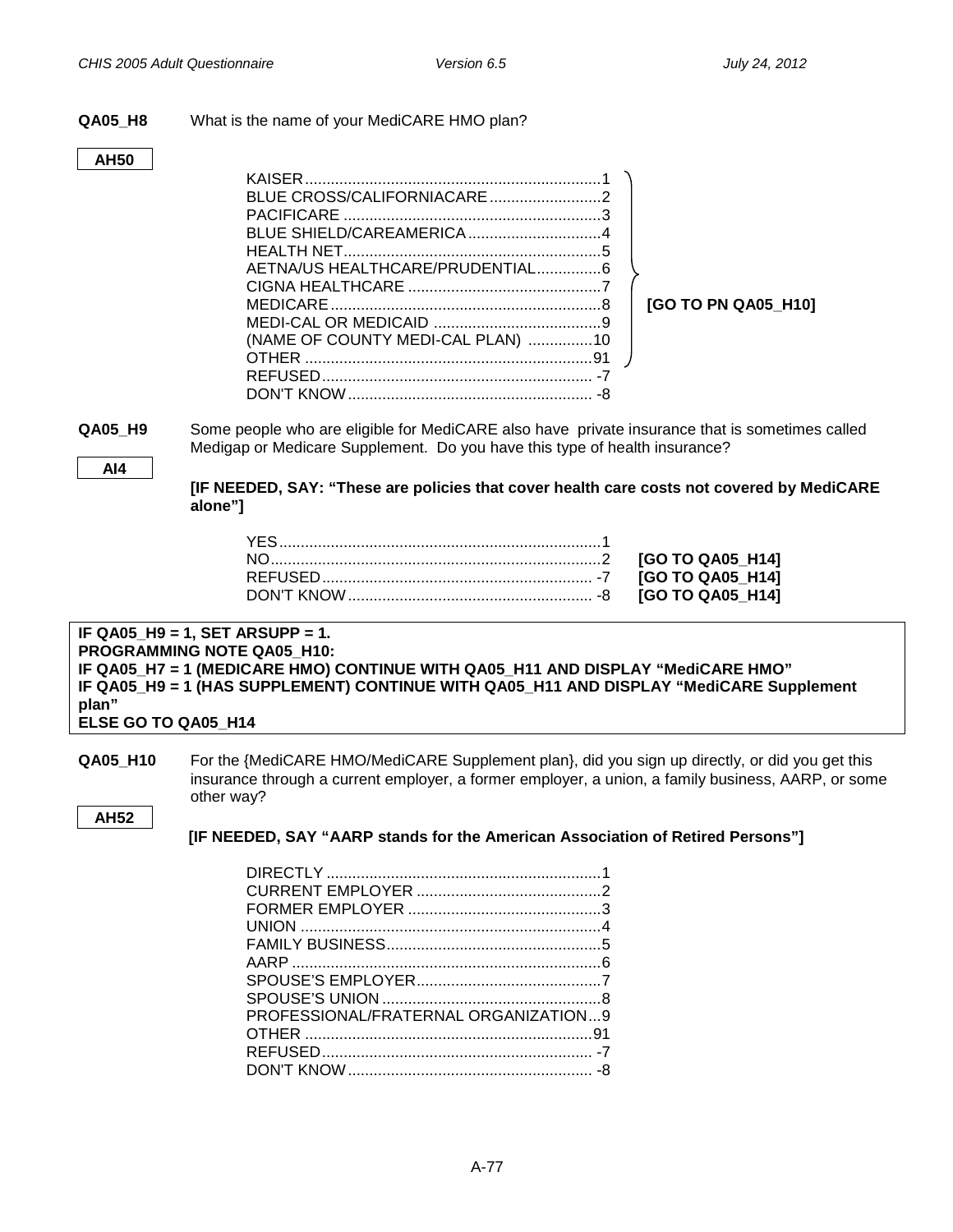**QA05\_H11** Do you pay any or all of the premium or cost for this health plan? Do not include the cost of any copays or deductibles you or your family may have had to pay.

## **AH53**

**[IF NEEDED, SAY: "Copays are the partial payments you make for your health care each time you see a doctor or use the health care system, while someone else pays for your main health care coverage."**

**"A deductible is the amount you pay for medical care before your health plan starts paying."**

**"Premium is the monthly charge for the cost of your health insurance plan."]**

**QA05\_H12** Does anyone else, such as an employer, a union, or professional organization pay all or some portion of the premium or cost for this health plan?

| <b>IGO TO PN QA05 H141</b> |
|----------------------------|
|                            |

#### **QA05\_H13** Who is that?

```
AH55
```
**AH54**

**[IF NEEDED, SAY "WHO BESIDES YOURSELF PAYS ANY PORTION OF THAT COST FOR THAT PLAN, SUCH AS YOUR EMPLOYER, A UNION, OR PROFESSIONAL ORGANIZATION?]**

| SPOUSE'S CURRENT EMPLOYER4           |  |
|--------------------------------------|--|
|                                      |  |
| PROFESSIONAL/FRATERNAL ORGANIZATION6 |  |
| MEDICAID/MEDI-CAL ASSISTANCE 7       |  |
|                                      |  |
|                                      |  |
|                                      |  |
|                                      |  |
|                                      |  |
|                                      |  |

**IF QA05\_H13 = 7, SET ARMCAL = 1 IF QA05\_H13 =8, SET ARHFAM = 1**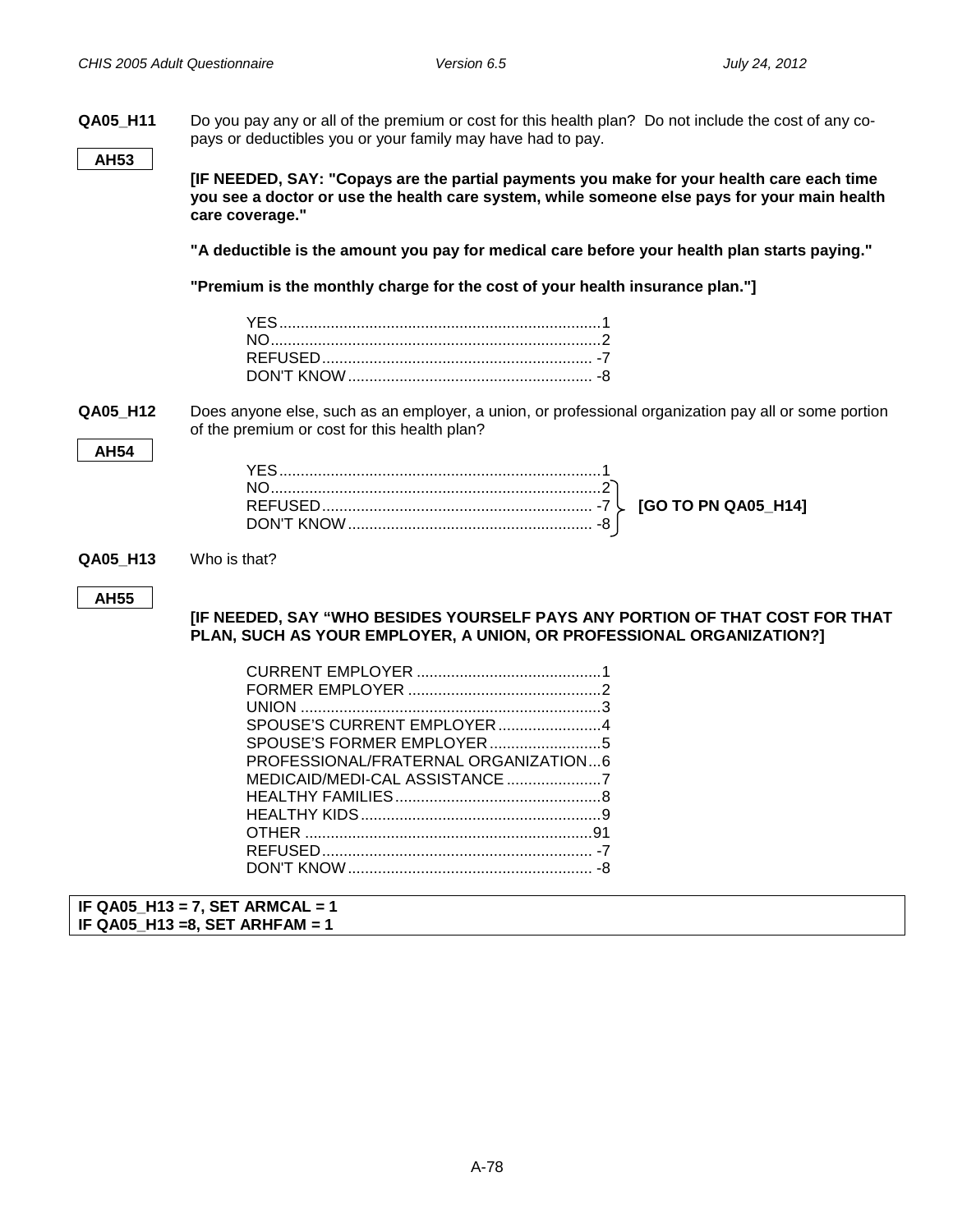#### **PROGRAMMING NOTE QA05\_H14: IF ARMCAL = 1, DISPLAY "Is it correct that you are"; ELSE DISPLAY "Are you"**

**QA05 H14** {Is it correct that you are/Are you} covered by Medi-CAL?

**AI6**

**[IF NEEDED, SAY: "A plan for certain low-income children and their families, pregnant women, and disabled or elderly people."]**

**[NOTE: Include HMO or managed care plans, as well as the traditional Medi-CAL]**

**IF QA05\_H14 = 1, SET ARMCAL = 1 AND SET ARINSURE = 1 IF ARMCAL = 1 AND QA05\_H15 = 2, SET ARMCAL = 0**

**PROGRAMMING NOTE QA05\_H15: IF AAGE > 18 OR [QA05\_4 <> -7 OR -8 (REF/DK)] OR ENUM.AGE > 18 OR IF AGE IS UNKNOWN, GO TO QA05\_H16; ELSE IF [AAGE = 18 OR QA05\_A4 = 1 (BETWEEN 18 AND 29) OR ENUM.AGE = 18] AND ARHFAM = 1, CONTINUE WITH QA05\_H15 AND DISPLAY: "Is it correct, then, that you are"; ELSE IF [AAGE = 18 OR QA05\_A4 = 1 (BETWEEN 18 AND 29) OR ENUM.AGE = 18], CONTINUE WITH QA05\_H15 AND DISPLAY: "Are you"**

**QA05\_H15** {Is it correct, then, that you are/Are you} covered by the Healthy Families Program?

**AI7**

**[IF NEEDED, SAY: "Healthy Families is a state program that pays for health insurance for children up to age 19."]**

**IF QA05\_H15 = 1, SET ARHFAM = 1 AND SET ARINSURE = 1 IF ARHFAM = 1 AND QA05\_H15 = 2, SET ARHFAM = 0**

**PROGRAMMING NOTE QA05\_H16 IF ARSUPP = 1, DISPLAY "Besides the Medicare supplemental plan you told me about" and "any other" IF ARMHMO = 1, DISPLAY "Besides the Medicare HMO plan you told me about"**

**QA05\_H16** {Besides the Medicare supplemental plan you told me about,} Are you covered by {any other / a} health insurance plan or HMO through a current or former employer or union?

**AI8**

**[IF NEEDED, SAY: "…either through your own or someone else's employment?"]**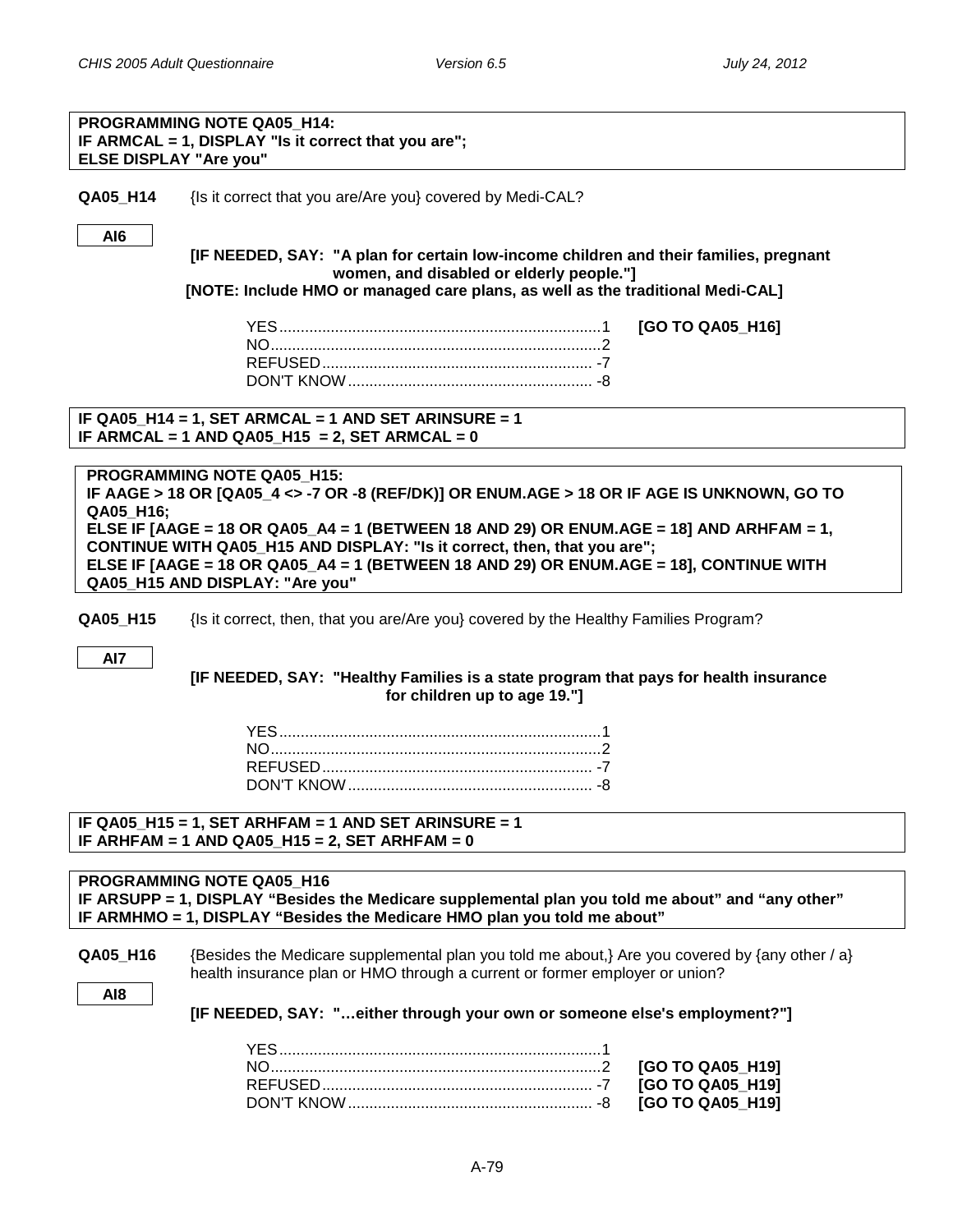#### **QA05\_H17** Was this plan obtained in your own name or in the name of someone else?

```
AI9
```
#### **[PROBE: "Even someone who does not live in this household?"]**

#### **IF QA05\_H17 = 1, AREMPOWN = 1 AND SET ARINSURE = 1 IF QA05\_H17 = [2, -7, -8], AREMPOTH = 1 AND SET ARINSURE = 1**

 **PROGRAMMING NOTE QA05\_H18: \*\*IF QA05\_A15 = 1 (R HAS SPOUSE) OR IF QA05\_G12 = 1 (LIVING WITH PARENTS), CONTINUE WITH QA05\_H18; ELSE GO TO QA05\_H20; IF QA05\_A15 = 1 AND R IS MALE, DISPLAY "wife's; IF QA05\_A15 = 1 AND R IS FEMALE, DISPLAY "husband's; IF QA05\_G12 = 1, DISPLAY "parent's"; IF QA05\_A15 = 1 AND QA05\_G12 = 1, DISPLAY "or"**

**QA05\_H18** Is the plan in your (husband's/wife's) (or) (parent's) name?

#### **AI9A**

**IF QA05\_H18 = 1, SET AREMPSP = 1 AND SET AREMPOTH = 0 IF QA05\_H18 = 2, SET AREMPPAR = 1 AND SET AREMPOTH = 0**

#### **PROGRAMMING NOTE QA05\_H19: IF ARINSURE NE 1 (NO COVERAGE FROM MEDICARE, MEDI-CAL, HEALTHY FAMILIES AND EMPLOYER), CONTINUE WITH QA05\_H19; ELSE GO TO QA05\_H22**

**QA05\_H19** Are you covered by a health insurance plan that you purchased directly from an insurance company or HMO?

**AI11**

**IF NEEDED SAY "Don't include a plan that pays only for certain illnesses such as cancer or stroke, or only gives you "extra cash" if you are in a hospital."**

#### **IF QA05\_H19 = 1, SET ARDIRECT = 1 AND SET ARINSURE = 1**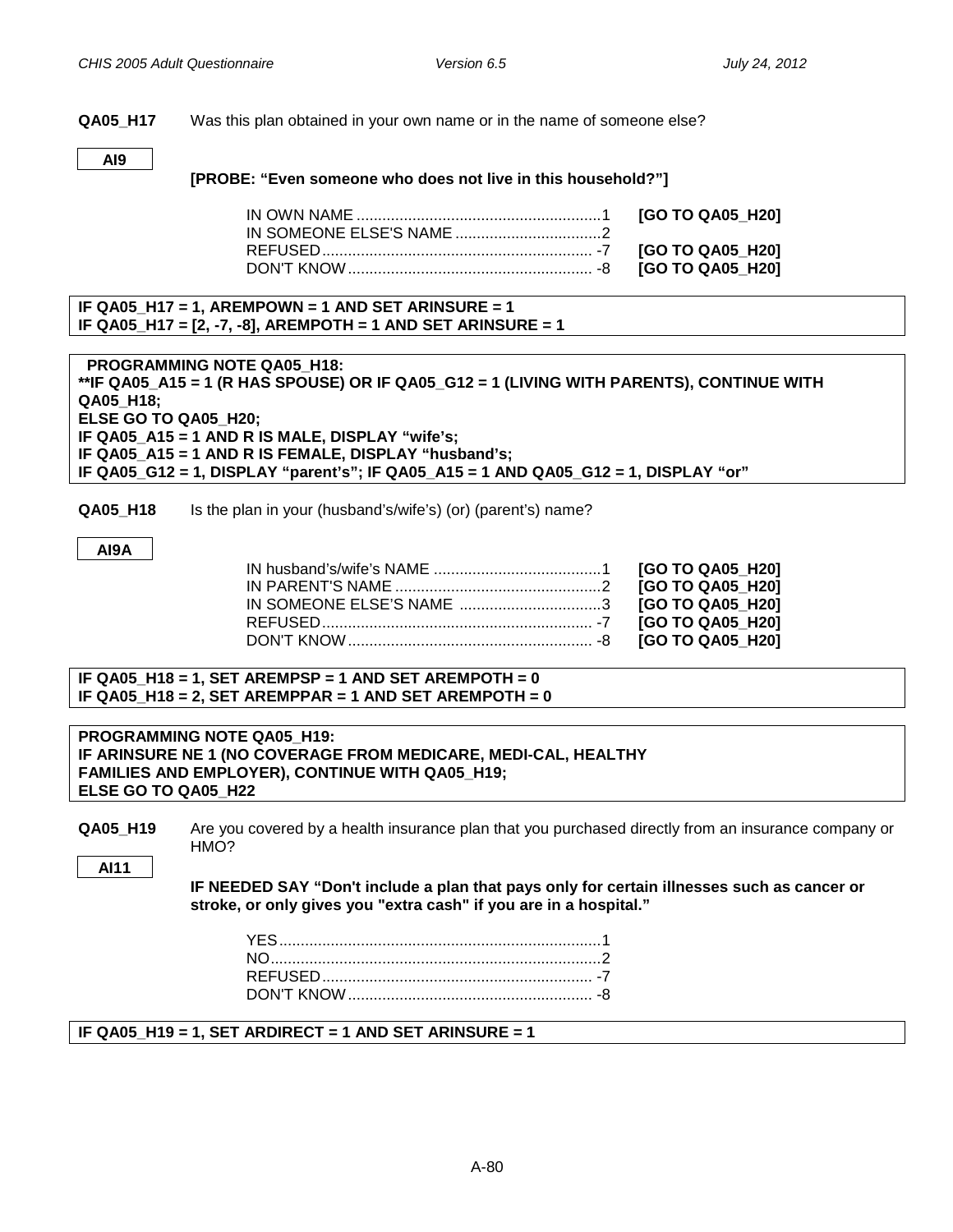## **PROGRAMMING NOTE QA05\_H20: IF QA05\_H16 = 1 (YES, EMPLOYER-BASED COVERAGE) OR QA05\_H19 = 1 (YES, PURCHASED OWN COVERAGE), CONTINUE WITH QA05\_H20; ELSE GO TO QA05\_H22 QA05\_H20** Do you pay any or all of the premium or cost for this health plan? Do not include the cost of any copays or deductibles you or your family may have had to pay. **AH57 [IF NEEDED, SAY: "Copays are the partial payments you make for your health care each time you see a doctor or use the health care system, while a health plan pays for your main health care coverage." "A deductible is the amount you pay for medical care before your health plan starts paying." "Premium is the monthly charge for the cost of your health insurance plan."]** YES...........................................................................1 NO.............................................................................2 REFUSED............................................................... -7 DON'T KNOW......................................................... -8 **QA05\_H21** Does anyone else, such as an employer, a union, or professional organization pay all or some portion of the premium or cost for this health plan? **AH58** YES...........................................................................1 NO.............................................................................2 REFUSED............................................................... -7 **[GO TO PN QA05\_H23]** DON'T KNOW......................................................... -8 **QA05\_H22** Who is that? **AH56 [IF NEEDED, SAY "WHO BESIDES YOURSELF PAYS ANY PORTION OF THAT COST FOR THAT PLAN, SUCH AS YOUR EMPLOYER, A UNION, OR PROFESSIONAL ORGANIZATION?]** CURRENT EMPLOYER ...........................................1 FORMER EMPLOYER .............................................2 UNION ......................................................................3 SPOUSE'S CURRENT EMPLOYER........................4 SPOUSE'S FORMER EMPLOYER..........................5 PROFESSIONAL/FRATERNAL ORGANIZATION...6 MEDICAID/MEDI-CAL ASSISTANCE ......................7 HEALTHY FAMILIES................................................8 MEDICARE...............................................................9 HEALTHY KIDS......................................................10 OTHER ...................................................................91 REFUSED............................................................... -7 DON'T KNOW......................................................... -8 **IF QA05\_H22 = 1, SET AREMPOWN = 1**

**IF QA05\_H22= 4, SET AREMPSP = 1 IF QA05\_H22 = 9, SET ARMCARE = 1 AND SET ARDIRECT = 0 IF QA05\_H22 = 7, SET ARMCAL = 1 AND SET ARDIRECT = 0 IF QA05\_H22 = 8, SET, ARHFAM = 1 AND SET ARDIRECT = 0**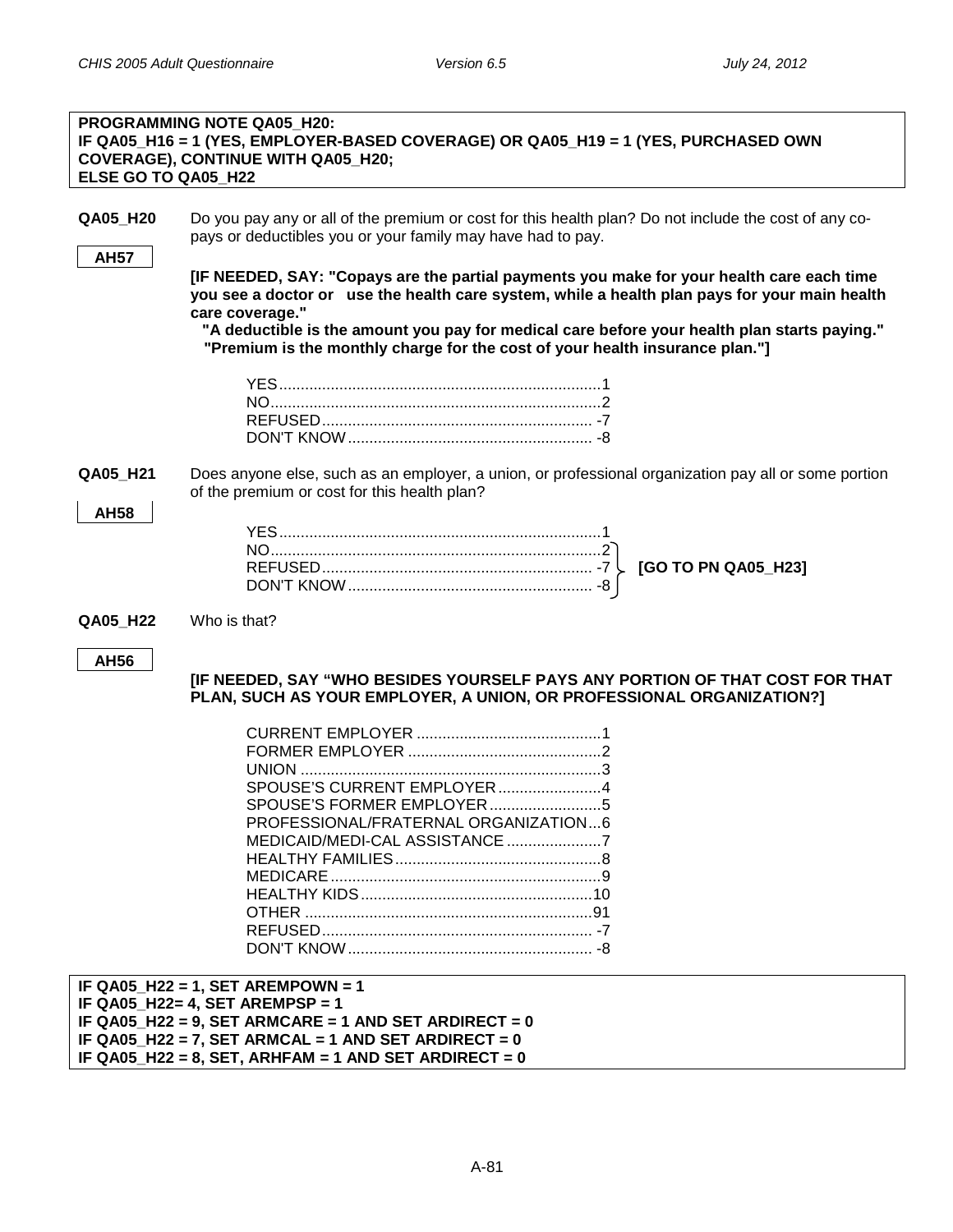| <b>PROGRAMMING NOTE QA05 H23:</b><br>IF [QA05_G22 =1 (R WORKED LAST WEEK) OR QA05_G23 =1 (R USUALLY WORKS)] AND AREMPOWN NE 1,<br><b>CONTINUE WITH QA05 H23;</b><br>ELSE GO TO PROGRAMMING NOTE QA05 H27 |                                                                                                                                                                                                     |                                                                                                                                                               |
|----------------------------------------------------------------------------------------------------------------------------------------------------------------------------------------------------------|-----------------------------------------------------------------------------------------------------------------------------------------------------------------------------------------------------|---------------------------------------------------------------------------------------------------------------------------------------------------------------|
| QA05_H23                                                                                                                                                                                                 | Does your employer offer health insurance to any of its employees?                                                                                                                                  |                                                                                                                                                               |
| AI13                                                                                                                                                                                                     |                                                                                                                                                                                                     | [GO TO PN QA05_H27]<br>[GO TO PN QA05_H27]<br>[GO TO PN QA05 H27]                                                                                             |
| QA05_H24                                                                                                                                                                                                 | Are you eligible to be in this plan?                                                                                                                                                                |                                                                                                                                                               |
| AI14                                                                                                                                                                                                     |                                                                                                                                                                                                     | [GO TO QA05_H26]<br>[GO TO PN QA05 H27]                                                                                                                       |
| QA05_H25                                                                                                                                                                                                 | What is the one main reason why you aren't in this plan?                                                                                                                                            |                                                                                                                                                               |
| AI15                                                                                                                                                                                                     | DIDN'T LIKE PLAN OFFERED 3<br>DON'T NEED OR BELIEVE IN<br>OTHER (SPECIFY): _________________________.91                                                                                             | [GO TO PN QA05 H27]<br>[GO TO PN QA05 H27]<br>[GO TO PN QA05 H27]<br>[GO TO PN QA05_H27]<br>[GO TO PN QA05_H27]<br>[GO TO PN QA05_H27]<br>[GO TO PN QA05_H27] |
| QA05_H26                                                                                                                                                                                                 | What is the ONE main reason why you are not eligible for this plan?                                                                                                                                 |                                                                                                                                                               |
| <b>AI15A</b>                                                                                                                                                                                             | HAVEN'T YET WORKED FOR THIS<br><b>EMPLOYER LONG ENOUGH TO BE COVERED .1</b><br>CONTRACT OR TEMPORARY EMPLOYEES<br>DON'T WORK ENOUGH HOURS PER WEEK<br>OTHER (SPECIFY): _________________________.91 |                                                                                                                                                               |

DON'T KNOW......................................................... -8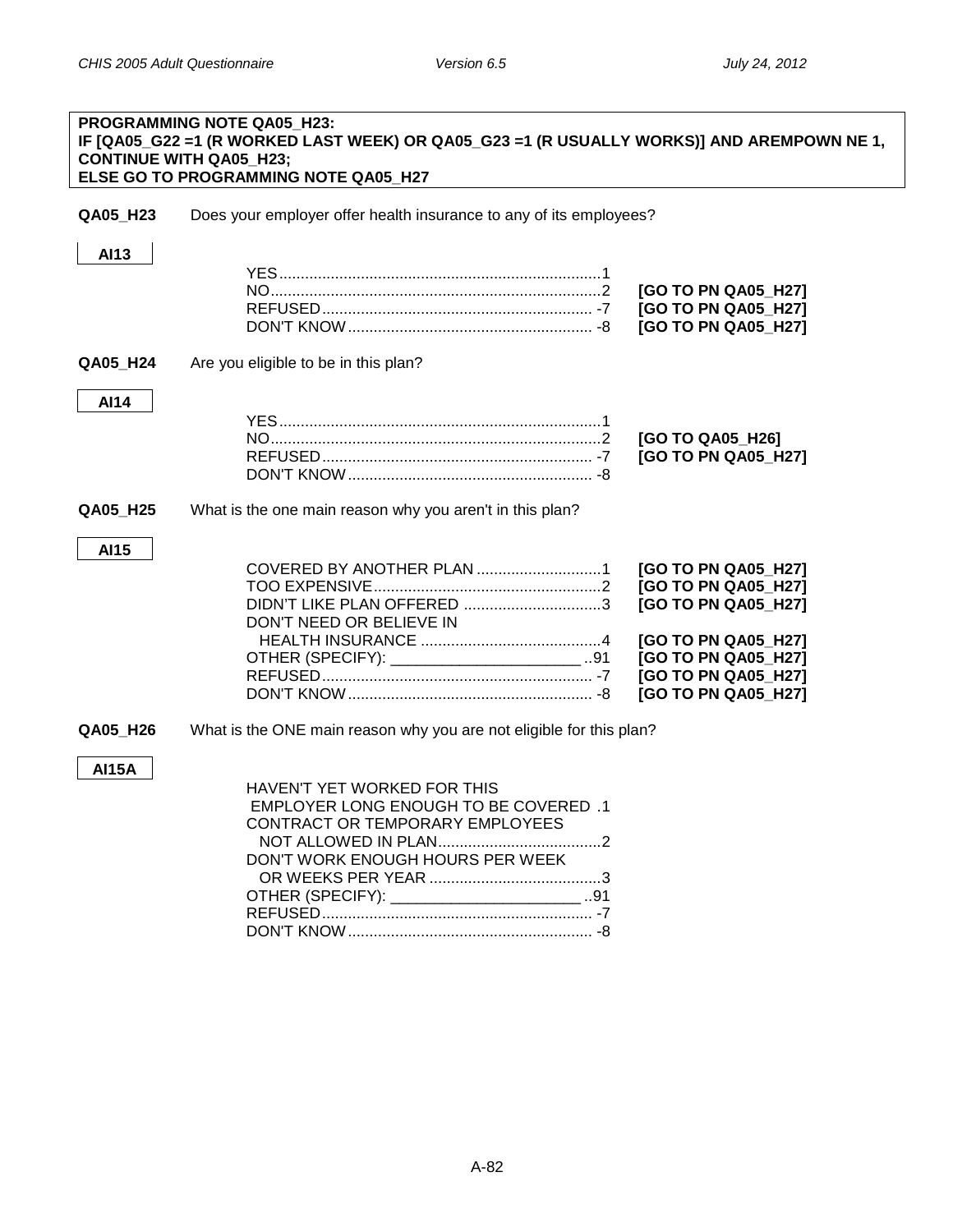#### **PROGRAMMING NOTE QA05\_H27: IF ARINSURE NE 1, (NO COVERAGE FROM MEDICARE, MEDI-CAL, HEALTHY FAMILIES, EMPLOYER, OR PRIVATE PLAN), CONTINUE WITH QA05\_H27; ELSE GO TO PROGRAMMING NOTE QA05\_H28**

**QA05 H27** Are you covered by CHAMPUS/CHAMP-VA, TRICARE, VA or some other military health care?

**AI16**

#### **IF QA05\_H27 = 1, SET ARMILIT = 1 AND SET ARINSURE = 1**

**PROGRAMMING NOTE QA05\_H28: IF ARINSURE NE 1 (NO COVERAGE FROM MEDICARE, MEDI-CAL, HEALTHY FAMILIES, EMPLOYER, PRIVATE PLAN, OR MILITARY PLAN), CONTINUE WITH QA05\_H28; ELSE GO TO PROGRAMMING NOTE QA05\_H34**

**QA05\_H28** Are you covered by some other government health plan, such as AIM, "Mister MIP," the Family PACT program, or something else?

**AI17**

**[IF NEEDED, SAY: "AIM means Access for Infants and Mothers; 'Mister MIP' or MRMIP means Major Risk Medical Insurance Program; and Family PACT is the state program that pays for contraception/reproductive health services for uninsured lower income women and men."]**

#### **IF QA05\_H28= 1, SET AROTHGOV = 1 AND SET ARINSURE = 1**

**QA05\_H29** ASK IF NECESSARY: "What is the name of this plan?"

**AI17A**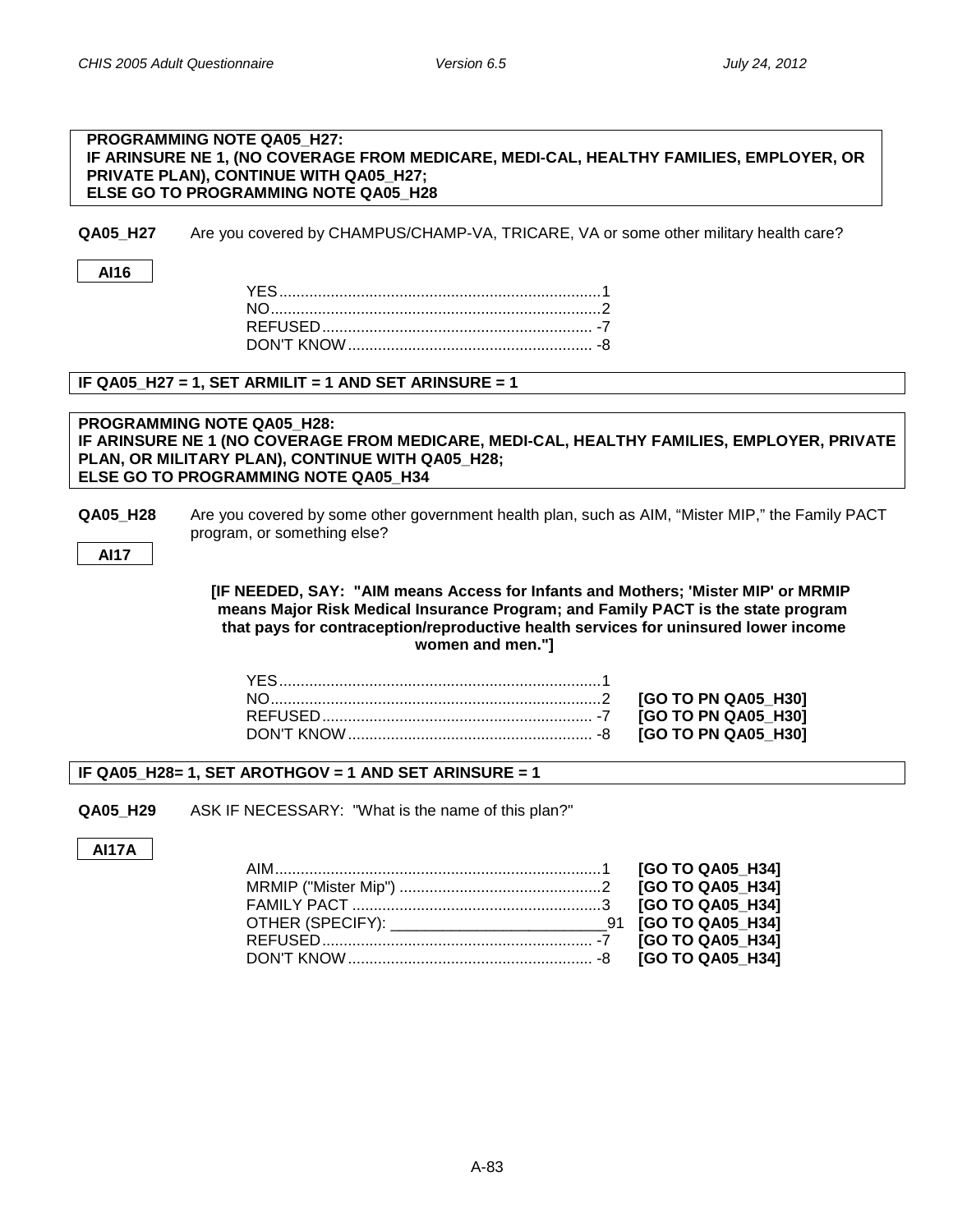## **PROGRAMMING NOTE QA05\_H30: IF ARINSURE NE 1 (NO COVERAGE FROM MEDICARE, MEDI-CAL, HEALTHY FAMILIES, EMPLOYER, PRIVATE PLAN, MILITARY PLAN, AND OTHER GOVERNMENT PLAN), CONTINUE WITH QA05\_H30; ELSE GO TO PROGRAMMING NOTE QA05\_H34 QA05 H30** Do you have any health insurance coverage through a plan that I missed? **AI18** YES...........................................................................1 NO.............................................................................2 **[GO TO PN QA05\_H34]** REFUSED............................................................... -7 **[GO TO PN QA05\_H34]** DON'T KNOW......................................................... -8 **[GO TO PN QA05\_H34] QA05 H31** What type of health insurance do you have? **AI19 [CODE ALL THAT APPLY. CTRL-P TO EXIT.] [PROBE: "Any others?"] [NOTE: IF R GIVES NAME OF PRIVATE PLAN, THEN PROBE: "Do you get this plan through a current or former employer/union, through a school, professional association, trade group, or other organization, or directly from the health plan?** THROUGH CURRENT OR FORMER EMPLOYER/UNION .................................................1 THROUGH SCHOOL, PROFESSIONAL ASSOCIATION, TRADE GROUP, OR OTHER ORGANIZATION ...............................2

| LIVIF LU I LIVUINIUIN                 |  |
|---------------------------------------|--|
| THROUGH SCHOOL, PROFESSIONAL          |  |
| ASSOCIATION, TRADE GROUP,             |  |
|                                       |  |
| PURCHASED DIRECTLY FROM HEALTH PLAN   |  |
|                                       |  |
|                                       |  |
|                                       |  |
|                                       |  |
| CHAMPUS/CHAMP-VA, TRICARE, VA         |  |
| OR SOME OTHER MILITARY HEALTH CARE  7 |  |
| INDIAN HEALTH SERVICE, TRIBAL HEALTH  |  |
| PROGRAM OR URBAN INDIAN CLINIC 8      |  |
|                                       |  |
| OTHER GOVERNMENT HEALTH PLAN91        |  |
| OTHER NON-GOVERNMENT HEALTH PLAN 92   |  |
|                                       |  |
|                                       |  |
|                                       |  |

| IF QA05 $H31 = 1$ , SET AREMPOTH = 1 AND SET ARINSURE = 1                    |
|------------------------------------------------------------------------------|
| IF QA05_H31 = 2, SET AROTHER = 1 AND SET ARINSURE = 1                        |
| IF QA05 H31 = 3, SET ARDIRECT = 1 AND SET ARINSURE = 1                       |
| IF QA05 H31 = 4, SET ARMCARE = 1 AND SET ARINSURE = 1                        |
| IF QA05 H31 = 5, SET ARMCAL = 1 AND SET ARINSURE = 1                         |
| IF QA05 H31 = 6, SET ARHFAM = 1 AND SET ARINSURE = 1                         |
| IF QA05 H31 = 7, SET ARMILIT = 1 AND SET ARINSURE = 1                        |
| IF QA05 H31 = 8, SET ARIHS = 1                                               |
| IF QA05_H31 = 91, SET AROTHGOV = 1 AND SET ARINSURE = 1                      |
| IF QA05_H31 = 92 OR QA05_H29 = [-7,-8], SET AROTHER = 1 AND SET ARINSURE = 1 |
|                                                                              |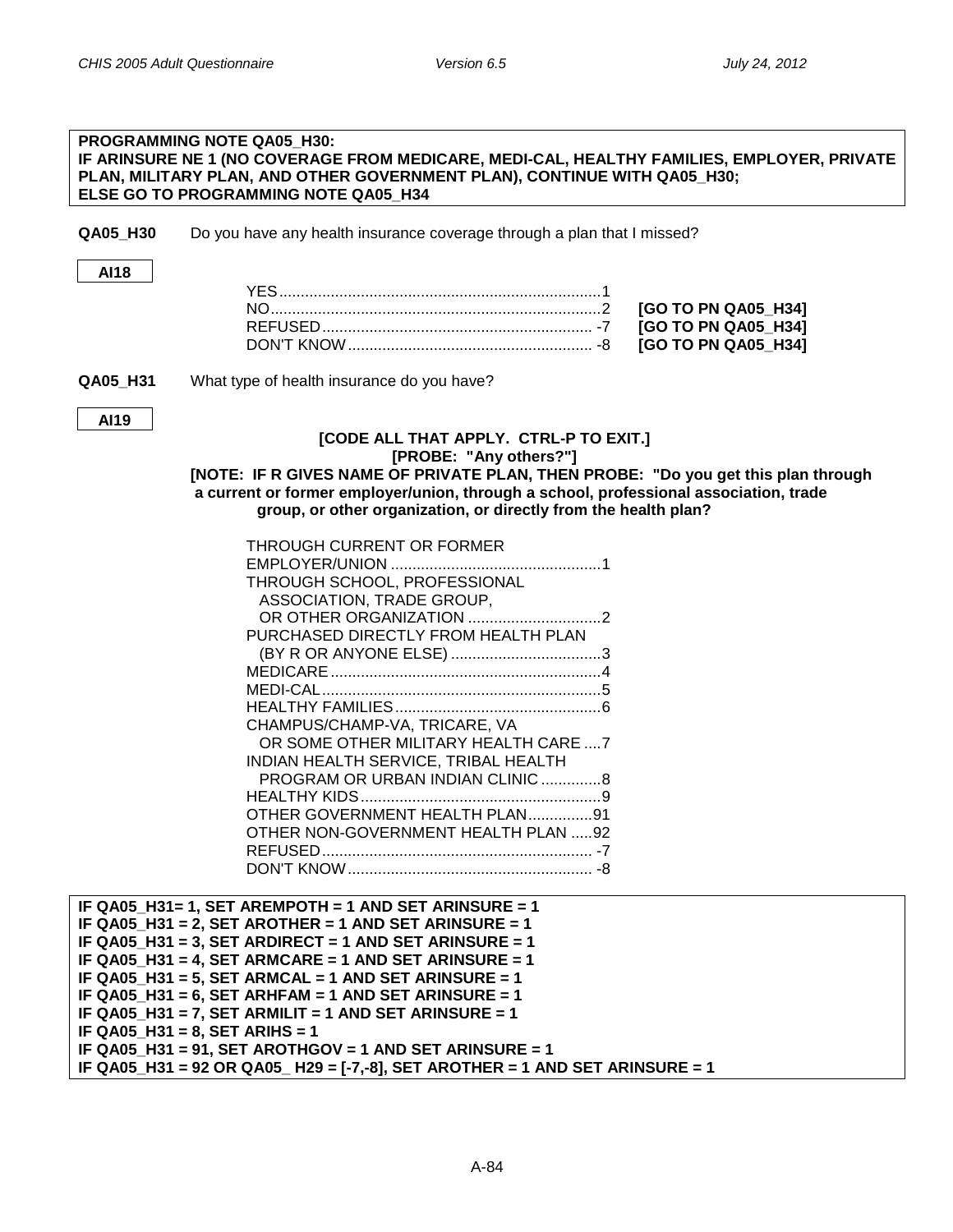#### **PROGRAMMING NOTE QA05\_H32 IF QA05\_H31 = 1 CONTINUE WITH QA05\_H32; ELSE GO TO PROGRAMMING NOTE QA05\_H34**

**QA05 H32** Was this plan obtained in your own name or in the name of someone else?

## **AH59**

**[PROBE: "Even someone who does not live in this household?"]**

#### **IF QA05\_H32 = 1, AREMPOWN = 1 AND SET ARINSURE = 1 IF QA05\_H32 = [2, -7, -8], AREMPOTH = 1 AND SET ARINSURE = 1**

**PROGRAMMING NOTE QA05\_H33: \*\*IF QA05\_A15 = 1 (R HAS SPOUSE) OR IF QA05\_G12 = 1 (LIVING WITH PARENTS), CONTINUE WITH QA05\_H33; ELSE GO TO PROGRAMMING NOTE QA05\_H34; IF QA05\_A15 = 1 AND R IS MALE, DISPLAY "wife's; IF QA05\_A15 = 1 AND R IS FEMALE, DISPLAY "husband's; IF QA05\_G12 = 1, DISPLAY "parent's"; IF QA05\_A15 = 1 AND QA05\_G12 = 1, DISPLAY "or"**

**QA05\_H33** Is the plan in your (husband's/wife's) (or) (parent's) name?

#### **AH60**

#### **IF QA05\_H33 = 1, SET AREMPSP = 1 AND SET AREMPOTH = 0 IF QA05\_H33 = 2, SET AREMPPAR = 1 AND SET AREMPOTH = 0**

**PROGRAMMING NOTE QA05\_H34:** IF ARIHS = 0 AND QA05 A8 = 4 (AMERCAN INDIAN OR ALASKA NATIVE), CONTINUE WITH QA05 H34; **ELSE GO TO PROGRAMMING NOTE QA05\_H35**

**QA05\_H34** Are you covered by the Indian Health Service, Tribal Health Program or Urban Indian Clinic?

**AI20**

**IF QA05\_H34 = 1, SET ARIHS = 1**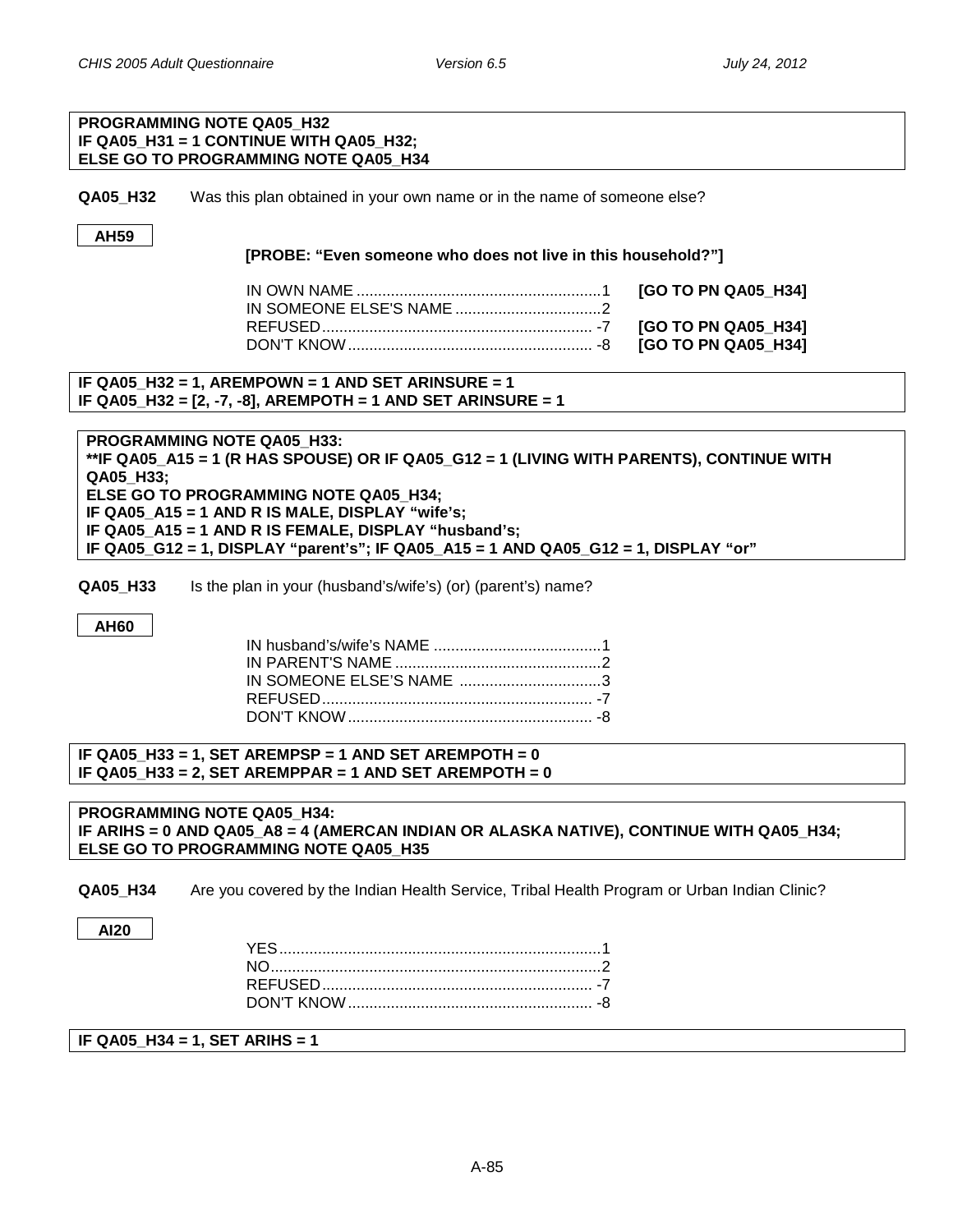#### **PROGRAMMING NOTE QA05\_H35\_INTRO IF QA05\_A15 = 1 (MARRIED) CONTINUE WITH QA05\_H35\_INTRO; ELSE GO TO PROGRAMMING NOTE QA05\_H55**

**QA05 H35 INTRO** These next questions are about the type of health insurance your spouse may have.

## **AI37intro**

**PROGRAMMING NOTE QA05\_H35: IF (QA05\_A15 = 1 (MARRIED) AND ARMCARE = 1 AND/OR SPOUSE AGE 65 OR OLDER, CONTINUE WITH QA05\_H35 AND DISPLAY "You said that you are covered by Medicare." And "also"; ELSE IF (QA05\_A15 = 1 (MARRIED) AND ARMCARE = 0 AND SPOUSE AGE 65 OR OLDER, CONTINUE WITH QA05\_H35 AND DISPLAY "Is {SPOUSE NAME} covered by Medicare?" IF (QA05\_A15 = 1 (MARRIED) AND ARMCARE = 0 AND/OR SPOUSE LESS THAN AGE 65, GO TO QA05\_H38**

**QA05\_H35** You said that you are covered by Medicare. Is {SPOUSE NAME} (also) covered by Medicare?

**AI37**

#### **IF QA05\_H35 = 1, SET SPMCARE = 1 AND SET SPINSURE = 1**

#### **PROGRAMMING NOTE H36**

**IF QA05\_H35 = 1 AND ARMHMO = 1 CONTINUE WITH QA05\_H36;** 

 **IF AR GENDER AND SPOUSE GENDER ARE BOTH KNOW AND AR GENDER NE SP GENDER THE IF QA05\_A5 = 1 (MALE) DISPLAY** "wife"; **IF QA05\_A5 = 2 (FEMALE) DISPLAY** "husband"**; ELSE DISPLAY**  "spouse";

**ELSE GO TO PROGRAMMING NOTE QA05\_H37**

**QA05 H36** You said that your Medicare coverage is provided through an HMO. Is your {husband's/wife's/spouse's} Medicare also provided through an HMO?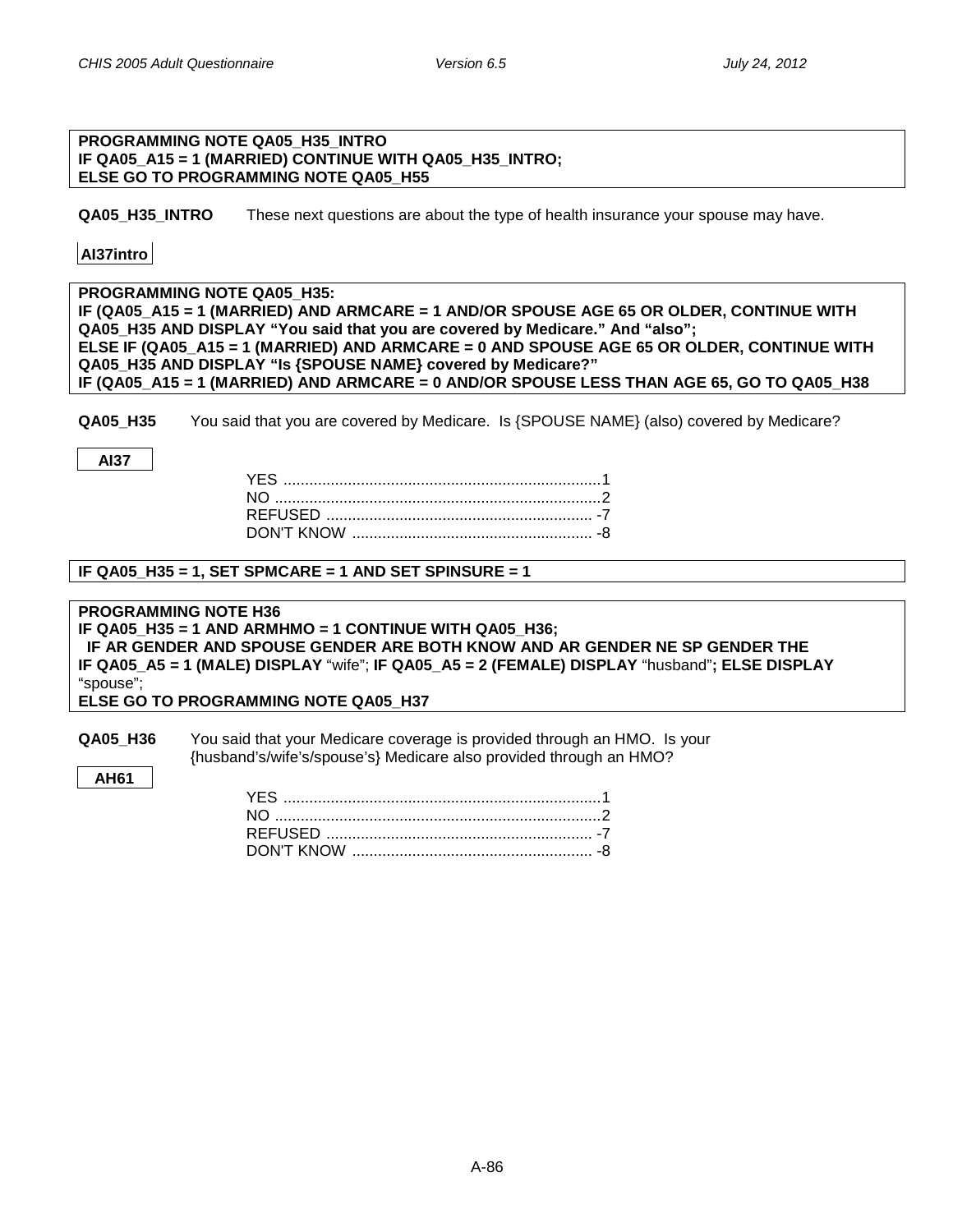#### **PROGRAMMING NOTE H37 IF QA05\_H35 = 1 AND ARMSUPP = 1 CONTINUE WITH QA05\_H37; IF AR GENDER AND SPOUSE GENDER ARE BOTH KNOW AND AR GENDER NE SP GENDER THE IF QA05\_A5 = 1 (MALE) DISPLAY** "wife"; **IF QA05\_A5 = 2 (FEMALE) DISPLAY** "husband"**; ELSE DISPLAY**  "spouse"; **ELSE GO TO PROGRAMMING NOTE QA05\_H38**

#### **QA05\_H37** You said that you have a Medicare Supplement plan. Does your {husband/wife/spouse} [also} have a Medicare supplemental policy?

**A137A**

**PROGRAMMING NOTE QA05\_H38: IF ARMCAL = 1 , CONTINUE WITH QA05\_H38; ELSE GO TO PROGRAMMING NOTE QA05\_H39. IF ARMCARE = 1, THEN DISPLAY** "also".

**AI38**

**QA05\_H38** You said you {also} have Medi-Cal. Is {SPOUSE NAME} also covered by Medi-Cal?

| 138 |  |  |
|-----|--|--|
|     |  |  |
|     |  |  |
|     |  |  |
|     |  |  |

## **IF QA05\_H38 = 1, SET SPMCAL = 1 AND SET SPINSURE = 1**

**PROGRAMMING NOTE QA05\_H39: IF ARHFAM = 1 AND SPOUSE AGE ≤ 18, CONTINUE WITH QA05\_H39; ELSE GO TO PROGRAMMING NOTE QA05\_H40. IF ARMCARE = 1 OR ARMCAL = 1, DISPLAY** "also".

**QA05\_H39** You said you {also} have Healthy Families. Is {SPOUSE NAME} also covered by Healthy Families?

**AI39**

#### **IF QA05\_H39 = 1, SET SPHFAM = 1 AND SET SPINSURE = 1**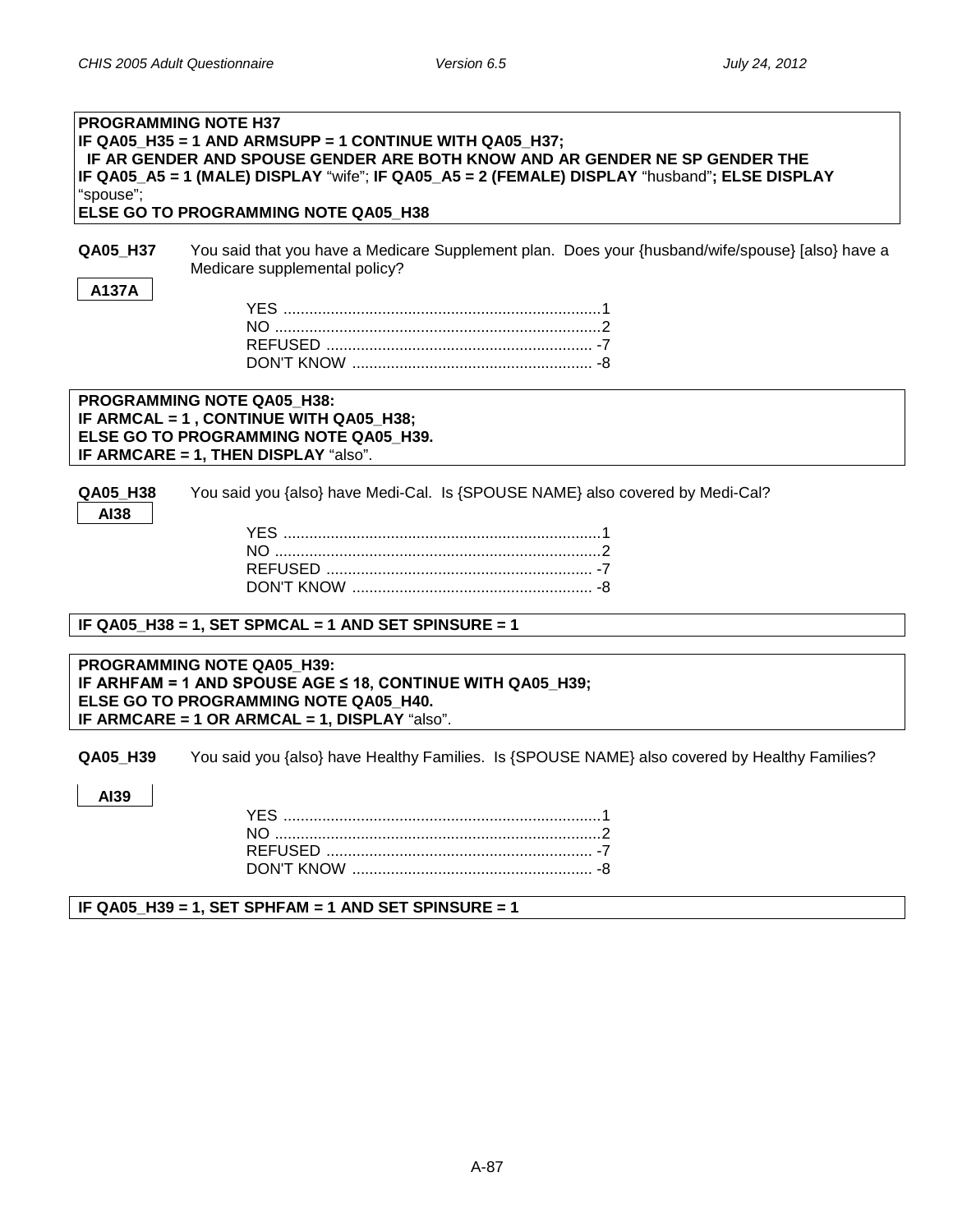$\Box$ 

|              | PROGRAMMING NOTE QA05 H40:<br>IF AREMPOWN =1, CONTINUE WITH QA05_H40;<br>IF ARMCARE = 1 OR AMRCAL = 1 OR ARHFAM = 1, THEN DISPLAY "also"<br>ELSE GO TO PROGRAMMING NOTE QA05_H41 |
|--------------|----------------------------------------------------------------------------------------------------------------------------------------------------------------------------------|
| QA05_H40     | You said you have insurance from YOUR current or former employer or union. Is {SPOUSE NAME}<br>also covered by the insurance from YOUR employer?                                 |
| AI40         |                                                                                                                                                                                  |
|              |                                                                                                                                                                                  |
|              |                                                                                                                                                                                  |
|              |                                                                                                                                                                                  |
|              | IF QA05_H40 = 1, SET SPEMPSP = 1 AND SET SPINSURE = 1                                                                                                                            |
|              |                                                                                                                                                                                  |
|              | PROGRAMMING NOTE QA05 H41:<br>IF QA05_G29 =1 OR 2 (SPOUSE EMPLOYED) OR QA05_G30 = 1 (USUALLY WORKS), CONTINUE WITH<br>QA05 H41:                                                  |
|              | IF QA05_H18 = 1, DISPLAY "You said you have insurance from your {XXX}'s employer or union.";                                                                                     |
|              | IF SPINSURE = 1, THEN DISPLAY "also";                                                                                                                                            |
|              | IF AR GENDER AND SPOUSE GENDER ARE BOTH KNOWN AND AR GENDER NE SP GENDER THEN                                                                                                    |
|              | IF QA05_A5 = 1(MALE), DISPLAY "wife," "she" and "her";                                                                                                                           |
|              | IF QA05_A5 =2 (FEMALE), DISPLAY "husband" "he" and "his"<br>ELSE DISPLAY "spouse," "he or she" and "his or her";                                                                 |
|              | ELSE GO TO PROGRAMMING NOTE QA05_H42                                                                                                                                             |
|              |                                                                                                                                                                                  |
| QA05_H41     | {You said you have insurance from your spouse's employer or union.} Does {SPOUSE NAME} (also)<br>have coverage through {his/her} OWN employer?                                   |
| <b>AI40A</b> |                                                                                                                                                                                  |
|              |                                                                                                                                                                                  |
|              |                                                                                                                                                                                  |
|              |                                                                                                                                                                                  |
|              |                                                                                                                                                                                  |
|              |                                                                                                                                                                                  |
|              | IF QA05_H41 = 1, SET SPEMPOWN = 1 AND SET SPINSURE = 1                                                                                                                           |
|              |                                                                                                                                                                                  |
|              | <b>PROGRAMMING NOTE QA05_H42:</b>                                                                                                                                                |
|              | IF ARDIRECT = 1, CONTINUE WITH QA05 H42;                                                                                                                                         |
|              | ELSE GO TO PROGRAMMING NOTE QA05 H43.                                                                                                                                            |
|              | IF QA05_H4 = 1 (MEDICARE) OR QA05_H14 = 1 (MEDI-CAL) OR QA05_H15 = 1 (HEALTHY FAMILIES) OR                                                                                       |
|              | QA05 H16 = 1 (EMPLOYER BASED), DISPLAY "also."                                                                                                                                   |
| QA05 H42     | You said you {also} have a plan you purchased directly from the insurer. Is {SPOUSE NAME} also<br>covered by this plan?                                                          |
| AI41         |                                                                                                                                                                                  |
|              |                                                                                                                                                                                  |
|              |                                                                                                                                                                                  |
|              |                                                                                                                                                                                  |
|              |                                                                                                                                                                                  |
|              |                                                                                                                                                                                  |
|              | IF QA05_H42 = 1, SET SPDIRECT = 1 AND SET SPINSURE = 1                                                                                                                           |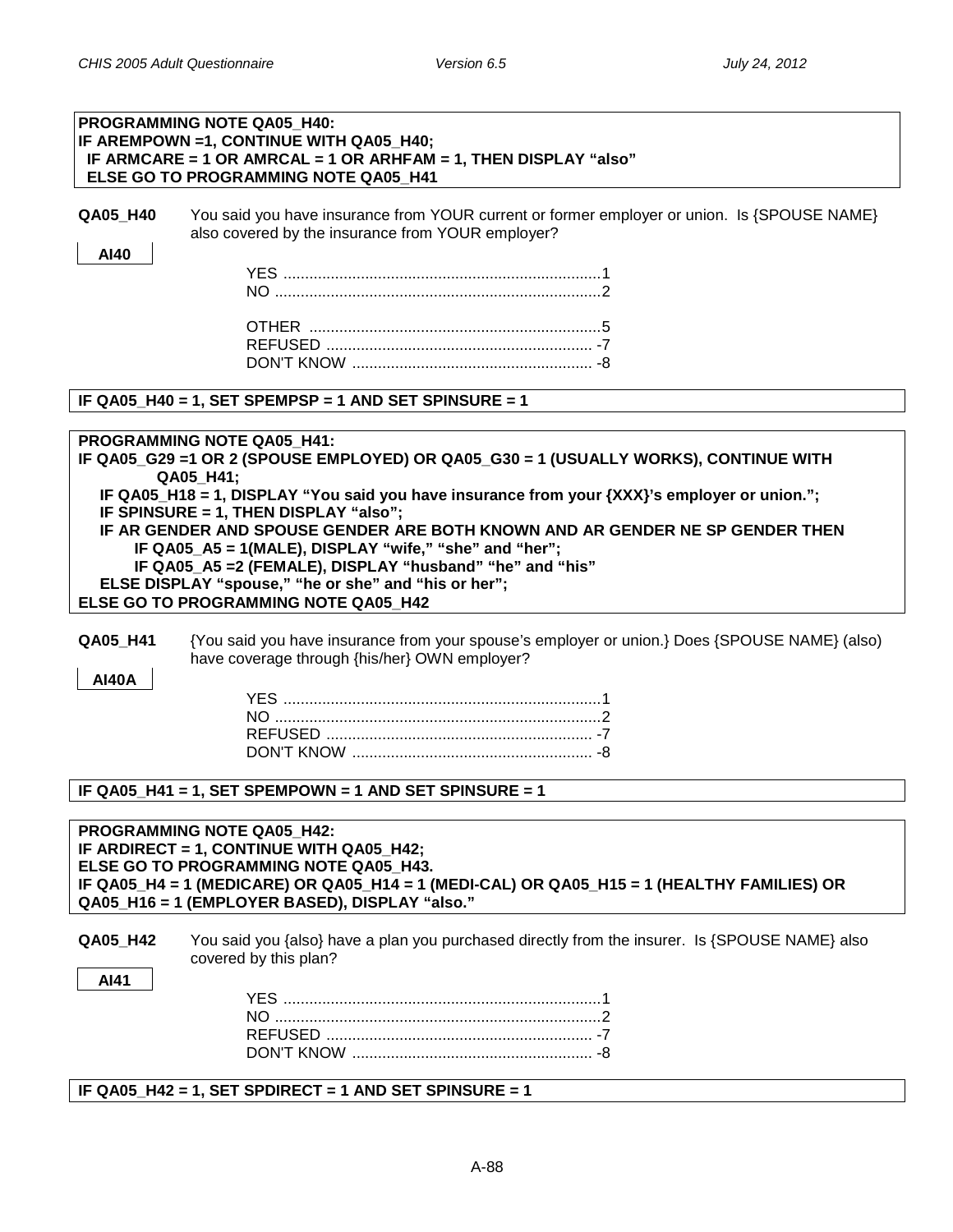|                  | PROGRAMMING NOTE QA05 H43:<br>IF ARMILIT = 1, CONTINUE WITH QA05_H43;                                                                                                                                                 |
|------------------|-----------------------------------------------------------------------------------------------------------------------------------------------------------------------------------------------------------------------|
|                  | ELSE, GO TO PROGRAMMING NOTE QA05_H44.<br>IF ARMCARE = 1 OR ARMCAL = 1 OR ARHFAM = 1 OR ARDIRECT = 1 OR AREMPOWN = 1, DISPLAY "also".                                                                                 |
| QA05_H43<br>AI42 | You said you {also} have health insurance through CHAMPUS/CHAMPUS-VA, VA, TRICARE, or<br>some other military healthcare. Is {SPOUSE NAME} also covered by this plan?                                                  |
|                  |                                                                                                                                                                                                                       |
|                  |                                                                                                                                                                                                                       |
|                  |                                                                                                                                                                                                                       |
|                  | IF QA05_H43 = 1, SET SPMILIT = 1 AND SET SPINSURE = 1                                                                                                                                                                 |
| DISPLAY "also".  | <b>PROGRAMMING NOTE QA05 H44:</b><br>IF AROTHGOV = 1, CONTINUE WITH QA05_H44;<br>ELSE, GO TO PROGRAMMING NOTE QA05 H45.<br>IF ARMCARE = 1 OR ARMCAL = 1 OR ARHFAM = 1 OR ARDIRECT = 1 OR AREMPOWN = 1 OR ARMILIT = 1, |
| <b>QA05 H44</b>  | You said you {also} have health insurance through some government health plan like AIM or Mister<br>MIP. Is {SPOUSE NAME} also covered by this plan?                                                                  |
| <b>AI42A</b>     |                                                                                                                                                                                                                       |
|                  |                                                                                                                                                                                                                       |
|                  |                                                                                                                                                                                                                       |
|                  | IF QA05_H44 = 1, SET SPDOTHGOV = 1 AND SET SPINSURE = 1                                                                                                                                                               |
|                  | PROGRAMMING NOTE QA05 H45:<br>IF SPINSURE NE 1, DISPLAY "any."<br>ELSE DISPLAY "through any other source."                                                                                                            |
| QA05 H45         | Does {SPOUSE NAME} have {any} health insurance coverage {through any other source}?                                                                                                                                   |
| AI46             | [GO TO QA05 H47]<br>[GO TO QA05_H51]<br>[GO TO QA05 H51]                                                                                                                                                              |
|                  |                                                                                                                                                                                                                       |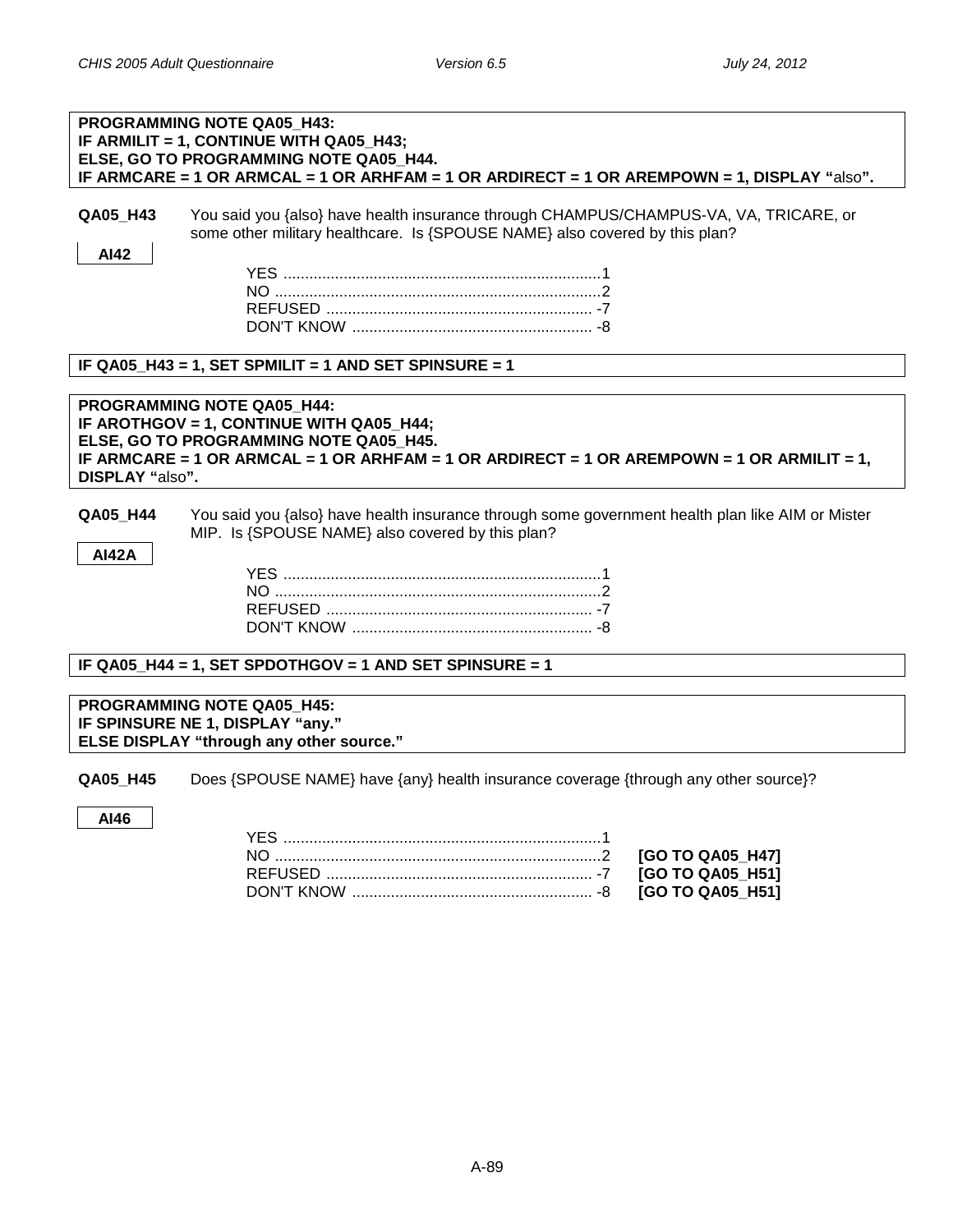#### **QA05\_H46** What type of health insurance does {he/she} have?

**AI47**

#### **[CODE ALL THAT APPLY. CTRL-P TO EXIT.] [PROBE: "Any others?"]**

**[IF NEEDED, SAY: "Such as from a current or former employer, or that they purchased directly from a health plan."]**

**[NOTE: IF R GIVES NAME OF PRIVATE PLAN, THEN PROBE: "Did {he/she} get this plan through a current or former employer/union, through a school, professional association, trade group, or other organization, or directly from the health plan?]**

| THROUGH CURRENT OR FORMER            |                  |
|--------------------------------------|------------------|
|                                      | [GO TO QA05_H49] |
| THROUGH SCHOOL, PROFESSIONAL         |                  |
| ASSOCIATION, TRADE GROUP OR          |                  |
|                                      |                  |
| PURCHASED DIRECTLY FROM HEALTH PLAN  |                  |
|                                      |                  |
|                                      |                  |
|                                      |                  |
|                                      |                  |
| CHAMPUS/CHAMP-VA, TRICARE, VA OR     |                  |
| SOME OTHER MILITARY HEALTH CARE7     |                  |
| INDIAN HEALTH SERVICE, TRIBAL HEALTH |                  |
| PROGRAM OR URBAN INDIAN CLINIC 8     |                  |
|                                      |                  |
| OTHER GOVERNMENT HEALTH PLAN91       |                  |
| OTHER NON-GOVERNMENT HEALTH PLAN 92  |                  |
| REFUSED                              |                  |
|                                      |                  |
|                                      |                  |

**IF QA05\_H46 = 1, SET SPEMPOTH = 1 AND SET SPINSURE = 1 IF QA05\_H46 = 2, SET SPOTHER = 1 AND SET SPINSURE = 1 IF QA05\_H46 = 3, SET SPDIRECT = 1 AND SET SPINSURE = 1 IF QA05\_H46 = 4, SET SPMCARE = 1 AND SET SPINSURE = 1 IF QA05\_H46 = 5, SET SPMCAL = 1 AND SET SPINSURE = 1 IF QA05\_H46 = 6, SET SPHFAM = 1 AND SET SPINSURE = 1 IF QA05\_H46 = 7, SET SPMILIT = 1 AND SET SPINSURE = 1 IF QA05\_H46 = 8, SET SPIHS = 1 IF QA05\_H46 = 91, SET SPOTHGOV = 1 AND SET SPINSURE = 1 IF QA05\_H46 = 92, SET SPOTHER = 1 AND SET SPINSURE = 1 IF QA05\_H46 = [-7, -8], SET SPINSURE = 1**

#### **PROGRAMMING NOTE QA05\_H47 IF SPINSURE NE 1, CONTINUE WITH QA05 H47 ELSE GO TO PROGRAMMING NOTE QA05\_H51**

**QA05\_H47** You said that {SPOUSE NAME} has NO health insurance from any source. Is this correct?

**AI48**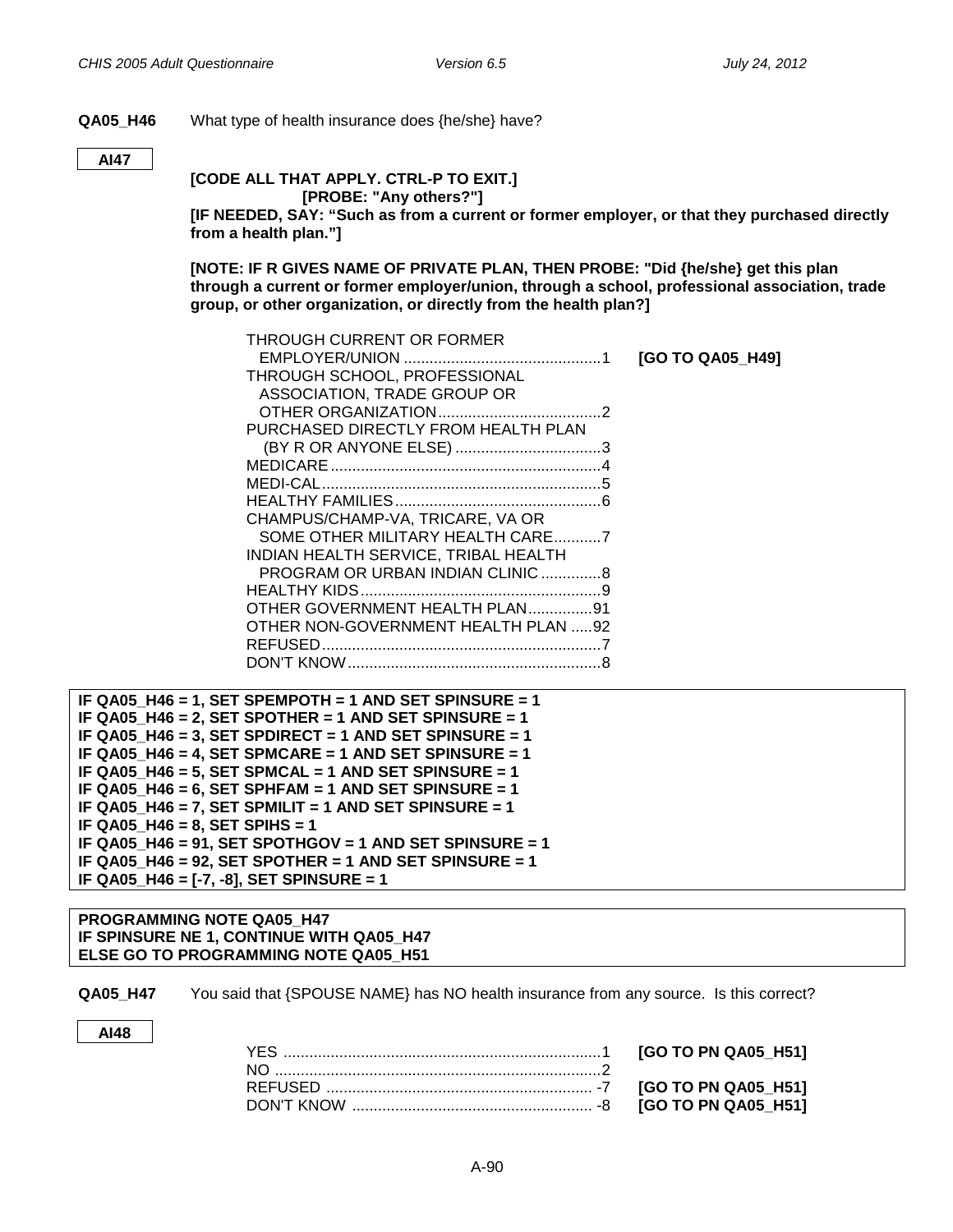#### **QA05\_H48** What type of health insurance does {he/she} have?

#### **AI49**

### **[CODE ALL THAT APPLY. CTRL-P TO EXIT.] [PROBE: "Any others?"]**

**[NOTE: IF R GIVES NAME OF PRIVATE PLAN, THEN PROBE: "Did {he/she} get this plan through a current or former employer/union, through a school, professional association, trade group, or other organization, or directly from the health plan?]**

| THROUGH CURRENT OR FORMER            |   |
|--------------------------------------|---|
|                                      |   |
| THROUGH SCHOOL, PROFESSIONAL         |   |
| ASSOCIATION, TRADE GROUP OR          |   |
|                                      |   |
| PURCHASED DIRECTLY FROM HEALTH PLAN  |   |
|                                      |   |
|                                      |   |
|                                      | 5 |
|                                      |   |
| CHAMPUS/CHAMP-VA, TRICARE, VA OR     |   |
| SOME OTHER MILITARY HEALTH CARE7     |   |
| INDIAN HEALTH SERVICE, TRIBAL HEALTH |   |
| PROGRAM OR URBAN INDIAN CLINIC 8     |   |
|                                      |   |
| OTHER GOVERNMENT HEALTH PLAN91       |   |
| OTHER NON-GOVERNMENT HEALTH PLAN 92  |   |
|                                      |   |
|                                      |   |
|                                      |   |

| IF QA05 H48 = 1, SET SPEMPOTH = 1 AND SET SPINSURE = 1  |
|---------------------------------------------------------|
| IF QA05 H48 = 2, SET SPOTHER = 1 AND SET SPINSURE = 1   |
| IF QA05 H48 = 3, SET SPDIRECT = 1 AND SET SPINSURE = 1  |
| IF QA05 H48 = 4, SET SPMCARE = 1 AND SET SPINSURE = 1   |
| IF QA05 H48 = 5, SET SPMCAL = 1 AND SET SPINSURE = 1    |
| IF QA05 H48 = 6, SET SPHFAM = 1 AND SET SPINSURE = 1    |
| IF QA05 H48 = 7, SET SPMILIT = 1 AND SET SPINSURE = 1   |
| IF QA05 H48 = 8, SET SPIHS = 1                          |
| IF QA05 H48 = 91, SET SPOTHGOV = 1 AND SET SPINSURE = 1 |
| IF QA05 H48 = 92, SET SPOTHER = 1 AND SET SPINSURE = 1  |
| IF QA05 H48 = [-7, -8], SET SPINSURE = 1                |
|                                                         |

**QA05\_H49** Was this plan obtained in your spouse's name or in the name of someone else?

**AH62**

#### **[PROBE: "Even someone who does not live in this household?"]**

| IF QA05 H49 = 1, AREMPOWN = 1 AND SET ARINSURE = 1              |  |  |
|-----------------------------------------------------------------|--|--|
| IF QA05_H49 = $[2, -7, -8]$ , AREMPOTH = 1 AND SET ARINSURE = 1 |  |  |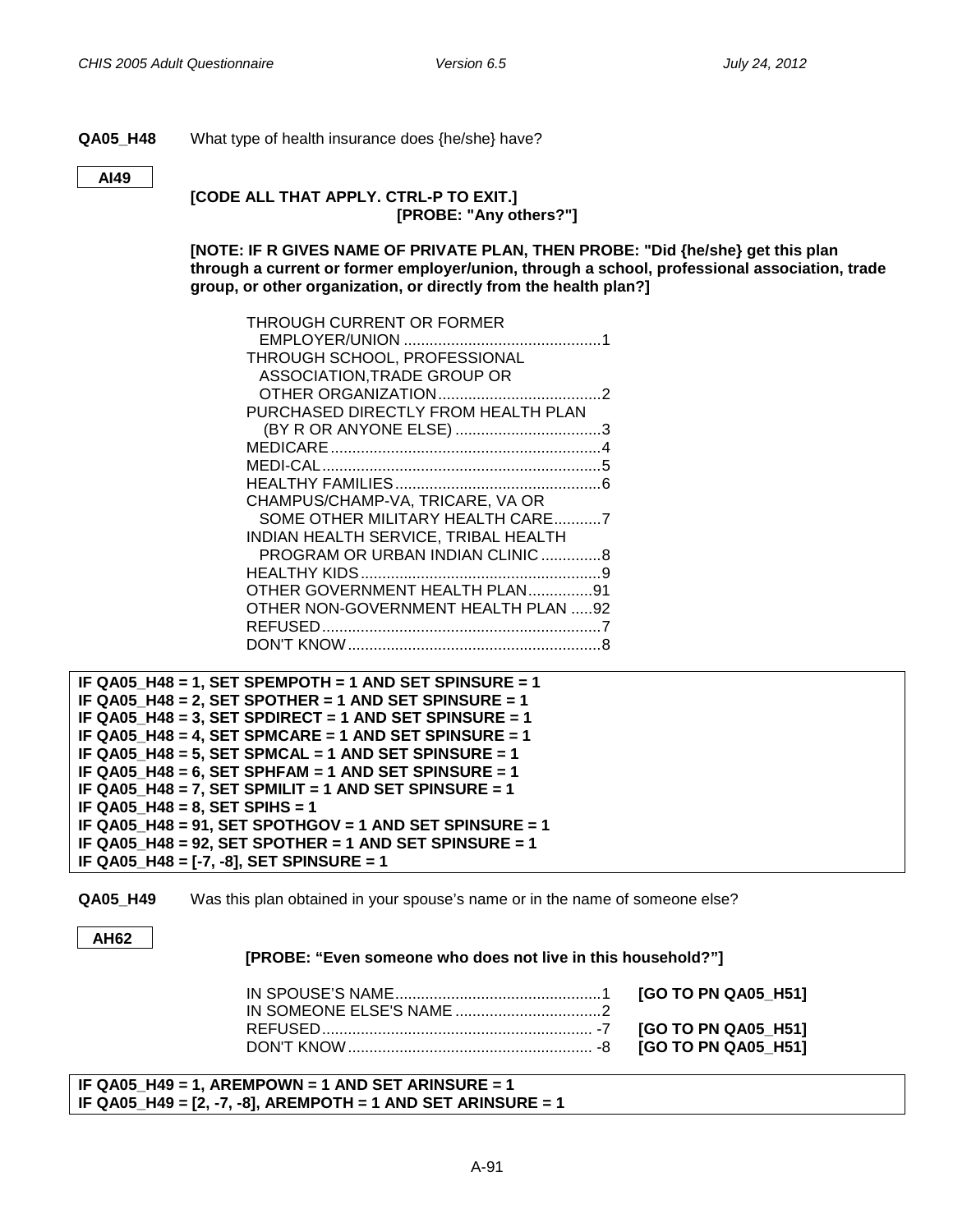**PROGRAMMING NOTE QA05\_H50: \*\*IF QA05\_A15 = 1 (R HAS SPOUSE) OR IF QA05\_G12 = 1 (LIVING WITH PARENTS), CONTINUE WITH QA05\_H50; ELSE GO TO PROGRAMMING NOTE QA05\_H51; IF QA05\_A15 = 1 AND R IS MALE, DISPLAY "wife's; IF QA05\_A15 = 1 AND R IS FEMALE, DISPLAY "husband's; IF QA05\_G12 = 1, DISPLAY "parent's"; IF QA05\_A15 = 1 AND QA05\_G12 = 1, DISPLAY "or"**

**QA05 H50** Is the plan in your or your parent's name or someone else's name?

**AH63**

| IN ADULT RESPONDENT'S NAME1          |  |
|--------------------------------------|--|
| IN ADULT RESPONDENT'S PARENT'S NAME2 |  |
| IN SOMEONE ELSE'S NAME 3             |  |
|                                      |  |
|                                      |  |

**IF QA05\_H50 = 1, SET AREMPSP = 1 AND SET AREMPOTH = 0 IF QA05\_H50 = 2, SET AREMPPAR = 1 AND SET AREMPOTH = 0**

**PROGRAMMING NOTE QA05\_H51: IF SPEMPOWN = 1 (HAS EMPLOYER BASED COVERAGE IN OWN NAME), GO TO QA05\_H55; ELSE IF QA05\_G29 = 1 or 2 (SPOUSE EMPLOYED) OR QA05\_G30 = 1 (USUALLY WORKS), CONTINUE WITH QA05\_H51; ELSE GO TO QA05\_H55**

**QA05\_H51** Does your spouse's employer offer health insurance to any of its employees?

**AI43**  $\blacksquare$ 

| A14J     |                                                              |                                                                   |
|----------|--------------------------------------------------------------|-------------------------------------------------------------------|
|          |                                                              | [GO TO PN QA05 H55]<br>[GO TO PN QA05 H55]<br>[GO TO PN QA05 H55] |
|          |                                                              |                                                                   |
| QA05 H52 | Is {she/he} eligible to be in this plan?                     |                                                                   |
| AI44     |                                                              |                                                                   |
|          |                                                              |                                                                   |
|          |                                                              | [GO TO QA05_H54]                                                  |
|          |                                                              | [GO TO PN QA05 H55]                                               |
|          |                                                              | [GO TO PN QA05 H55]                                               |
| QA05_H53 | What is the ONE main reason why {she/he} isn't in this plan? |                                                                   |
| AI45     |                                                              |                                                                   |
|          |                                                              | [GO TO PN QA05_H55]                                               |
|          |                                                              | [GO TO PN QA05 H55]                                               |
|          | DOESN'T LIKE PLAN OFFERED3                                   | [GO TO PN QA05 H55]                                               |
|          | DOESN'T NEED OR BELIEVE IN                                   |                                                                   |
|          |                                                              | [GO TO PN QA05_H55]                                               |
|          |                                                              | [GO TO PN QA05_H55]                                               |
|          |                                                              | [GO TO PN QA05_H55]                                               |
|          |                                                              | [GO TO PN QA05 H55]                                               |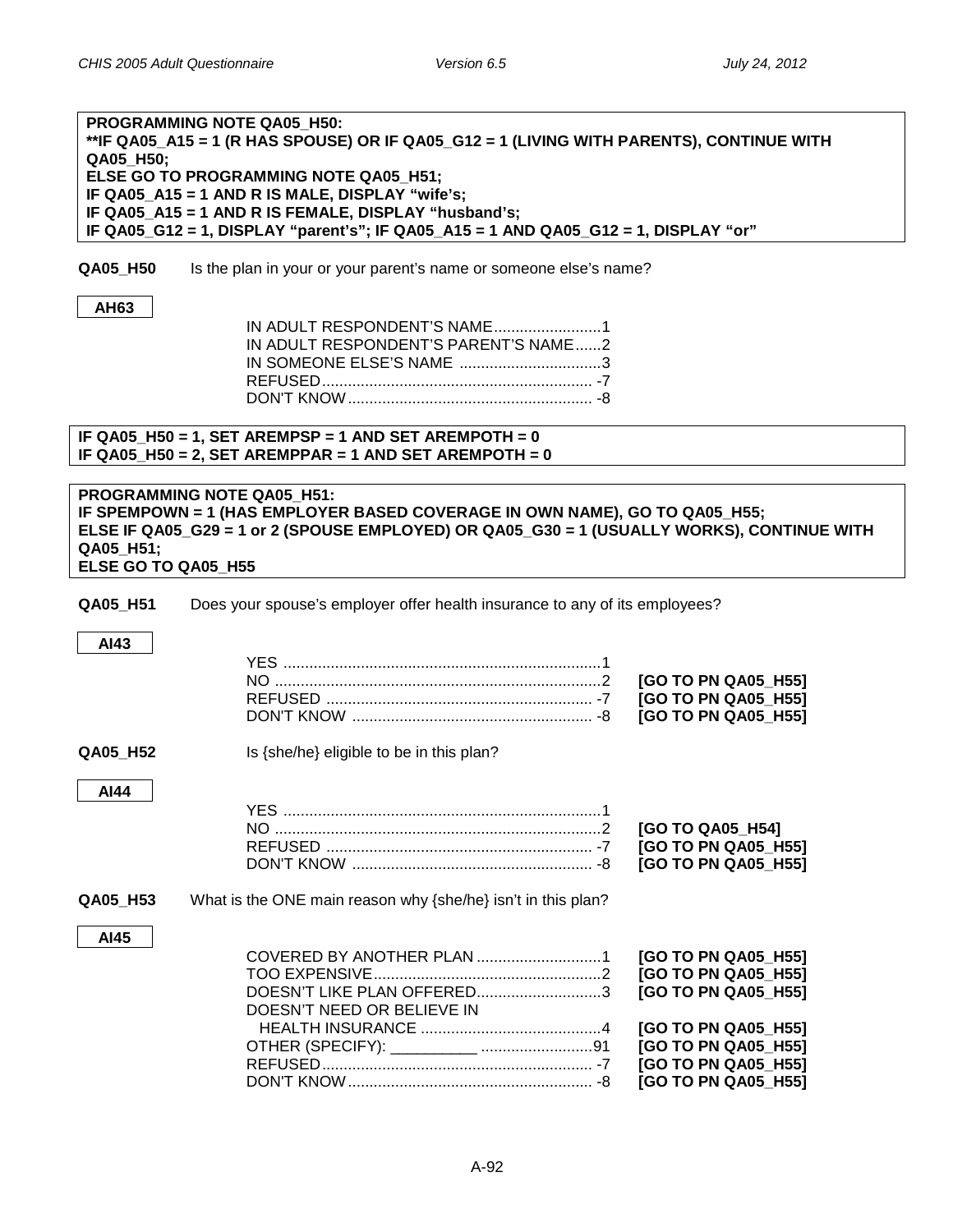#### **QA05\_H54** What is the ONE main reason why {she/he} is not eligible for this plan?

**AI45A**

| HASN'T YET WORKED FOR THIS EMPLOYER    |  |
|----------------------------------------|--|
| LONG ENOUGH TO BE COVERED1             |  |
| CONTRACT OR TEMPORARY EMPLOYEES        |  |
|                                        |  |
| DOESN'T WORK ENOUGH HOURS PER WEEK     |  |
|                                        |  |
| OTHER (SPECIFY): __________________ 91 |  |
|                                        |  |
|                                        |  |

#### **PROGRAMMING NOTE QA05\_H55: IF ARINSURE = 1 (R HAS ANY COVERAGE), CONTINUE WITH QA05\_H55; IF QA05\_H7=1 (R HAS MEDICARE HMO), GO TO QA05\_H57; ELSE GO TO PROGRAMMING NOTE QA05\_H65 IF QA05\_A15 = 1 (MARRIED), DISPLAY "Next, I have some questions about your own main health plan."**

**QA05\_H55** {Next, I have some questions about your own main health plan.} What is the name of your main health plan?

**AI22A**

#### **[NOTE: IF R HAS DIFFICULTY RECALLING NAME, PROBE: "Do you have an insurance card or something else with the plan name on it?"]**

**QA05 H56** Is your {**QA05 H55** CODE/ main health} plan an HMO (Health Maintenance Organization)?

**AI22C**

**[NOTE: IF R ASKS WHAT AN HMO IS, SAY: "With an HMO, you must generally receive care from HMO doctors or the expense is not covered, unless there was a medical emergency."] [IF R SAYS "POS" OR "POINT OF SERVICE", CODE AS "YES." IF R SAYS PPO, CODE "NO]**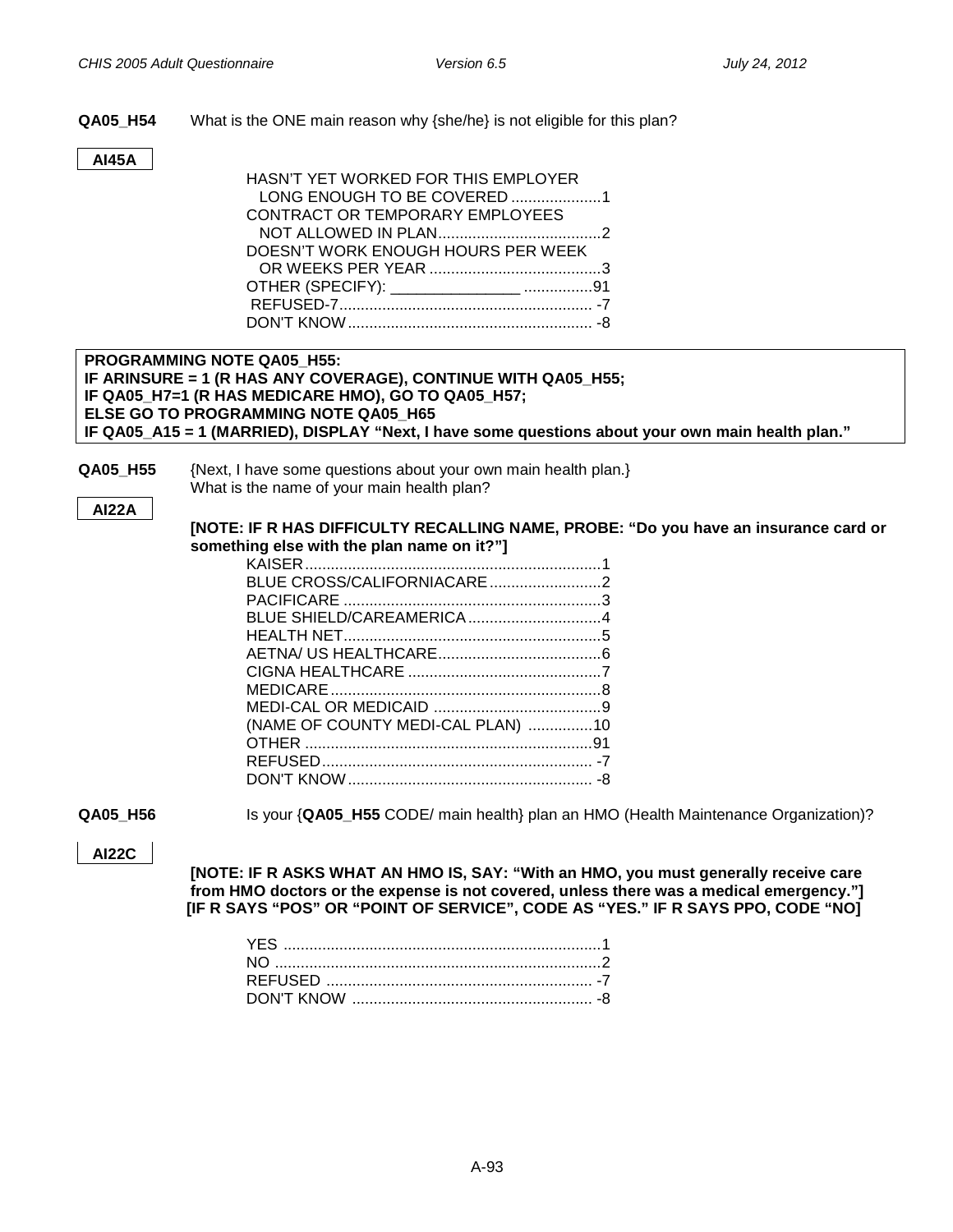| PROGRAMMING NOTE QA05_H57<br>IF QA05_H7=1 (R HAS MEDI-CAREHMO) DISPLAY "Next I have some questions about your own main health<br>plan" |                                                                                                                                    |  |
|----------------------------------------------------------------------------------------------------------------------------------------|------------------------------------------------------------------------------------------------------------------------------------|--|
| QA05_H57                                                                                                                               | {Next, I have some questions about your own main health plan.} How long have you been on this<br>plan?                             |  |
| <b>Al22D</b>                                                                                                                           | <b>MONTHS</b>                                                                                                                      |  |
|                                                                                                                                        | <b>OR</b><br>_____ YEARS                                                                                                           |  |
| QA05_H58                                                                                                                               | Are you covered for your prescription drugs? That is, does some plan pay any part of the cost?                                     |  |
| AI25                                                                                                                                   |                                                                                                                                    |  |
|                                                                                                                                        |                                                                                                                                    |  |
|                                                                                                                                        |                                                                                                                                    |  |
|                                                                                                                                        | PROGRAMMING NOTE QA05_H59<br>IF QA05_H57 < 12 MONTHS, GO TO QA05_H60;<br>ELSE, CONTINUE WITH QA05_H59                              |  |
| QA05_H59                                                                                                                               | Thinking about your current health insurance, did you have this same insurance for ALL 12 of the past                              |  |
| <b>AI31</b>                                                                                                                            | 12 months?                                                                                                                         |  |
|                                                                                                                                        | [GO TO PN QA05_I1]                                                                                                                 |  |
|                                                                                                                                        | [GO TO QA05_H62]                                                                                                                   |  |
| QA05_H60                                                                                                                               | During the past 12 months, when you were not covered by your current health insurance, did you have<br>any other health insurance? |  |
| AI32                                                                                                                                   |                                                                                                                                    |  |
|                                                                                                                                        | [GO TO QA05 H63]<br>[GO TO QA05 H62]                                                                                               |  |
|                                                                                                                                        | [GO TO QA05_H62]                                                                                                                   |  |
| QA05_H61                                                                                                                               | Was your other health insurance Medi-CAL, Healthy Families, a plan you obtained through an<br>employer, or some other plan?        |  |
| AI33<br>[CODE ALL THAT APPLY. CTRL-P TO EXIT.]<br>[PROBE: "Any others?"]                                                               |                                                                                                                                    |  |
|                                                                                                                                        |                                                                                                                                    |  |
|                                                                                                                                        |                                                                                                                                    |  |
|                                                                                                                                        | <b>THROUGH CURRENT OR</b><br>FORMER EMPLOYER/UNION3                                                                                |  |
|                                                                                                                                        |                                                                                                                                    |  |
|                                                                                                                                        |                                                                                                                                    |  |

DON'T KNOW......................................................... -8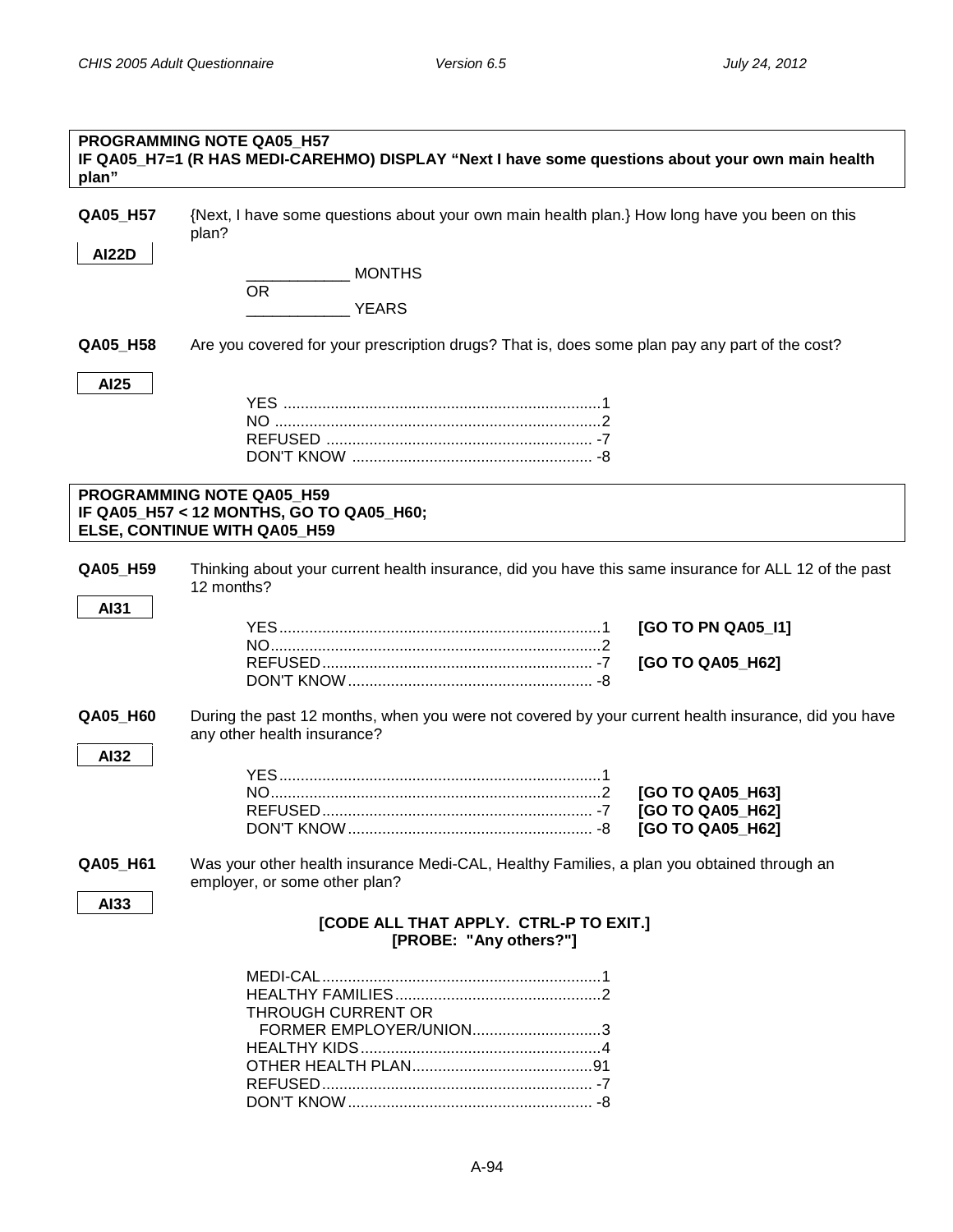| QA05_H62 | During the past 12 months, was there any time when you had no health insurance at all?                                                                                                                                                                                                                                                                                                                                                                                                                                                   |  |
|----------|------------------------------------------------------------------------------------------------------------------------------------------------------------------------------------------------------------------------------------------------------------------------------------------------------------------------------------------------------------------------------------------------------------------------------------------------------------------------------------------------------------------------------------------|--|
| AI34     |                                                                                                                                                                                                                                                                                                                                                                                                                                                                                                                                          |  |
| QA05_H63 | For how many months of the past 12 months did you have no health insurance at all?                                                                                                                                                                                                                                                                                                                                                                                                                                                       |  |
| AI35     | NUMBER OF MONTHS [HR: 0-11]<br>[GO TO PN QA05_I1]<br>[GO TO PN QA05_I1]                                                                                                                                                                                                                                                                                                                                                                                                                                                                  |  |
| QA05_H64 | What is the ONE MAIN reason why you did not have any health insurance during those months?                                                                                                                                                                                                                                                                                                                                                                                                                                               |  |
| AI36     | CHANGED EMPLOYER/LOST JOB 1<br>NOT ELIGIBLE DUE TO WORKING STATUS3<br>NOT ELIGIBLE DUE TO HEALTH OR<br>NOT ELIGIBLE DUE TO CITIZENSHIP/<br>COULDN'T AFFORD/TOO EXPENSIVE6<br>LOST PUBLIC PROGRAM COVERAGE<br>[GO TO PN QA05_I1]<br>PAID FOR OWN CARE -- NO NEED 11<br>GOT HEALTH CARE FREE -- NO NEED 12<br>HAD INSURANCE ALL 12 MONTHS, JUST LOST13<br>DENIED COVERAGE, NOT SPECIFIED/<br>DOESN'T QUALIFY NOT SPECIFIED14<br>DO HAVE COVERAGE BUT DON'T KNOW TYPE15<br>SWITCHED INSURANCE COMPANIES,<br>DIDN'T LIKE INSURANCED OFFERED/ |  |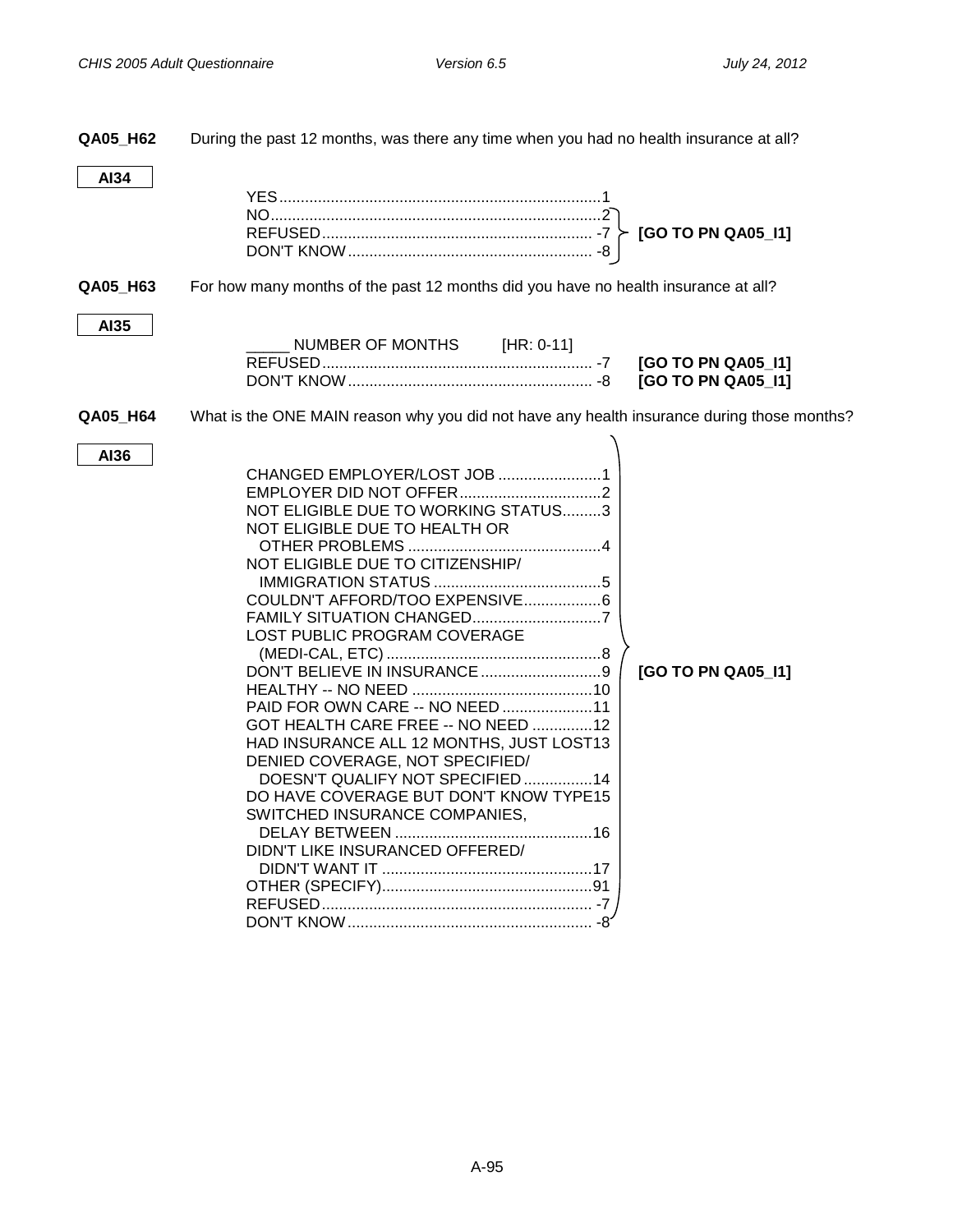**QA05\_H65** What is the ONE MAIN reason why you do not have any health insurance?

**AI24**

#### **[IF R SAYS NO NEED, PROBE WHY]**

|             | CHANGED EMPLOYER/LOST JOB 1                                                 |                  |
|-------------|-----------------------------------------------------------------------------|------------------|
|             |                                                                             |                  |
|             | NOT ELIGIBLE DUE TO WORKING STATUS3                                         |                  |
|             | NOT ELIGIBLE DUE TO HEALTH OR                                               |                  |
|             |                                                                             |                  |
|             | NOT ELIGIBLE DUE TO CITIZENSHIP/                                            |                  |
|             |                                                                             |                  |
|             | COULDN'T AFFORD/TOO EXPENSIVE6                                              |                  |
|             |                                                                             |                  |
|             | LOST PUBLIC PROGRAM COVERAGE                                                |                  |
|             |                                                                             |                  |
|             |                                                                             |                  |
|             |                                                                             |                  |
|             | PAID FOR OWN CARE -- NO NEED 11                                             |                  |
|             | GOT HEALTH CARE FREE -- NO NEED 12                                          |                  |
|             | HAD INSURANCE ALL 12 MONTHS,                                                |                  |
|             |                                                                             |                  |
|             | DENIED COVERAGE, NOT SPECIFIED/                                             |                  |
|             |                                                                             |                  |
|             | <b>SPECIFIED</b>                                                            |                  |
|             | DO HAVE COVERAGE BUT DON'T KNOW TYPE15                                      |                  |
|             | SWITCHED INSURANCE COMPANIES,                                               |                  |
|             |                                                                             |                  |
|             | DIDN'T LIKE INSURANCED OFFERED/                                             |                  |
|             |                                                                             |                  |
|             |                                                                             |                  |
|             |                                                                             |                  |
|             |                                                                             |                  |
|             |                                                                             |                  |
| QA05_H66    | Were you covered by health insurance at any time during the past 12 months? |                  |
|             |                                                                             |                  |
| AI27        |                                                                             |                  |
|             |                                                                             | [GO TO QA05_H68] |
|             |                                                                             |                  |
|             |                                                                             |                  |
|             |                                                                             |                  |
| QA05_H67    | How long has it been since you last had health insurance?                   |                  |
|             |                                                                             |                  |
| <b>AI28</b> |                                                                             |                  |
|             | MORE THAN 12 MONTHS AGO, BUT NOT                                            |                  |
|             |                                                                             |                  |
|             |                                                                             |                  |
|             |                                                                             |                  |

REFUSED............................................................... -7 DON'T KNOW......................................................... -8

NEVER HAD HEALTH INSURANCE .......................3 **[GO TO PN QA05\_I1]**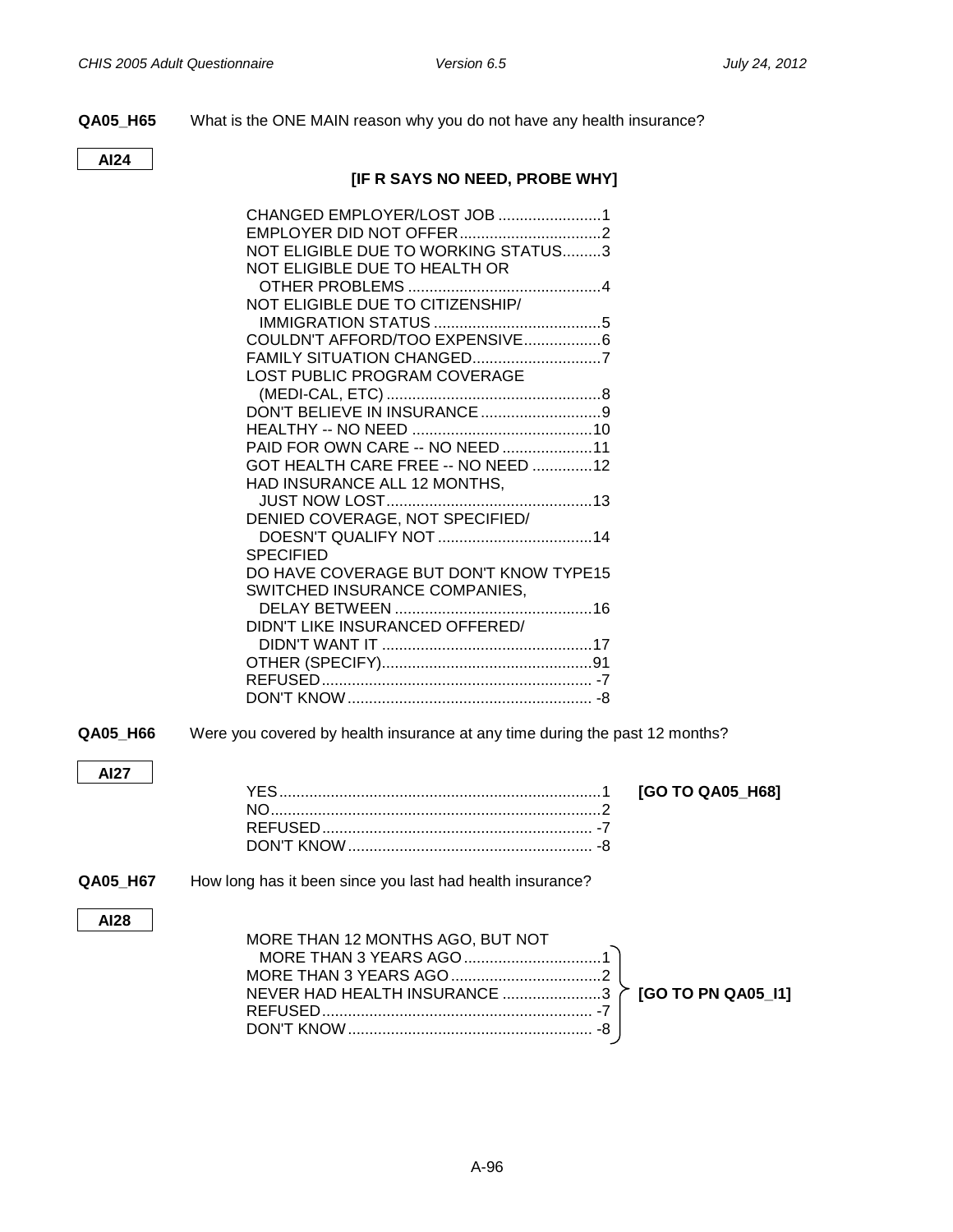**QA05\_H68** For how many months out of the last 12 months did you have health insurance? **AI29 [IF LESS THAN ONE MONTH, ENTER 0 (ZERO)]** \_\_\_\_\_ MONTHS [HR: 0-12] REFUSED............................................................... -7 DON'T KNOW......................................................... -8 **QA05\_H69** During those months when you had health insurance, was your insurance Medi-CAL, Healthy Families, a plan you obtained from an employer, or some other plan? **AI30 [CODE ALL THAT APPLY. CTRL-P TO EXIT.] [PROBE: "Any others?"]** MEDI-CAL.................................................................1 HEALTHY FAMILIES................................................2 THROUGH CURRENT OR FORMER

 EMPLOYER OR UNION........................................3 HEALTHY KIDS........................................................4 OTHER HEALTH PLAN..........................................91 REFUSED............................................................... -7 DON'T KNOW......................................................... -8

## A-97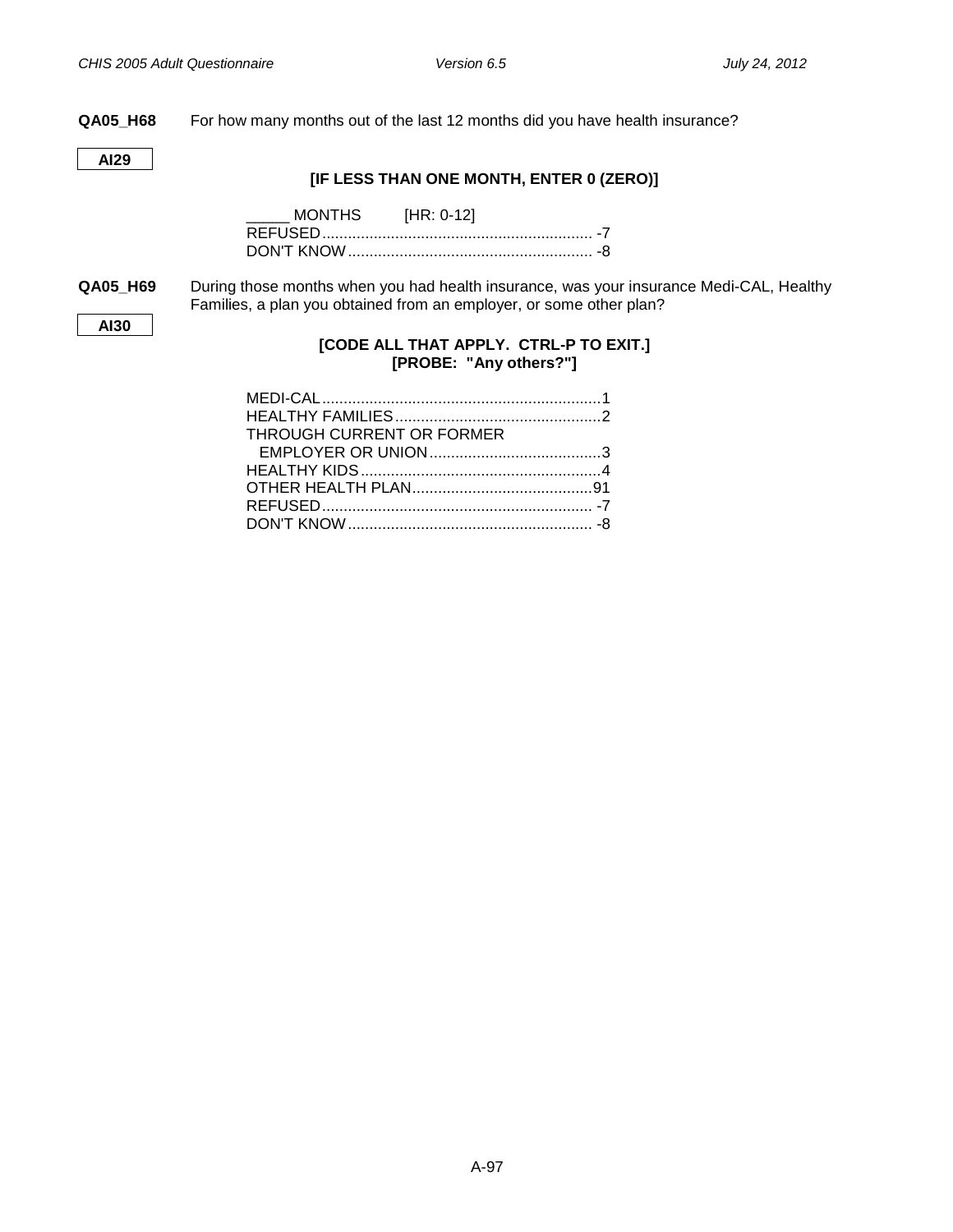# **Section I – Child and Adolescent Health Insurance**

## **Child**

#### **PROGRAMMING NOTE QA05\_I1 IF NO SELECTED CHILD, GO TO PN QA05\_I30 TO ASK ABOUT SELECTED ADOLESCENT; IF ARINSURE = 0, GO TO PN QA05\_I2 ELSE CONTINUE WITH QA05\_I1**

#### **QA05\_I1** These next questions are about health insurance (CHILD) may have. Does (CHILD) have the same insurance as {you/ADULT RESPONDENT NAME}?

**CF10A**

| IF QA05 I1 = 1 AND ARMCARE = 1, SET CHMCARE = 1 AND SET CHINSURE = 1  |  |
|-----------------------------------------------------------------------|--|
| IF QA05 I1 = 1 AND ARMCAL= 1, SET CHMCAL = 1 AND SET CHINSURE = 1     |  |
| IF QA05 I1 = 1 AND ARHFAM = 1, SET CHHFAM = 1 AND SET CHINSURE = 1    |  |
| IF QA05 I1 = 1 AND AREMPOWN= 1, SET CHEMP = 1 AND SET CHINSURE = 1    |  |
| IF QA05 I1 = 1 AND AREMPSP= 1, SET CHEMP = 1 AND SET CHINSURE = 1     |  |
| IF QA05 I1 = 1 AND AREMPPAR= 1, SET CHEMP = 1 AND SET CHINSURE = 1    |  |
| IF QA05 I1 = 1 AND AREMPOTH= 1, SET CHEMP = 1 AND SET CHINSURE = 1    |  |
| IF QA05 I1 = 1 AND ARDIRECT= 1, SET CHDIRECT = 1 AND SET CHINSURE = 1 |  |
| IF QA05 I1 = 1 AND ARMILIT= 1, SET CHMILIT = 1 AND SET CHINSURE = 1   |  |
| IF QA05 I1 = 1 AND AROTHGOV= 1, SET CHOTHGOV = 1 AND SET CHINSURE = 1 |  |
| IF QA05 I1 = 1 AND AROTHER = 1, SET CHOTHER = 1 AND SET CHINSURE = 1  |  |
| IF QA05 $11 = 1$ AND ARIHS= 1, SET CHIHS = 1                          |  |

#### **PROGRAMMING NOTE QA05\_I2 IF QA05\_A15 = 1 (MARRIED) AND SPINSURE = 1, CONTINUE WITH QA05\_I2 ELSE GO TO QA05\_I3**

**QA05\_I2** Does (CHILD) have the same insurance as {your spouse/your partner/SPOUSE NAME/ PARTNER NAME}?

**MA1**

| IF QA05 $12 = 1$ AND SPMCARE = 1, SET CHMCARE = 1 AND SET CHINSURE = 1  |
|-------------------------------------------------------------------------|
| IF QA05 $12 = 1$ AND SPMCAL= 1, SET CHMCAL = 1 AND SET CHINSURE = 1     |
| IF QA05 $12 = 1$ AND SPHFAM = 1, SET CHHFAM = 1 AND SET CHINSURE = 1    |
| IF QA05_I2 = 1 AND SPEMPOWN= 1, SET CHEMP = 1 AND SET CHINSURE = 1      |
| IF QA05 $12 = 1$ AND SPEMPSP= 1, SET CHEMP = 1 AND SET CHINSURE = 1     |
| IF QA05 $12 = 1$ AND SPDIRECT= 1, SET CHDIRECT = 1 AND SET CHINSURE = 1 |
| IF QA05 $12 = 1$ AND SPMILIT= 1, SET CHMILIT = 1 AND SET CHINSURE = 1   |
| IF QA05 I2 = 1 AND SPOTHER = 1, SET CHOTHER = 1 AND SET CHINSURE = 1    |
| IF QA05 $12 = 1$ AND SPOTHGOV= 1, SET CHOTHGOV = 1 AND SET CHINSURE = 1 |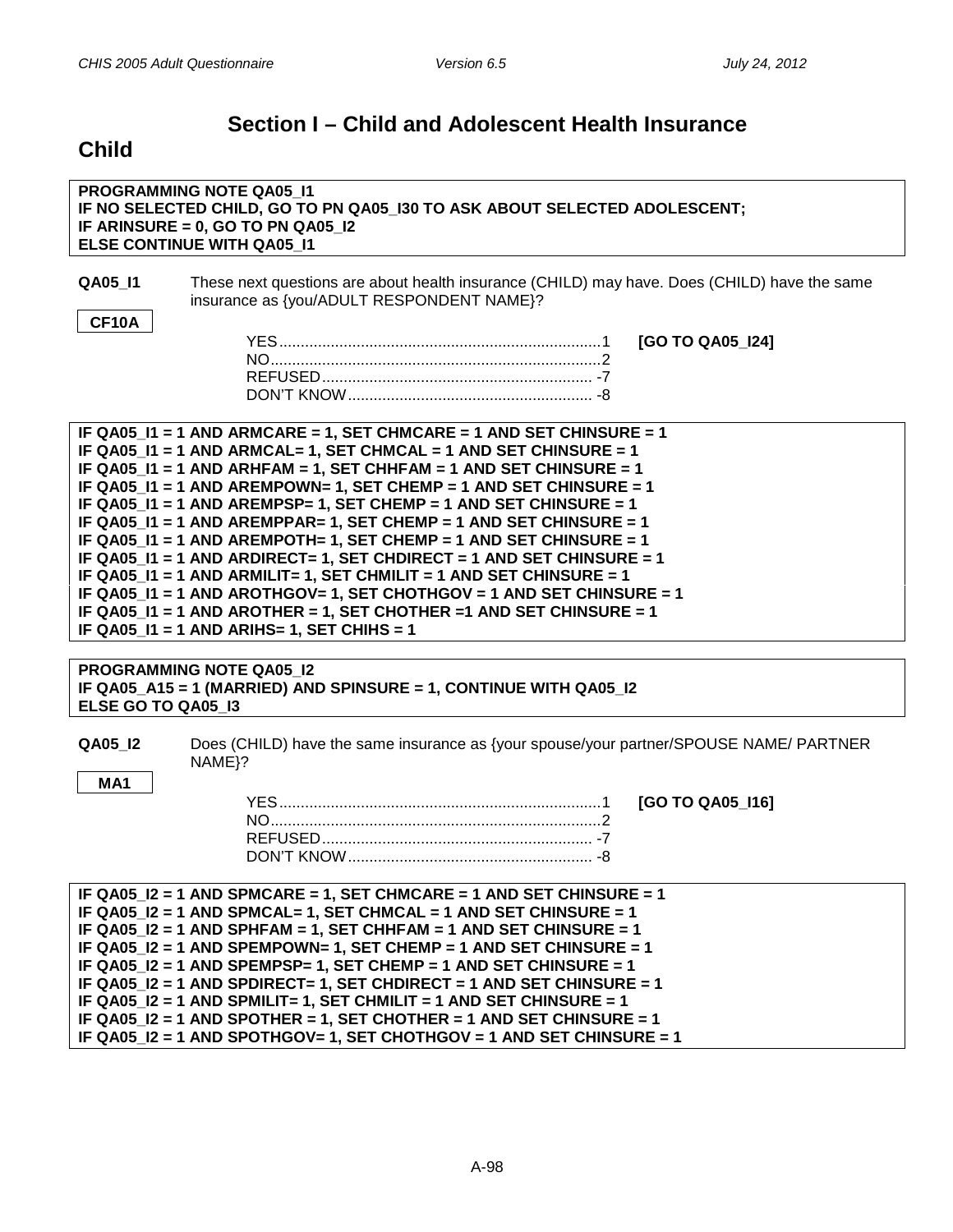#### **QA05\_I3** Is {he/she/he or she} currently covered by Medi-CAL?

**CF1**

**[IF NEEDED, SAY: "Medi-CAL is a plan for certain low income children and their families, pregnant women, and disabled or elderly people."]**

#### **IF QA05\_I3 = 1, SET CHMCAL = 1 AND SET CHINSURE = 1**

**QA05\_I4** What is the ONE main reason why (CHILD) is not enrolled in the Medi-CAL program?

#### **CF1A**

| INCOME TOO HIGH, NOT ELIGIBLE  3    |
|-------------------------------------|
| NOT ELIGIBLE DUE TO CITIZENSHIP/    |
|                                     |
|                                     |
| DON'T BELIEVE IN HEALTH INSURANCE 6 |
|                                     |
|                                     |
|                                     |
|                                     |
|                                     |
|                                     |
|                                     |

**QA05\_I5** Is (CHILD) covered by the Healthy Families Program?

#### **CF2**

**[IF NEEDED, SAY: "Healthy Families is a state program that pays for health insurance for children up to age 19."]**

**IF QA05\_I5, SET CHHFAM = 1 AND SET CHINSURE = 1**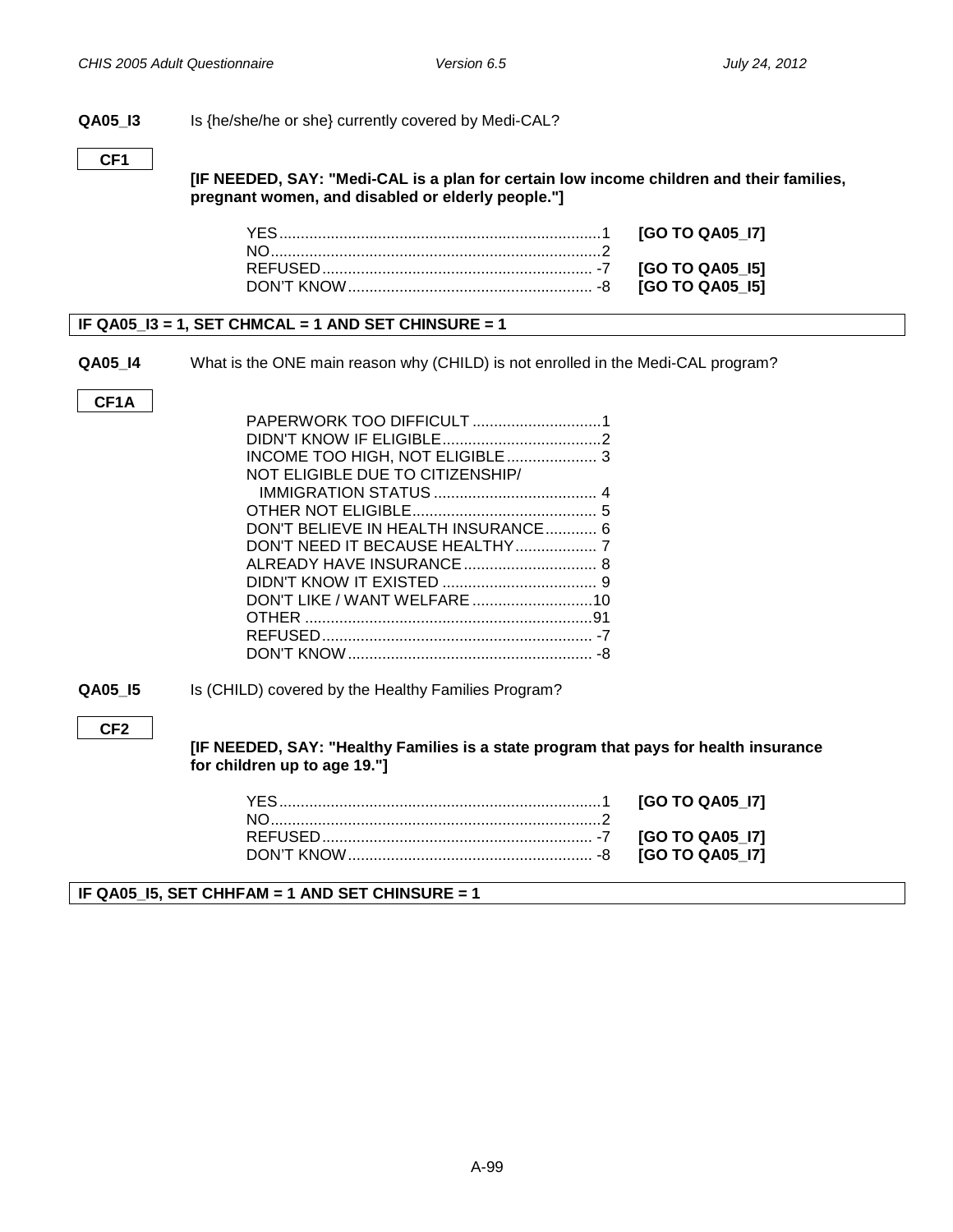- **QA05\_I6** What is the ONE main reason why (CHILD) is not enrolled in the Healthy Families program?
- **CF2A**

| 2                                  |  |
|------------------------------------|--|
| INCOME TOO HIGH, NOT ELIGIBLE3     |  |
| NOT ELIGIBLE DUE TO CITIZENSHIP/   |  |
|                                    |  |
|                                    |  |
| DON'T BELIEVE IN HEALTH INSURANCE6 |  |
| DON'T NEED IT BECAUSE HEALTHY7     |  |
|                                    |  |
|                                    |  |
|                                    |  |
|                                    |  |
|                                    |  |
|                                    |  |

**QA05 I7** Is (CHILD) covered by a health insurance plan or HMO through your own or someone else's employment or union?

**CF3**

#### **IF QA05\_I7 = 1, SET CHEMP = 1 AND CHINSURE = 1**

**QA05 I8** Is (CHILD) covered by a health insurance plan that you purchased directly from an insurance company or HMO? Do not include a plan that pays only for certain illnesses, such as cancer or stroke, or only gives you "extra cash" if you are in a hospital?

**CF4**

### **IF QA05\_I8 = 1, SET CHDIRECT = 1 AND CHINSURE = 1**

**QA05 I9** Do you pay any or all of the premium or cost for (CHILD's) health plan? Do not include the cost of any co-pays or deductibles you or your family may have had to pay.

**AI54**

**[IF NEEDED, SAY: "Copays are the partial payments you make for your health care each time you see a doctor or use the health care system, while someone else pays for your main health care coverage."**

**"A deductible is the amount you pay for medical care before your health plan starts paying."**

**"Premium is the monthly charge for the cost of your health insurance plan."]**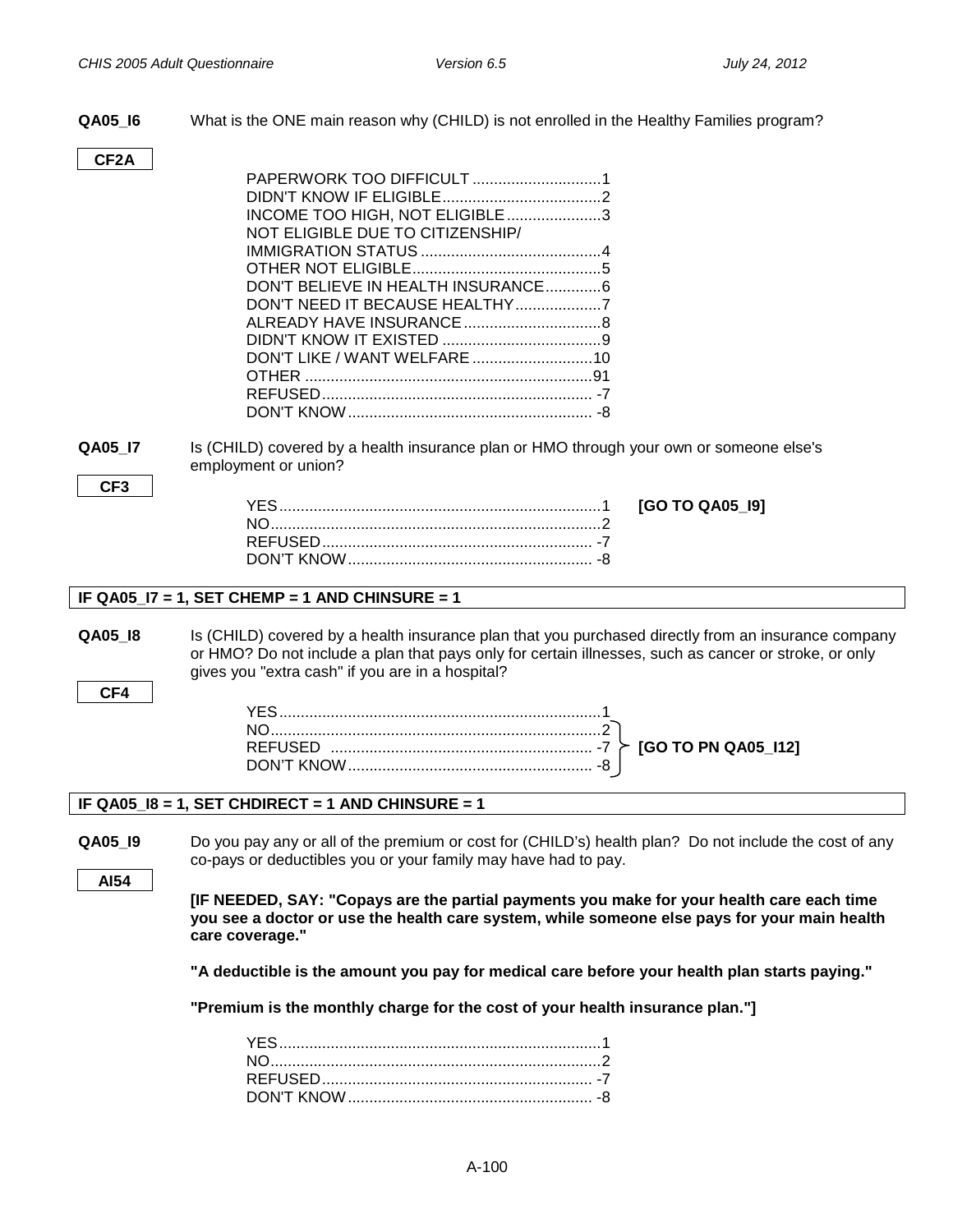**QA05\_I10** Does anyone else, such as an employer, a union, or professional organization pay all or some portion of the premium or cost for (CHILD's) health plan?

**AI50**

| . |  |  | $\mathbf{r}$ . The set of $\mathbf{r}$ is the set of $\mathbf{r}$ is the set of $\mathbf{r}$ |  |
|---|--|--|----------------------------------------------------------------------------------------------|--|

**QA05 111** Who else pays all or some portion of the cost for (CHILD's) health plan?

**AI51**

| PROFESSIONAL/FRATERNAL ORGANIZATION6 |  |
|--------------------------------------|--|
|                                      |  |
|                                      |  |
|                                      |  |
|                                      |  |
|                                      |  |
|                                      |  |

#### **IF QA05\_I11 = 1 THRU 6, SET CHEMP = 1 AND CHDIRECT = 0 IF QA05\_I11 = 8, SET CHHFAM = 1 IF QA05\_I11 = 7, SET CHMCAL = 1**

#### **PROGRAMMING NOTE QA05\_I12 IF CHINSURE = 1, GO TO PN QA05\_I16; ELSE CONTINUE WITH QA05\_I12**

**QA05\_I12** Is {he/she/he or she} covered by CHAMPUS/CHAMP VA, TRICARE, VA, or some other military health care?

**CF6**

[GO TO PN QA05\_I16]

## **IF QA05\_I12 = 1, SET CHMILIT = 1 AND CHINSURE = 1 QA05\_I13** Is {he/she/he or she} covered by some other government health plan such as AIM, "Mister MIP", or something else? **CF7 [IF NEEDED, SAY: "AIM means Access for Infants and Mothers, 'Mister MIP' or MRMIP means Major Risk Medical Insurance Program"]** AIM............................................................................1 **[GO TO PN QA05\_I16]** "MISTER MIP"/MRMIP .............................................2 **[GO TO PN QA05\_I16]** NO OTHER PLAN.....................................................3 SOMETHING ELSE (SPECIFY): \_\_\_\_\_\_\_\_\_.........91 **[GO TO PN QA05\_I16]** REFUSED............................................................... -7 DON'T KNOW......................................................... -8

#### **IF QA05\_I13 = 1 OR 2 OR 91, SET CHOTHGOV = 1 AND CHINSURE = 1**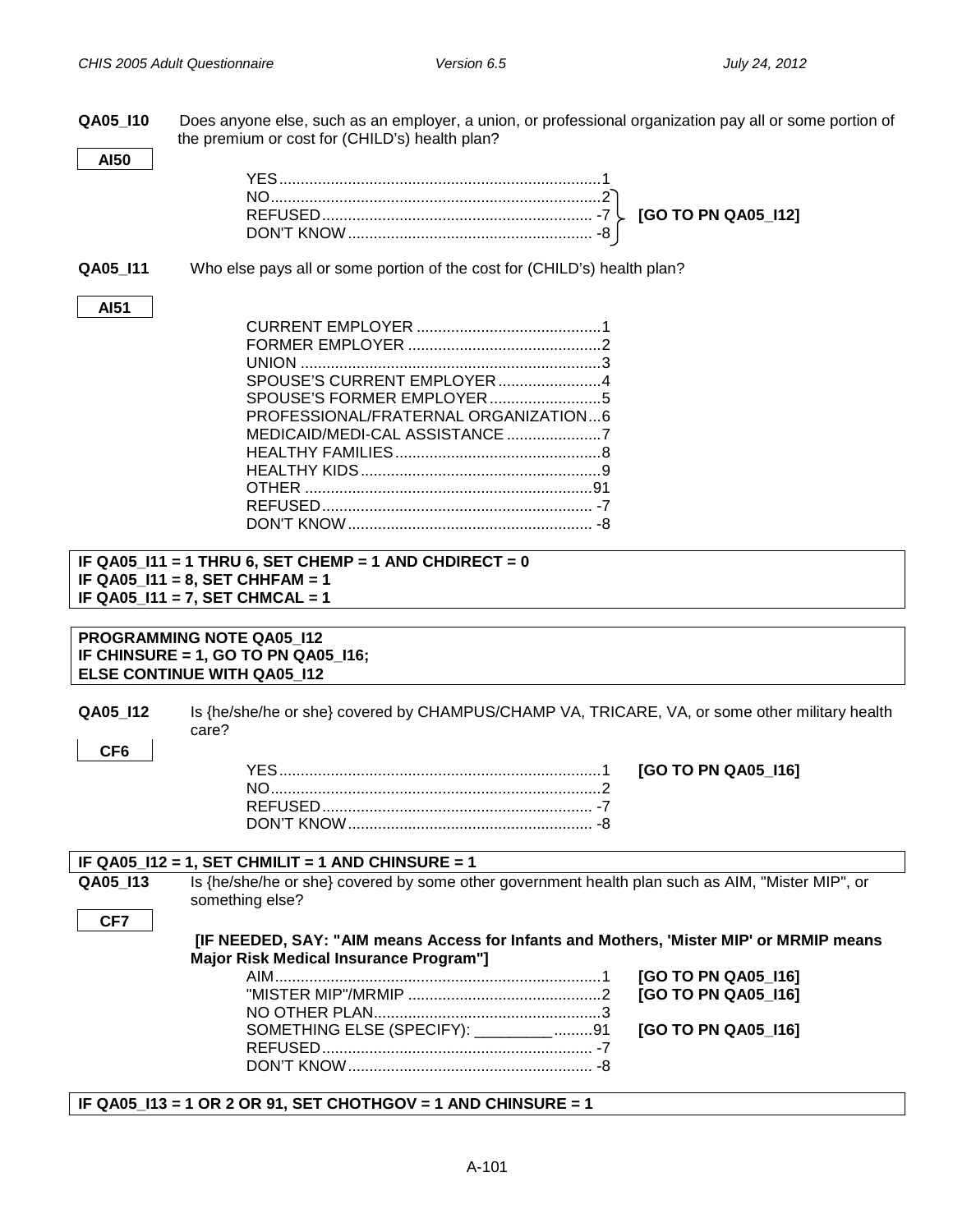**IF QA05\_I15 = -7 OR -8, SET CHINSURE = 1**

| QA05_I14        | Does {he/she/he or she} have any health insurance coverage through a plan that I missed?                                                                                                                                                                                                                                                                                                                                                                                                                                        |
|-----------------|---------------------------------------------------------------------------------------------------------------------------------------------------------------------------------------------------------------------------------------------------------------------------------------------------------------------------------------------------------------------------------------------------------------------------------------------------------------------------------------------------------------------------------|
| CF8             |                                                                                                                                                                                                                                                                                                                                                                                                                                                                                                                                 |
| QA05_I15<br>CF9 | What type of health insurance does {he/she/he or she} have? Does it come through Medi-CAL,<br>Healthy Families, an employer or union, or from some other source?                                                                                                                                                                                                                                                                                                                                                                |
|                 | [CIRCLE ALL THAT APPLY.]<br>[PROBE: "Any others?"]                                                                                                                                                                                                                                                                                                                                                                                                                                                                              |
|                 | THROUGH CURRENT OR FORMER<br>THROUGH SCHOOL, PROFESSIONAL<br>ASSOCIATION, TRADE GROUP<br>PURCHASED DIRECTLY FROM A HEALTH<br>PLAN (BY R OR ANYONE ELSE)3<br>CHAMPUS/CHAMP-VA, TRICARE, VA, OR<br>SOME OTHER MILITARY HEALTH CARE7<br>INDIAN HEALTH SERVICE, TRIBAL HEALTH<br>PROGRAM, URBAN INDIAN CLINIC8<br>OTHER GOVERNMENT HEALTH PLAN91<br>OTHER NON-GOVERNMENT HEALTH PLAN 92                                                                                                                                             |
|                 | IF QA05_I15 = 1, SET CHEMP = 1 AND CHINSURE = 1<br>IF QA05_I15 = 2, SET CHEMP = 1 AND CHINSURE = 1<br>IF QA05 $115 = 3$ , SET CHDIRECT = 1 AND CHINSURE = 1<br>IF QA05_I15 = 4, SET CHMCARE = 1 AND CHINSURE = 1<br>IF QA05_I15 = 5, SET CHMCAL = 1 AND CHINSURE = 1<br>IF QA05_I15 = 6, SET CHHFAM = 1 AND CHINSURE = 1<br>IF QA05_I15 = 7, SET CHMILIT = 1 AND CHINSURE = 1<br>IF QA05_I15 = 8, SET CHIHS = 1<br>IF QA05_I15 = 91, SET CHOTHGOV = 1 AND CHINSURE = 1<br>IF QA05 $115 = 92$ , SET CHINSURE = 1 AND CHOTHER = 1 |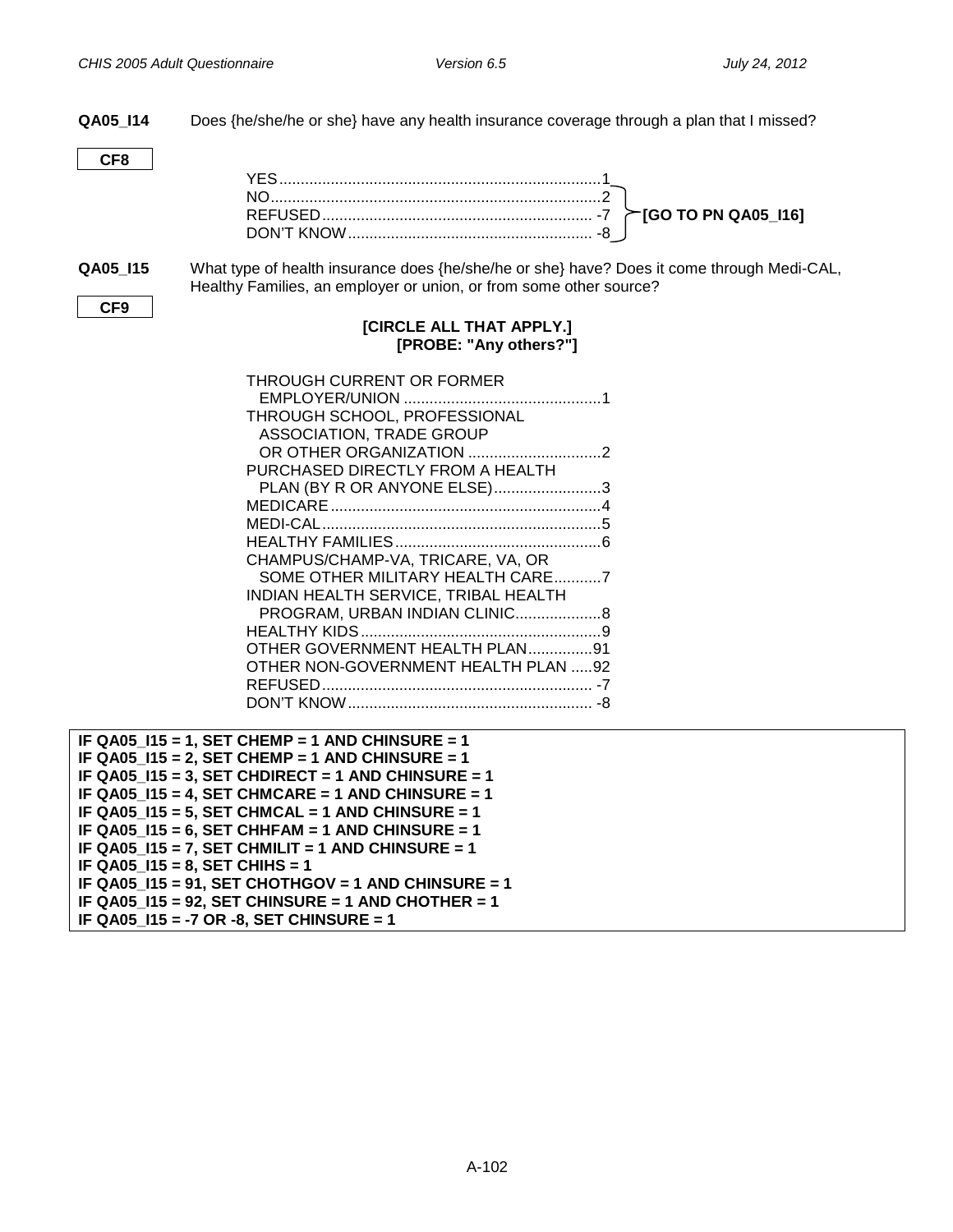#### **PROGRAMMING NOTE QA05\_I16 IF CHINSURE = 1 (CHILD HAS ANY COVERAGE), CONTINUE WITH QA05\_I16, ELSE GO TO PN QA05\_I19**

**QA05\_I16** What is the name of (CHILD)'s main health plan?

## **MA2**

**[NOTE: IF R HAS DIFFICULTY RECALLING NAME, THEN PROBE: "Does (CHILD) have an insurance card or something else with the plan name on it?"]**

| BLUE SHIELD/CAREAMERICA4         |  |
|----------------------------------|--|
|                                  |  |
|                                  |  |
|                                  |  |
| (NAME OF COUNTY MEDI-CAL PLAN) 8 |  |
|                                  |  |
|                                  |  |
|                                  |  |

### **PROGRAMMING NOTE QA05\_I17 IF QA05\_I16 = 1 (KAISER), CODE QA05\_I17 =1 (YES) AND GO TO QA05\_I18.**

**QA05\_I17** Is (CHILD)'s main health plan an HMO, that is, a Health Maintenance Organization?

**[NOTE: IF R SAYS WHAT AN HMO IS, THEN SAY: "With an HMO, {he/she} must generally receive care from HMO doctors or the expense is not covered, unless {he/she} was referred by the HMO or there was a medical emergency."]**

| MA3 |  |
|-----|--|
|     |  |
|     |  |

| QA05_I18 | Is (CHILD) covered for prescription drugs? |  |
|----------|--------------------------------------------|--|
|----------|--------------------------------------------|--|

**CF14**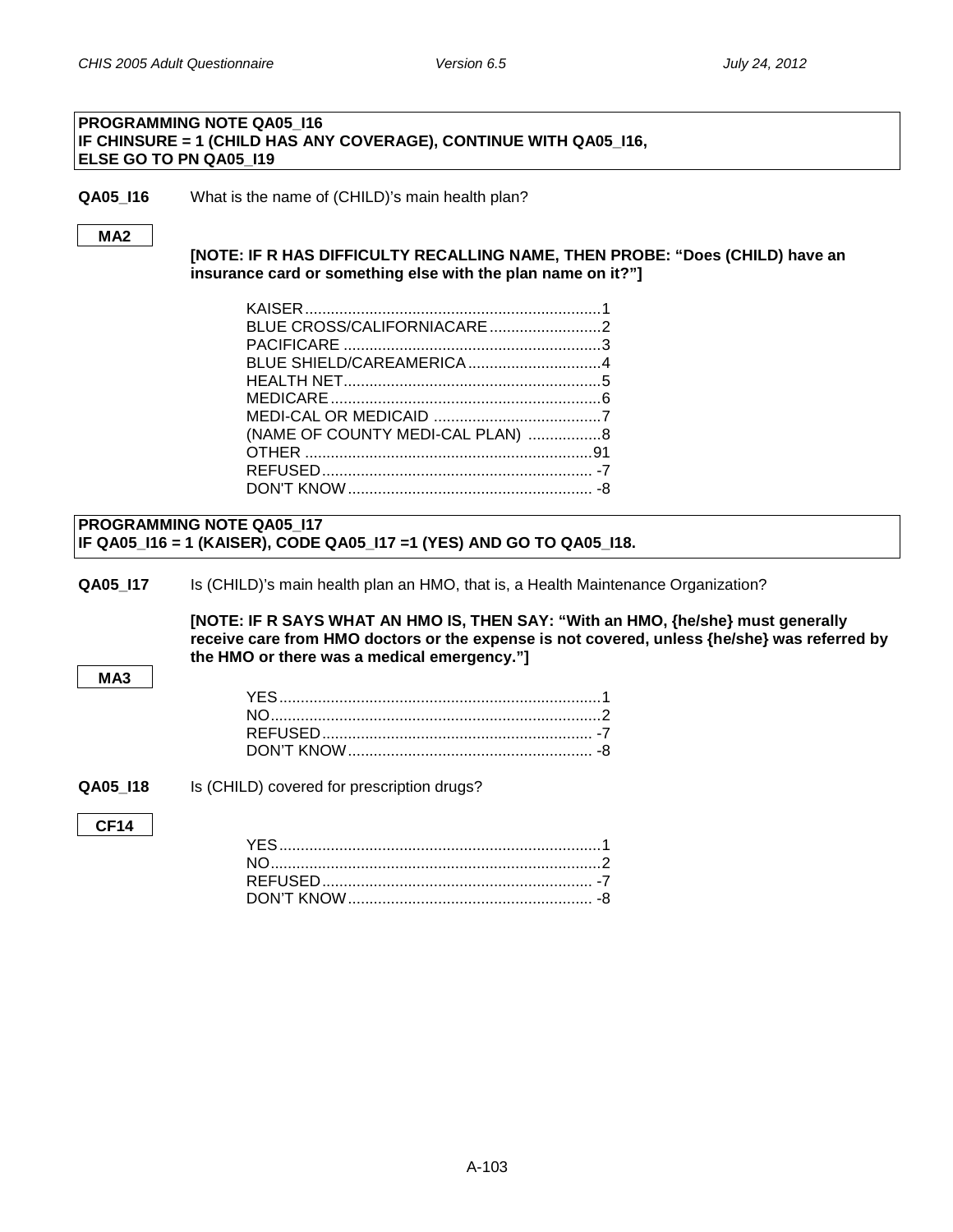| PROGRAMMING NOTE QA05 119<br>IF CHINSURE = 1, GO TO QA05_I24;<br>ELSE CONTINUE WITH QA05_I19. |                                                                                   |
|-----------------------------------------------------------------------------------------------|-----------------------------------------------------------------------------------|
|                                                                                               |                                                                                   |
| QA05_I19                                                                                      | What is the one main reason (CHILD) does not have any health insurance?           |
| CF <sub>18</sub>                                                                              |                                                                                   |
|                                                                                               | CHANGED EMPLOYER/LOST JOB 1                                                       |
|                                                                                               |                                                                                   |
|                                                                                               | NOT ELIGIBLE DUE TO WORKING STATUS3                                               |
|                                                                                               | NOT ELIGIBLE DUE TO HEALTH OR                                                     |
|                                                                                               |                                                                                   |
|                                                                                               | NOT ELIGIBLE DUE TO CITIZENSHIP/                                                  |
|                                                                                               |                                                                                   |
|                                                                                               |                                                                                   |
|                                                                                               | LOST PUBLIC PROGRAM COVERAGE                                                      |
|                                                                                               |                                                                                   |
|                                                                                               | DON'T BELIEVE IN INSURANCE 9                                                      |
|                                                                                               |                                                                                   |
|                                                                                               | PAYS FOR OWN CARE -- NO NEED11                                                    |
|                                                                                               | GETS HEALTH CARE FREE -- NO NEED 12<br>OTHER (SPECIFY) _______________________ 91 |
|                                                                                               |                                                                                   |
|                                                                                               |                                                                                   |
| QA05_I20                                                                                      | Was (CHILD) covered by health insurance at any time during the past 12 months?    |
| <b>CF20</b>                                                                                   |                                                                                   |
|                                                                                               | [GO TO QA05_I22]                                                                  |
|                                                                                               |                                                                                   |
|                                                                                               |                                                                                   |
|                                                                                               |                                                                                   |
| QA05_I21                                                                                      | How long has it been since (CHILD) last had health insurance?                     |
| <b>CF21</b>                                                                                   |                                                                                   |
|                                                                                               | MORE THAN 12 MONTHS, BUT NOT                                                      |
|                                                                                               |                                                                                   |
|                                                                                               |                                                                                   |
|                                                                                               | NEVER HAD HEALTH INSURANCE COVERAGE3<br>[GO TO PN QA05_I30]                       |
|                                                                                               |                                                                                   |
|                                                                                               |                                                                                   |
| QA05 122                                                                                      | For how many of the last 12 months did {he/she/he or she} have health insurance?  |
| <b>CF22</b>                                                                                   | [NOTE: IF LESS THAN ONE MONTH, ENTER 1]                                           |
|                                                                                               | MONTHS [RANGE: 0-12]                                                              |
|                                                                                               |                                                                                   |
|                                                                                               |                                                                                   |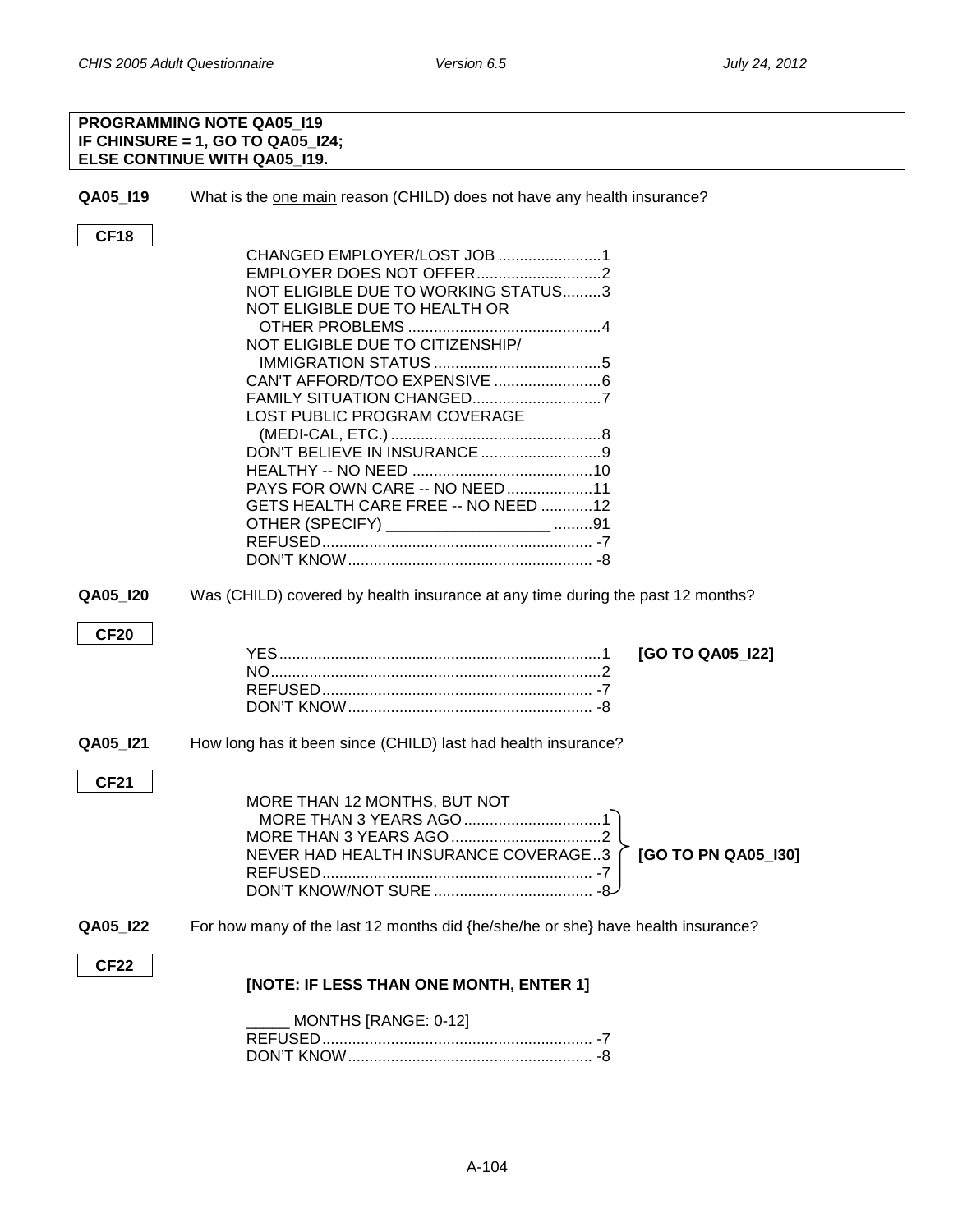**QA05\_I23** During those months when (CHILD) had health insurance, was {his/her/his or her} insurance Medi-CAL, Healthy Families, a plan you obtained through an employer, or some other plan? **CF23 [CIRCLE ALL THAT APPLY.] [PROBE: "Any others?"]** MEDI-CAL.................................................................1 HEALTHY FAMILIES................................................2 THROUGH CURRENT OR FORMER EMPLOYER UNION ...................................................................3 **[GO TO PN QA05\_I30]** HEALTHY KIDS........................................................4 OTHER HEALTH PLAN..........................................91 REFUSED............................................................... -7 DON'T KNOW......................................................... -8 **QA05\_I24** Thinking about {his/her/his or her} current health insurance, did (CHILD) have this same insurance for ALL of the past 12 months? **CF24** YES...........................................................................1 **[GO TO PN QA05\_I30]** NO.............................................................................2 REFUSED............................................................... -7 DON'T KNOW......................................................... -8 **QA05\_I25** When {he/she/he or she} wasn't covered by {his/her/his or her} current health insurance, did {he/she/he or she} have any other health insurance? **CF25** YES...........................................................................1 NO.............................................................................2 REFUSED............................................................... -7 **[GO TO QA05\_I27]** DON'T KNOW......................................................... -8 **QA05\_I26** Was this other health insurance Medi-CAL, Healthy Families, a plan you obtained from an employer, or some other plan? **CF26 [CIRCLE ALL THAT APPLY.] [PROBE: "Any others?"]** MEDI-CAL.................................................................1 HEALTHY FAMILIES................................................2 THROUGH CURRENT OR FORMER EMPLOYER/UNION ..............................................3 HEALTHY KIDS........................................................4 OTHER HEALTH PLAN..........................................91 REFUSED............................................................... -7 DON'T KNOW......................................................... -8 **QA05\_I27** During the past 12 months, was there any time when {he/she/he or she} had no health insurance at all? **CF27** YES...........................................................................1 NO.............................................................................2 REFUSED............................................................... -7 **[GO TO PN QA05\_I30]** DON'T KNOW......................................................... -8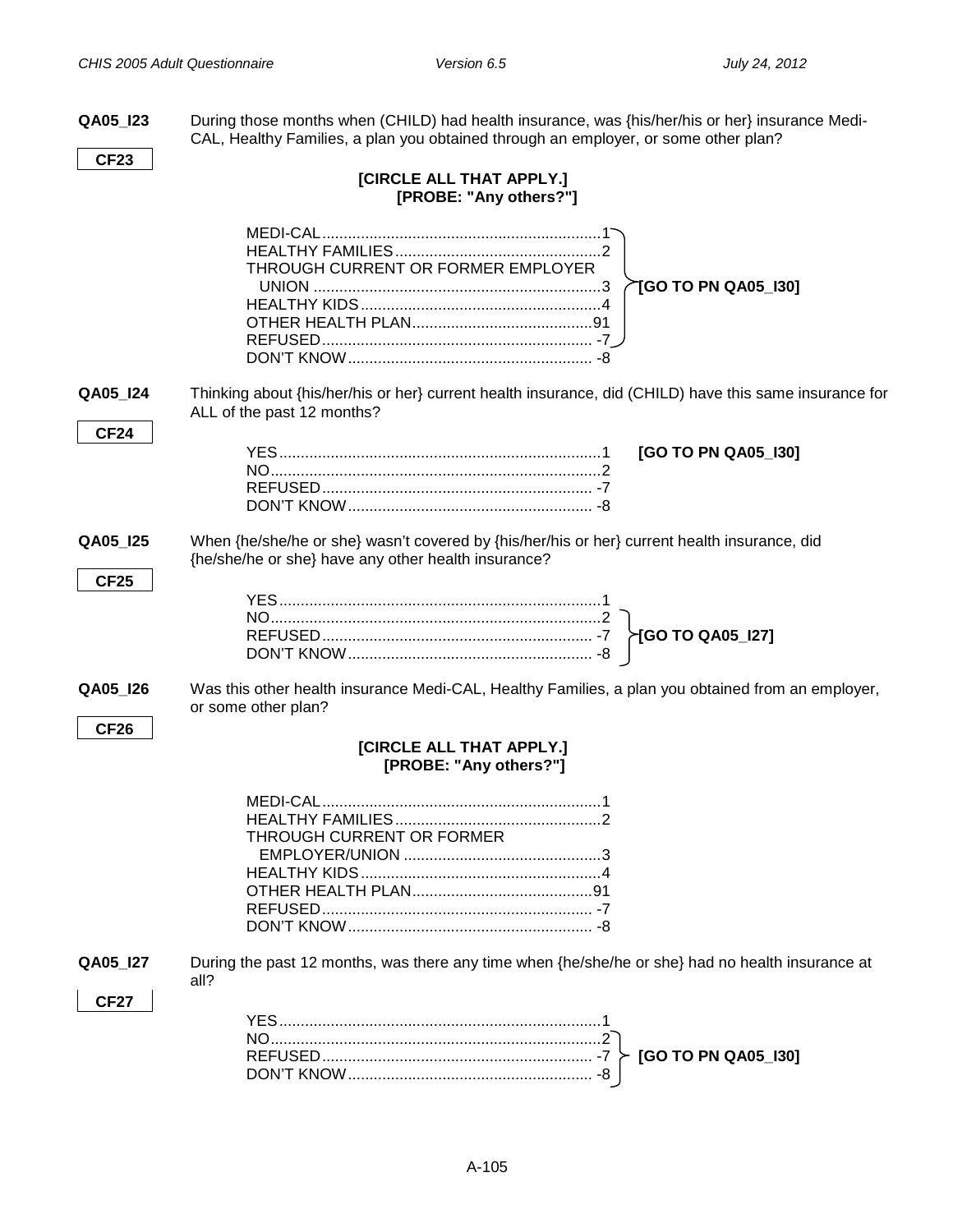| QA05_I28                     | For how many of the past 12 months did {he/she/he or she} have no health insurance?                                                                                                                                                            |
|------------------------------|------------------------------------------------------------------------------------------------------------------------------------------------------------------------------------------------------------------------------------------------|
| <b>CF28</b>                  | MONTHS [IF < 1 MONTH, ENTER "1"] [RANGE: 1-12]                                                                                                                                                                                                 |
| QA05_I29<br>CF <sub>29</sub> | What is the ONE MAIN reason (CHILD) did not have any health insurance during the time {he/she/he<br>or she} wasn't covered?                                                                                                                    |
|                              | [IF R SAYS, "No need," PROBE WHY]                                                                                                                                                                                                              |
|                              | NOT ELIGIBLE DUE TO WORKING STATUS3<br>NOT ELIGIBLE DUE TO HEALTH OR<br>NOT ELIGIBLE DUE TO CITIZENSHIP/<br>COULDN'T AFFORD/TOO EXPENSIVE6<br>LOST PUBLIC PROGRAM COVERAGE<br>DIDN'T BELIEVE IN INSURANCE 9<br>PAID FOR OWN CARE -- NO NEED 11 |

GOT HEALTH CARE FREE -- NO NEED ..............12 OTHER (SPECIFY) \_\_\_\_\_\_\_\_\_\_\_\_\_\_\_\_\_\_ ...........91 REFUSED............................................................... -7 DON'T KNOW......................................................... -8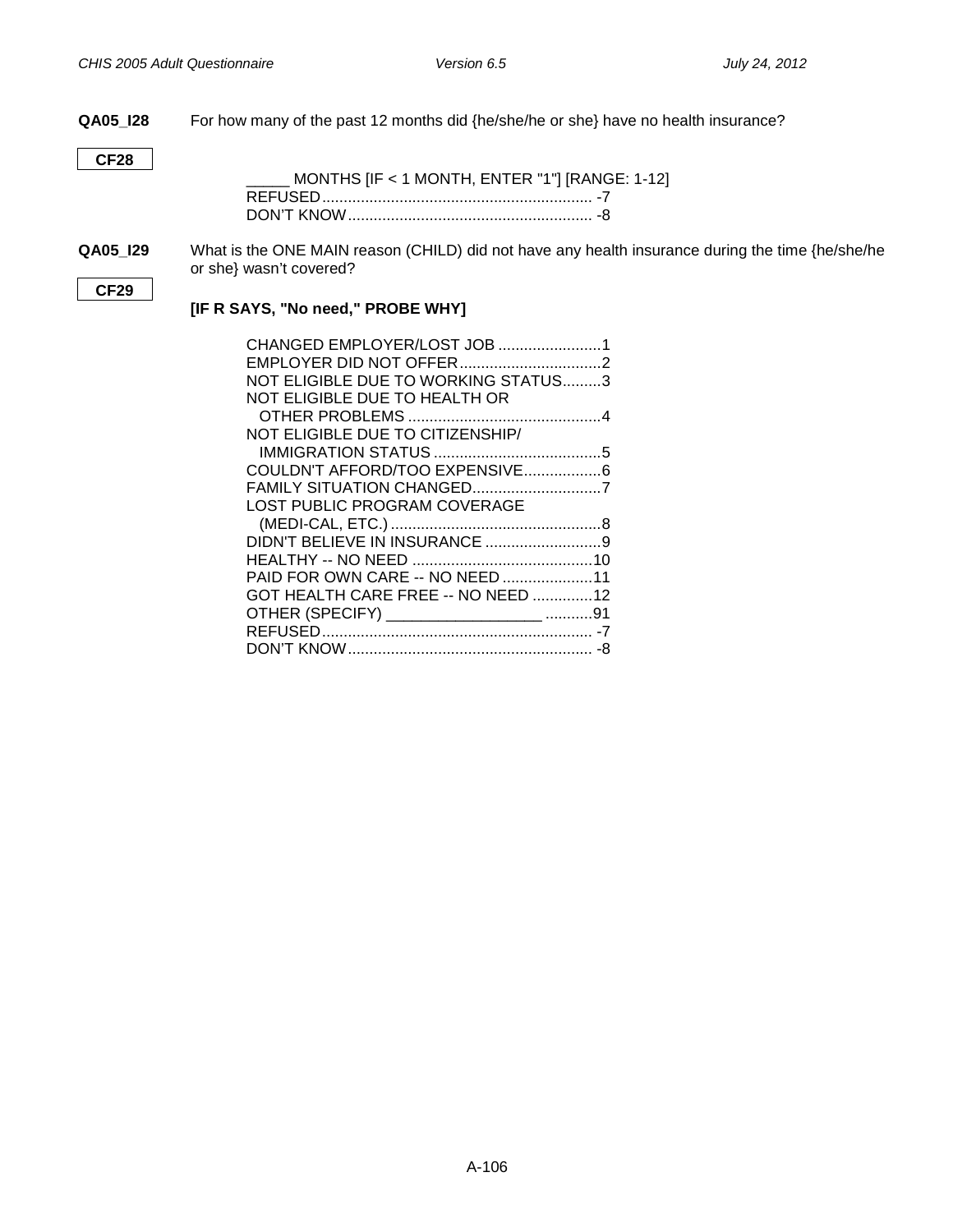## **Teen**

| <b>PROGRAMMING NOTE QA05 130</b><br>IF NO TEEN SELECTED, GO TO QA05_J1;<br>IF ARINSURE = 1, CONTINUE WITH QA05_I30<br>IF ARINSURE = 0, GO TO PN QA05_131<br><b>ELSE CONTINUE WITH QA05_I30</b>                                                                                                                                                                                                                                                                                                                                                                                                                                                                                                                                                                                           |  |  |
|------------------------------------------------------------------------------------------------------------------------------------------------------------------------------------------------------------------------------------------------------------------------------------------------------------------------------------------------------------------------------------------------------------------------------------------------------------------------------------------------------------------------------------------------------------------------------------------------------------------------------------------------------------------------------------------------------------------------------------------------------------------------------------------|--|--|
| QA05_I30<br>These next questions are about health insurance (TEEN) may have.<br>Does (TEEN) have the same insurance as {you/ADULT RESPONDENT NAME}?<br><b>IA10A</b><br>[GO TO QA05_154]                                                                                                                                                                                                                                                                                                                                                                                                                                                                                                                                                                                                  |  |  |
| IF QA05_I30 = 1 AND ARMCARE = 1, SET TEMCARE = 1 AND SET TEINSURE = 1<br>IF QA05_I30 = 1 AND ARMCAL= 1, SET TEMCAL = 1 AND SET TEINSURE = 1<br>IF QA05 130 = 1 AND ARHFAM = 1, SET TEHFAM = 1 AND SET TEINSURE = 1<br>IF QA05 130 = 1 AND AREMPOWN= 1, SET TEEMP = 1 AND SET TEINSURE = 1<br>IF QA05_130 = 1 AND AREMPSP= 1, SET TEEMP = 1 AND SET TEINSURE = 1<br>IF QA05_I30 = 1 AND AREMPPAR= 1, SET TEEMP = 1 AND SET TEINSURE = 1<br>IF QA05_I30 = 1 AND AREMPOTH= 1, SET TEEMP = 1 AND SET TEINSURE = 1<br>IF QA05_I30 = 1 AND ARDIRECT= 1, SET TEDIRECT = 1 AND SET TEINSURE = 1<br>IF QA05 130 = 1 AND ARMILIT= 1, SET TEMILIT = 1 AND SET TEINSURE = 1<br>IF QA05_I30 = 1 AND AROTHGOV= 1, SET TEOTHGOV = 1 AND SET TEINSURE = 1<br>IF QA05_I30 = 1 AND ARIHS= 1, SET TEIHS = 1 |  |  |
| <b>PROGRAMMING NOTE QA05_131</b><br>IF QA05_A15 = 1 (MARRIED) AND SPINSURE = 1, CONTINUE WITH QA05_131<br>ELSE GO TO PN QA05_I32                                                                                                                                                                                                                                                                                                                                                                                                                                                                                                                                                                                                                                                         |  |  |
| Does (TEEN) have the same insurance as your spouse?<br>QA05_I31<br>MA <sub>5</sub>                                                                                                                                                                                                                                                                                                                                                                                                                                                                                                                                                                                                                                                                                                       |  |  |
| [GO TO QA05_146]                                                                                                                                                                                                                                                                                                                                                                                                                                                                                                                                                                                                                                                                                                                                                                         |  |  |
| IF QA05_131 = 1 AND SPMCARE = 1, SET TEMCARE = 1 AND SET TEINSURE = 1<br>IF QA05_131 = 1 AND SPMCAL= 1, SET TEMCAL = 1 AND SET TEINSURE = 1<br>IF QA05 131 = 1 AND SPHFAM = 1, SET TEHFAM = 1 AND SET TEINSURE = 1<br>IF QA05_I31 = 1 AND SPEMPOWN= 1, SET TEEMP = 1 AND SET TEINSURE = 1<br>IF QA05 $131 = 1$ AND SPEMPSP= 1, SET TEEMP = 1 AND SET TEINSURE = 1<br>IF QA05 131 = 1 AND SPDIRECT= 1, SET TEDIRECT = 1 AND SET TEINSURE = 1<br>IF QA05 131 = 1 AND SPMILIT= 1, SET TEMILIT = 1 AND SET TEINSURE = 1<br>IF QA05_I31 = 1 AND SPOTHGOV= 1, SET TEOTHGOV = 1 AND SET TEINSURE = 1                                                                                                                                                                                            |  |  |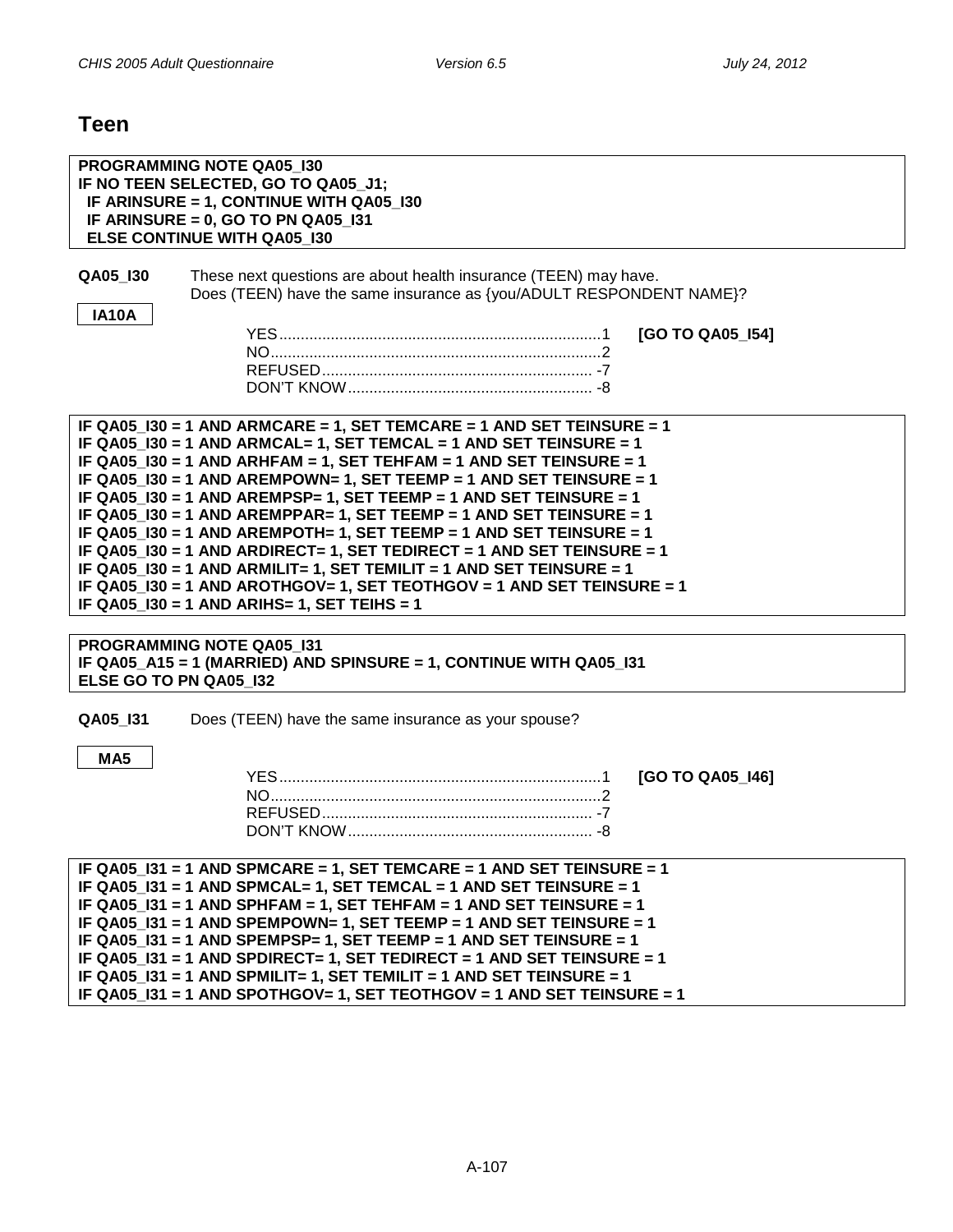| ELSE GO TO QA05_I33 | PROGRAMMING NOTE QA05_I32<br>IF CHINSURE = 1, CONTINUE WITH QA05_I32                                                                                                                                                                                                                                                                                                                                                                                                                                                                                              |
|---------------------|-------------------------------------------------------------------------------------------------------------------------------------------------------------------------------------------------------------------------------------------------------------------------------------------------------------------------------------------------------------------------------------------------------------------------------------------------------------------------------------------------------------------------------------------------------------------|
| QA05_I32            | Does (TEEN) have the same insurance as (CHILD)?                                                                                                                                                                                                                                                                                                                                                                                                                                                                                                                   |
| MA <sub>6</sub>     | [GO TO PN QA05_154]                                                                                                                                                                                                                                                                                                                                                                                                                                                                                                                                               |
|                     | IF QA05_I32 = 1 AND CHMCARE = 1, SET TEMCARE = 1 AND SET TEINSURE = 1<br>IF QA05_I32 = 1 AND CHMCAL= 1, SET TEMCAL = 1 AND SET TEINSURE = 1<br>IF QA05 I32 = 1 AND CHHFAM = 1, SET TEHFAM = 1 AND SET TEINSURE = 1<br>IF QA05_I32 = 1 AND CHEMP = 1, SET TEEMP = 1 AND SET TEINSURE = 1<br>IF QA05_I32 = 1 AND CHDIRECT= 1, SET TEDIRECT = 1 AND SET TEINSURE = 1<br>IF QA05_I32 = 1 AND CHMILIT= 1, SET TEMILIT = 1 AND SET TEINSURE = 1<br>IF QA05_I32 = 1 AND CHOTHGOV= 1, SET TEOTHGOV = 1 AND SET TEINSURE = 1<br>IF QA05_I32= 1 AND CHIHS= 1, SET TEIHS = 1 |
| QA05_I33            | Is {he/she/he or she} currently covered by Medi-CAL?                                                                                                                                                                                                                                                                                                                                                                                                                                                                                                              |
| IA <sub>1</sub>     | [IF NEEDED, SAY: "Medi-CAL is a plan for certain low income children and their families,<br>pregnant women, and disabled or elderly people."]                                                                                                                                                                                                                                                                                                                                                                                                                     |
|                     | [GO TO QA05_137]                                                                                                                                                                                                                                                                                                                                                                                                                                                                                                                                                  |
|                     | [GO TO QA05_135]<br>[GO TO QA05_135]                                                                                                                                                                                                                                                                                                                                                                                                                                                                                                                              |
|                     | IF QA05_I33 = 1, SET TEMCAL = 1 AND SET TEINSURE = 1                                                                                                                                                                                                                                                                                                                                                                                                                                                                                                              |
| QA05_I34            | What is the ONE main reason why (TEEN) is not enrolled in the Medi-CAL program?                                                                                                                                                                                                                                                                                                                                                                                                                                                                                   |
| IA1A                | PAPERWORK TOO DIFFICULT 1<br>INCOME TOO HIGH, NOT ELIGIBLE 3<br>NOT ELIGIBLE DUE TO CITIZENSHIP/<br>DON'T BELIEVE IN HEALTH INSURANCE6<br>DON'T NEED IT BECAUSE HEALTHY7                                                                                                                                                                                                                                                                                                                                                                                          |

DON'T KNOW......................................................... -8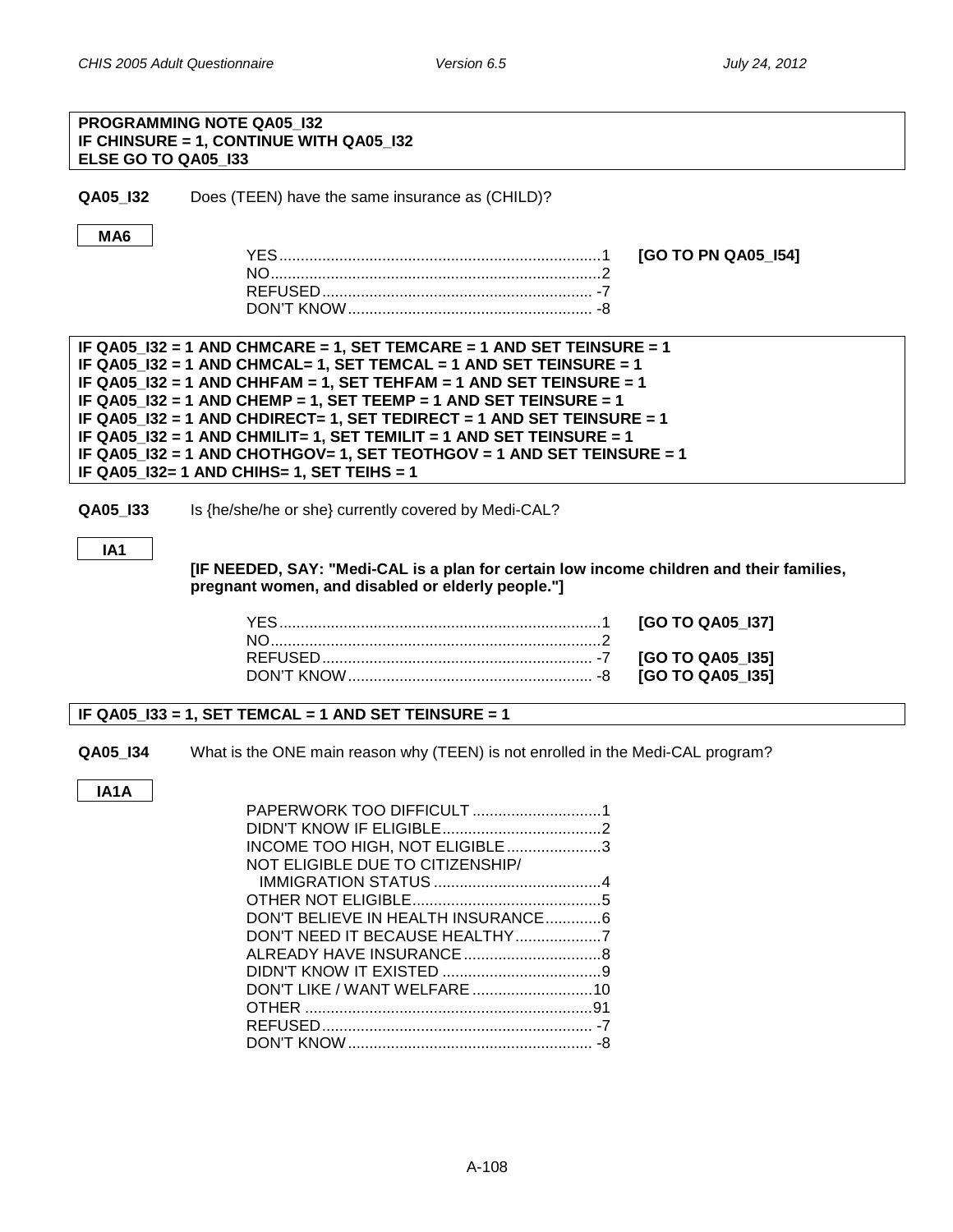#### **QA05\_I35** Is (TEEN) covered by the Healthy Families Program?

**IA2**

**[IF NEEDED, SAY: "Healthy Families is a state program that pays for health insurance for children up to age 19."]**

#### **IF QA05\_I35 = 1, SET TEHFAM = 1 AND SET TEINSURE = 1**

**QA05\_I36** What is the ONE main reason why (TEEN) is not enrolled in the Healthy Families program?

#### **IA2A**

| INCOME TOO HIGH, NOT ELIGIBLE3     |  |
|------------------------------------|--|
| NOT ELIGIBLE DUE TO CITIZENSHIP/   |  |
|                                    |  |
|                                    |  |
| DON'T BELIEVE IN HEALTH INSURANCE6 |  |
|                                    |  |
|                                    |  |
|                                    |  |
|                                    |  |
|                                    |  |
|                                    |  |
|                                    |  |
|                                    |  |

**QA05\_I37** Is (TEEN) covered by a health insurance plan or HMO through your own or someone else's employment or union?

**IA3**

**IA4**

#### **IF QA05\_I37 = 1, SET TEEMP = 1 AND SET TEINSURE = 1**

**QA05 138** Is (TEEN) covered by a health insurance plan that you purchased directly from an insurance company or HMO? Do not include a plan that pays only for certain illnesses, such as cancer or stroke, or only gives you "extra cash" if you are in a hospital?

#### **IF QA05\_I38 = 1, SET TEDIRECT = 1 AND SET TEINSURE = 1**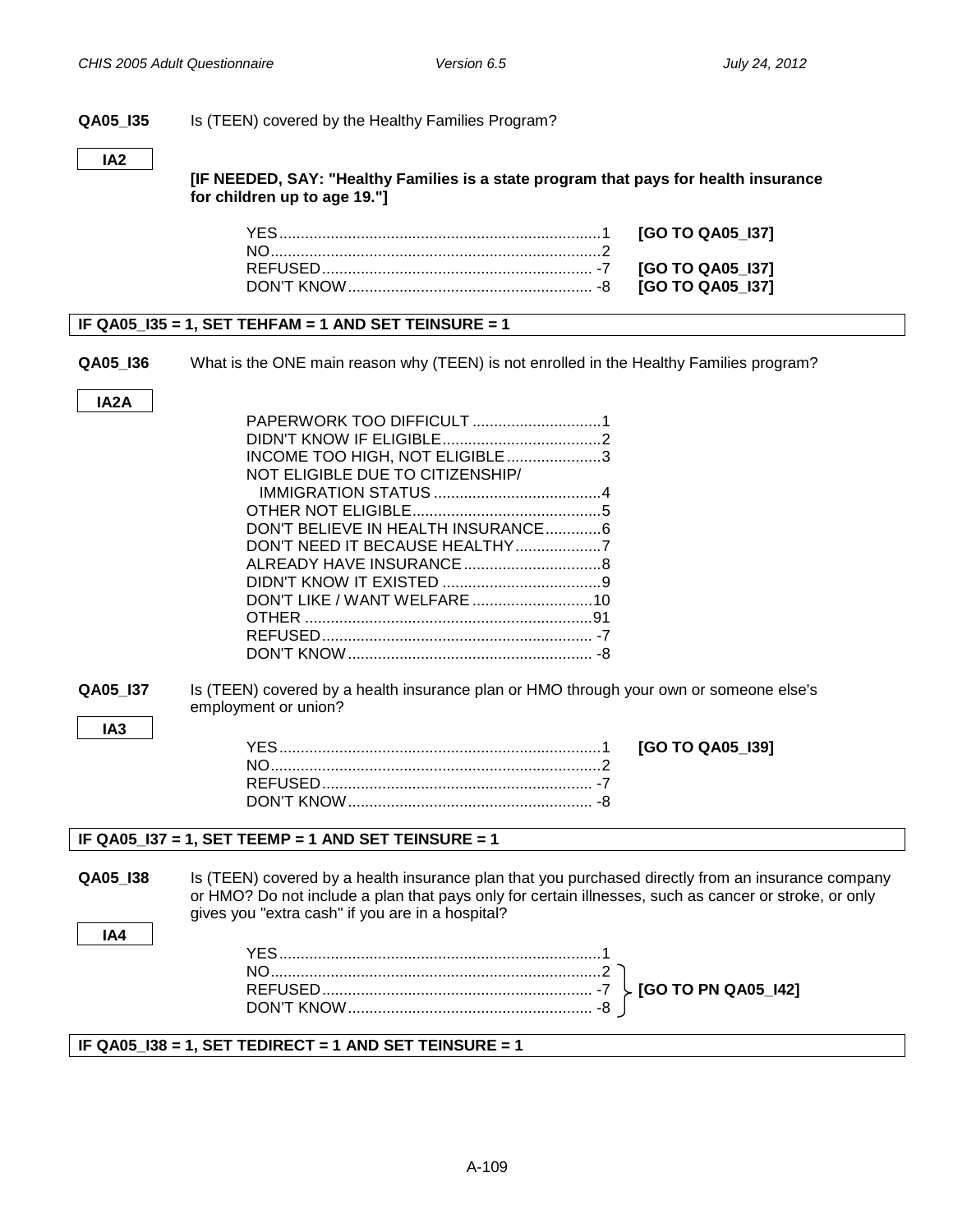| QA05 139        | Do you pay any or all of the premium or cost for (TEEN's) health plan? Do not include the cost of any<br>co-pays or deductibles you or your family may have had to pay.                                      |  |  |
|-----------------|--------------------------------------------------------------------------------------------------------------------------------------------------------------------------------------------------------------|--|--|
| AI55            |                                                                                                                                                                                                              |  |  |
|                 | [IF NEEDED, SAY: "Copays are the partial payments you make for your health care each time<br>you see a doctor or use the health care system, while someone else pays for your main health<br>care coverage." |  |  |
|                 | "A deductible is the amount you pay for medical care before your health plan starts paying."                                                                                                                 |  |  |
|                 | "Premium is the monthly charge for the cost of your health insurance plan."]                                                                                                                                 |  |  |
|                 |                                                                                                                                                                                                              |  |  |
|                 |                                                                                                                                                                                                              |  |  |
|                 |                                                                                                                                                                                                              |  |  |
|                 |                                                                                                                                                                                                              |  |  |
| QA05_I40        | Does anyone else, such as an employer, a union, or professional organization pay all or some portion<br>of the premium or cost for (TEEN's) health plan?                                                     |  |  |
| AI52            |                                                                                                                                                                                                              |  |  |
|                 |                                                                                                                                                                                                              |  |  |
|                 | [GO TO PN QA05_I42]                                                                                                                                                                                          |  |  |
|                 |                                                                                                                                                                                                              |  |  |
|                 |                                                                                                                                                                                                              |  |  |
| QA05_I41        | Who else pays all or some portion of the cost for (TEEN's) health plan?                                                                                                                                      |  |  |
|                 |                                                                                                                                                                                                              |  |  |
| AI53            |                                                                                                                                                                                                              |  |  |
|                 |                                                                                                                                                                                                              |  |  |
|                 |                                                                                                                                                                                                              |  |  |
|                 | SPOUSE'S CURRENT EMPLOYER4                                                                                                                                                                                   |  |  |
|                 |                                                                                                                                                                                                              |  |  |
|                 | PROFESSIONAL/FRATERNAL ORGANIZATION6                                                                                                                                                                         |  |  |
|                 | MEDICAID/MEDI-CAL ASSISTANCE 7                                                                                                                                                                               |  |  |
|                 |                                                                                                                                                                                                              |  |  |
|                 |                                                                                                                                                                                                              |  |  |
|                 |                                                                                                                                                                                                              |  |  |
|                 |                                                                                                                                                                                                              |  |  |
|                 |                                                                                                                                                                                                              |  |  |
|                 | IF QA05 141 = 1-6, SET TEEMP = 1                                                                                                                                                                             |  |  |
|                 | IF QA05_I41 = 7, SET TEMCAL = 1                                                                                                                                                                              |  |  |
|                 | IF QA05_I41 =8, SET TEHFAM = 1                                                                                                                                                                               |  |  |
|                 |                                                                                                                                                                                                              |  |  |
|                 | <b>PROGRAMMING NOTE QA05_I42</b><br>IF TEINSURE = 1, GO TO PROGRAMMING NOTE QA05_146; ELSE CONTINUE WITH QA05_142                                                                                            |  |  |
| QA05_I42        | Is {he/she/he or she} covered by CHAMPUS/CHAMP VA, TRICARE, VA, or some other military health<br>care?                                                                                                       |  |  |
| IA <sub>6</sub> |                                                                                                                                                                                                              |  |  |
|                 | [GO TO PN QA05_I46]                                                                                                                                                                                          |  |  |
|                 |                                                                                                                                                                                                              |  |  |
|                 |                                                                                                                                                                                                              |  |  |
|                 |                                                                                                                                                                                                              |  |  |

**IF QA05\_I42 = 1, SET TEMILIT = 1 AND SET TEINSURE = 1**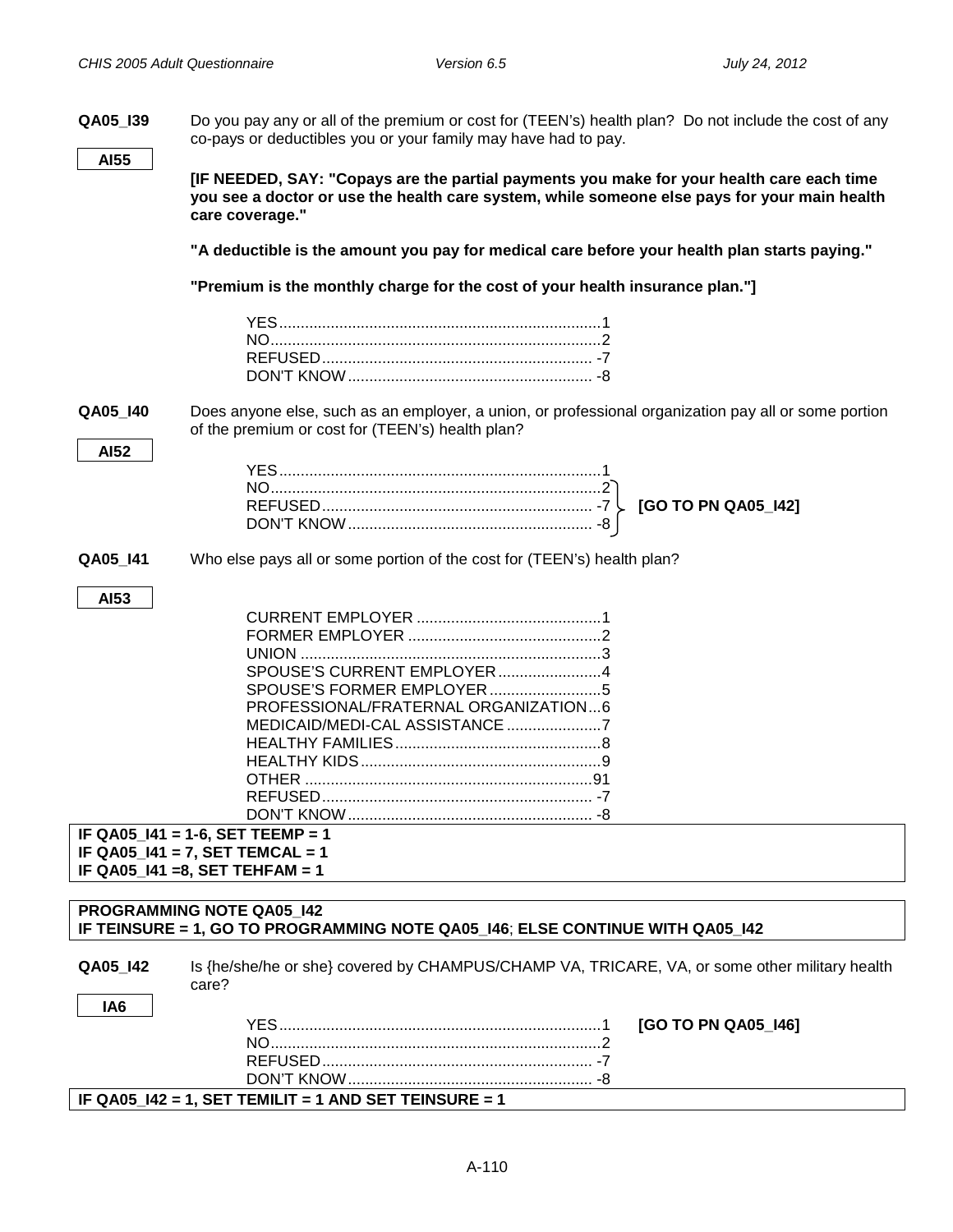**QA05\_I43** Is {he/she/he or she} covered by some other government health plan such as AIM, "Mister MIP", or something else?

**IA7**

**[IF NEEDED, SAY: "AIM means Access for Infants and Mothers, 'Mister MIP' or MRMIP means Major Risk Medical Insurance Program"]**

| SOMETHING ELSE (SPECIFY): ________91 [GO TO PN QA05_I46] |  |
|----------------------------------------------------------|--|
|                                                          |  |
|                                                          |  |

#### **IF QA05\_I43 = 1 OR 2 OR 91, SET TEOTHGOV = 1 AND SET TEINSURE = 1**

**QA05 144** Does {he/she/he or she} have any health insurance coverage through a plan that I missed?

#### **IA8**

| $\cup$ IGO TO PN QA05 1491 |
|----------------------------|
|                            |
|                            |

#### **QA05\_I45** What type of health insurance does {he/she/he or she} have? Does it come through Medi-CAL,

**IA9**

#### **[CIRCLE ALL THAT APPLY.] [PROBE: "Any others?"]**

Healthy Families, an employer or union, or from some other source?

| THROUGH CURRENT OR FORMER             |    |
|---------------------------------------|----|
|                                       |    |
| THROUGH SCHOOL, PROFESSIONAL          |    |
| ASSOCIATION, TRADE GROUP OR OTHER     |    |
|                                       |    |
| PURCHASED DIRECTLY FROM A HEALTH      |    |
| PLAN (BY R OR ANYONE ELSE)3           |    |
|                                       |    |
|                                       |    |
|                                       |    |
| CHAMPUS/CHAMP-VA, TRICARE, VA,        |    |
| OR SOME OTHER MILITARY HEALTH CARE  7 |    |
| INDIAN HEALTH SERVICE, TRIBAL HEALTH  |    |
| PROGRAM, URBAN INDIAN CLINIC8         |    |
|                                       |    |
| OTHER GOVERNMENT HEALTH PLAN91        |    |
| OTHER NON-GOVERNMENT HEALTH PLAN 92   |    |
|                                       |    |
|                                       | -8 |
|                                       |    |

**IF QA05\_I45 = 1, SET TEEMP = 1 AND TEINSURE = 1 IF QA05\_I45 = 2, SET TEEMP = 1 AND TEINSURE = 1 IF QA05\_I45 = 3, SET TEDIRECT = 1 AND TEINSURE = 1 IF QA05\_I45 = 4, SET TEMCARE = 1 AND TEINSURE = 1 IF QA05\_I45 = 5, SET TEMCAL = 1 AND TEINSURE = 1 IF QA05\_I45 = 6, SET TEHFAM = 1 AND TEINSURE = 1**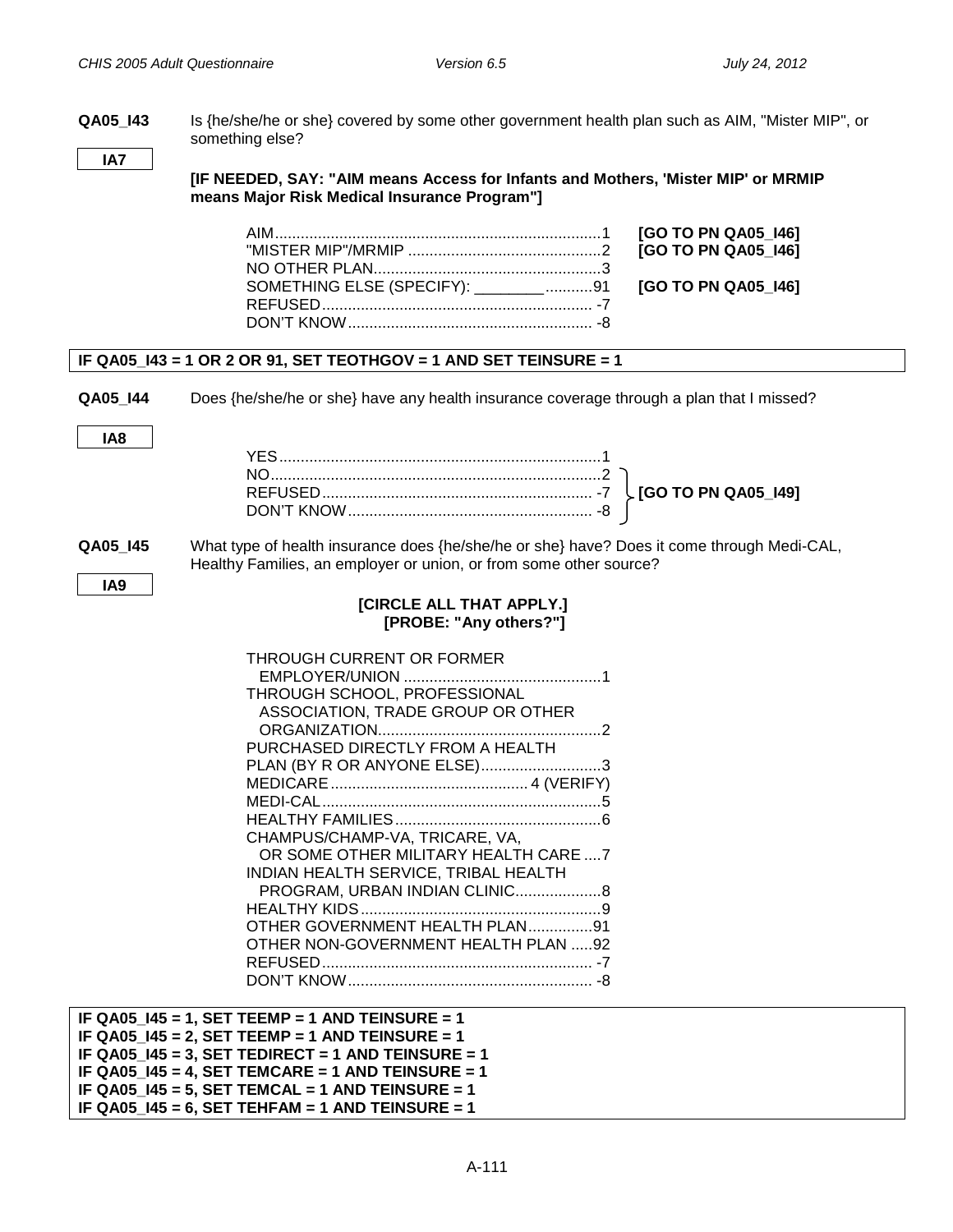```
IF QA05_I45 = 7, SET TEMILIT = 1 AND TEINSURE = 1
IF QA05_I45 = 8, SET TEIHS = 1
IF QA05_I45 = 91, SET TEOTHGOV = 1 AND TEINSURE = 1
IF QA05_I45 = 92, SET TEINSURE = 1 AND TEOTHER = 1
IF QA05_I45= -7 OR -8, SET TEINSURE = 1
```
**PROGRAMMING NOTE QA05\_I46 IF TEINSURE = 1 (TEEN HAS ANY COVERAGE), CONTINUE WITH QA05\_I46, ELSE GO TO PN QA05\_I49**

**QA05\_I46** What is the name of (TEEN)'s main health plan?

#### **MA7**

#### **[NOTE: IF R HAS DIFFICULTY RECALLING NAME, THEN PROBE: "Does (TEEN) have an insurance card or something else with the plan name on it?"]**

| BLUE SHIELD/CAREAMERICA4         |
|----------------------------------|
|                                  |
|                                  |
|                                  |
| (NAME OF COUNTY MEDI-CAL PLAN) 8 |
|                                  |
|                                  |
|                                  |
|                                  |

#### **PROGRAMMING NOTE QA05\_I47: IF QA05\_I46 = 1 (KAISER), CODE QA05\_I47 = 1 (YES) AND GO TO QA05\_I48**

**QA05\_I47** Is (TEEN)'s main health plan an HMO, that is, a Health Maintenance Organization?

#### **MA8**

**[NOTE: IF R ASKS WHAT AN HMO IS, THEN SAY: "With an HMO, {he/she} must generally receive care from HMO doctors or the expense is not covered, unless {he/she} was referred by the HMO or there was a medical emergency."]**

**QA05\_I48** Is (TEEN) covered for prescription drugs?

#### **IA14**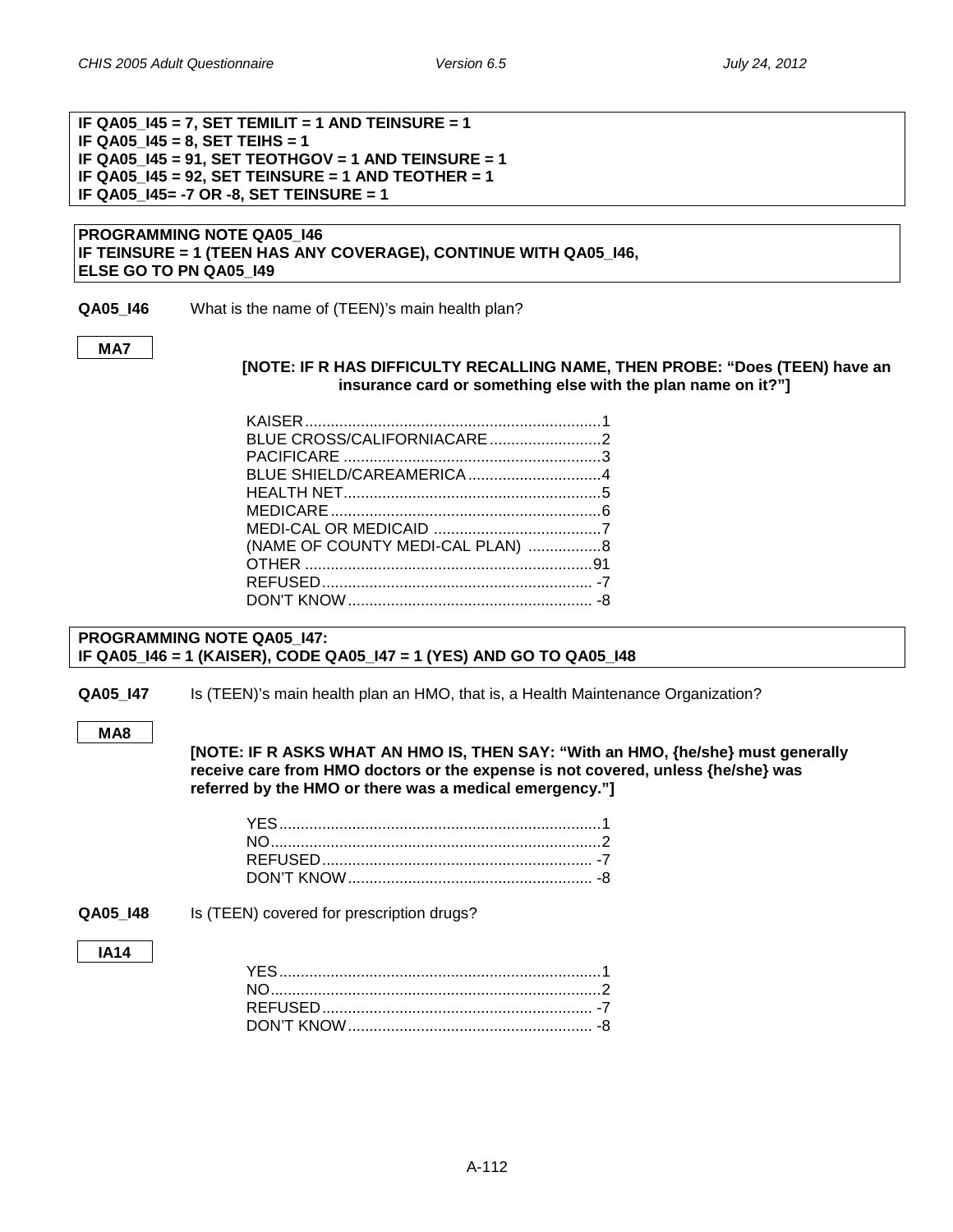|                         | <b>PROGRAMMING NOTE QA05_149:</b><br>IF TEINSURE = 1, GO TO QA05 154;<br><b>ELSE CONTINUE WITH QA05 149.</b>                                                                                                                                     |
|-------------------------|--------------------------------------------------------------------------------------------------------------------------------------------------------------------------------------------------------------------------------------------------|
| QA05 149                | What is the ONE MAIN reason (TEEN) does not have any health insurance?                                                                                                                                                                           |
| <b>IA18</b>             | CHANGED EMPLOYER/LOST JOB 1<br>NOT ELIGIBLE DUE TO WORKING STATUS3<br>NOT ELIGIBLE DUE TO HEALTH OR OTHER<br>NOT ELIGIBLE DUE TO CITIZENSHIP/<br>COULDN'T AFFORD/TOO EXPENSIVE6<br>LOST PUBLIC PROGRAM COVERAGE<br>DIDN'T BELIEVE IN INSURANCE 9 |
| QA05_I50<br><b>IA20</b> | PAID FOR OWN CARE -- NO NEED 11<br>GOT HEALTH CARE FREE -- NO NEED 12<br>OTHER (SPECIFY) ___________________________91<br>Was (TEEN) covered by health insurance at any time during the past 12 months?<br>[GO TO QA05_152]                      |
| QA05_151                | How long has it been since (TEEN) last had health insurance?                                                                                                                                                                                     |
| <b>IA21</b>             | MORE THAN 12 MONTHS, BUT NOT<br>NEVER HAD HEALTH INSURANCE COVERAGE3 > [GO TO QA05_160]                                                                                                                                                          |
| QA05_I52<br><b>IA22</b> | For how many of the last 12 months did {he/she/he or she} have health insurance?                                                                                                                                                                 |
|                         | [NOTE: IF LESS THAN ONE MONTH, ENTER 1]<br>MONTHS [RANGE: 0-12]                                                                                                                                                                                  |
|                         |                                                                                                                                                                                                                                                  |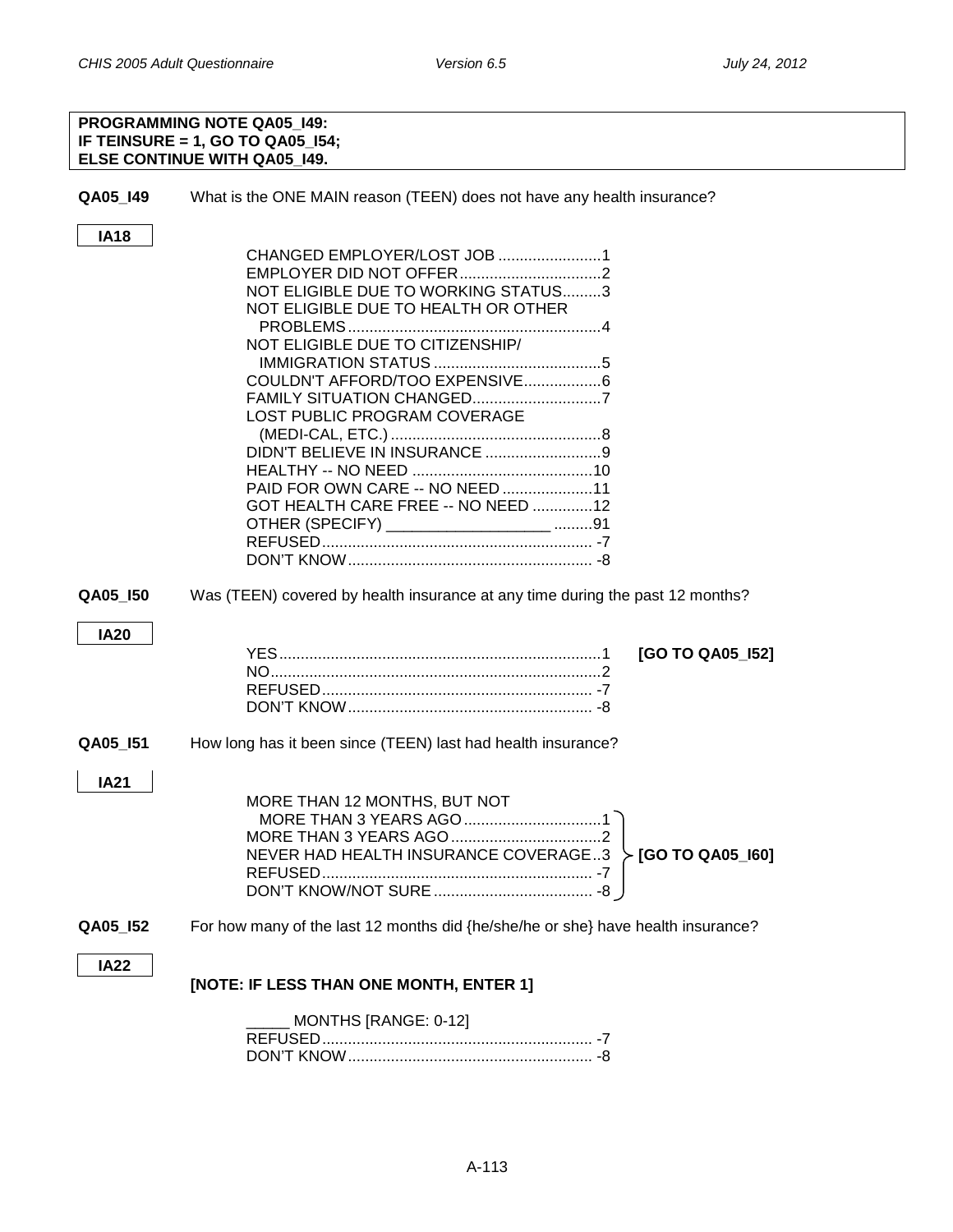**QA05\_I53** During those months when (TEEN) had health insurance, was {his/her/his or her} insurance Medi-CAL, Healthy Families, a plan you obtained through an employer, or some other plan?

|--|

#### **[CIRCLE ALL THAT APPLY.] [PROBE: "Any others?"]**

| QA05_I54    | THROUGH CURRENT OR FORMER<br>[GO TO QA05_160]<br>Thinking about {his/her/his or her} current health insurance, did (TEEN) have this same insurance for |
|-------------|--------------------------------------------------------------------------------------------------------------------------------------------------------|
|             | ALL of the past 12 months?                                                                                                                             |
| <b>IA24</b> | [GO TO QA05_160]                                                                                                                                       |
| QA05_155    | When {he/she/he or she} wasn't covered by {his/her/his or her} current health insurance, did<br>{he/she/he or she} have any other health insurance?    |
| <b>IA25</b> | [GO TO QA05_157]                                                                                                                                       |
| QA05_I56    | Was this other health insurance Medi-CAL, Healthy Families, a plan you obtained from an employer,<br>or some other plan?                               |
| <b>IA26</b> | [CIRCLE ALL THAT APPLY.]<br>[PROBE: "Any others?"]                                                                                                     |
|             | THROUGH CURRENT OR FORMER<br><b>REELISED</b>                                                                                                           |
| QA05_I57    | During the past 12 months, was there any time when {he/she/he or she} had no health insurance at<br>all?                                               |
| <b>IA27</b> |                                                                                                                                                        |
|             |                                                                                                                                                        |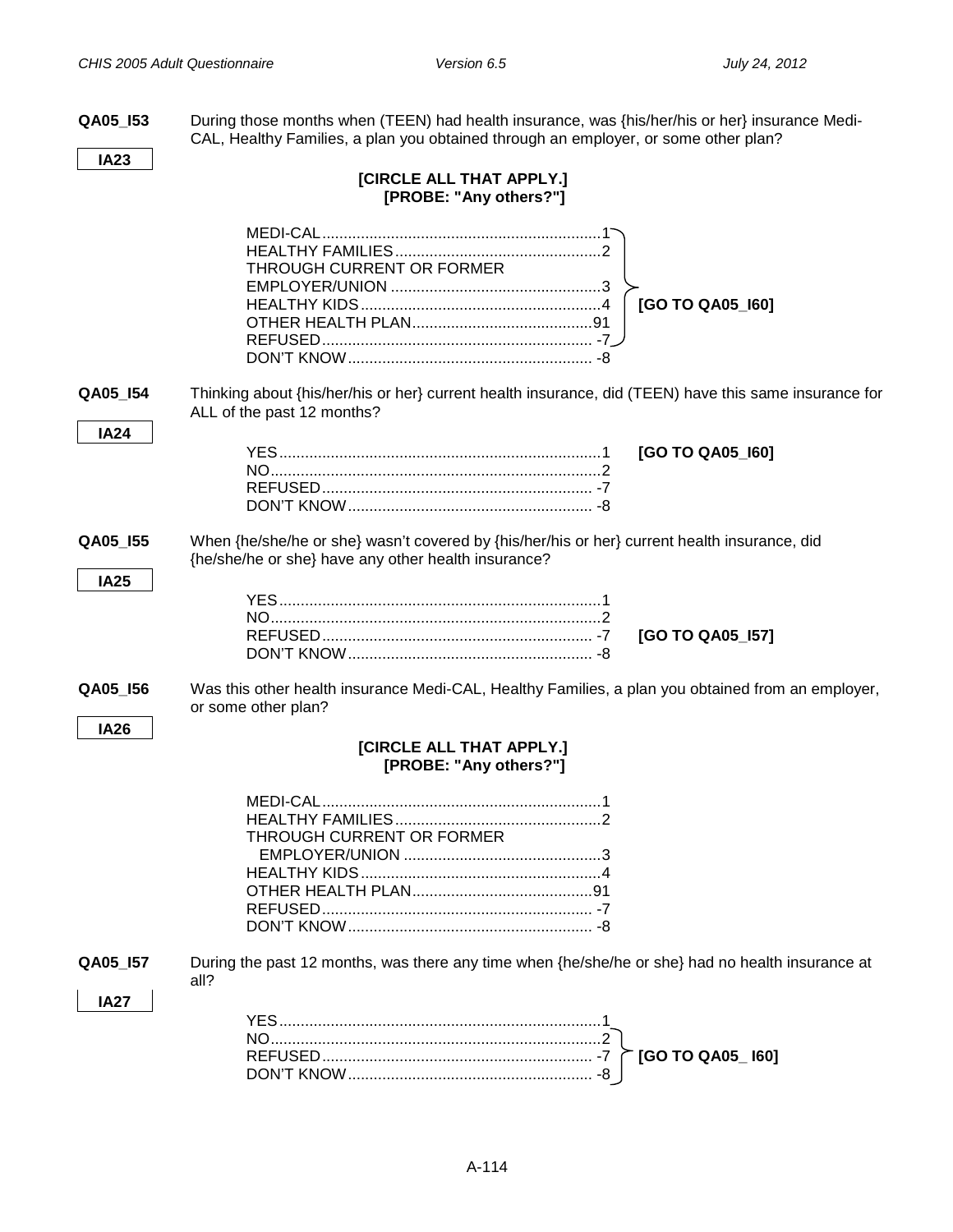| QA05 158    | For how many of the past 12 months did {he/she/he or she} have no health insurance?                                                                                                                                                                                                                                       |  |  |
|-------------|---------------------------------------------------------------------------------------------------------------------------------------------------------------------------------------------------------------------------------------------------------------------------------------------------------------------------|--|--|
| <b>IA28</b> | MONTHS [IF < 1 MONTH, ENTER "1"] [RANGE: 1-12]                                                                                                                                                                                                                                                                            |  |  |
| QA05 159    | What is the ONE MAIN reason (TEEN) did not have any health insurance during the time {he/she/he<br>or she} wasn't covered?                                                                                                                                                                                                |  |  |
| <b>IA29</b> | [IF R SAYS, "No need," PROBE WHY]                                                                                                                                                                                                                                                                                         |  |  |
|             | CHANGED EMPLOYER/LOST JOB 1<br>NOT ELIGIBLE DUE TO WORKING STATUS3<br>NOT ELIGIBLE DUE TO HEALTH OR OTHER<br>NOT ELIGIBLE DUE TO CITIZENSHIP/<br>COULDN'T AFFORD/TOO EXPENSIVE6<br>LOST PUBLIC PROGRAM COVERAGE<br>DIDN'T BELIEVE IN INSURANCE 9<br>PAID FOR OWN CARE -- NO NEED 11<br>GOT HEALTH CARE FREE -- NO NEED 12 |  |  |
| QA05 160    | Do you now have any type of insurance that pays for part or all of (TEEN) dental care?                                                                                                                                                                                                                                    |  |  |
| <b>MA10</b> | VES                                                                                                                                                                                                                                                                                                                       |  |  |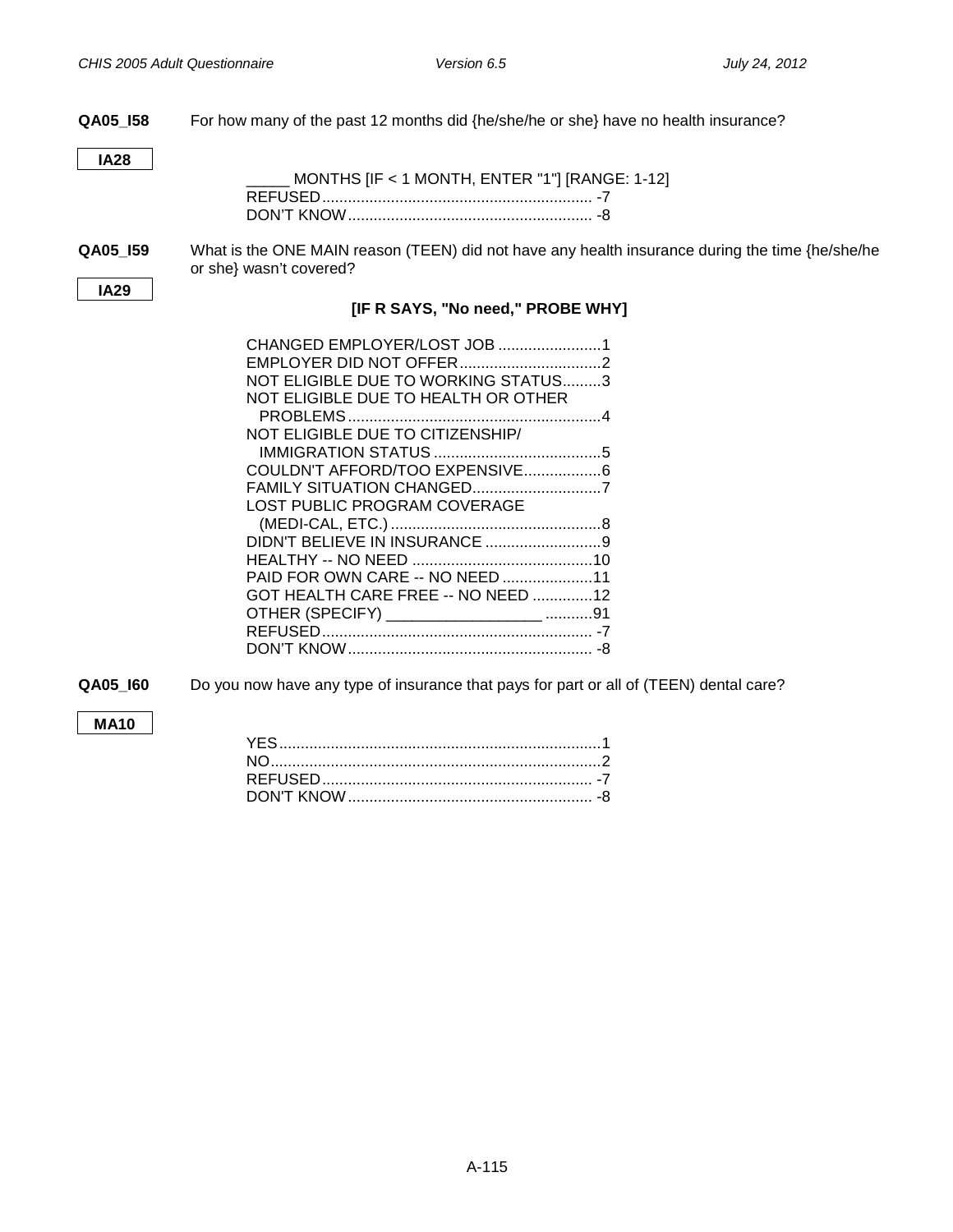[GO TO QA05\_J1]

#### PROGRAMMING NOTE QA05\_I61: IF QA05\_A5 = 1 (R IS MALE), DISPLAY "mother"; IF QA05\_A5 = 2 (R IS FEMALE), DISPLAY "father";

QA05\_I61 In what country was {TEEN'S} {mother/father} born?

#### AI56

| OTHER (SPECIFY):________________________91 |  |
|--------------------------------------------|--|
|                                            |  |
|                                            |  |

PROGRAMMING NOTE QA05\_I62: IF QA05\_A5 = 1 (R IS MALE), DISPLAY "mother"; IF QA05\_A5 = 2 (R IS FEMALE), DISPLAY "father";

QA05\_I62 Does {TEEN'S} {mother/father} now live in the U.S.?

**AI57**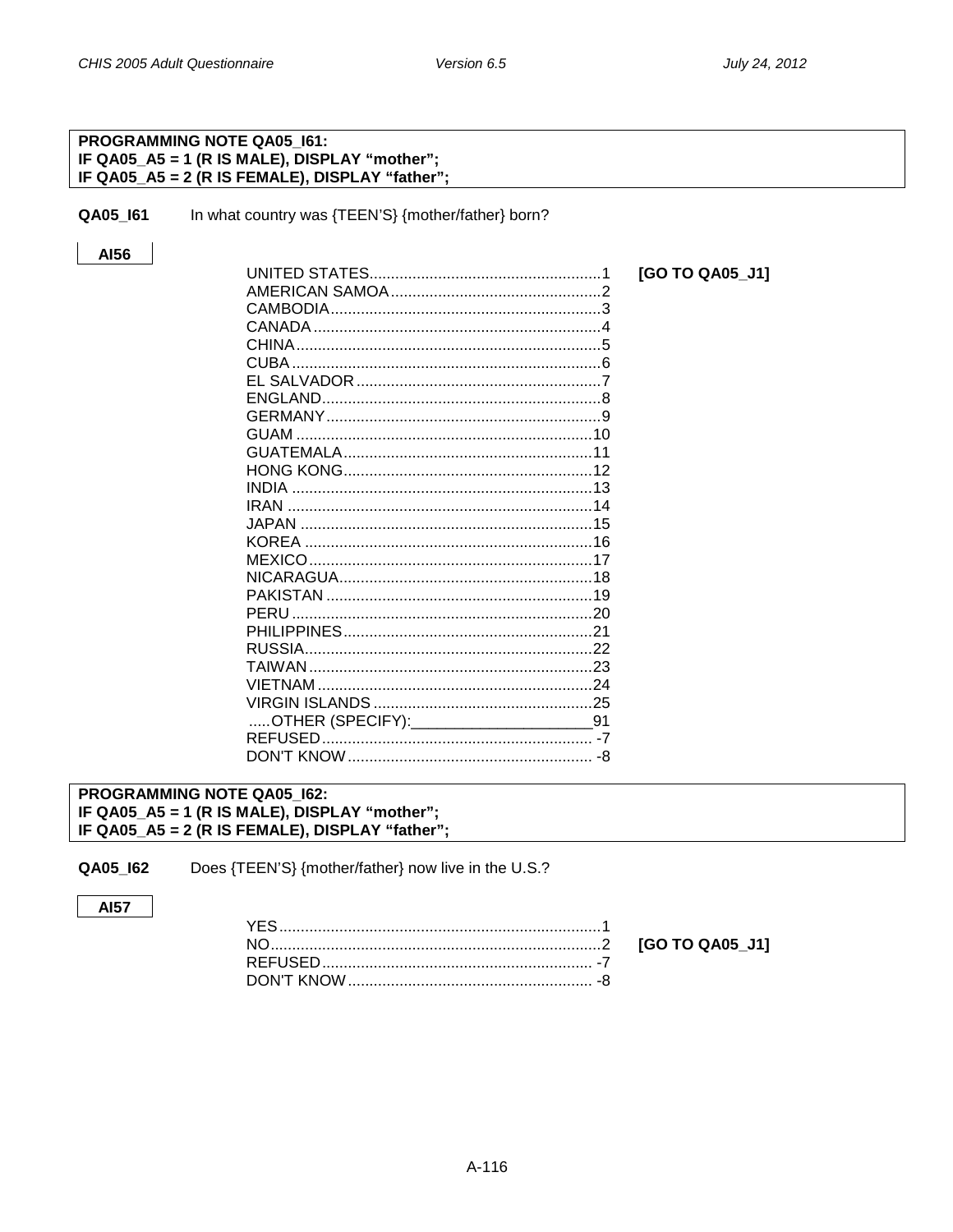| <b>PROGRAMMING NOTE QA05 163:</b> |                                                                                    |  |  |
|-----------------------------------|------------------------------------------------------------------------------------|--|--|
|                                   | IF QA05_A5 = 1 (R IS MALE), DISPLAY "mother";                                      |  |  |
|                                   | IF QA05_A5 = 2 (R IS FEMALE), DISPLAY "father";                                    |  |  |
| QA05_I63                          | Is {TEEN'S} {mother/father} a citizen of the United States?                        |  |  |
| AI58                              |                                                                                    |  |  |
|                                   |                                                                                    |  |  |
|                                   |                                                                                    |  |  |
|                                   |                                                                                    |  |  |
|                                   |                                                                                    |  |  |
|                                   |                                                                                    |  |  |
|                                   | <b>PROGRAMMING NOTE QA05 164:</b>                                                  |  |  |
|                                   | IF QA05_A5 = 1 (R IS MALE), DISPLAY "mother";                                      |  |  |
|                                   | IF QA05_A5 = 2 (R IS FEMALE), DISPLAY "father";                                    |  |  |
| QA05 164                          | Is {TEEN'S} {mother/father} a permanent resident with a green card?                |  |  |
| AI59                              |                                                                                    |  |  |
|                                   |                                                                                    |  |  |
|                                   |                                                                                    |  |  |
|                                   |                                                                                    |  |  |
|                                   |                                                                                    |  |  |
|                                   |                                                                                    |  |  |
|                                   |                                                                                    |  |  |
|                                   | <b>PROGRAMMING NOTE QA05 165:</b><br>IF QA05_A5 = 1 (R IS MALE), DISPLAY "mother"; |  |  |
|                                   | IF QA05_A5 = 2 (R IS FEMALE), DISPLAY "father";                                    |  |  |
| QA05_I65                          | About how many years has {TEEN'S} {mother/father} lived in the United States?      |  |  |
|                                   |                                                                                    |  |  |
| <b>AI60</b>                       |                                                                                    |  |  |
|                                   | NUMBER OF YEARS [IF < 1 YEAR, ENTER "1"]                                           |  |  |
|                                   | OR YEAR TO FIRST COME AND LIVE IN U.S.                                             |  |  |
|                                   | MOTHER/FATHER DECEASED3                                                            |  |  |
|                                   |                                                                                    |  |  |
|                                   |                                                                                    |  |  |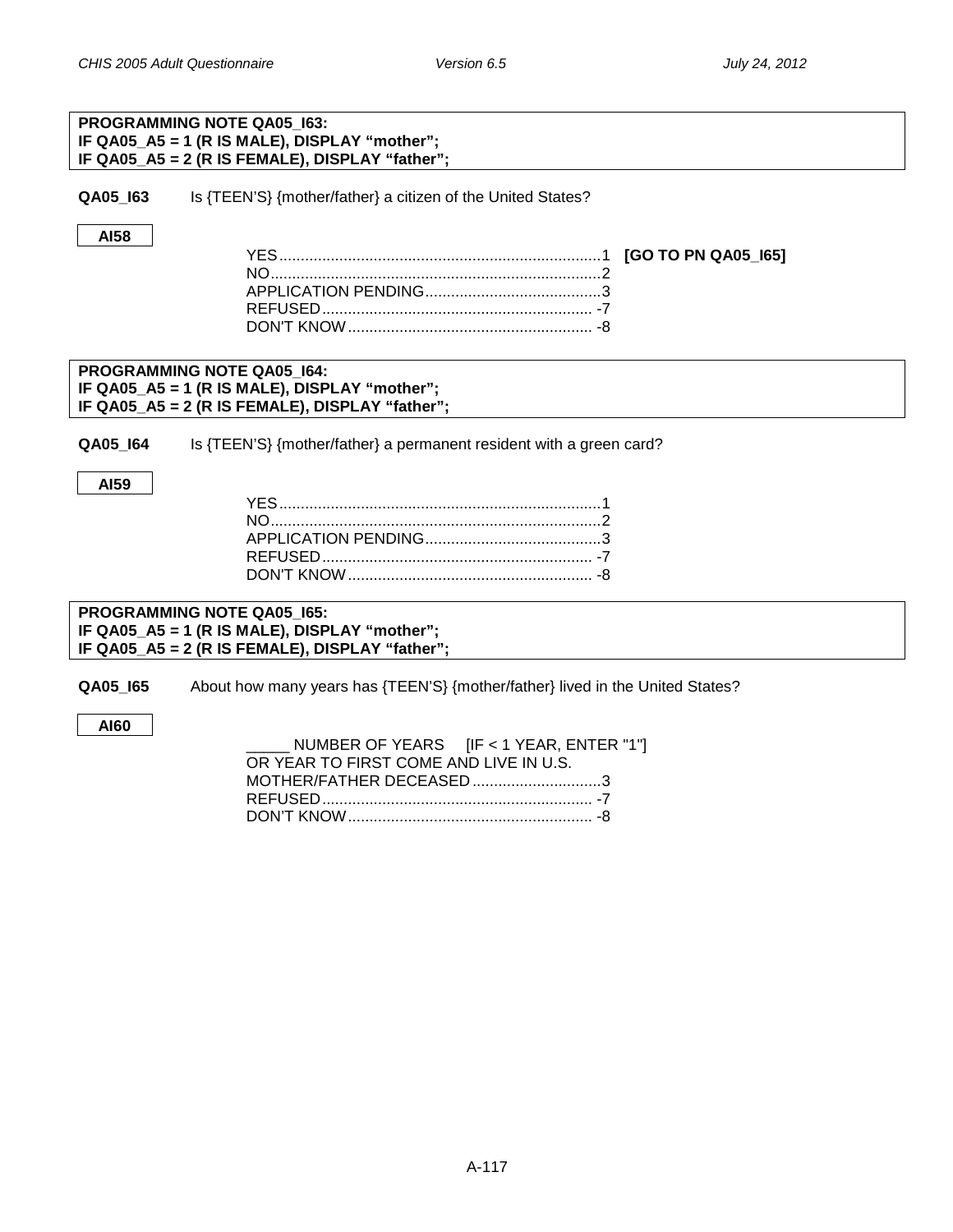# **Section J – Health Care Utilization and Access, Mental Health**

QA05\_J1 Now, I'd like to ask about the health care you receive. During the past 12 months, how many times have you seen a medical doctor?

**AH5**

| TIMES [RANGE: 0-365] |
|----------------------|
|                      |
|                      |

| QA05_J2;                                   | PROGRAMMING NOTE QA05 J2:<br>IF QA05_J1 = 0, -7, OR -8 (HAS NOT SEEN A DOCTOR IN LAST 12 MONTHS OR REF/DK), CONTINUE WITH<br>ELSE GO TO PROGRAMMING NOTE QA05_J3 |                                                                                             |
|--------------------------------------------|------------------------------------------------------------------------------------------------------------------------------------------------------------------|---------------------------------------------------------------------------------------------|
| QA05_J2                                    | About how long has it been since you last saw a doctor about your own health?                                                                                    |                                                                                             |
| AH <sub>6</sub>                            | MORE THAN 1 UP TO 2 YEARS AGO 1<br>MORE THAN 2 UP TO 5 YEARS AGO2                                                                                                | [GO TO QA05_J7]<br>[GO TO QA05_J7]<br>[GO TO QA05_J7]<br>[GO TO QA05_J9]<br>[GO TO QA05_J9] |
| <b>WITH QA05_J3;</b><br>ELSE GO TO QA05_J7 | PROGRAMMING NOTE QA05_J3:<br>IF QA05_J1 > 0 OR QA05_J2 = 0 or 1 (SEEN A DOCTOR IN LAST 12 MONTHS OR 1-2 YEARS AGO), CONTINUE                                     |                                                                                             |
| QA05_J3                                    | The last time you saw a doctor, did you have a hard time understanding the doctor?                                                                               |                                                                                             |
| AJ8                                        |                                                                                                                                                                  | [GO TO QA05_J7]                                                                             |
| QA05_J4                                    | Was this because you and the doctor spoke different languages?                                                                                                   |                                                                                             |
| AJ9                                        |                                                                                                                                                                  | [GO TO QA05_J7]                                                                             |
| QA05_J5                                    | Did you need someone else to help you understand the doctor?                                                                                                     |                                                                                             |
| <b>AJ10</b>                                |                                                                                                                                                                  |                                                                                             |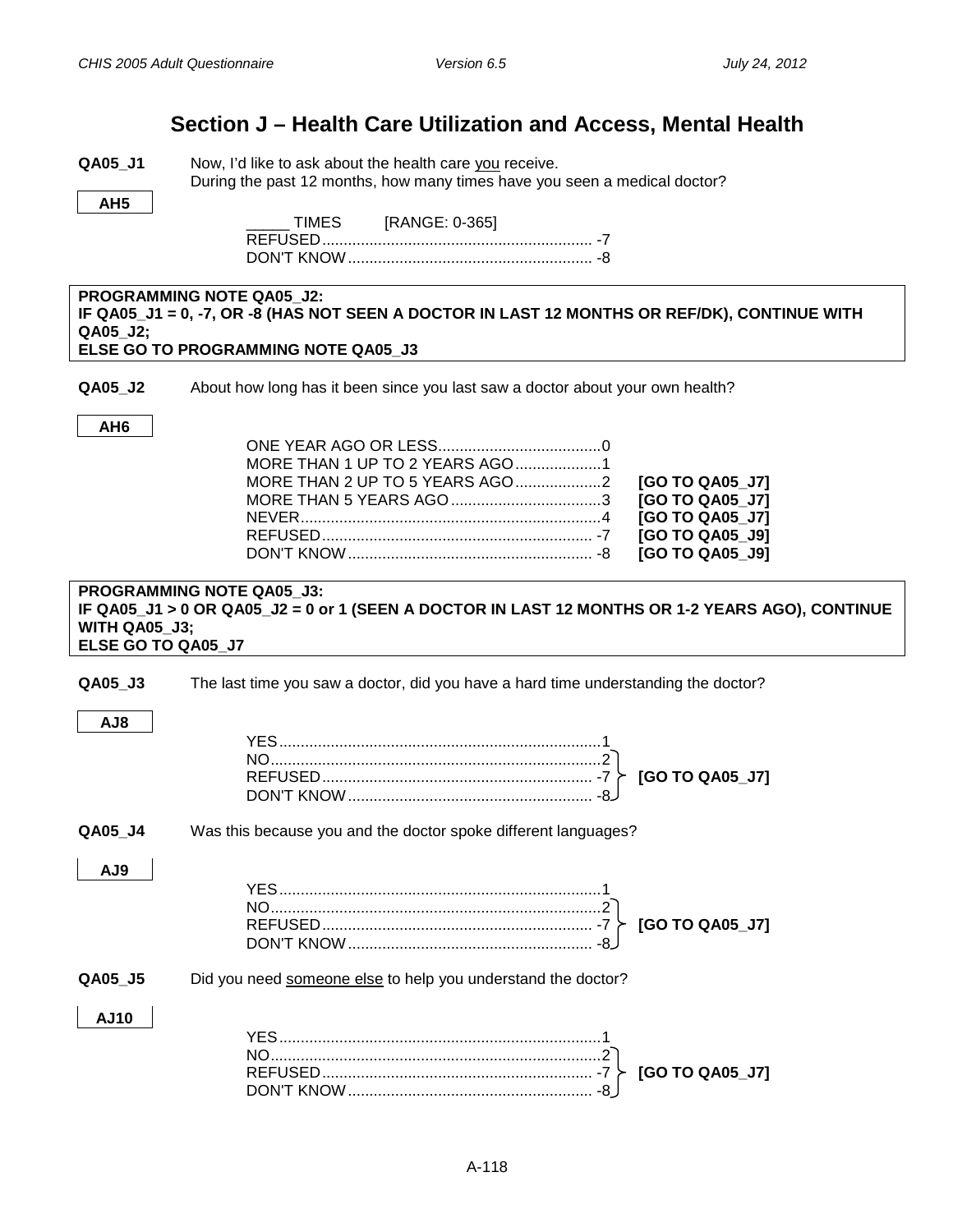**QA05\_J6** Who was this person who helped you understand the doctor?

#### **AJ11**

#### **[IF R RESPONDS "MY CHILD", PROBE TO SEE IF CHILD IS UNDER AGE 18. IF AGE 18+, CODE AS ADULT FAMILY MEMBER]**

|             | MINOR CHILD (UNDER AGE 18) 1                                                                                                     |
|-------------|----------------------------------------------------------------------------------------------------------------------------------|
|             | AN ADULT FAMILY MEMBER OR                                                                                                        |
|             | NON-MEDICAL OFFICE STAFF3                                                                                                        |
|             | MEDICAL STAFF INCLUDING                                                                                                          |
|             |                                                                                                                                  |
|             | PROFESSIONAL INTERPRETER (BOTH IN                                                                                                |
|             | PERSON AND ON THE TELEPHONE) 5                                                                                                   |
|             | OTHER (PATIENTS, SOMEONE ELSE)6                                                                                                  |
|             | DID NOT HAVE SOMEONE TO HELP 7                                                                                                   |
|             |                                                                                                                                  |
|             |                                                                                                                                  |
|             |                                                                                                                                  |
| QA05_J7     | Was there ever a time when you would have gotten better medical care if you had belonged to a<br>different race or ethnic group? |
| <b>AJ17</b> |                                                                                                                                  |
|             |                                                                                                                                  |
|             |                                                                                                                                  |
|             |                                                                                                                                  |
|             |                                                                                                                                  |
| QA05 J8     | Think about the last time this happened. How long ago was that?                                                                  |
| AJ18        |                                                                                                                                  |
|             |                                                                                                                                  |
|             | MORE THAN 1 UP TO 2 YEARS AGO2                                                                                                   |
|             | MORE THAN 2 UP TO 3 YEARS AGO3                                                                                                   |
|             | MORE THAN 3 UP TO 5 YEARS AGO4                                                                                                   |
|             | MORE THAN 5 UP TO 10 YEARS AGO 5                                                                                                 |
|             | MORE THAN 10 UP TO 20 YEARS AGO6                                                                                                 |
|             |                                                                                                                                  |
|             |                                                                                                                                  |
|             |                                                                                                                                  |
|             |                                                                                                                                  |
|             | PROGRAMMING NOTE QA05_J9                                                                                                         |

## **IF QA05\_B6 = 1 OR QA05\_B9 = 1 (YES, R VISITED ER FOR ASTHMA) CODE QA05\_J9 = -1 AND GO TO QA05\_J10; ELSE, CONTINUE WITH QA05\_J9**

**QA05\_J9** During the past 12 months, did you visit a hospital emergency room for your own health?

**AH12**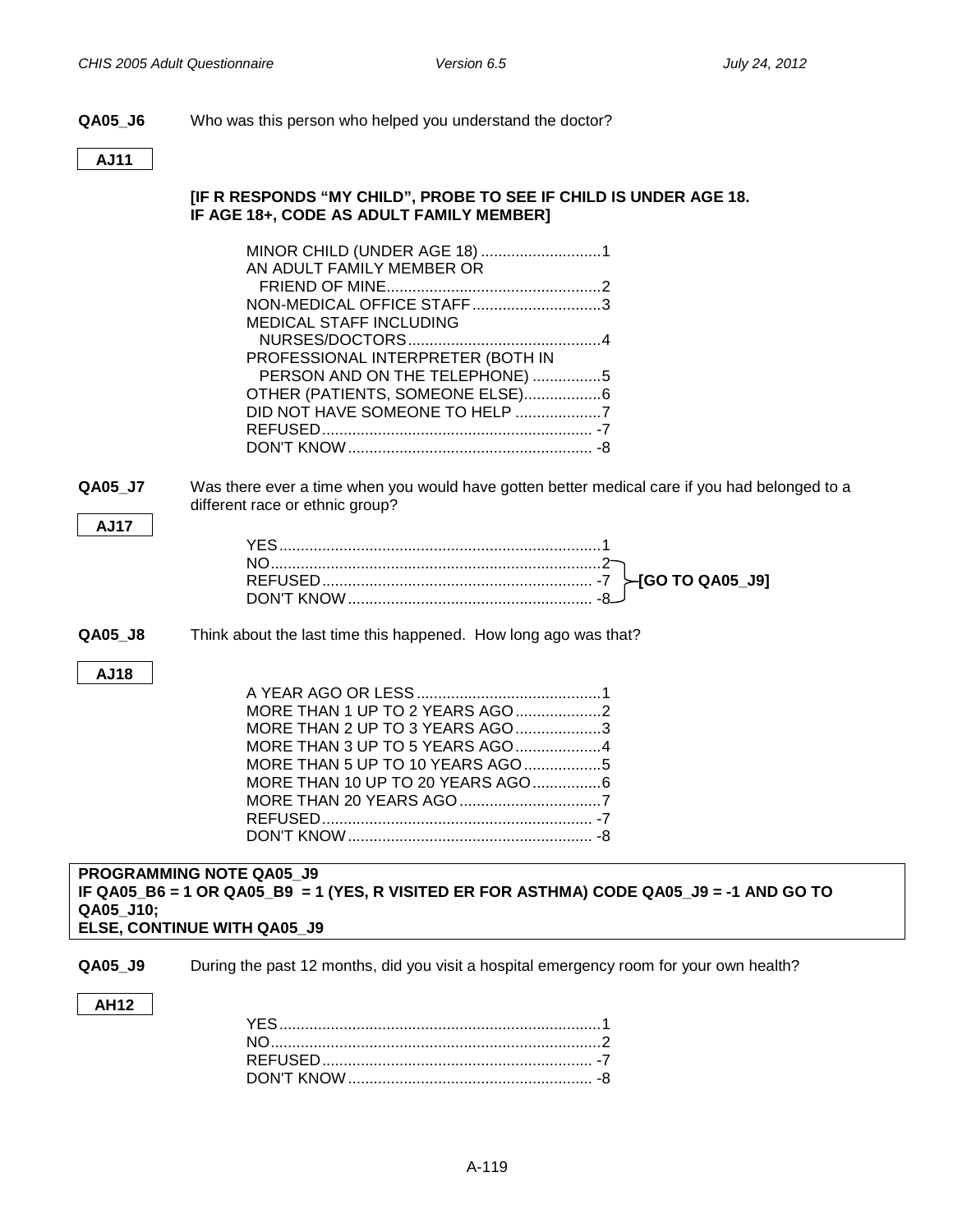**QA05\_J10** The next questions are about how you have been feeling during the past 30 days. About how often during the past 30 days did you feel nervous—Would you say all of the time, most of the time, some of the time, a little of the time, or none of the time? **AJ29**

**QA05\_J11** During the past 30 days, about how often did you feel hopeless—all of the time, most of the time, some of the time, a little of the time, or none of the time?

|--|

**QA05\_J12** During the past 30 days, about how often did you feel restless or fidgety?

**AJ31**

**[IF NEEDED, SAY: "All of the time, most of the time, some of the time, a little of the time, or none of the time?"]**

**QA05\_J13** How often did you feel so depressed that nothing could cheer you up?

**AJ32**

**[IF NEEDED, SAY: "All of the time, most of the time, some of the time, a little of the time, or none of the time?"]**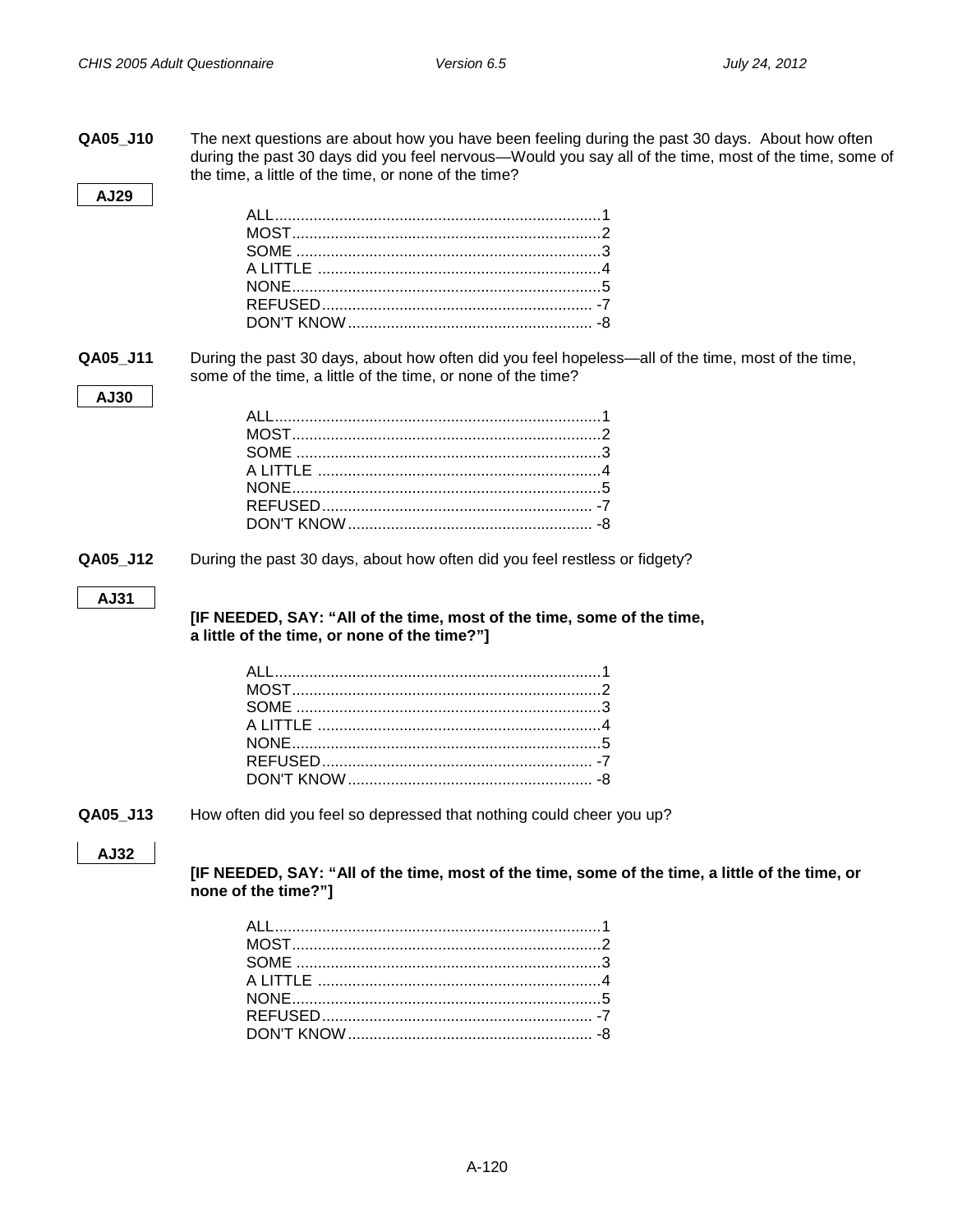**QA05\_J14** During the past 30 days, about how often did you feel that everything was an effort?

#### **AJ33**

**[IF NEEDED, SAY: "All of the time, most of the time, some of the time, a little of the time, or none of the time?"]**

#### **QA05\_J15** During the past 30 days, about how often did you feel worthless?

#### **AJ34**

**[IF NEEDED, SAY: "All of the time, most of the time, some of the time, a little of the time, or none of the time?"]**

**QA05\_J16** During the past 12 months, did you think you needed help for emotional or mental health problems, such as feeling sad, anxious or nervous?

**QA05\_J17** Not counting overnight stays, emergency room visits, or visits for drug or alcohol problems, in the past 12 months, have you seen a psychiatrist, psychologist, social worker, or counselor for emotional or mental health problems?

#### **AJ3**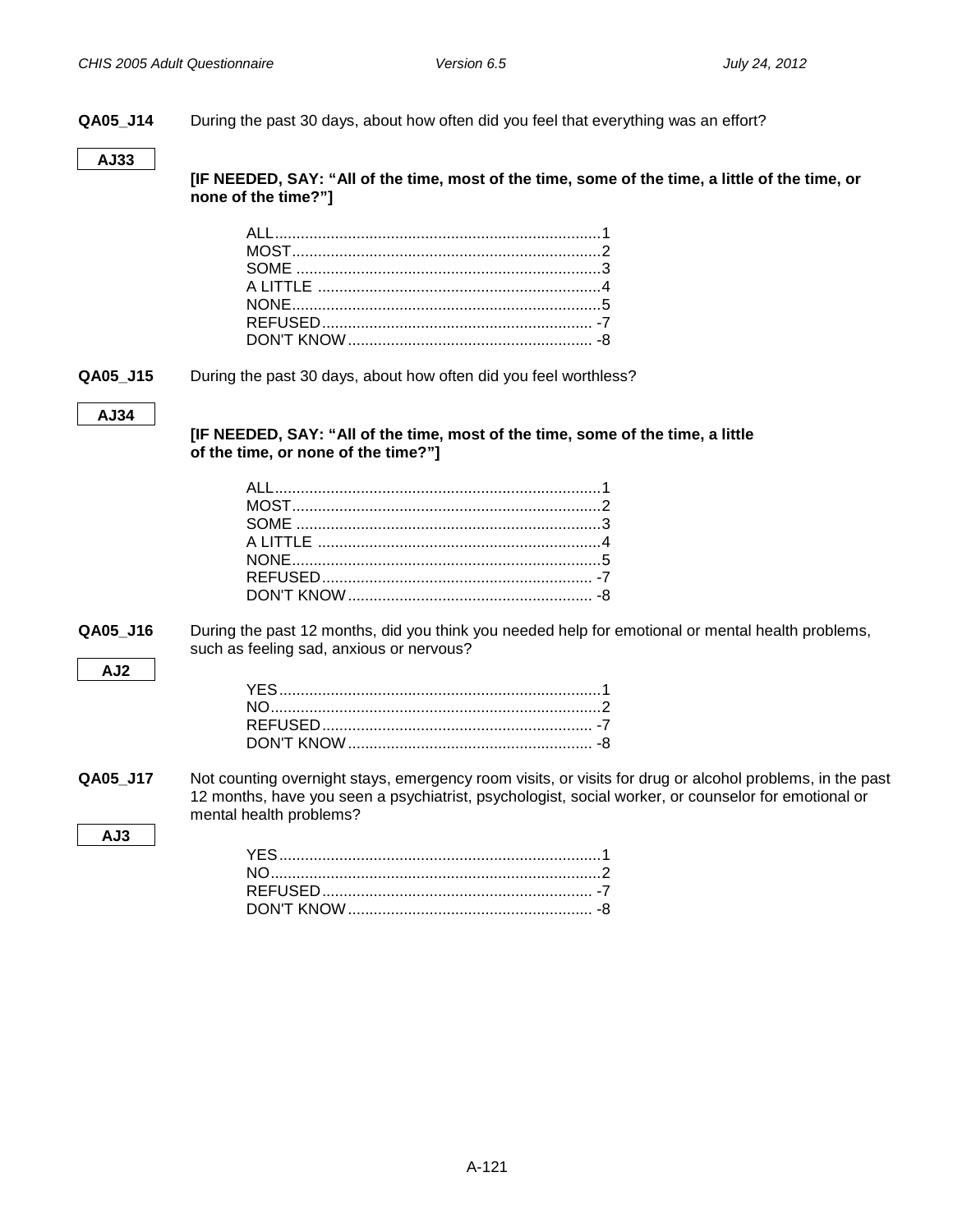| PROGRAMMING NOTE QA05_J18:<br>(IF QA05_J16 = 1 OR QA05_J17=1) AND ARINSURE = 1, CONTINUE WITH QA05_J18;<br>(IF QA05_J16 = 1 OR QA05_J17 = 1) AND ARINSURE NE 1, GO TO QA05_J19;<br>ELSE GO TO QA05 J22; |                                                                                                                                                                                           |  |
|---------------------------------------------------------------------------------------------------------------------------------------------------------------------------------------------------------|-------------------------------------------------------------------------------------------------------------------------------------------------------------------------------------------|--|
| QA05_J18                                                                                                                                                                                                | Does your insurance cover treatment for mental health problems, such as visits to a psychologist or<br>psychiatrist?                                                                      |  |
| AJ1                                                                                                                                                                                                     |                                                                                                                                                                                           |  |
|                                                                                                                                                                                                         |                                                                                                                                                                                           |  |
|                                                                                                                                                                                                         |                                                                                                                                                                                           |  |
|                                                                                                                                                                                                         |                                                                                                                                                                                           |  |
|                                                                                                                                                                                                         |                                                                                                                                                                                           |  |
| QA05_J19                                                                                                                                                                                                | During the past 12 months, did you take any prescription medications, such as an antidepressant or<br>sedative, almost daily for two weeks or more, for an emotional or personal problem? |  |
| AJ5                                                                                                                                                                                                     |                                                                                                                                                                                           |  |
|                                                                                                                                                                                                         |                                                                                                                                                                                           |  |
|                                                                                                                                                                                                         |                                                                                                                                                                                           |  |
|                                                                                                                                                                                                         |                                                                                                                                                                                           |  |
|                                                                                                                                                                                                         |                                                                                                                                                                                           |  |
| QA05_J20                                                                                                                                                                                                | During the past 12 months, did you have difficulties or delays in getting mental health treatment?                                                                                        |  |
| AJ6                                                                                                                                                                                                     |                                                                                                                                                                                           |  |
|                                                                                                                                                                                                         |                                                                                                                                                                                           |  |
|                                                                                                                                                                                                         |                                                                                                                                                                                           |  |
|                                                                                                                                                                                                         |                                                                                                                                                                                           |  |
|                                                                                                                                                                                                         |                                                                                                                                                                                           |  |
|                                                                                                                                                                                                         |                                                                                                                                                                                           |  |
|                                                                                                                                                                                                         | PROGRAMMING NOTE QA05_J21;<br>IF QA05_J9 = 2 (NO ER VISIT PAST 12 MONTHS, GO TO PN QA05_J22<br>ELSE, CONTINUE WITH QA05_J21                                                               |  |
| QA05 J21                                                                                                                                                                                                | In the past 12 months, did you receive care in an emergency room for emotional or mental health<br>problems?                                                                              |  |
| AJ7                                                                                                                                                                                                     |                                                                                                                                                                                           |  |
|                                                                                                                                                                                                         |                                                                                                                                                                                           |  |
|                                                                                                                                                                                                         |                                                                                                                                                                                           |  |
|                                                                                                                                                                                                         |                                                                                                                                                                                           |  |
|                                                                                                                                                                                                         |                                                                                                                                                                                           |  |
|                                                                                                                                                                                                         | PROGRAMMING NOTE QA05_J23<br>IF QA05_J1 > 0 OR QA05_J2 = 0 (R HAS SEEN DOCTOR IN LAST 12 MONTHS) CONTINUE WITH QA05_J23                                                                   |  |
| ELSE GO TO QA05 K1                                                                                                                                                                                      |                                                                                                                                                                                           |  |
|                                                                                                                                                                                                         |                                                                                                                                                                                           |  |
| QA05 J22                                                                                                                                                                                                | Doctors, nurses, or other health providers sometimes talk with patients about low-fat, low-salt, or<br>reduced calorie diets.                                                             |  |
|                                                                                                                                                                                                         | In the last 12 months, did your health provider talk with you or give you information about how much or                                                                                   |  |
|                                                                                                                                                                                                         | what kinds of food you eat?                                                                                                                                                               |  |
| <b>AJ27</b>                                                                                                                                                                                             |                                                                                                                                                                                           |  |
|                                                                                                                                                                                                         |                                                                                                                                                                                           |  |
|                                                                                                                                                                                                         |                                                                                                                                                                                           |  |
|                                                                                                                                                                                                         |                                                                                                                                                                                           |  |
|                                                                                                                                                                                                         |                                                                                                                                                                                           |  |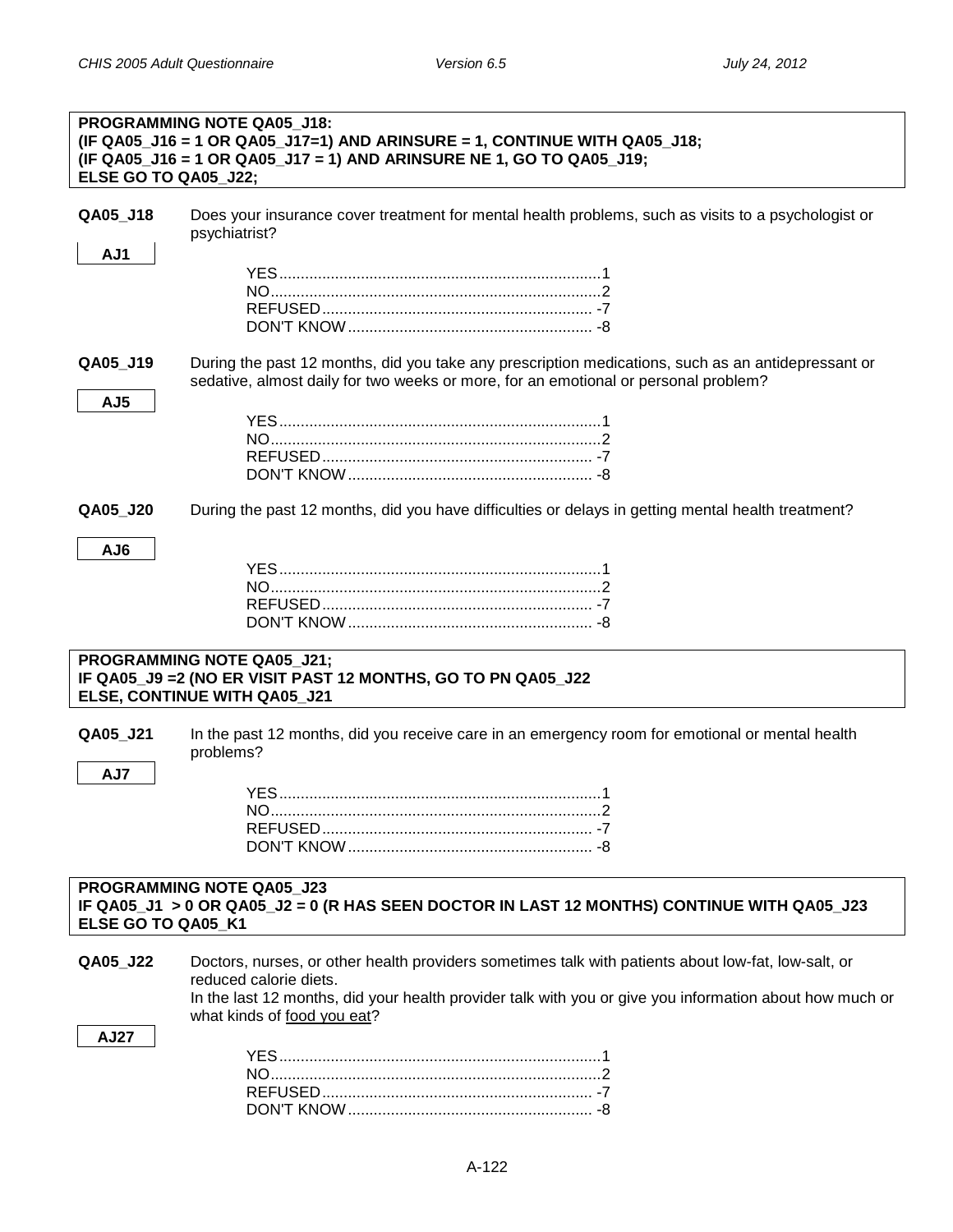#### QA05\_J23 In the last 12 months, did your health provider talk with you or give you information about how much or what kind of exercise you get? **AJ28**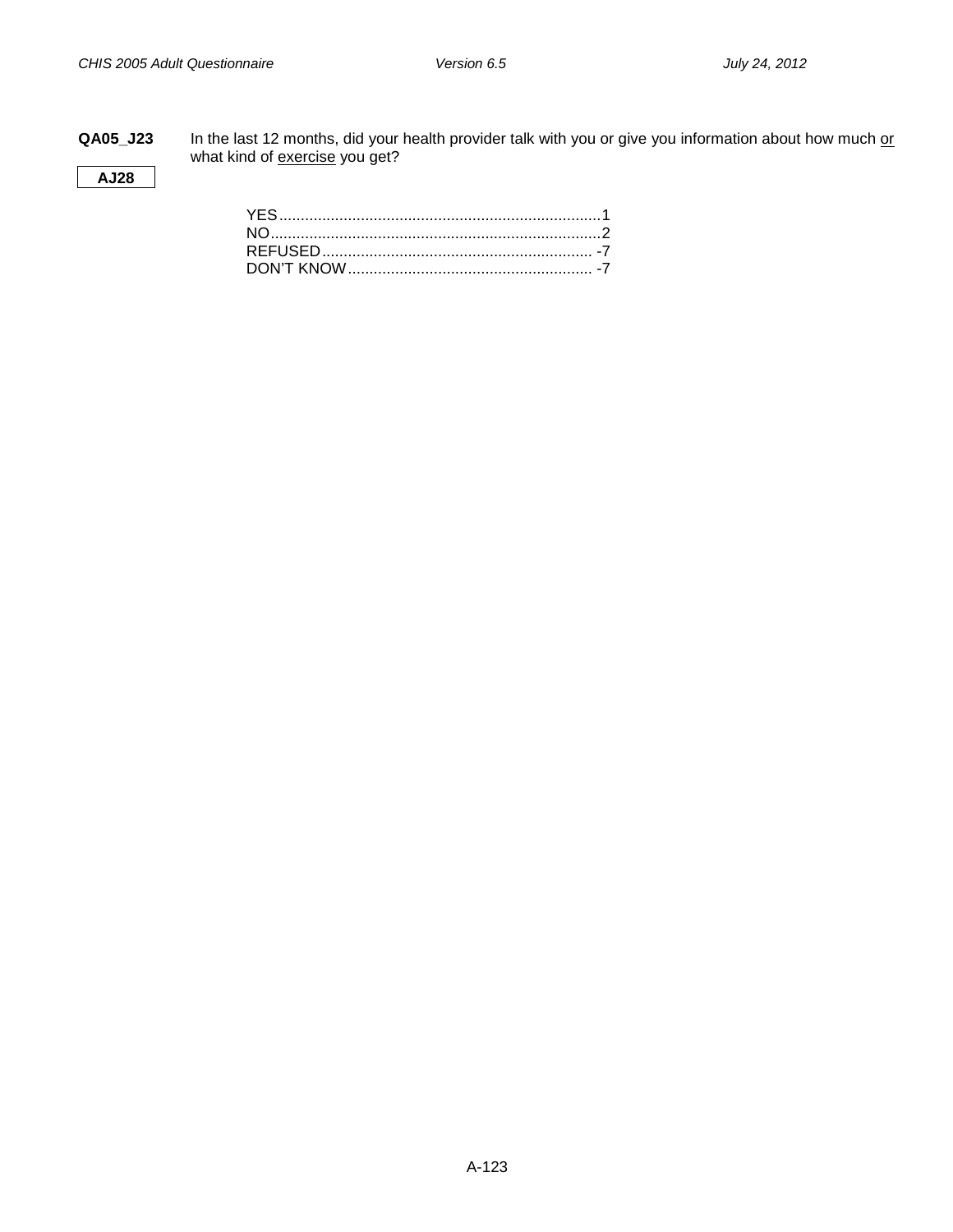# **Section K – Employment, Income, Poverty Status**

| QA05 K1;                   | <b>PROGRAMMING NOTE QA05 K1:</b><br>IF QA05_G22 = 1 (R WORKED LAST WEEK) OR QA05_G24 = 1 (R USUALLY WORKS) CONTINUE WITH<br>ELSE GO TO PROGRAMMING NOTE QA05_K7                                                                                                                                                                                                                                                                                                       |
|----------------------------|-----------------------------------------------------------------------------------------------------------------------------------------------------------------------------------------------------------------------------------------------------------------------------------------------------------------------------------------------------------------------------------------------------------------------------------------------------------------------|
| QA05_K1<br>AK3             | This is about the work you do. How many hours per week do you usually work at all jobs or<br>businesses?<br>[IF WORKS > 95 HOURS, ENTER 95. IF DOES NOT WORK, ENTER 0 (ZERO).]                                                                                                                                                                                                                                                                                        |
|                            | HOURS [HR: 0-95]                                                                                                                                                                                                                                                                                                                                                                                                                                                      |
|                            | PROGRAMMING NOTE QA05 K2<br>IF QA05_K1 = 0 (NO HOURS WORKED), GO TO PROGRAMMING NOTE QA05_K7;<br>ELSE CONTINUE WITH QA05_K2 AND<br>IF QA05_G26 = 1 (PRIVATE COMPANY), DISPLAY "employed by a private company",<br>IF QA05_G26 = 2 (GOVERNMENT), CODE QA05_K2 AS "GOVERNMENT" AND GO TO QA05_K3<br>IF QA05_G26 = 3 (SELF-EMPLOYED), DISPLAY "self-employed",<br>IF QA05_G26 = 4 (FAMILY BUSINESS OR FARM), DISPLAY "working without pay in a family business or farm". |
| QA05_K2<br>AK <sub>5</sub> | Earlier, you told me that on your main job, you are {employed by a private company/ / self-employed/<br>working without pay in a family business or farm}. What kind of business or industry is this?<br>[IF NEEDED, SAY: "What do they make or do at this business?"]<br>[INTERVIEWER: ENTER DESCRIPTION]                                                                                                                                                            |
|                            | ____________ (BUSINESS OR INDUSTRY)                                                                                                                                                                                                                                                                                                                                                                                                                                   |
| QA05 K3                    | What is the main kind of work you do?                                                                                                                                                                                                                                                                                                                                                                                                                                 |
| AK6                        | [MAIN JOB = WHERE WORKS MOST HOURS.]<br>[INTERVIEWER: ENTER DESCRIPTION]                                                                                                                                                                                                                                                                                                                                                                                              |
|                            | (OCCUPATION)                                                                                                                                                                                                                                                                                                                                                                                                                                                          |
| QA05_K4                    | How long have you worked at your main job?                                                                                                                                                                                                                                                                                                                                                                                                                            |
| AK7                        | [IF NEEDED, SAY: "That is, for your current employer?"]                                                                                                                                                                                                                                                                                                                                                                                                               |
|                            | MONTHS [HR: 0-12]<br>YEARS [HR: 0-50]                                                                                                                                                                                                                                                                                                                                                                                                                                 |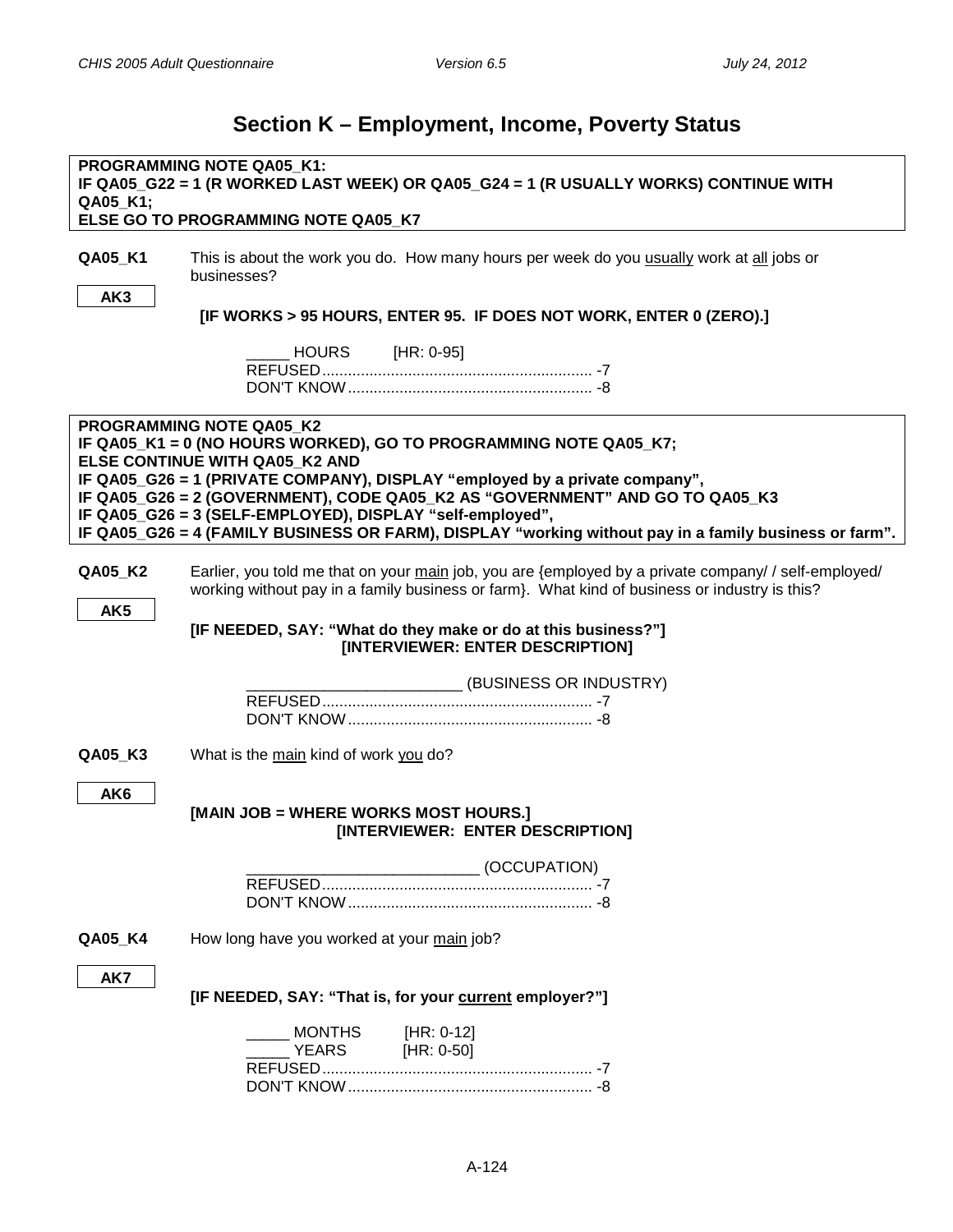| <b>PROGRAMMING NOTE QA05_K5:</b><br>IF QA05_G26 = 2 (GOVERNMENT EMPLOYEE), CODE QA05_K5 = 5 AND GO TO QA05_K7;<br>IF QA05_G26 = 3 (SELF-EMPLOYED), CONTINUE WITH QA05_K5 AND DISPLAY "Including yourself, about";<br>ELSE CONTINUE WITH QA05 K5 AND DISPLAY "About" |                                                                                                                                                                                                                                                       |  |  |  |  |  |
|---------------------------------------------------------------------------------------------------------------------------------------------------------------------------------------------------------------------------------------------------------------------|-------------------------------------------------------------------------------------------------------------------------------------------------------------------------------------------------------------------------------------------------------|--|--|--|--|--|
| QA05_K5<br>AK8                                                                                                                                                                                                                                                      | {Including yourself, about / About} how many people are employed by {your employer/you} at all<br>locations?<br>[IF NEEDED SAY: "Your best guess is fine."]                                                                                           |  |  |  |  |  |
|                                                                                                                                                                                                                                                                     | [GO TO QA05_K7]                                                                                                                                                                                                                                       |  |  |  |  |  |
| QA05_K6<br><b>AK10</b>                                                                                                                                                                                                                                              | What is your best estimate of all your earnings last month before taxes and other deductions from all<br>jobs and businesses, including hourly wages, salaries, tips and commissions?<br>[IF AMOUNT GREATER THAN \$999,995, ENTER "999,995"]          |  |  |  |  |  |
|                                                                                                                                                                                                                                                                     | \$_                                                                                                                                                                                                                                                   |  |  |  |  |  |
| QA05_K7;<br>ELSE GO TO QA05_K9                                                                                                                                                                                                                                      | PROGRAMMING NOTE QA05 K7<br>IF QA05_G29 = 1 or 2 (SPOUSE WORKS) OR QA05_G30 = 1 (SPOUSE USUALLY WORKS), CONTINUE WITH                                                                                                                                 |  |  |  |  |  |
| QA05_K7<br><b>AK20</b>                                                                                                                                                                                                                                              | How many hours per week does your {husband/wife/spouse} usually work at all jobs or businesses?                                                                                                                                                       |  |  |  |  |  |
|                                                                                                                                                                                                                                                                     | [IF WORKS > 95 HOURS, ENTER 95. IF DOES NOT WORK, ENTER 0 (ZERO).]<br><b>HOURS</b>                                                                                                                                                                    |  |  |  |  |  |
| ELSE GO TO QA05 K9                                                                                                                                                                                                                                                  | PROGRAMMING NOTE QA05_K8<br>IF QA05_K7 > 0 CONTINUE WITH QA05_K8;                                                                                                                                                                                     |  |  |  |  |  |
| QA05_K8<br><b>AK10A</b>                                                                                                                                                                                                                                             | What is your best estimate of all your spouse's earnings last month before taxes and other deductions<br>from all jobs and businesses, including hourly wages, salaries, tips and commissions?<br>[IF AMOUNT GREATER THAN \$999,995, ENTER "999,995"] |  |  |  |  |  |
|                                                                                                                                                                                                                                                                     | AMOUNT<br>\$                                                                                                                                                                                                                                          |  |  |  |  |  |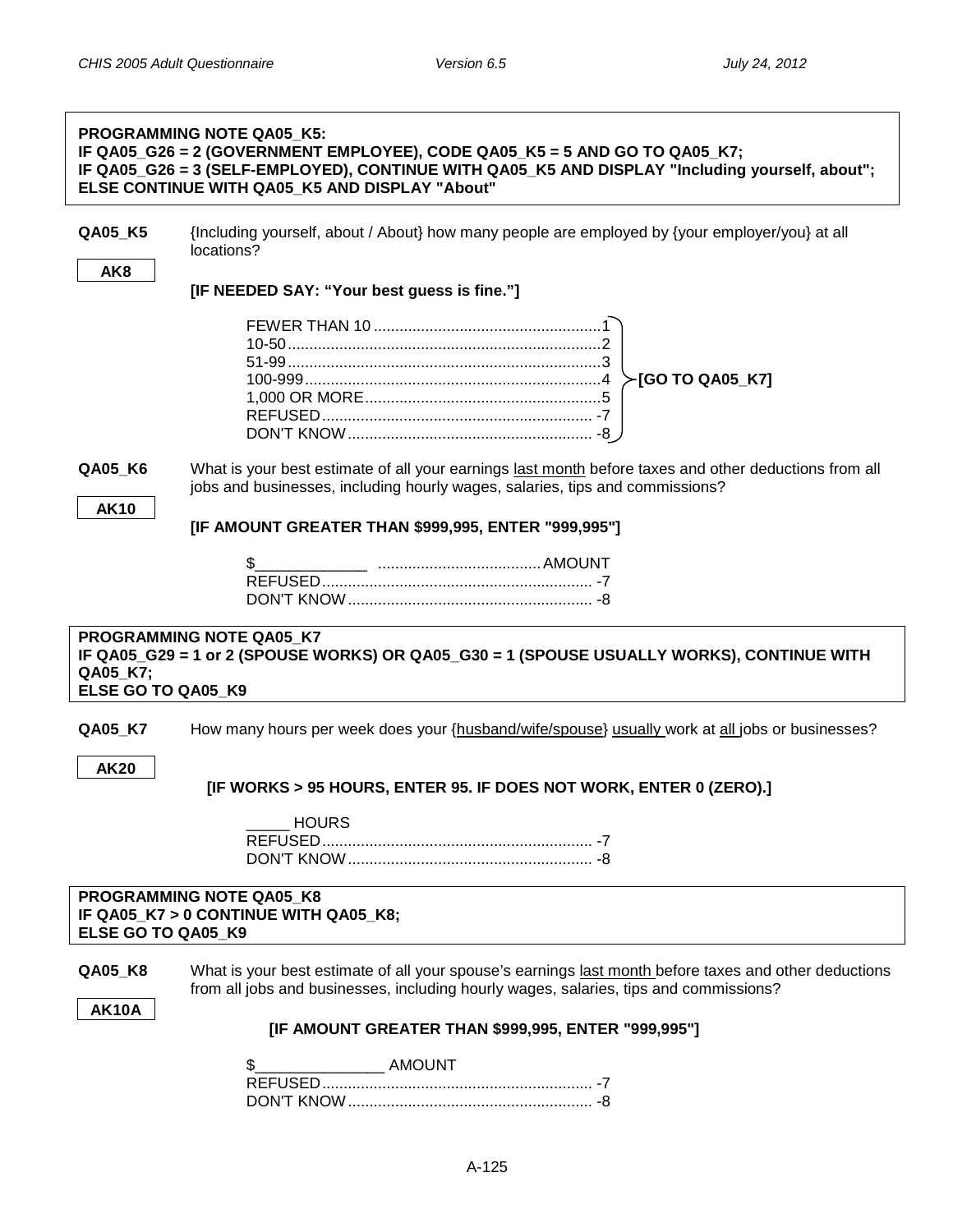| QA05_K9                 | 2004?                                                                                                                    | What is your best estimate of your household's total annual income from all sources before taxes in                                                                                       |
|-------------------------|--------------------------------------------------------------------------------------------------------------------------|-------------------------------------------------------------------------------------------------------------------------------------------------------------------------------------------|
| <b>AK22</b>             | income from business, farm, or rent and any other money income."]<br>[IF AMOUNT GREATER THAN \$999,995, ENTER "999,995"] | [IF NEEDED SAY, "Include money from jobs, social security, retirement income, unemployment<br>payments, public assistance and so forth. Also include income from interest, dividends, net |
|                         |                                                                                                                          |                                                                                                                                                                                           |
| QA05_K10                | I have entered that your annual household income is (AMOUNT). Is that correct?                                           |                                                                                                                                                                                           |
| <b>AK22A</b>            |                                                                                                                          | [GO TO PN QA05_K17]<br>[GO BACK TO QA05_K9]<br>[GO TO PN QA05_K17]<br>[GO TO PN QA05_K17]                                                                                                 |
|                         | PROGAMMING NOTE QA05 K11:<br>IF QA05_K9 = -7 or -8 CONTINUE WITH QA05_K11;<br>ELSE GO TO PROGRAMMING NOTE QA05 K17       |                                                                                                                                                                                           |
| QA05_K11<br><b>AK11</b> | sources before taxes is more than \$20,000 per year or is it less?                                                       | We don't need to know exactly, but could you tell me if your household's annual income from all<br>[GO TO QA05_K13]                                                                       |
|                         |                                                                                                                          | [GO TO PN QA05_K17]<br>[GO TO PN QA05_K17]                                                                                                                                                |
| QA05_K12                | Is it                                                                                                                    |                                                                                                                                                                                           |
| <b>AK12</b>             |                                                                                                                          | [GO TO PN QA05_K17]                                                                                                                                                                       |
| QA05_K13                | Is it more or less than \$70,000 per year?                                                                               |                                                                                                                                                                                           |
| <b>AK13</b>             |                                                                                                                          | [GO TO QA05_K15]<br>[GO TO PN QA05_K17]<br>[GO TO PN QA05_K17]                                                                                                                            |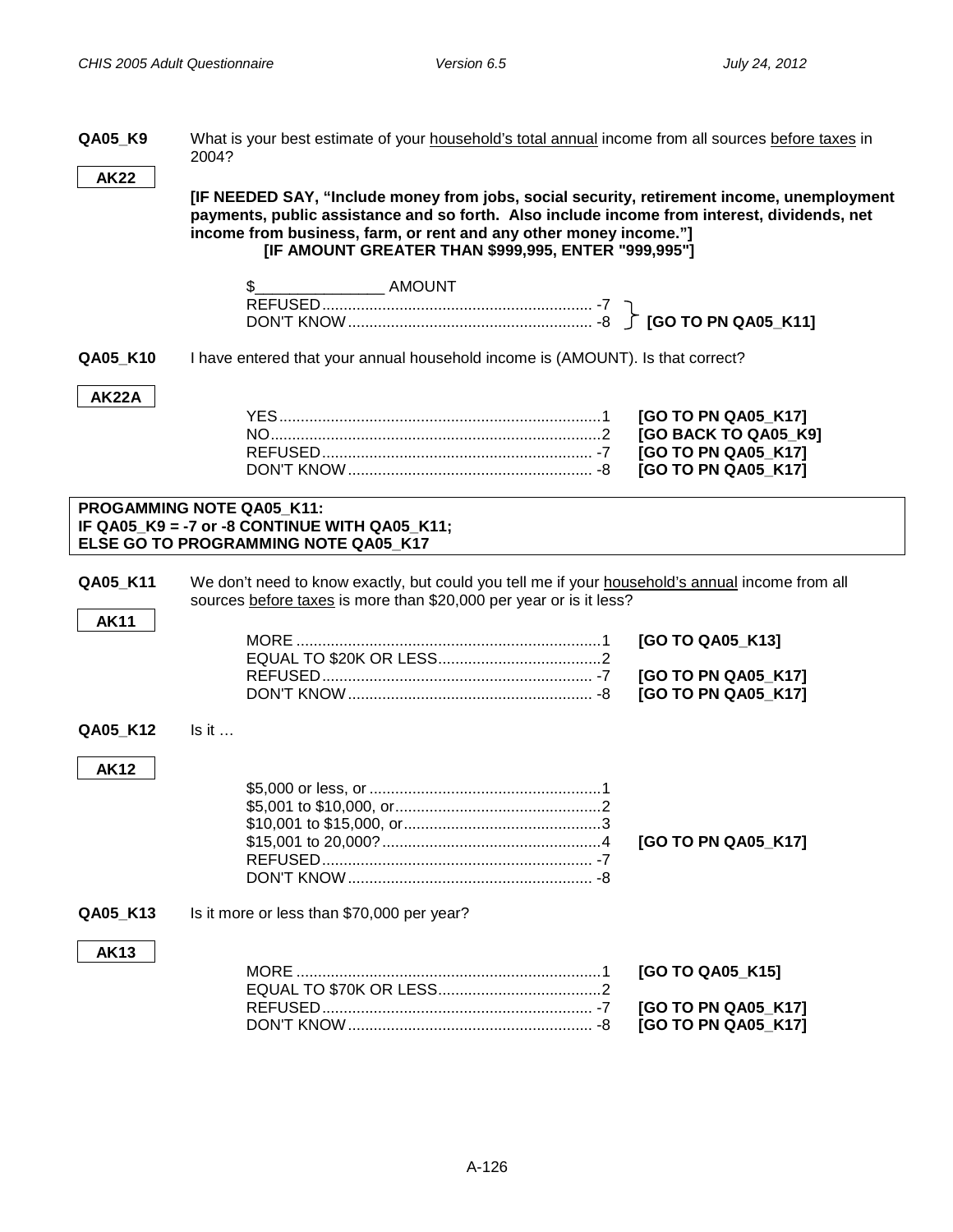| QA05_K14    | Is it                                                                                                                                                        |
|-------------|--------------------------------------------------------------------------------------------------------------------------------------------------------------|
|             |                                                                                                                                                              |
| <b>AK14</b> |                                                                                                                                                              |
|             |                                                                                                                                                              |
|             |                                                                                                                                                              |
|             |                                                                                                                                                              |
|             | <b>-{GO TO PN QA05_K17]</b>                                                                                                                                  |
|             |                                                                                                                                                              |
|             |                                                                                                                                                              |
|             |                                                                                                                                                              |
| QA05_K15    | Is it more or less than \$135,000 per year?                                                                                                                  |
| <b>AK15</b> |                                                                                                                                                              |
|             | [GO TO PN QA05_K17]                                                                                                                                          |
|             |                                                                                                                                                              |
|             | [GO TO PN QA05 K17]                                                                                                                                          |
|             | [GO TO PN QA05_K17]                                                                                                                                          |
| QA05_K16    | Is it                                                                                                                                                        |
|             |                                                                                                                                                              |
| AK16        |                                                                                                                                                              |
|             |                                                                                                                                                              |
|             |                                                                                                                                                              |
|             |                                                                                                                                                              |
|             |                                                                                                                                                              |
|             |                                                                                                                                                              |
|             |                                                                                                                                                              |
|             |                                                                                                                                                              |
|             | PROGRAMMING NOTE QA05_K17:                                                                                                                                   |
|             | IF R IS ONLY MEMBER OF HH, GO TO PROGRAMMING NOTE QA05_K18;                                                                                                  |
|             | <b>ELSE CONTINUE WITH QA05 K17</b>                                                                                                                           |
| QA05_K17    | Including yourself, how many people living in your household are supported by your total household<br>income?                                                |
| <b>AK17</b> |                                                                                                                                                              |
|             | NUMBER OF PEOPLE [HR: 1-20]                                                                                                                                  |
|             |                                                                                                                                                              |
|             |                                                                                                                                                              |
|             |                                                                                                                                                              |
|             | PROGRAMMING NOTE QA05_K18:<br>QA05_K18 MUST BE LESS THAN QA05_K17<br>IF NO CHILDREN UNDER 18 IN HH (AS DETERMINED FROM CHILD ENUMERATION QUESTIONS) OR TOTAL |
|             | NUMBER OF PEOPLE LIVING IN HH (AS DETERMINED BY ADULT PLUS CHILD ENUMERATION) = QA05_K20,<br>GO TO PROGRAMMING NOTE QA05 K19;<br>ELSE CONTINUE WITH QA05_K18 |
| QA05_K18    | How many of these {INSERT NUMBER FROM QA05_K17} people are children under the age of 18?                                                                     |
| <b>AK18</b> | NUMBER OF CHILDREN (UNDER AGE 18)                                                                                                                            |

| NUMBER OF CHILDREN (UNDER AGE 18) |  |
|-----------------------------------|--|
|                                   |  |
|                                   |  |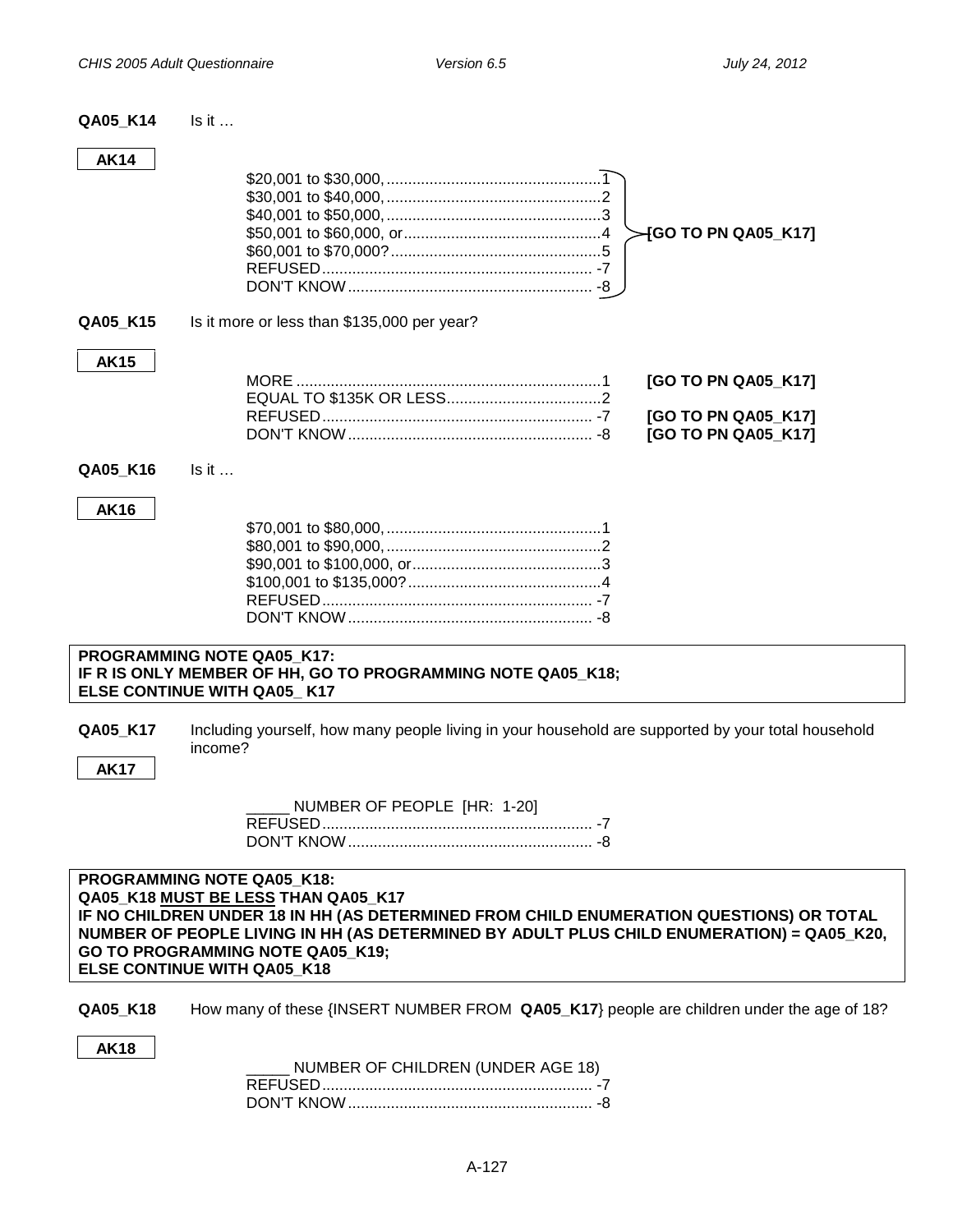**Poverty level test**

**PROGRAMMING NOTE QA05\_K19: [BASE.POVRT100, BASE.POVRT130, BASEPOVRT200] OBTAIN THE FEDERAL POVERTY 100%, 200%, AND 300% LEVEL CUTOFF POINTS FROM THE 2005 FEDERAL POVERTY GUIDELINE USING THE TOTAL HOUSEHOLD SIZE AND NUMBER OF CHILDREN FROM QA05\_K17 AND QA05\_K18 RESPECTIVELY. SCRN.RADLTCNT SCRN.KIDCNT**

**(THE 200% AND 300% VALUES WERE DERIVED BY MULTIPLYING THE CENSUS POVERTY 2002 THRESHOLD "SIZE OF FAMILY UNIT" BY "RELATED CHILDREN UNDER 18 YEARS" TABLE AMOUNTS BY 2 AND 3, RESPECTIVELY, THEN ROUNDING TO THE NEAREST 100 DOLLARS. REFER TO SPECIFICATIONS ADDENDUM xxx FOR THE TABLE OF VALUES. THE 100% POVERTY CUTOFF VALUE WILL BE STORED IN CATI VARIABLE POVRT100, THE 200% POVERTY CUTOFF VALUE WILL BE STORED IN CATI VARIABLE POVRT200 AND THE 300% VALUE IN CATI VARIABLE POVRT300).**

**IF EITHER QA05\_K17 OR QA05\_K18 IS MISSING, USE THE TOTAL NUMBER OF ADULTS ENUMERATED IN THE SCREENER (GIVEN BY CATI VARIABLE RADLTCNT) AND THE TOTAL NUMBER OF CHILDREN ENUMERATED AT QA05\_G14 OF THE ADULT INTERVIEW (GIVEN BY CATI VARIABLE KIDCNT) INSTEAD.**

**ASCERTAIN IF THE HOUSEHOLD INCOME IS ...**

- **1) AT OR BELOW 100% FPL,**
- **2) ABOVE 100% FPL BUT AT OR BELOW 130% FPL,**
- **3) ABOVE 130% FPL BUT AT OR BELOW 200% FPL**
- **3) ABOVE 200% FPL BUT AT OR BELOW 300% FPL,**
- **4) ABOVE 300% FPL, OR**
- **5) UNKNOWN BECAUSE HOUSEHOLD INCOME WAS NOT GIVEN.**

**IF QA05\_K9= -7 OR -8 (REF/DK) AND IF THE HOUSEHOLD'S 100% CUTOFF VALUE FALLS WITHIN A RESPONSE FROM QA05\_K12, QA05\_K14, OR QA05\_K16 OR QA05\_K11 = -7 OR QA05\_K13 = -7 OR QA05\_K15 = -7, ASK QA05\_K19 USING POVRT100 (THE 100% FPL CUTOFF DISPLAY AMOUNT); ELSE GO TO PROGRAMMING NOTE QA05\_K20**

**QA05\_K19** I need to ask just one last, very specific question about income.

Was your total annual household income before taxes less than or more than \${POVRT100}?

**AK18A**

EQUAL TO OR LESS...............................................1 **[GO TO QA05\_K23]**

#### **PROGRAMMING NOTE QA05\_K20:**

**IF QA05\_K9 = -7 OR -8 (REF/DK) AND IF THE HOUSEHOLD'S 200% CUTOFF VALUE FALLS WITHIN A RESPONSE FROM QA05\_K12, QA05\_K14, OR QA05\_K16 OR IF QA05\_K11 = -7 OR QA05\_K13 = -7 OR QA05\_K15= -7, CONTINUE WITH QA05\_K20 USING POVRT200 (200% POVERTY CUTOFF DISPLAY AMOUNT); ELSE GO TO PROGRAMMING NOTE QA05\_K22**

**QA05 K20** {I need to ask just one last, very specific question about income.} Was your total annual household income before taxes less than or more than \${POVRT200}?

**AK18B**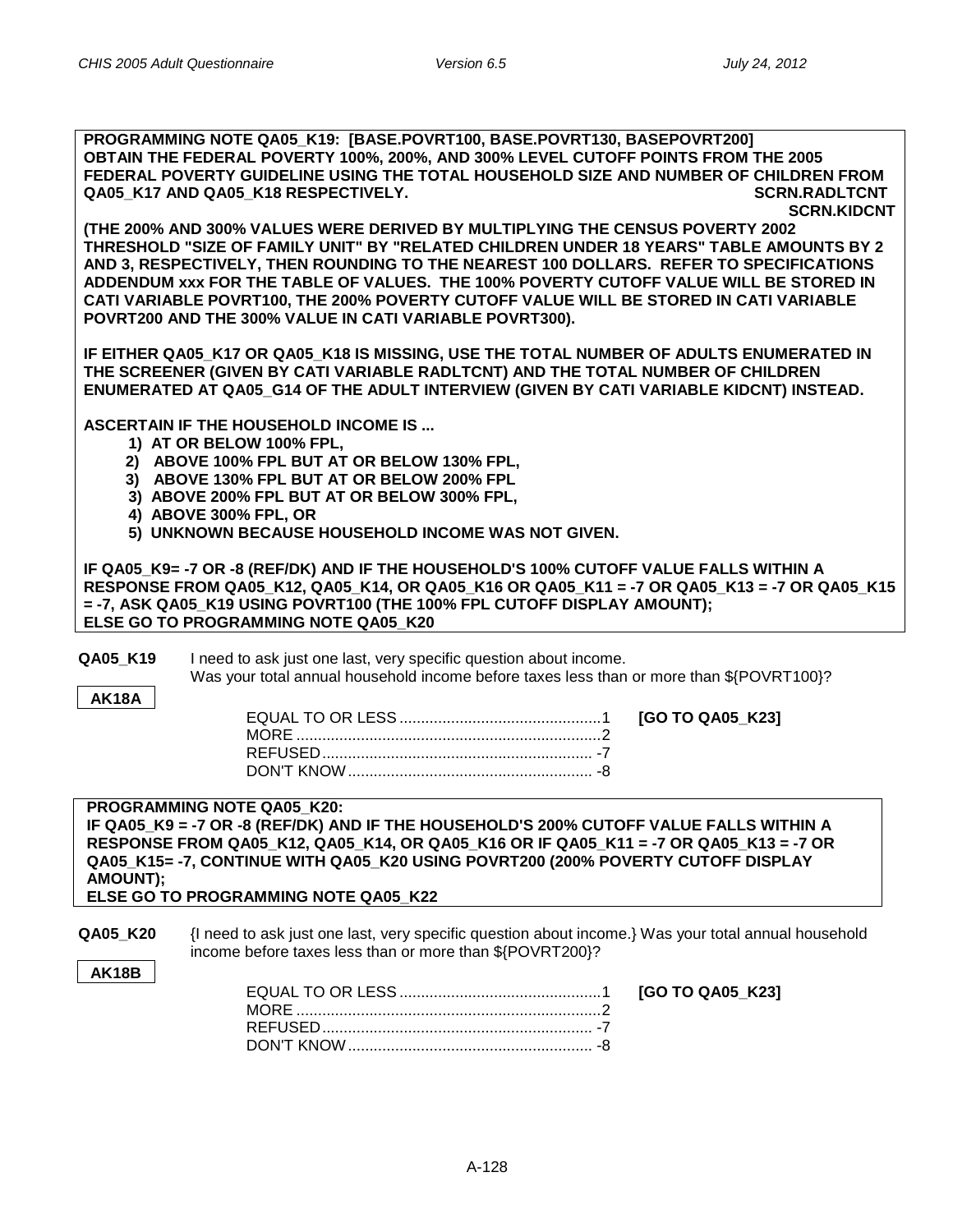| AMOUNT);<br>ELSE GO TO QA05_K23 | PROGRAMMING NOTE QA05 K21:<br>IF QA05_K9 = -7 OR -8 (REF/DK) AND IF THE HOUSEHOLD'S 300% CUTOFF VALUE FALLS WITHIN A<br>RESPONSE FROM QA05_K12, QA05_K14, OR QA05_K16 OR IF QA05_K11 = -7 OR QA05_K13= -7 OR<br>QA05_K15 = -7, CONTINUE WITH QA05_K21 USING POVRT300 (300% POVERTY CUTOFF DISPLAY |
|---------------------------------|---------------------------------------------------------------------------------------------------------------------------------------------------------------------------------------------------------------------------------------------------------------------------------------------------|
| QA05_K21<br><b>AK18D</b>        | {I need to ask just one last, very specific question about income.} Was your total annual household<br>income before taxes less than or more than \${POVRT130}?                                                                                                                                   |
|                                 | [GO TO QA05 K23]                                                                                                                                                                                                                                                                                  |
| AMOUNT);<br>ELSE GO TO QA05 K23 | PROGRAMMING NOTE QA05 K22:<br>IF QA05_K9 = -7 OR -8 (REF/DK) AND IF THE HOUSEHOLD'S 300% CUTOFF VALUE FALLS WITHIN A<br>RESPONSE FROM QA05_K12, QA05_K14, OR QA05_K16 OR IF QA05_K11 = -7 OR QA05_K13= -7 OR<br>QA05 K15 = -7, CONTINUE WITH QA05 K22 USING POVRT300 (300% POVERTY CUTOFF DISPLAY |
| QA05_K22<br><b>AK18C</b>        | {I need to ask just one last, very specific question about income.} Was your total annual household<br>income before taxes less than or more than \${POVRT300}?                                                                                                                                   |
| QA05_K23<br><b>AK23</b>         | Do you live in a house, a duplex, a building with 3 or more units, or in a mobile home?<br>[IF NEEDED, SAY: "A duplex is a building with 2 units".]<br>BUILDING WITH 3 OR MORE UNITS3                                                                                                             |
| QA05_K24<br><b>AK25</b>         | Do you own or rent your home?                                                                                                                                                                                                                                                                     |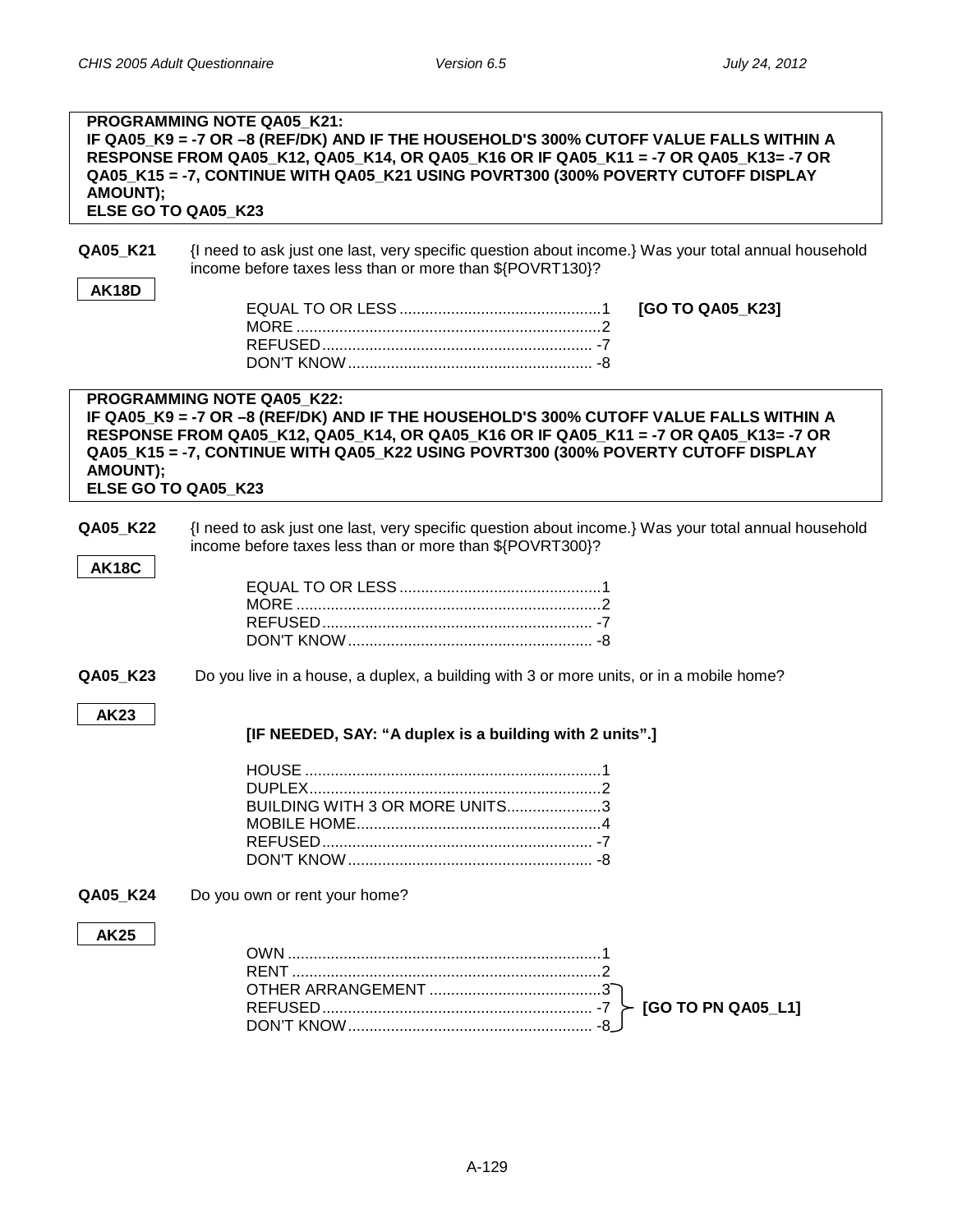| QA05 K25                | About how long have you lived at your current address? |                                                                                                       |  |
|-------------------------|--------------------------------------------------------|-------------------------------------------------------------------------------------------------------|--|
| <b>AM14</b>             |                                                        |                                                                                                       |  |
|                         |                                                        |                                                                                                       |  |
|                         |                                                        |                                                                                                       |  |
|                         |                                                        |                                                                                                       |  |
| QA05 K26<br><b>AK28</b> | the time?                                              | Do you feel safe in your neighborhood all of the time, most of the time, some of the time, or none of |  |
|                         |                                                        |                                                                                                       |  |
|                         |                                                        |                                                                                                       |  |
|                         |                                                        |                                                                                                       |  |
|                         |                                                        |                                                                                                       |  |
|                         |                                                        |                                                                                                       |  |
|                         |                                                        |                                                                                                       |  |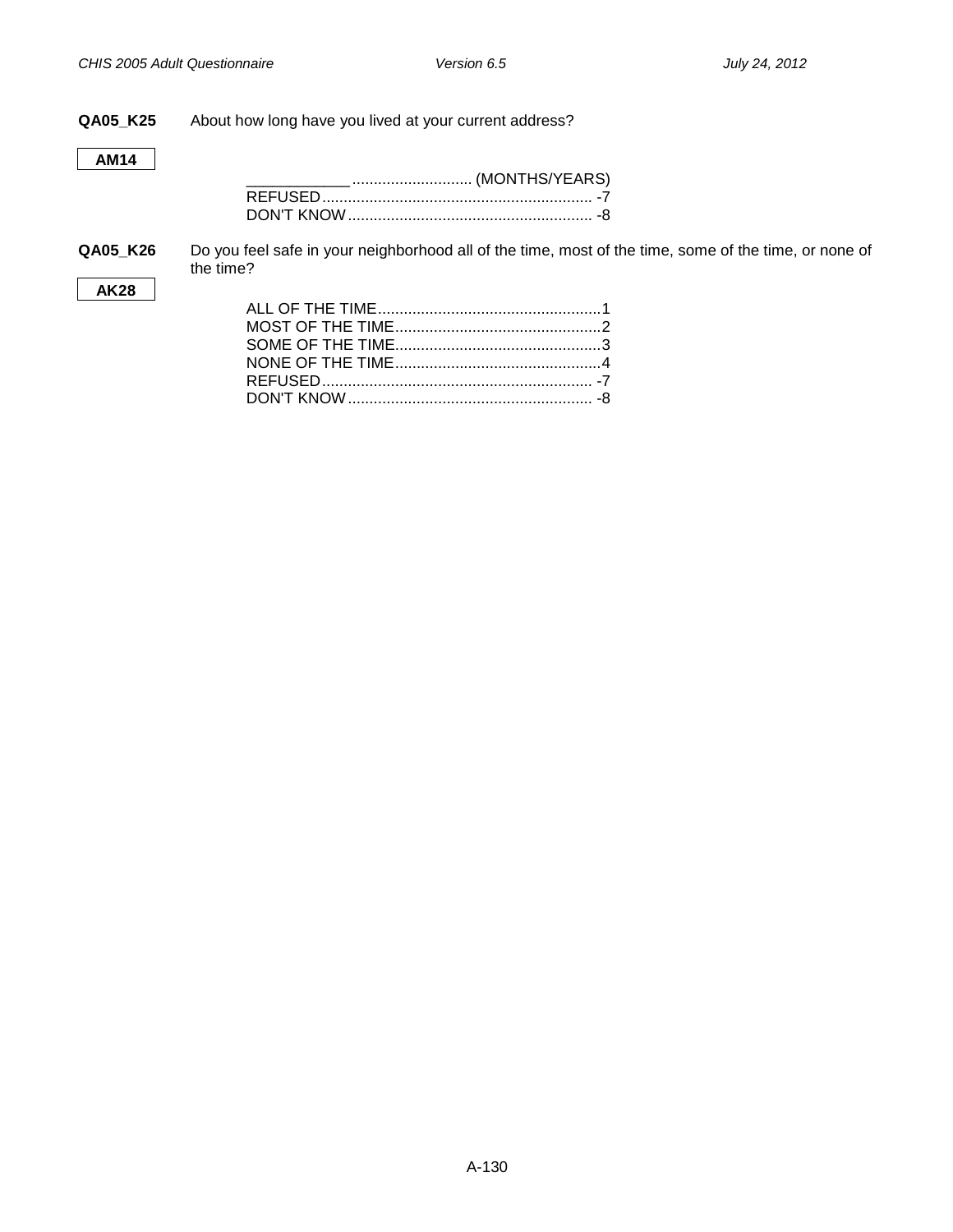## **Section L- Public Program Participation**

**PROGRAMMING NOTE QA05\_L1: IF HOUSEHOLD INCOME IS <= 300% FPL (POVERTY = 1 OR 2 OR 3) OR IF HOUSEHOLD POVERTY LEVEL CANNOT BE DETERMINED (POVERTY = 5) CONTINUE WITH SECTION L; ELSE GO TO PROGRAMMING NOTE QA05\_M1**

**QA05\_L1** Are you now receiving TANF or CalWORKS?

## **AL2**

**[IF NEEDED, SAY: "TANF means Temporary Assistance to Needy Families; and CalWORKS means California Work Opportunities and Responsibilities to Kids. Both replaced AFDC, California's old welfare entitlement program."]**

**PROGRAMMING NOTE QA05\_L2: IF SAMPLED TEEN IN HOUSEHOLD, CONTINUE WITH QA05\_L2 ELSE GO TO QA05\_L3**

**QA05 L2** Is {TEEN} now receiving TANF, or CalWORKS?

#### **IAP1**

**[IF NEEDED, SAY: "TANF means Temporary Assistance to Needy Families; and CalWORKS means California Work Opportunities and Responsibilities to Kids. Both replaced AFDC, California's old welfare entitlement program."]**

**QA05 L3** Are you receiving Food Stamp benefits?

#### **AL5**

**[IF NEEDED, SAY "You may receive benefits as stamps or through an EBT card." "EBT stands for Electronic Benefit Transfer card and is also known as the Golden State Advantage Card]**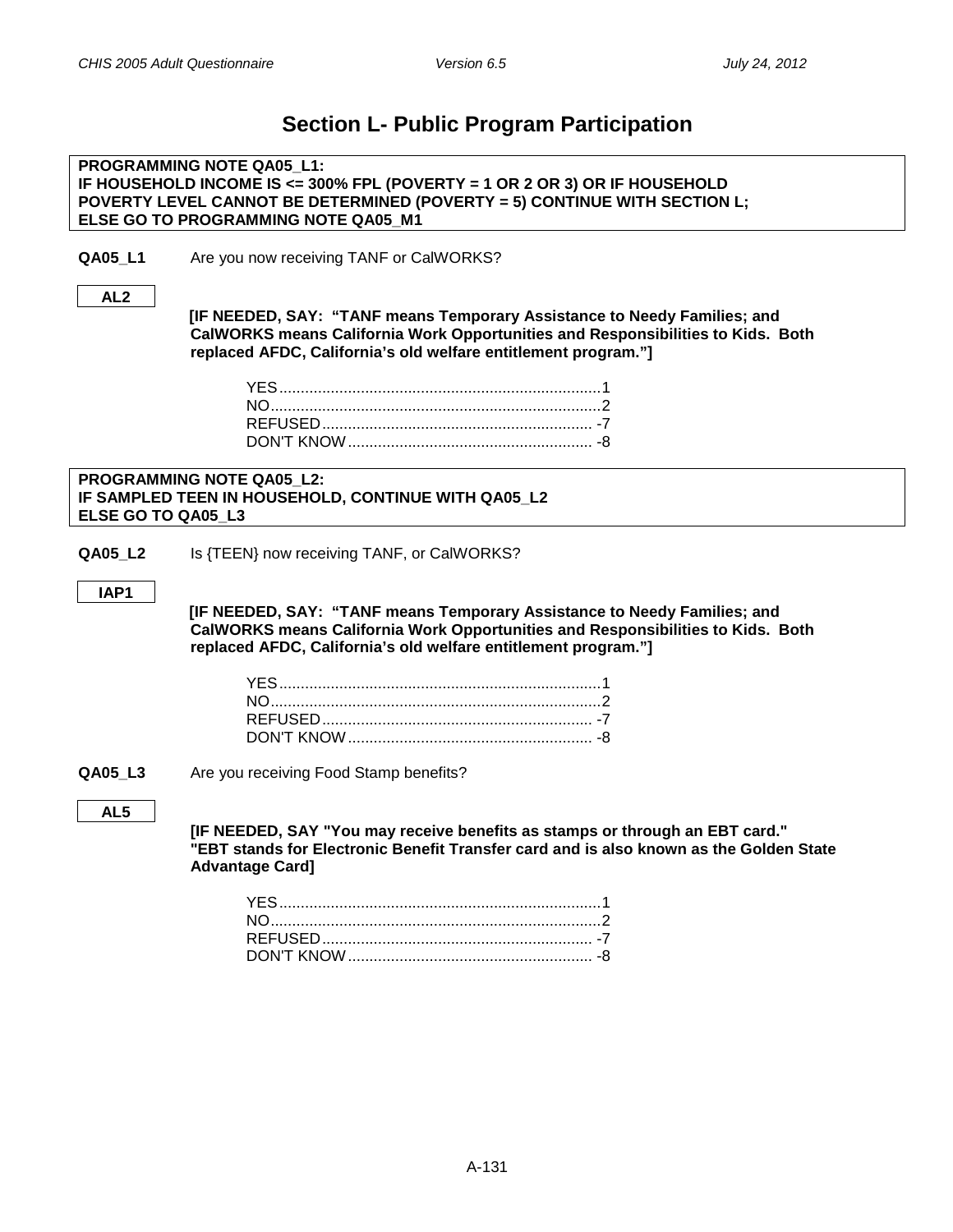#### **PROGRAMMING NOTE QA05\_L4: IF ELIGIBLE TEEN IN HOUSEHOLD, CONTINUE WITH QA05\_L4; ELSE GO TO PROGRAMMING NOTE QA05\_L5**

**QA05\_L4** Is {TEEN} receiving Food Stamp benefits?

### **IAP2**

**[IF NEEDED, SAY "You may receive benefits as stamps or through an EBT card." "EBT stands for Electronic Benefit Transfer card and is also known as the Golden State Advantage Card]**

**QA05\_L5** Are you receiving SSI?

#### **AL6**

**[IF NEEDED, SAY: "SSI means Supplemental Security Income. This is different from Social Security".]**

#### **PROGRAMMING NOTE QA05\_L6: IF QA05\_A5 = 2 (FEMALE) AND QA05\_E12 = 1 (PREGNANT) OR IF CHILD AGE < 7 (6 YEARS OR YOUNGER), CONTINUE WITH QA05\_L6; ELSE GO TO QA05\_L7**

#### **QA05\_L6** Are you on WIC?

### **AL7**

**[IF NEEDED, SAY: WIC is the Supplemental Food Program for Women, Infants and Children]**

**QA05 L7** Not counting the value of any house or car you may own, would you say that {your/your family's}assets, that is, all your cash, savings, investments, and furniture together are worth more than \$5,000?

#### **AL9**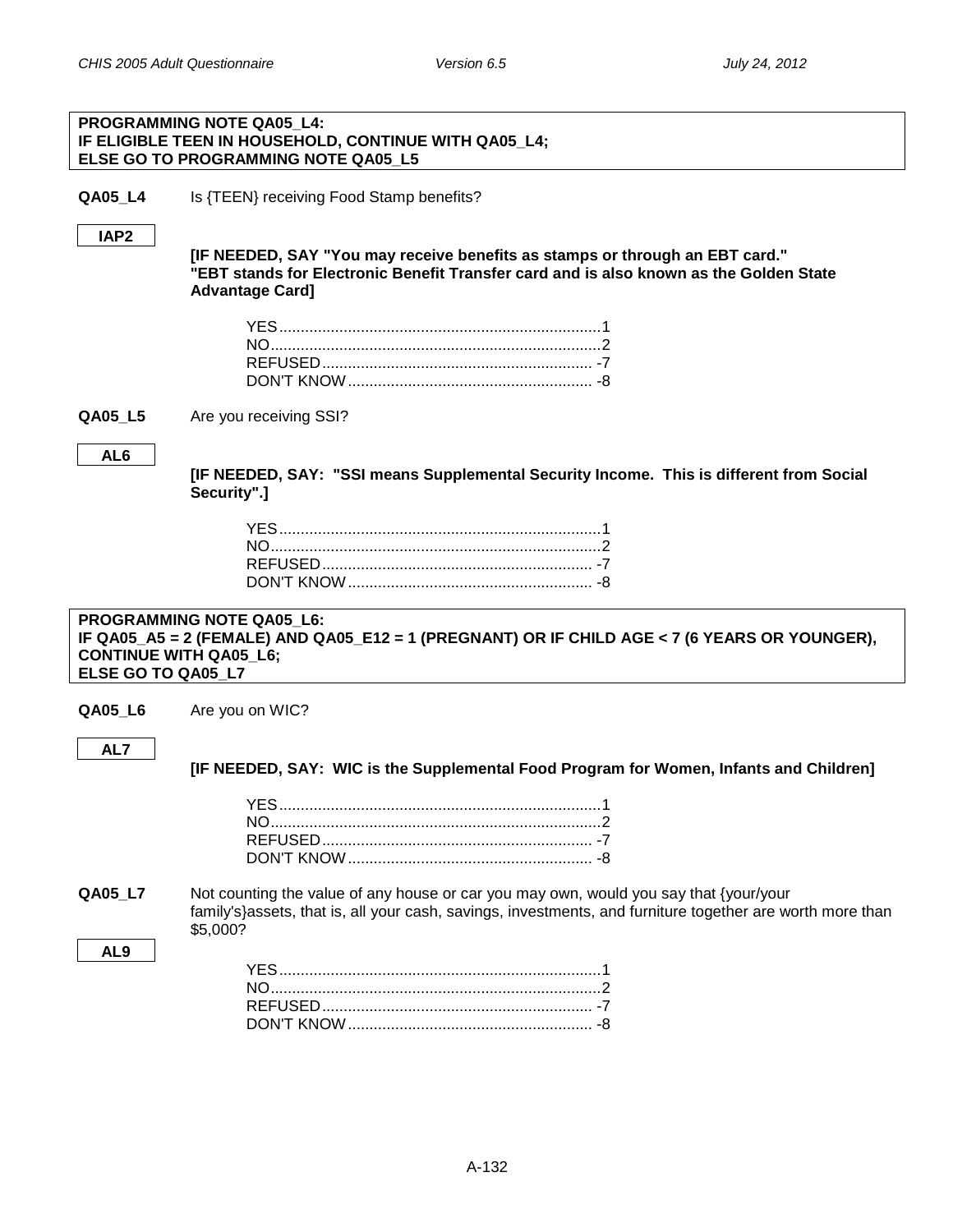| PROGRAMMING NOTE QA05 L8:<br>IF QA05_G10 = 1 (MARRIED TO SOMEONE IN HH), DISPLAY "you or your spouse";<br>IF QA05_A15 = 2 (LIVING WITH PARTNER), DISPLAY "you or your partner";<br><b>ELSE DISPLAY "you"</b>                                                                                                                                                                                                                                               |                                                                                                                                                                       |  |  |
|------------------------------------------------------------------------------------------------------------------------------------------------------------------------------------------------------------------------------------------------------------------------------------------------------------------------------------------------------------------------------------------------------------------------------------------------------------|-----------------------------------------------------------------------------------------------------------------------------------------------------------------------|--|--|
| QA05_L8<br><b>AL15</b>                                                                                                                                                                                                                                                                                                                                                                                                                                     | Did {you or your spouse/you or your partner/you} receive any money last month for alimony, child<br>support, or money from a government or veteran program?           |  |  |
| PROGRAMMING NOTE QA05 L9:<br>IF QA05_L8 = 1 (YES), CONTINUE WITH QA05_L9<br>IF QA05_A15 = 1 (MARRIED) AND QA05_G10 = 2 (SPOUSE NOT MEMBER OF HH), DISPLAY "What was the<br>total amount that you received from all these sources?";<br>IF QA05_A15 = 1 (MARRIED) AND QA05_G10 = 1 (SPOUSE IN HH),<br>DISPLAY: "What was the combined total amount that you and your {spouse} received from all these<br>sources?"'<br>ELSE GO TO PROGRAMMING NOTE QA05_L10 |                                                                                                                                                                       |  |  |
| QA05_L9<br><b>AL16</b>                                                                                                                                                                                                                                                                                                                                                                                                                                     | What was the {combined} total amount that you {and your spouse} received from all these sources last<br>month?<br>[IF AMOUNT GREATER THAN \$999,995, ENTER "999,995"] |  |  |
|                                                                                                                                                                                                                                                                                                                                                                                                                                                            |                                                                                                                                                                       |  |  |
| PROGRAMMING NOTE QA05 L10:<br>IF QA05_A15 = 2 (LIVING WITH PARTNER), DISPLAY "you or your partner or both of you";<br>IF QA05_G10 = 1 (SPOUSE LIVES IN HH), DISPLAY "you or your spouse or both of you";<br><b>ELSE DISPLAY "you."</b>                                                                                                                                                                                                                     |                                                                                                                                                                       |  |  |
| QA05_L10<br><b>AL17</b>                                                                                                                                                                                                                                                                                                                                                                                                                                    | Did {you or your partner or both of you/you or your spouse or both of you/you} pay any alimony or child<br>support last month?                                        |  |  |
|                                                                                                                                                                                                                                                                                                                                                                                                                                                            | YES, SPOUSE/PARTNER PAID2<br>[GO TO QA05_L12]<br>[GO TO QA05_L12]<br>[GO TO QA05 L12]                                                                                 |  |  |
| QA05_L11                                                                                                                                                                                                                                                                                                                                                                                                                                                   | What was the total amount {you/your spouse/your partner/you both} paid in alimony or support last<br>month?                                                           |  |  |
| <b>AL18</b>                                                                                                                                                                                                                                                                                                                                                                                                                                                | [IF AMOUNT GREATER THAN \$999,995, ENTER "999,995"]                                                                                                                   |  |  |
|                                                                                                                                                                                                                                                                                                                                                                                                                                                            | ________ AMOUNT                                                                                                                                                       |  |  |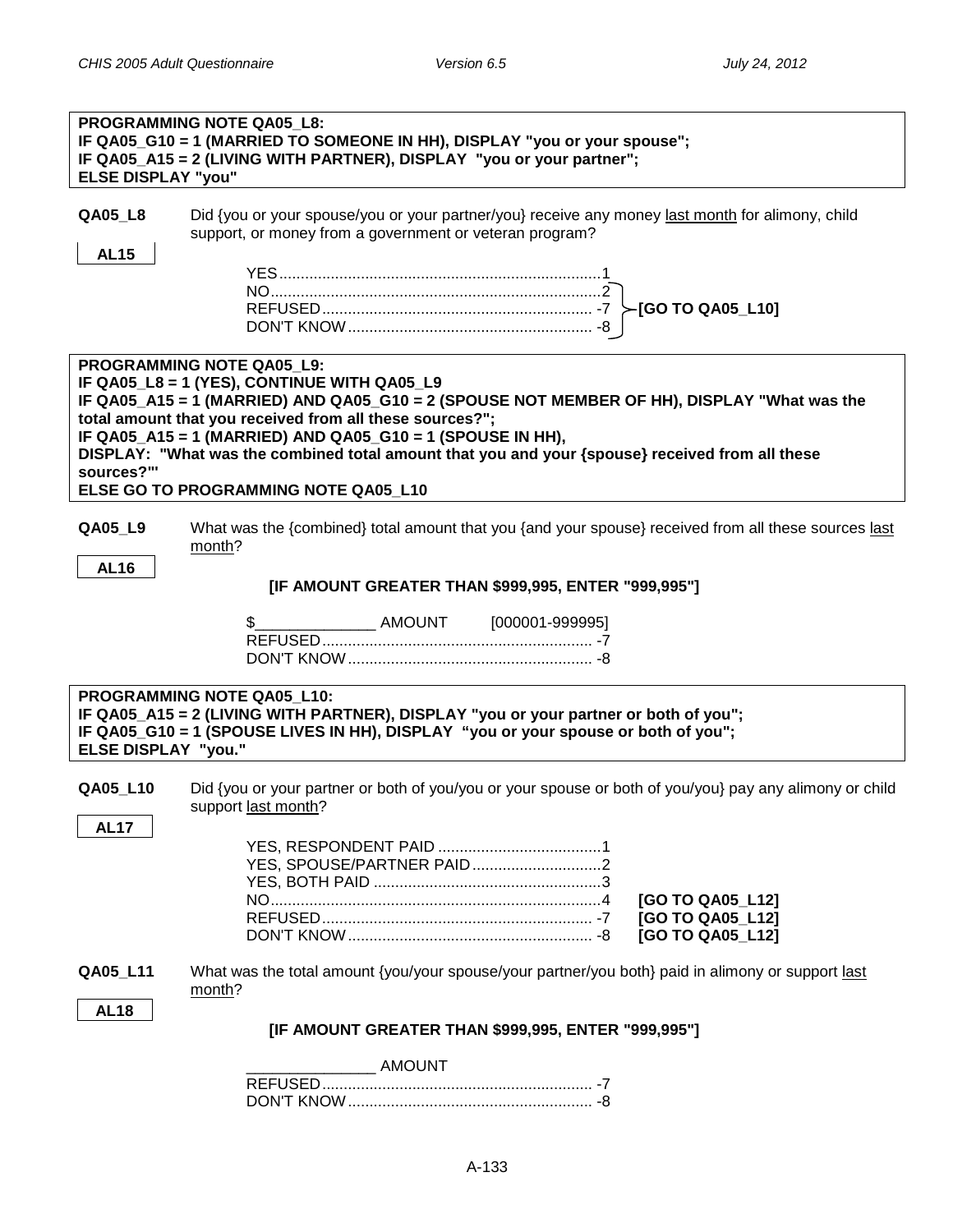|                | PROGRAMMING NOTE QA05_L12:                                                                                                                                                                                                                                                                                                                                        |  |
|----------------|-------------------------------------------------------------------------------------------------------------------------------------------------------------------------------------------------------------------------------------------------------------------------------------------------------------------------------------------------------------------|--|
|                | IF AGE IS 65 OR OLDER AND QA05_A15 ≠ 1 (MARRIED) CONTINUE WITH QA05_L12 AND DISPLAY "you";                                                                                                                                                                                                                                                                        |  |
|                | IF AGE >= 65 AND QA05_A15 = 2 (LIVING W/ PARTNER) CONTINUE WITH QA05_L12 AND DISPLAY "you or                                                                                                                                                                                                                                                                      |  |
| your partner"; |                                                                                                                                                                                                                                                                                                                                                                   |  |
|                | ELSE GO TO PROGRAMMING NOTE QA05_L14                                                                                                                                                                                                                                                                                                                              |  |
|                | IF AGE > 50 OR AGE RANGE IS BETWEEN 50 AND 64 AND QA05_14 =1 (MARRIED) AND QA05_G10 = 1                                                                                                                                                                                                                                                                           |  |
|                | (SPOUSE LIVING IN SAME HH) CONTINUE WITH QA05_L12 AND DISPLAY "you or your spouse";                                                                                                                                                                                                                                                                               |  |
|                |                                                                                                                                                                                                                                                                                                                                                                   |  |
| QA05_L12       | Did {you/you or your spouse/you or your partner} receive any Social Security or Pension payments last                                                                                                                                                                                                                                                             |  |
|                | month?                                                                                                                                                                                                                                                                                                                                                            |  |
|                |                                                                                                                                                                                                                                                                                                                                                                   |  |
| AL18A          |                                                                                                                                                                                                                                                                                                                                                                   |  |
|                | $\begin{picture}(120,115) \put(0,0){\vector(1,0){150}} \put(15,0){\vector(1,0){150}} \put(15,0){\vector(1,0){150}} \put(15,0){\vector(1,0){150}} \put(15,0){\vector(1,0){150}} \put(15,0){\vector(1,0){150}} \put(15,0){\vector(1,0){150}} \put(15,0){\vector(1,0){150}} \put(15,0){\vector(1,0){150}} \put(15,0){\vector(1,0){150}} \put(15,0){\vector(1,0){150$ |  |
|                |                                                                                                                                                                                                                                                                                                                                                                   |  |
|                | [GO TO PN QA05_L14]                                                                                                                                                                                                                                                                                                                                               |  |
|                |                                                                                                                                                                                                                                                                                                                                                                   |  |
|                |                                                                                                                                                                                                                                                                                                                                                                   |  |
| QA05 L13       | What was the total amount received last month from Social Security and Pensions?                                                                                                                                                                                                                                                                                  |  |
|                |                                                                                                                                                                                                                                                                                                                                                                   |  |
| <b>AL18B</b>   |                                                                                                                                                                                                                                                                                                                                                                   |  |
|                | [IF AMOUNT GREATER THAN \$999,995, ENTER "999,995"]                                                                                                                                                                                                                                                                                                               |  |
|                |                                                                                                                                                                                                                                                                                                                                                                   |  |
|                |                                                                                                                                                                                                                                                                                                                                                                   |  |
|                |                                                                                                                                                                                                                                                                                                                                                                   |  |
|                |                                                                                                                                                                                                                                                                                                                                                                   |  |
|                | <b>PROGRAMMING NOTE QA05 L14:</b>                                                                                                                                                                                                                                                                                                                                 |  |
|                | IF ARMCAL = 1, GO TO QA05 M1                                                                                                                                                                                                                                                                                                                                      |  |
|                | ELSE CONTINUE WITH QA05_L14                                                                                                                                                                                                                                                                                                                                       |  |
|                |                                                                                                                                                                                                                                                                                                                                                                   |  |

**QA05\_L14** What is the <u>one</u> main reason why you are not enrolled in the <u>Medi-Cal</u> program?

| INCOME TOO HIGH, NOT ELIGIBLE 3    |  |
|------------------------------------|--|
| NOT ELIGIBLE DUE TO CITIZENSHIP/   |  |
|                                    |  |
|                                    |  |
| DON'T BELIEVE IN HEALTH INSURANCE6 |  |
|                                    |  |
|                                    |  |
|                                    |  |
| DON'T LIKE/WANT WELFARE 10         |  |
|                                    |  |
|                                    |  |
|                                    |  |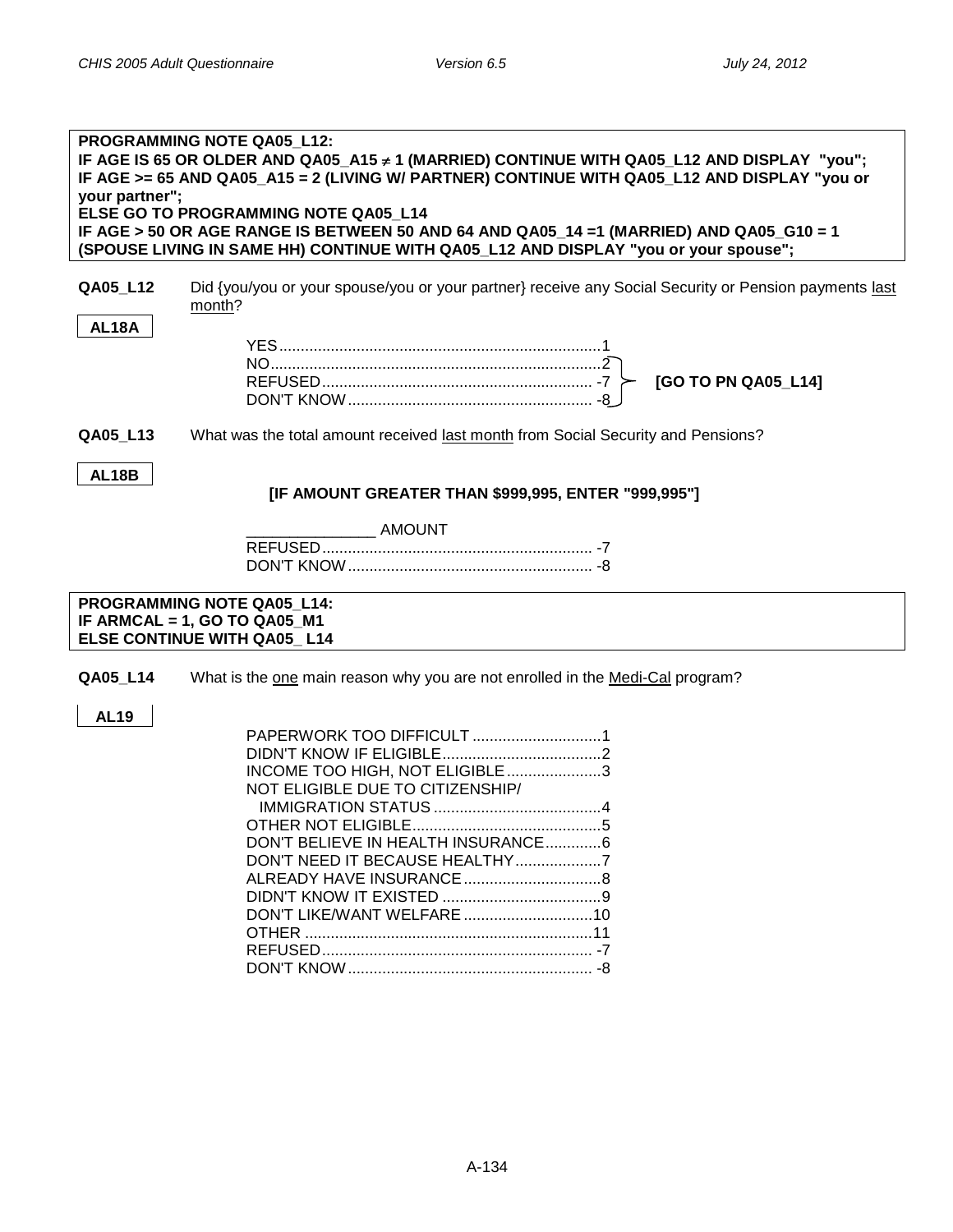# **Section M – Food Insecurity and Hunger**

| PROGRAMMING NOTE QA05 M1<br>IF POVERTY < 3 (HH Income <= 200% FPL) OR 5 (HH INCOME NOT KNOWN), CONTINUE WITH QA05_M1;<br>ELSE GO TO QA05 N1 |                                                                                                                                                                                                                                                                                                                                                                                                        |  |
|---------------------------------------------------------------------------------------------------------------------------------------------|--------------------------------------------------------------------------------------------------------------------------------------------------------------------------------------------------------------------------------------------------------------------------------------------------------------------------------------------------------------------------------------------------------|--|
| QA05_M1<br>AM1                                                                                                                              | These next questions are about the food eaten in your household in the last 12 months and whether<br>you were able to afford food.<br>I'm going to read two statements that people have made about their food situation. For each,<br>please tell me whether the statement describes something that was often true, sometimes<br>true, or never true for you and your household in the last 12 months. |  |
|                                                                                                                                             | The first statement is:<br>"The food that (I/we) bought just didn't last, and (I/we) didn't have money to get more."<br>Was that often true, sometimes true, or never true for you and your household in the last 12<br>months?                                                                                                                                                                        |  |
|                                                                                                                                             |                                                                                                                                                                                                                                                                                                                                                                                                        |  |
| QA05_M2                                                                                                                                     | The second statement is:<br>"(I/We) couldn't afford to eat balanced meals."<br>Was that often true, sometimes true, or never true for you and your household in the last 12<br>months?                                                                                                                                                                                                                 |  |
| AM <sub>2</sub>                                                                                                                             |                                                                                                                                                                                                                                                                                                                                                                                                        |  |
| QA05_M3<br>AM <sub>3</sub>                                                                                                                  | Please tell me yes or no. In the last 12 months, since {DATE 12 MONTHS AGO}, did you or other<br>adults in your household ever cut the size of your meals or skip meals because there wasn't enough<br>money for food?                                                                                                                                                                                 |  |
|                                                                                                                                             | [GO TO QA05 M5]<br>[GO TO QA05_M5]<br>[GO TO QA05 M5]                                                                                                                                                                                                                                                                                                                                                  |  |
| QA05 M4<br>AM3A                                                                                                                             | How often did this happen -- almost every month, some months but not every month, or only in 1 or<br>2 months?                                                                                                                                                                                                                                                                                         |  |
|                                                                                                                                             | SOME MONTHS BUT NOT EVERY MONTH 2                                                                                                                                                                                                                                                                                                                                                                      |  |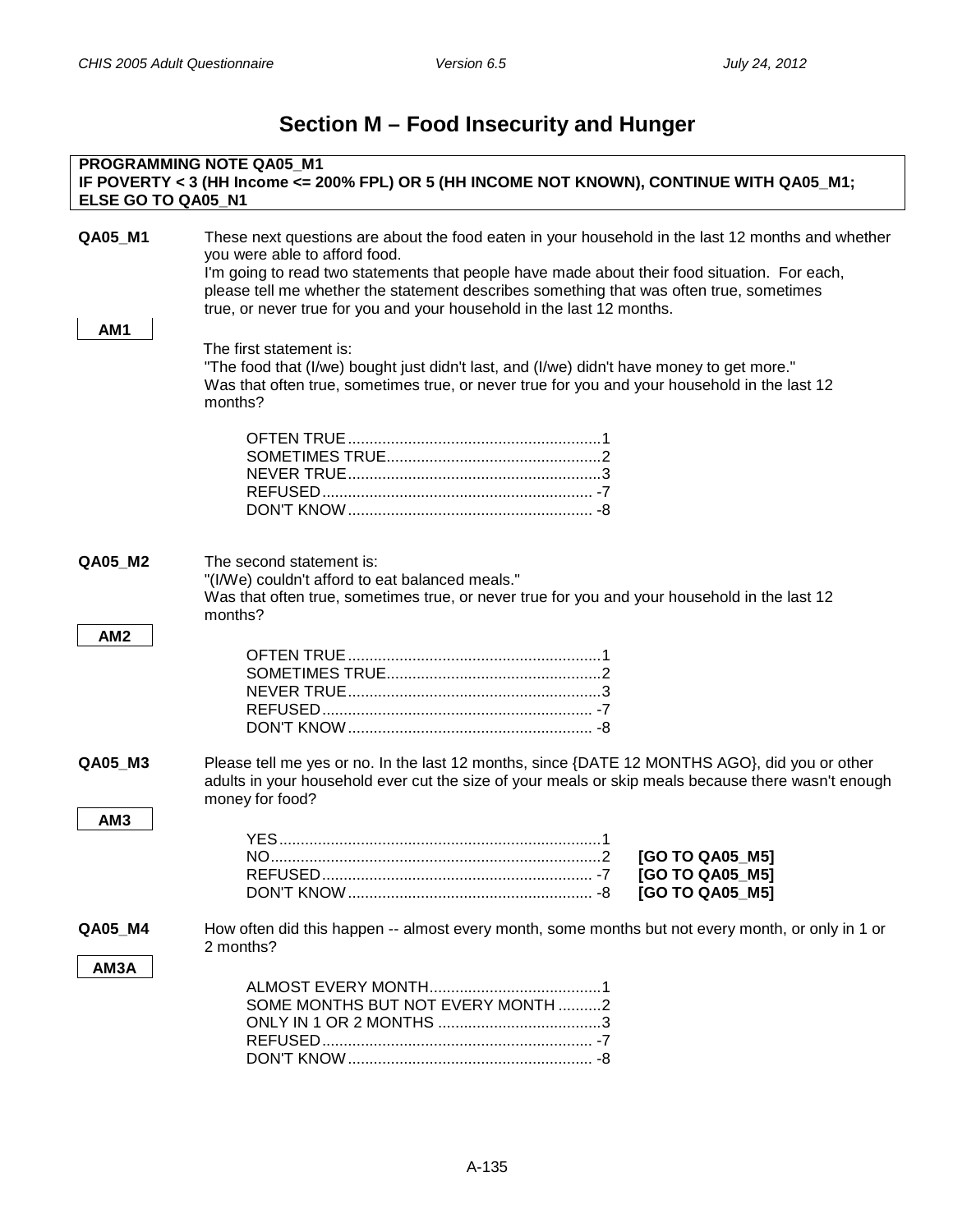| QA05_M5         | money to buy food?                                                                                                                 | In the last 12 months, did you ever eat less than you felt you should because there wasn't enough |  |
|-----------------|------------------------------------------------------------------------------------------------------------------------------------|---------------------------------------------------------------------------------------------------|--|
| AM4             |                                                                                                                                    |                                                                                                   |  |
|                 |                                                                                                                                    |                                                                                                   |  |
|                 |                                                                                                                                    |                                                                                                   |  |
|                 |                                                                                                                                    |                                                                                                   |  |
|                 |                                                                                                                                    |                                                                                                   |  |
| QA05_M6         | In the last 12 months, since {DATE 12 MONTHS AGO}, were you ever hungry but didn't eat<br>because you couldn't afford enough food? |                                                                                                   |  |
| AM <sub>5</sub> |                                                                                                                                    |                                                                                                   |  |
|                 |                                                                                                                                    |                                                                                                   |  |
|                 |                                                                                                                                    |                                                                                                   |  |
|                 |                                                                                                                                    |                                                                                                   |  |

DON'T KNOW......................................................... -8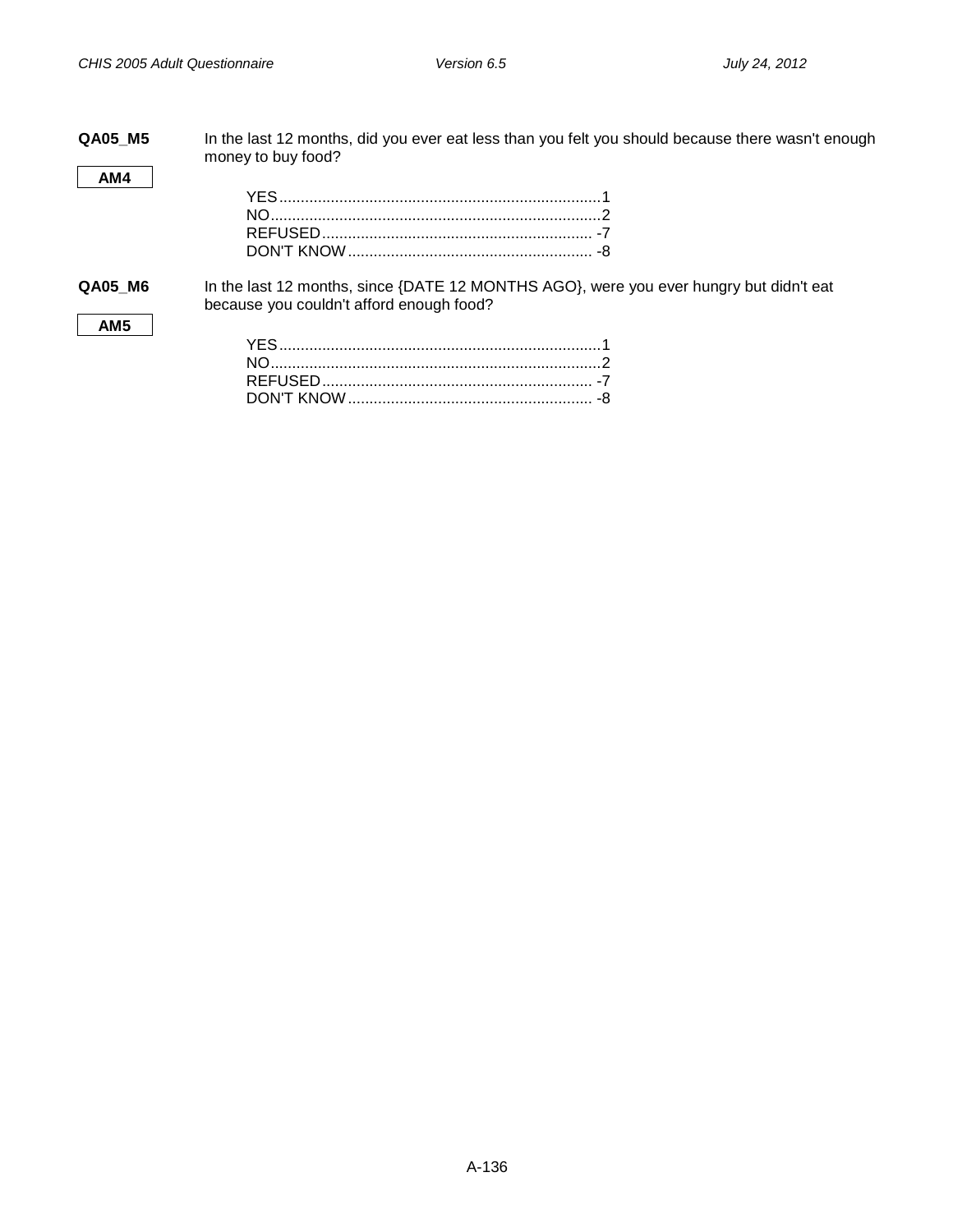# Section N-Demographic Information Part III and Closing

Just a few final questions and then we are done. **QA05\_N1** 

#### **AH42**

To be sure we are covering the entire state, what county do you live in?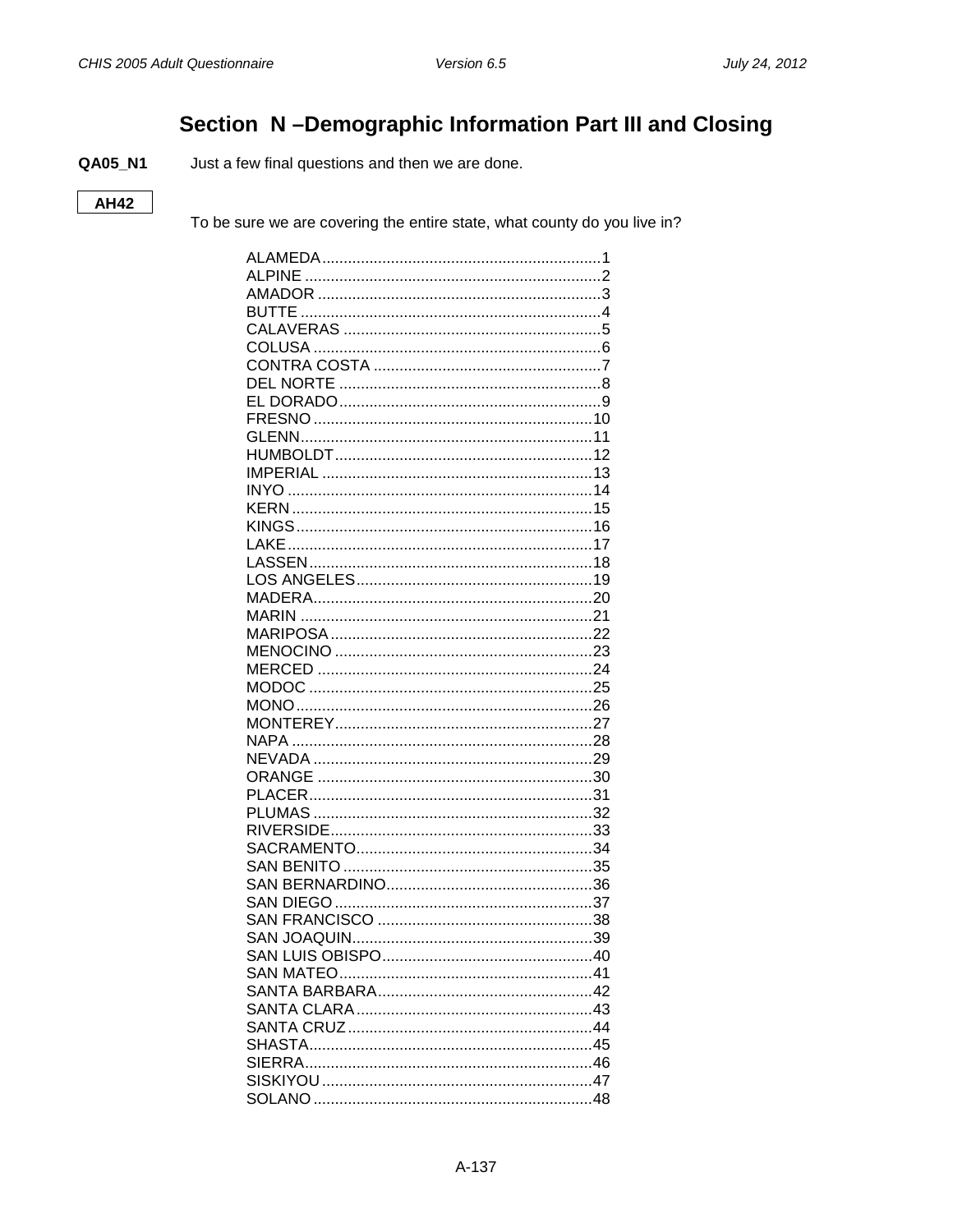#### **QA05\_N1 CONTINUED…**

#### **PROGRAMMING NOTE QA05\_N2: IF ADVANCE LETTER SENT, ASK QA05\_N2; IF R'S ADDRESS IS A P.O. BOX, GO TO QA05\_N3 ELSE GO TO QA05\_N3**

| QA05 N2<br><b>AO1</b> | Your phone number was randomly selected for this study by a computer. We were able to match<br>an address to your phone number to send a letter to your home explaining the purpose of this<br>study. |
|-----------------------|-------------------------------------------------------------------------------------------------------------------------------------------------------------------------------------------------------|
|                       | Do you now live at ${R's}$ address and street $?$<br><b>IGO TO QA05 N61</b>                                                                                                                           |
| QA05 N3               | What is your zip code?                                                                                                                                                                                |

#### **AM7**

| $(ZIP$ CODE) |
|--------------|
|              |
|              |

#### **QA05\_N4** To help us better understand the environment you live in and how it may affect your health, please tell me the address where you live. This information will be kept confidential.

| (HOUSE ADDRESS NUMBER) |                                   |
|------------------------|-----------------------------------|
|                        | [GO TO QA05_N6]                   |
|                        |                                   |
|                        |                                   |
|                        |                                   |
|                        |                                   |
|                        | (NAME OF STREET, VERIFY SPELLING) |

## **QA05\_N5** Can you tell me just the name of the street you live on?

#### **AM8**

| (NAME OF STREET) |  |
|------------------|--|
|                  |  |
|                  |  |